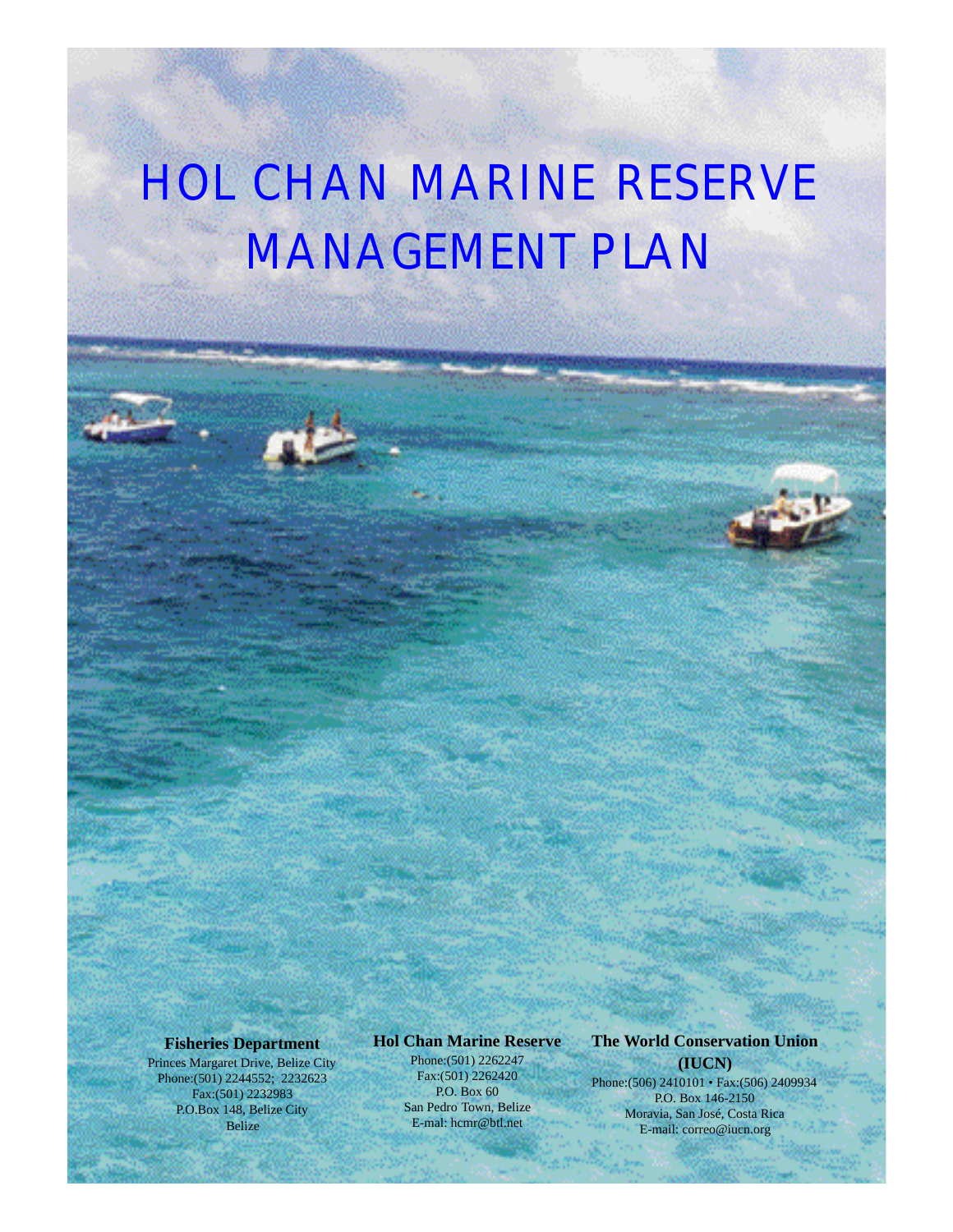Published by: UICN Ministry of Agriculture, Fisheries and Cooperatives BMZ

> 333.918 I-34c Hol Chan Marine Reserve Management Plan / Prepared by Earl Yong, Barbara Bilgre; edited by Francisco Pizarro. - 1. ed. - San José, C.R. : UICN. Oficina Regional para Mesoamérica, 2002. 128 p.; 15.5 x22.5 cm ISBN 9968-743-63-1 1. Planes de manejo. 2. Reservas marinas. 3. Arrecifes de Coral. 4. Reserva Marina Hol Chan. 5. Belice. 6. América Central I. Título.

Editor: Francisco Pizarro

Desing and Printer : Doble Giro S.A.

Prepared by: Earl R. Young Barbara Bilgre

Revised By : James Azueta Miguel Alamilla Rocío Córdoba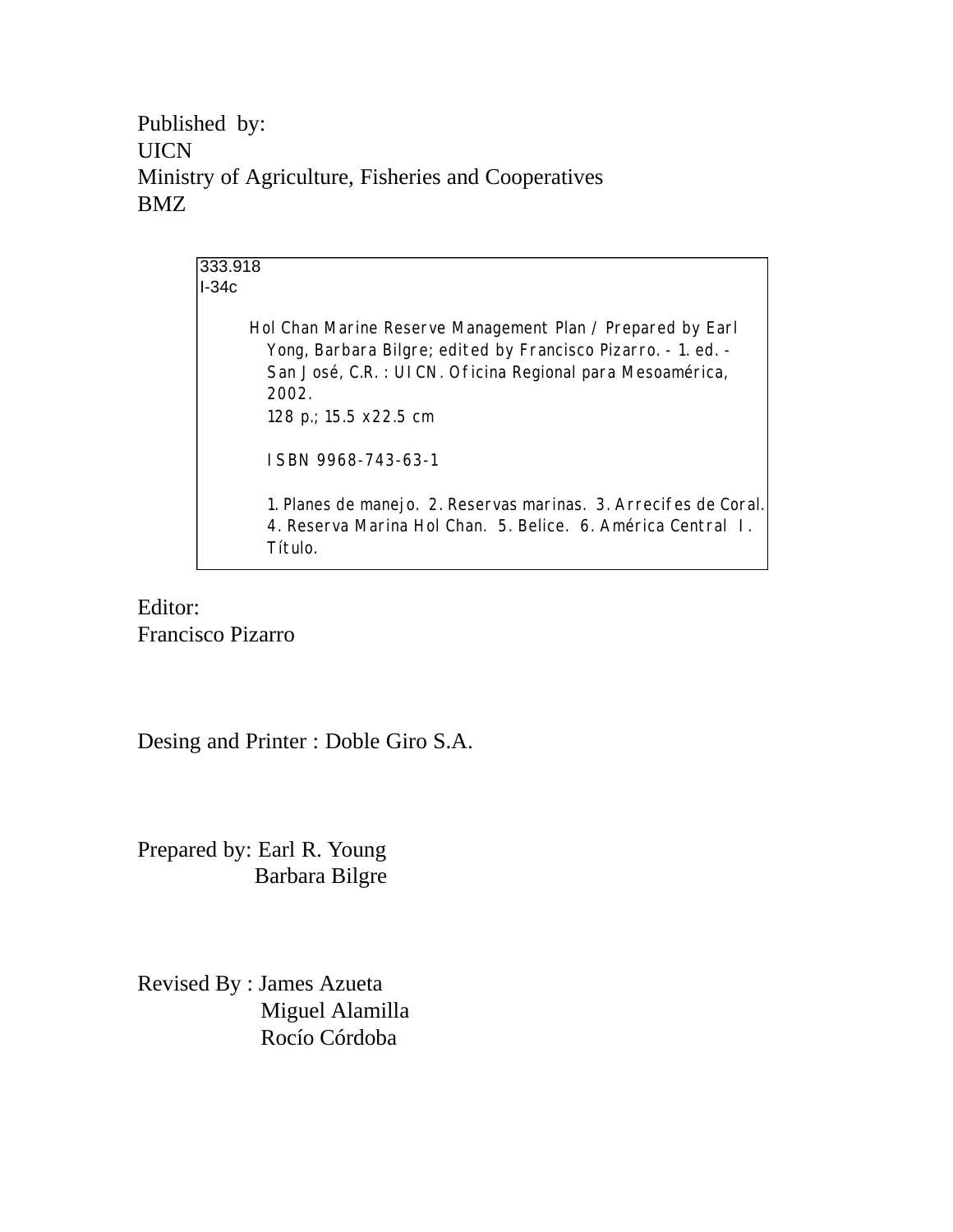# **Table of Contents**

|                  |                                      | Page No.     |
|------------------|--------------------------------------|--------------|
|                  | List of Tables                       | IV           |
| List of Figures  |                                      | IV           |
| List of Acronyms |                                      | V            |
| Acknowledgements |                                      | VI           |
| 1.               | <b>BACKGROUND</b>                    | $\mathbf{1}$ |
| 1.1.             | Introduction                         | $\mathbf{1}$ |
| 1.2.             | <b>History and Development</b>       | 3            |
| 1.3.             | Purpose and Scope of Plan            | 6            |
| 1.4.             | Legislative Authority                | 8            |
| 2.               | <b>GENERAL INFORMATION</b>           | 11           |
| 2.1.             | Location                             | 11           |
| 2.2.             | Access                               | 11           |
| 2.3.             | Land and Sea Tenure                  | 12           |
| 2.4.             | Maps, Photographs, Satellite Imagery | 13           |
| 3.               | PHYSICAL INFORMATION                 | 14           |
| 3.1.             | Geology and Substrates Types         | 14           |
| 3.2.             | <b>Bathymetry and Turbidity</b>      | 15           |
| 3.3.             | <b>Tides and Water Movement</b>      | 15           |
| 3.4.             | Temperature, pH and Salinity         | 15           |
| 3.5.             | Climate                              | 15           |
|                  | 3.5.1. Wind and Waves                | 15           |
|                  | 3.5.2. Hurricanes                    | 15           |
|                  | 3.5.3. Rainfall                      | 16           |
| 4.               | <b>BIOLOGICAL INFORMATION</b>        | 17           |
| 4.1.             | The Coral Reef Habitat               | 17           |
|                  | 4.1.1. The Fore Reef                 | 17           |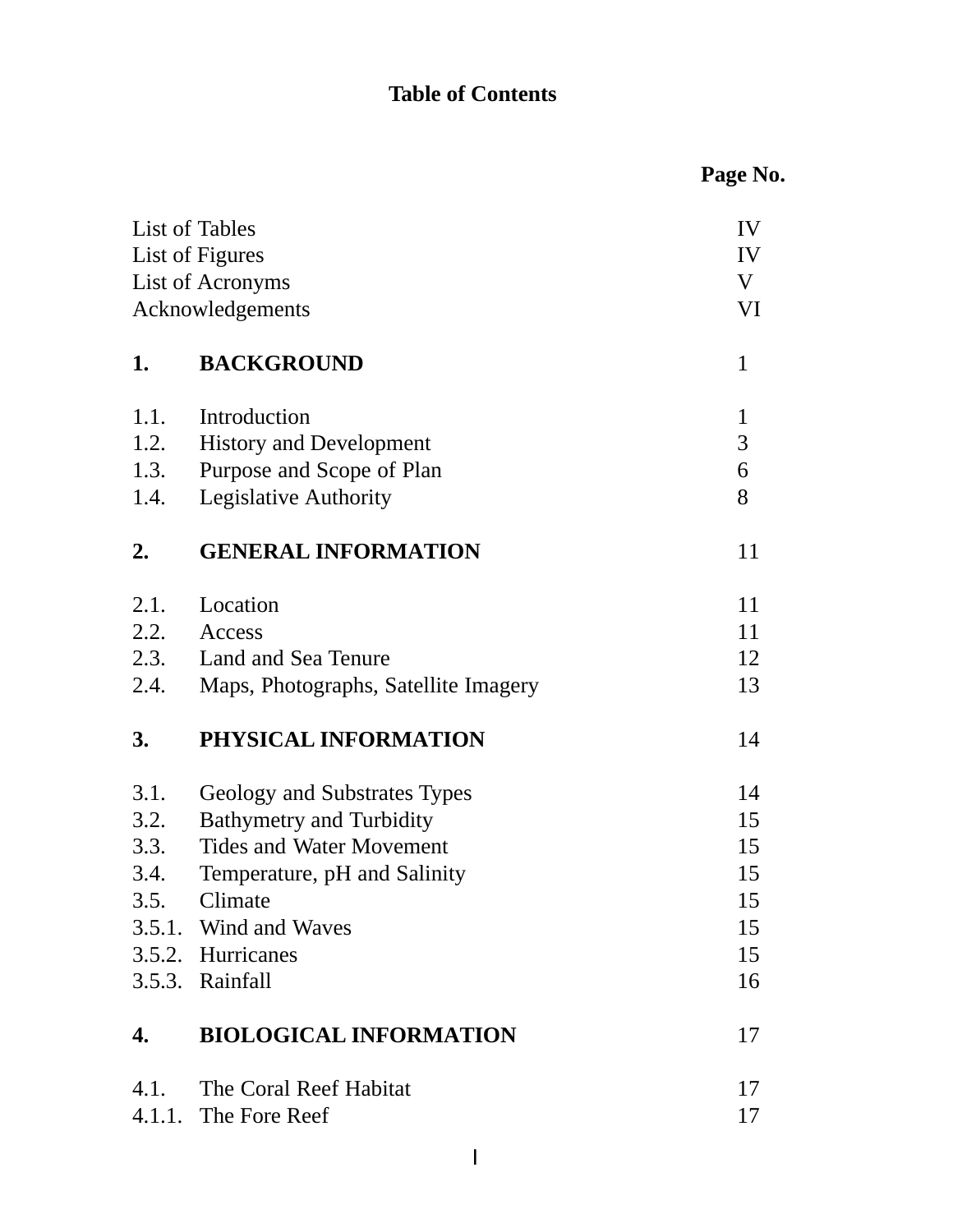|            | 4.1.2. The Reef Crest                               | 17 |
|------------|-----------------------------------------------------|----|
|            | 4.1.3. The Back Reef                                | 18 |
|            | 4.1.4. Hol Chan Channel                             | 18 |
|            | 4.1.5. Shark and Ray Alley                          | 19 |
| 4.2.       | The Lagoon Habitat                                  | 19 |
| 4.3.       | The Mangrove Habitat                                | 20 |
| 5.         | <b>EXISTING USES</b>                                | 22 |
| 5.1.       | Tourism                                             | 22 |
| 5.1.1.     | Scuba Diving (Zone A $\&$ D)                        | 25 |
| 5.1.2.     | Snorkeling (Zone A & D)                             | 25 |
| 5.1.3.     | Sportfishing (Zone C $\&$ D)                        | 26 |
| 5.2.       | <b>Commercial Fishing</b>                           | 26 |
| 5.3.       | <b>Research and Environmental Monitoring</b>        | 27 |
| 5.4.       | Education                                           | 33 |
| 6.         | <b>CONSTRAINTS AND POTENTIAL</b>                    |    |
|            | <b>MANAGEMENT PROBLEM</b>                           | 35 |
| 7.         | <b>ZONING PLAN</b>                                  | 37 |
|            |                                                     |    |
| 7.1.       |                                                     | 37 |
| 7.2.       | Goals and Objectives<br><b>Boundaries</b>           | 39 |
| 7.3.       |                                                     | 39 |
| 7.4.       | Zoning Plan and Objectives<br><b>Admission Fees</b> | 48 |
| 8.         | <b>ENFORCEMENT AND SURVEILLANCE</b>                 | 50 |
| 9.         | <b>RESEARCH AND MONITORING</b>                      | 52 |
| 9.1.       | <b>Physical and Chemical Studies</b>                | 52 |
| 9.2.       | <b>Biological Studies</b>                           | 53 |
| 9.3.       | Socio-economic studies                              | 55 |
| 9.4.       | <b>Climate Studies</b>                              | 56 |
| <b>10.</b> | <b>INTERPRETATION AND EDUCATION</b>                 | 57 |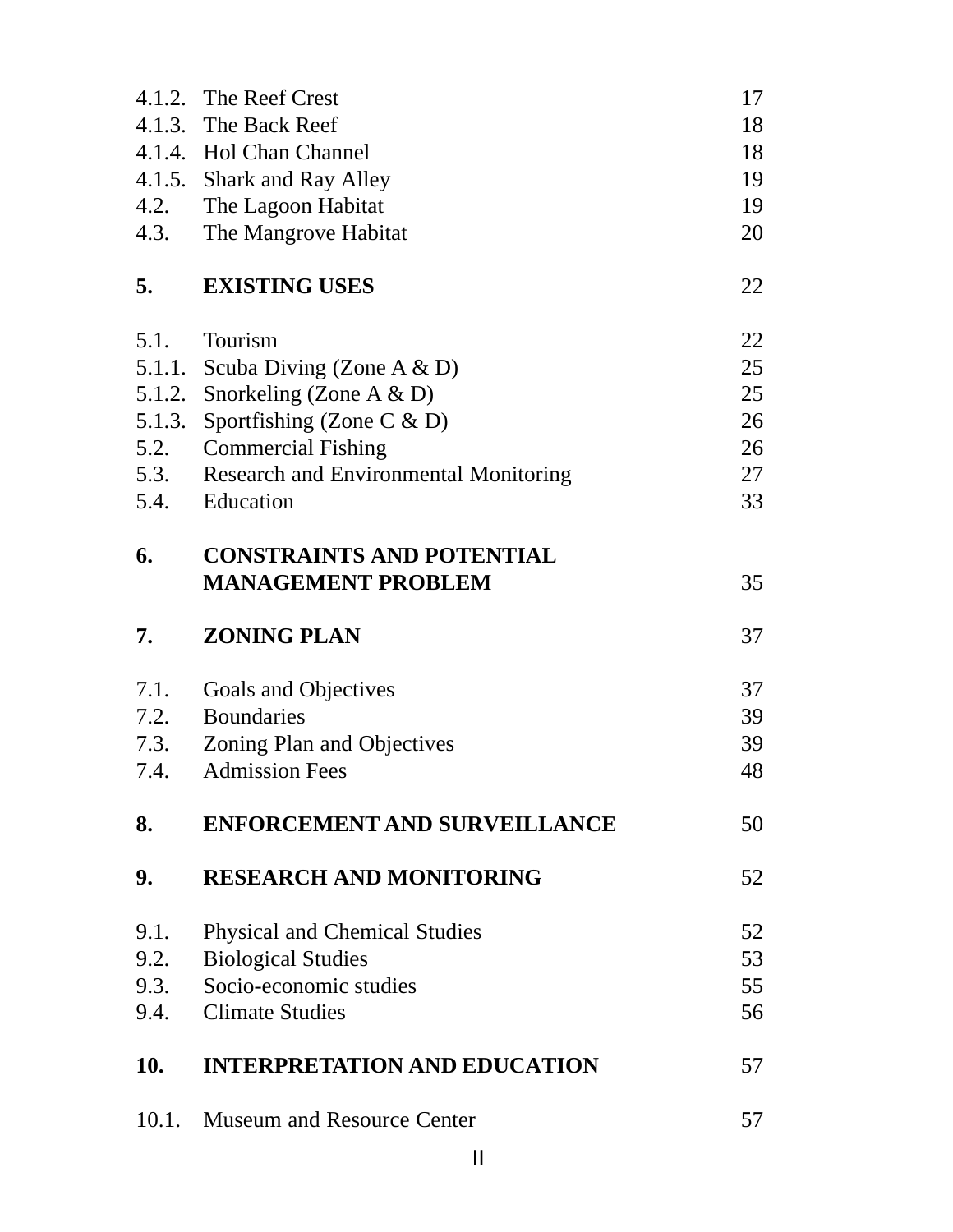| 10.2. | <b>Interpretive Materials</b>                           | 57  |
|-------|---------------------------------------------------------|-----|
| 10.3. | <b>Education and Community Outreach</b>                 | 59  |
| 11.   | <b>ENVIRONMENTAL MANAGEMENT</b>                         | 61  |
| 12.   | <b>RECREATION AND TOURISM MANAGEMENT</b>                | 64  |
| 12.1. | <b>Habitat Expansion</b>                                | 65  |
| 12.2. | <b>Habitat Enhancement</b>                              | 66  |
| 12.3. | <b>Alternative Sites</b>                                | 67  |
| 13.   | <b>ADMINISTRATION AND MAINTENANCE</b>                   | 68  |
| 13.1. | <b>Organizational Structure</b>                         | 68  |
| 13.2. | <b>Staffing</b>                                         | 70  |
| 13.3. | Training                                                | 74  |
| 13.4. | Infrastructure                                          |     |
| 13.5. | <b>Financial Statement</b>                              |     |
| 13.6. | <b>Budget</b>                                           |     |
| 13.7. | <b>Other Management Considerations</b>                  | 81  |
| 14.   | <b>FINANCIAL SUSTAINABILITY PLAN</b>                    | 83  |
| 15.   | <b>REFERENCES</b>                                       | 86  |
|       | Appendix 1:<br>Hol Chan Marine Reserve Legislation      | 90  |
|       | Appendix 2:<br><b>Board of Trustees Regulations</b>     | 106 |
|       | Common Fishes of the HCMR<br>Appendix 3:                | 113 |
|       | Appendix 4:<br>Common Corals, Sponges, Plants and other |     |
|       | Invertebrates of the HCMR                               | 118 |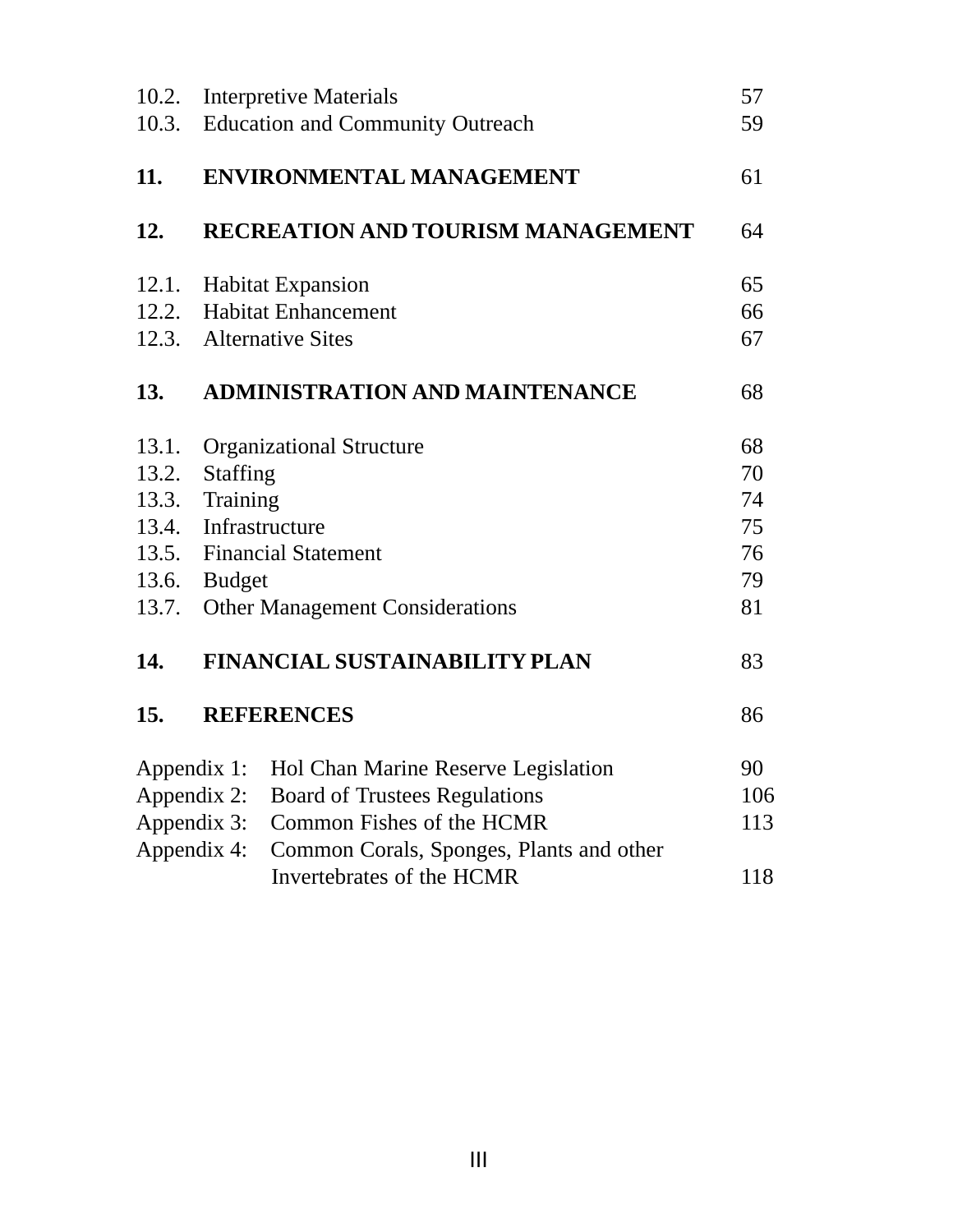## **List of Tables**

| Table 1: | Income and Expenditure (1998 $&$ 1999) | 50 |
|----------|----------------------------------------|----|
| Table 2: | Balance Sheet (1998 & 1999)            | 51 |
| Table 3: | Projected Expenditure (FY 2000)        | 51 |

# **List of Figures**

Page No.

| Figure 1: | Map of Hol Chan Marine Reserve                          | 7  |
|-----------|---------------------------------------------------------|----|
| Figure 2: | Map of Marine Habitats                                  | 15 |
| Figure 3: | Graph of annual Tourists Visitation (1994 – 1999)       | 16 |
| Figure 4: | Pir Chart of Tourists Activities (1999)                 | 16 |
| Figure 5: | <b>Zoning Map</b>                                       | 26 |
| Figure 6: | <b>Institutional Structure of Fisheries Department</b>  | 44 |
| Figure 7: | Proposed Administrative Structure for HCMR              | 45 |
| Figure 8: | Graph of Annual Income and Expenditure<br>$(1995-1998)$ | 50 |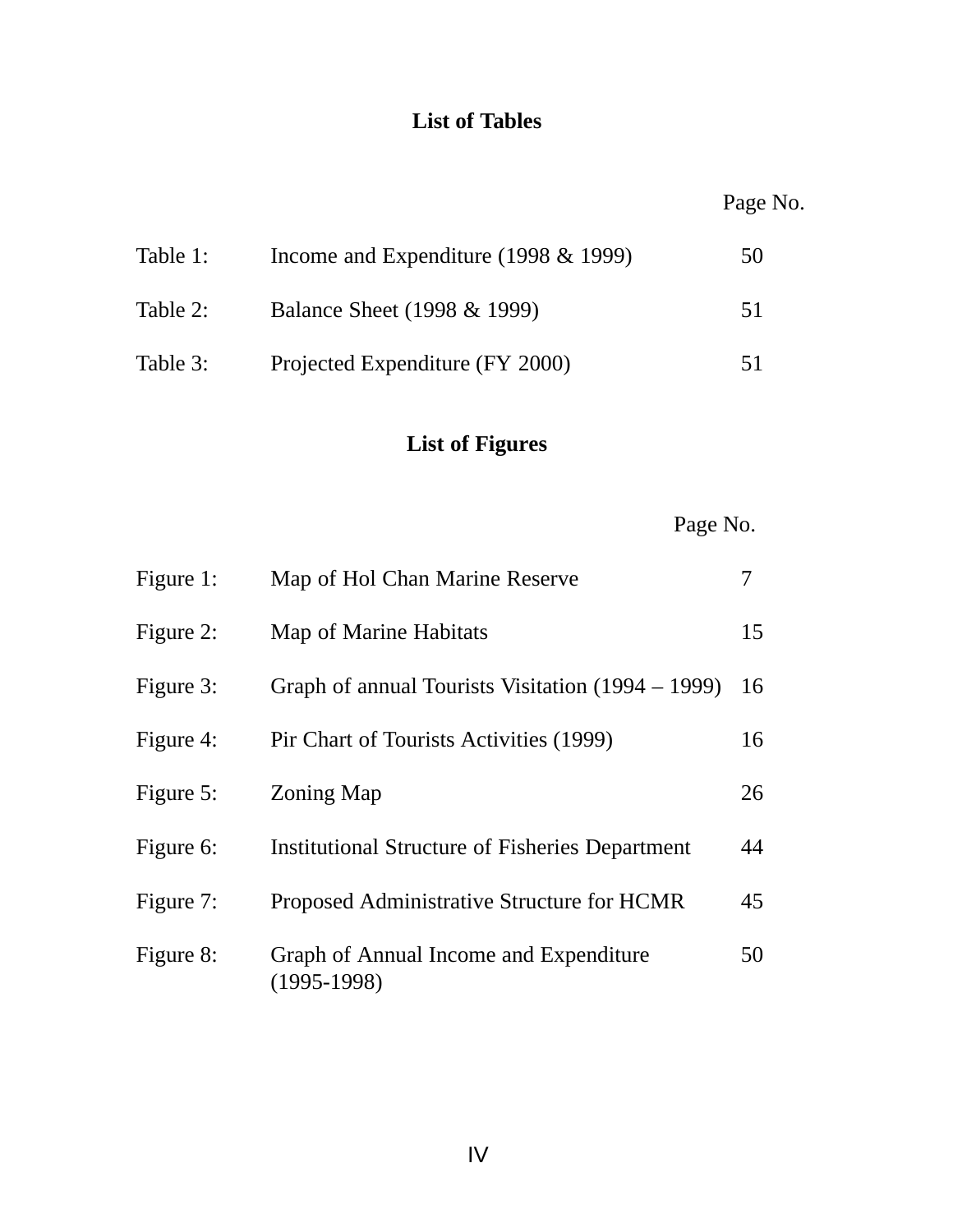# **List of Acronyms**

| <b>CARICOMP</b> | Caribbean Coastal and Marine Productivity Program      |
|-----------------|--------------------------------------------------------|
| CZMA&I          | <b>Coastal Zone Management Authority and Institute</b> |
| <b>GOB</b>      | Government of Belize                                   |
| <b>HCMR</b>     | <b>Hol Chan Marine Reserve</b>                         |
| <b>IUCN</b>     | <b>World Conservation Union</b>                        |
| <b>NGO</b>      | Non-Government Organization                            |
| <b>NPSA</b>     | <b>National Parks Systems Act</b>                      |
| <b>PCV</b>      | Peace Corps Volunteer                                  |
| <b>USAID</b>    | United States Agency for International Development     |
| <b>WPA</b>      | <b>Wildlife Protection Act</b>                         |
| <b>WCS</b>      | <b>Wildlife Conservation Society</b>                   |
|                 |                                                        |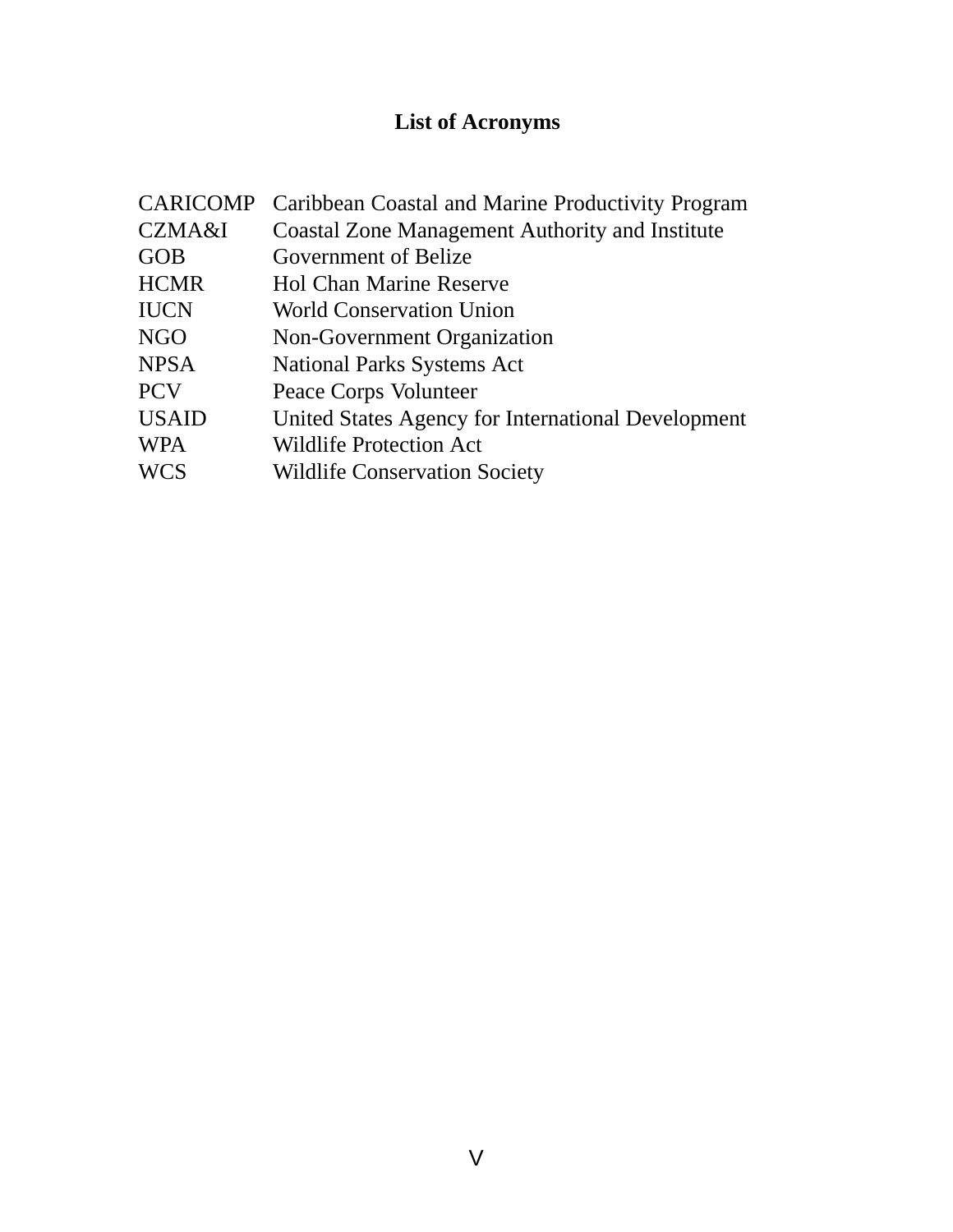#### **Acknowledgements**

The update of the HCMR Management Plan was made possible through the financial support of BMZ and IUCN. Also could not have been successfully undertaken without the guidance and information given, and the experiences and perspectives shared by a number of persons. On behalf of the authors, we take this opportunity to thank the many persons and organizations for their kind assistance.

We are grateful to the following persons and institutions for providing background information on the reserve, namely Ms. Janet Gibson (CZMA&I), Mr. James Azueta (FD), Mr. Miguel Alamilla (HCMR), Mr. Brandon Kitagawa (PCV), Mr. Billy Leslie (SPTGA) and Mr. Changa Paz (Amigos Dive Shop).

For providing logistical support during the various site visits, we extend special gratitude to Mr. Miguel Alamilla and the staff of the HCMR.

Finally, we wish to say thanks to the many persons who took time from their busy schedule to meet with the authors during the initial stages of the study.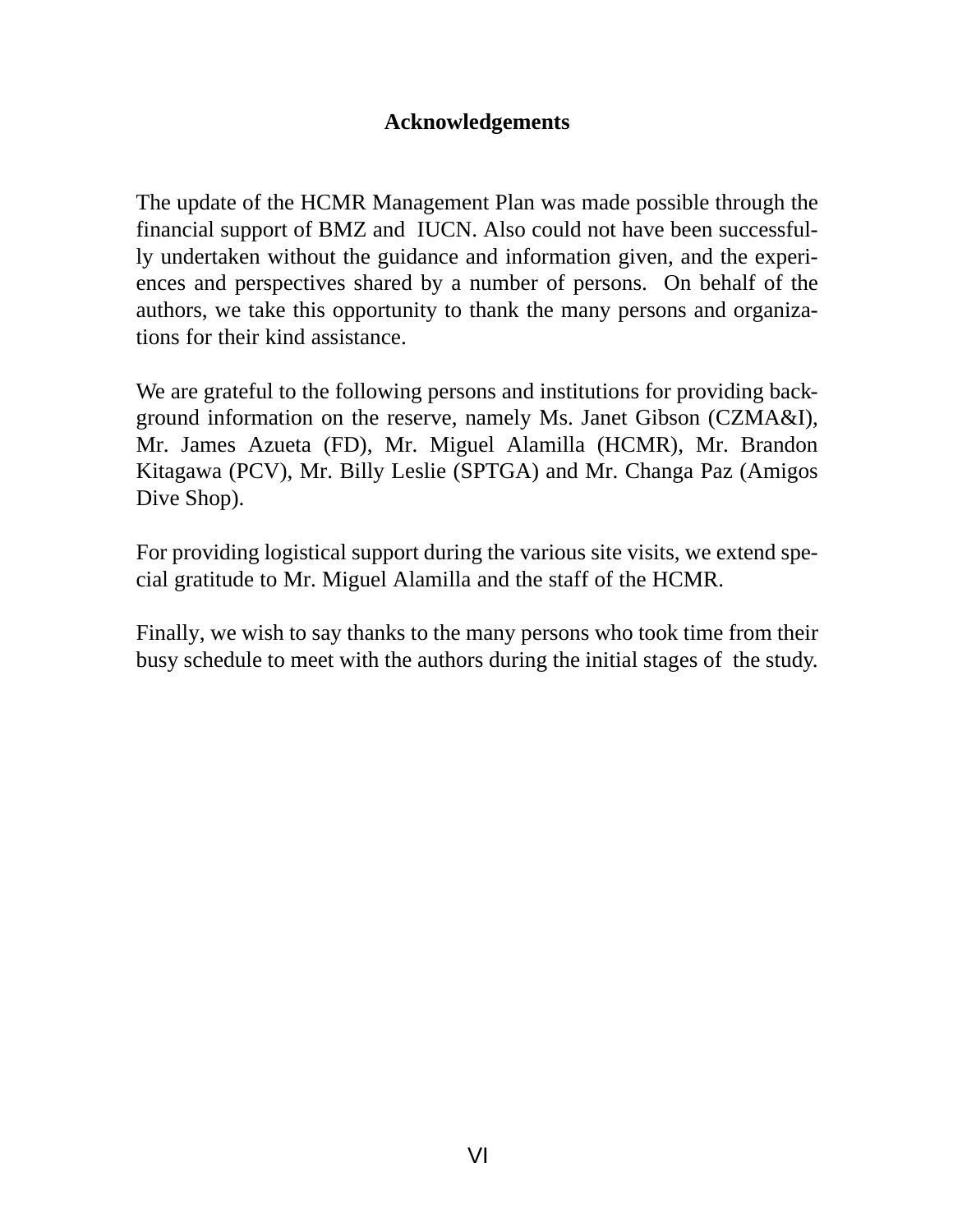#### **1. BACKGROUND**

#### **1.1. INTRODUCTION**

Coral reefs are one of the oldest and most biologically diverse ecosystems on Earth. Their life processes are extremely complex, with a high degree of interdependence between the organisms. The specialization of the organisms reduces the elasticity of the ecosystem making it fragile and more susceptible to stress and changes in the environment.

The need for the establishment of protected areas along the Belize barrier reef has been recognized as a means of preserving this valuable national heritage, which not only supports a variety of reef types unparalleled elsewhere in the Caribbean but which also remains in a nearly pristine condition (Dahl et al., 1974). The need to protect the reef is particularly urgent for areas near San Pedro, Ambergris Caye, where further tourist development on a large scale appears imminent. The reefs near San Pedro have already been exposed to heavy use and show signs of stress caused by over collecting, over fishing, and damage by anchors. With increased development, greater stress on the reefs and their life processes is anticipated, including the effects of dredge and fill operations which lead to increased sediment load in the water column and reduced light, both of which are highly detrimental to corals and sea grasses. Increased sewage output may also result, which can lead to depressed oxygen levels and altered nutrient cycles, which in turn disrupt the ecological balance of coral reefs.

The protection of coral reefs serves many purposes. By establishing protected areas, genetic diversity is preserved, which in turn may lead to important discoveries for future uses, such as resources for mariculture and medicinal purposes. For example, several marine plant and animal species are currently being investigated as a source of antibiotics and anti-cancer drugs.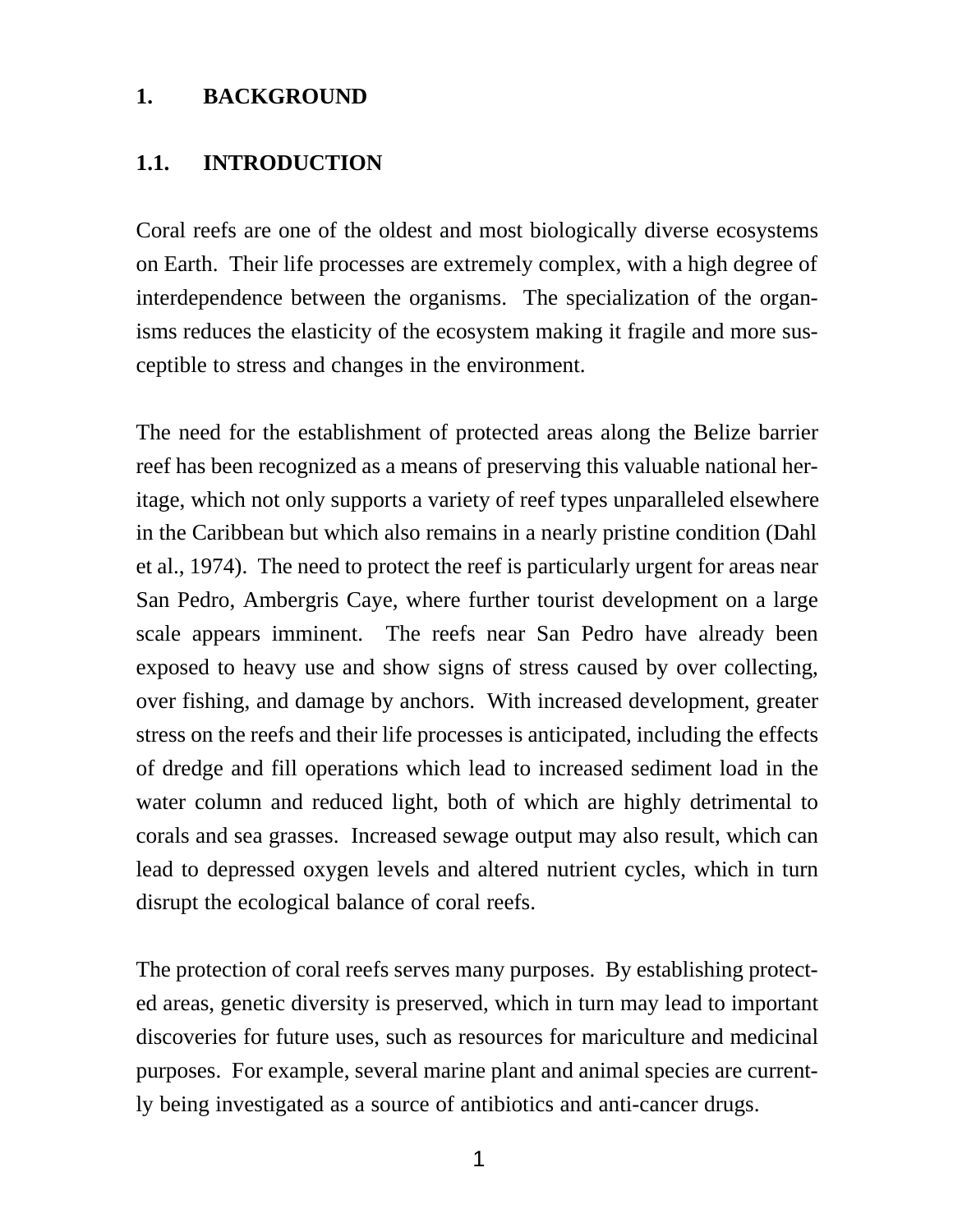Conserving ecosystems, which are rich in species, represents good investment and guarantees the continuity of native stock available to restore depleted areas.

A coral reef reserve would also protect commercially valuable species, such as the queen conch, the spiny lobster and several reef fish species such as the groupers. A reserve provides breeding, sanctuaries and nursery areas for juveniles. They also serve as replenishment areas for nearby depleted habitats. The preservation of fisheries that are related to the coral reef should be of vital economic concern.

Reserves or protected areas are a major tourist attraction for diving, snorkeling and underwater photography. Marine reserves established in other Caribbean countries have been shown to contribute substantially to the tourist trade. Marine reserves established in Belize would also serve as important recreational areas for Belizeans. Reserves also provide areas for education and research.

The establishment of marine reserves would lead to economic benefits from the increase in the tourist trade and the increased catches in fisheries.

The protection of reefs in particular is also of vital concern with regard to the physical protection they provide to the coastline. They serve to minimize the impact of storms, wave action and other physical stresses. Without the buffer of coral reefs, the more physically vulnerable seagrass beds and mangroves would be exposed to destructive climatic forces. At the same time, the coral reef is dependent on the mangroves and grass beds which filter sediments which would otherwise smother and kill the corals. (Gulf of Mexico and South Atlantic Fishery Management Councils, 1982).

Of the 1,359 sites designated as marine protected areas in the Wider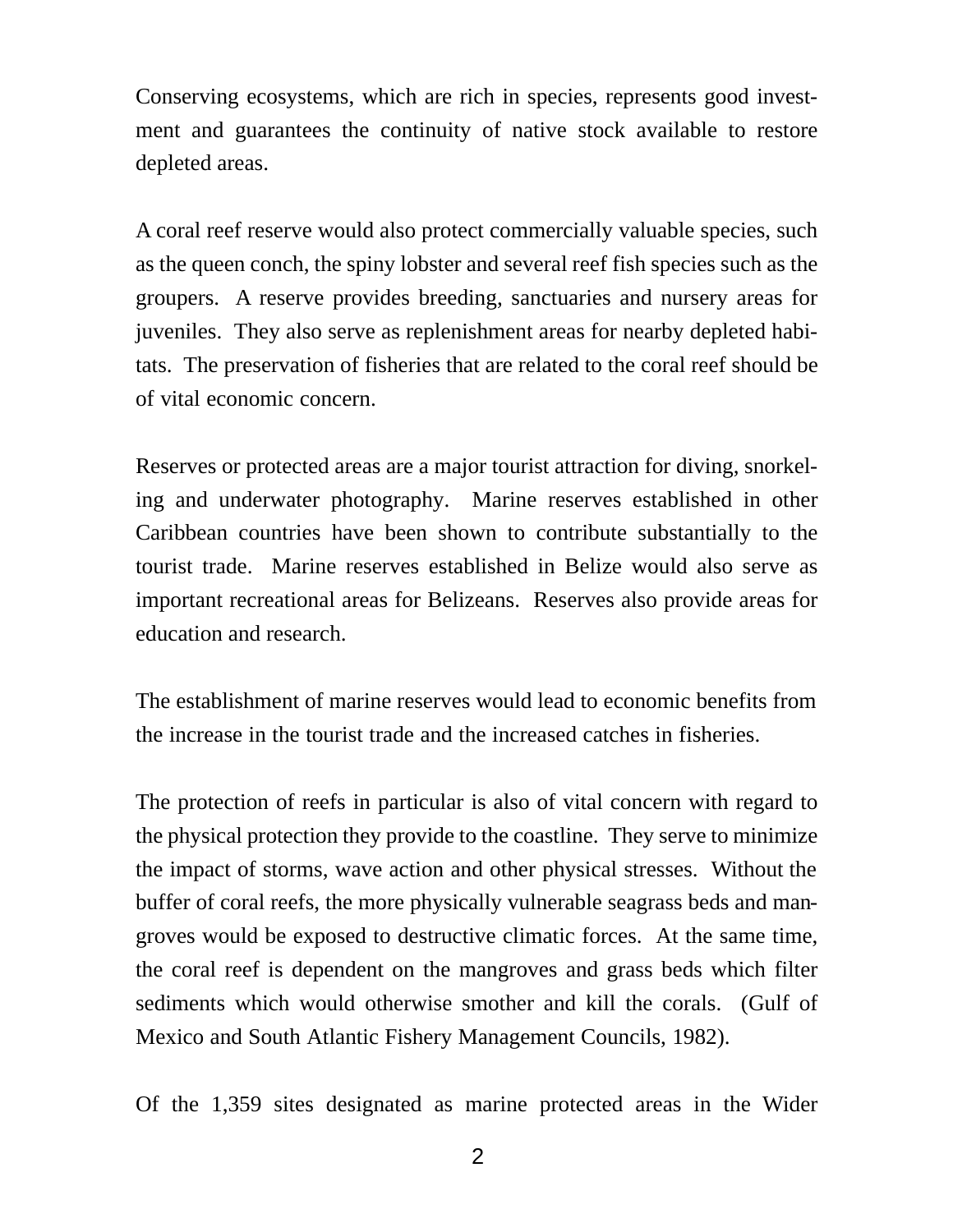Caribbean Region in 1996, only 15% were completed protected, 51% had partial protection, and 32% were unprotected (CTO, 2000). Located just four miles south of San Pedro Town, the Hol Chan Marine Reserve is one of the few protected areas in which the objectives of resource management and sustainability through zoning have been met with some degree of success (Carter *et al*., 1994). Prior to its designation in July 1987, the Hol Chan channel and its adjacent seagrass and mangrove habitats were subjected to heavy pressures from uncontrolled fishing practices, which had led to the removal of the large predatory fishes from the reef and the depletion of commercially valuable conch and lobster populations (Carter *et al.,* 1994). On the island, developers were clearing mangroves and dredging seagrass adjacent to the proposed reserve boundaries for housing and hotel projects and boat marinas (Carter *et al.* 1994). It seemed as if development was as relentless and unstoppable as a glacier.

Today, the staff of the Hol Chan Marine Reserve has addressed many of these issues through enforcement and surveillance, education and community outreach, scientific research and monitoring and environmental management programs. Mangrove clearance has stopped in areas near the reserve boundaries; the use of spear guns, nets and trawls by fishers are banned and only the traditional fishers of the area are allowed to fish in certain zones; and safe diving and snorkeling conduct is now in place.

#### **1.2. History and Development**

Since the early 1960s the Hol Chan channel -a break in the barrier reef located between San Pedro and Caye Caulker- has been on the government's recommended list of protected areas (Carter *et al*., 1994). In 1972, a United Nations expert again recommended protected status for Hol Chan, but this recommendation also appears to have been ignored by the government (Mascia, 2000). A few years later, the local tour guides recommended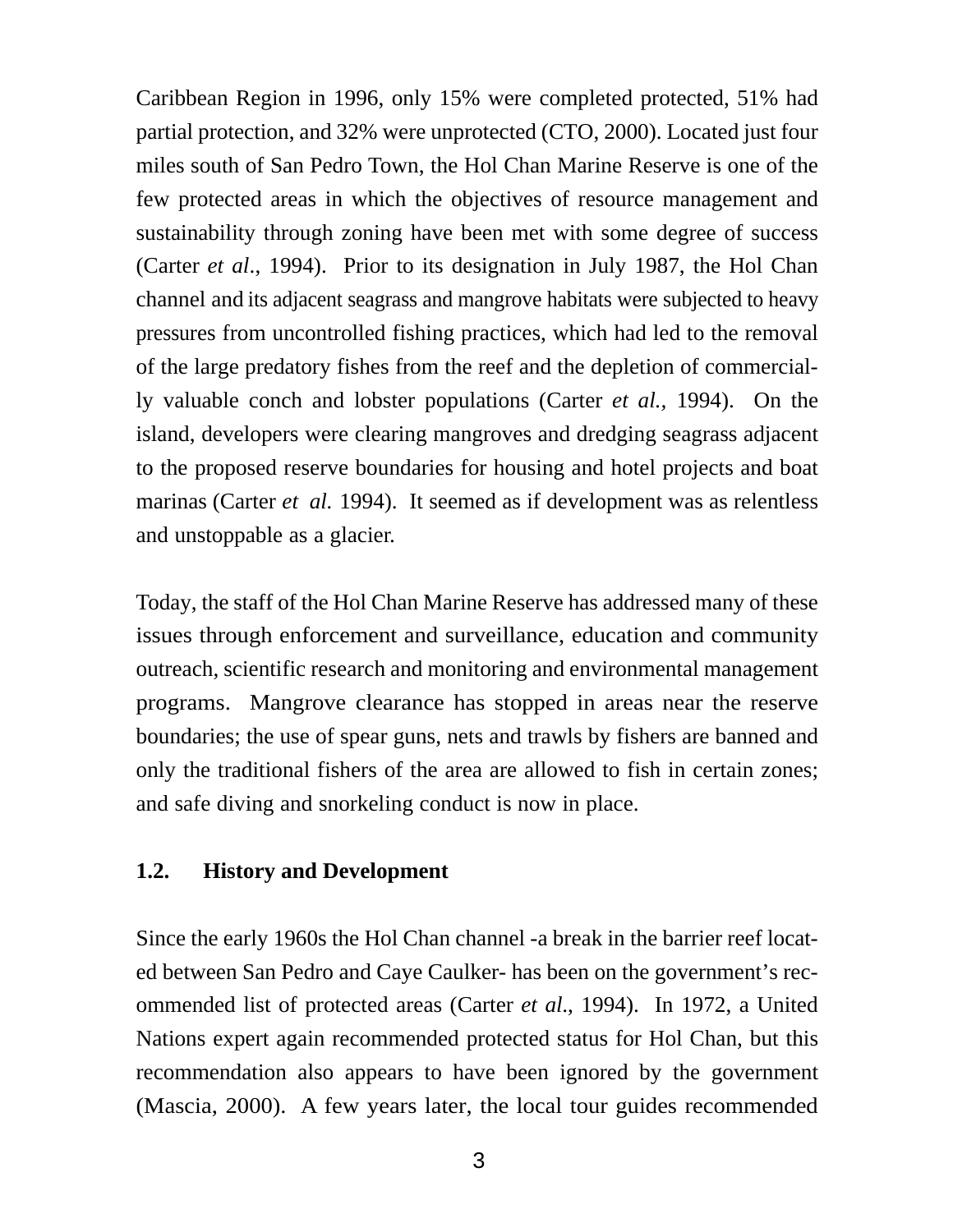protected status for a large tract of reef in front of San Pedro Town; this plan was rejected because it favored the interest of fishing guides at the expense of commercial fishermen. (Carter *et al*., 1994). In the meantime, the local fishers continued to deplete the conch, lobster and finfish populations while the tour guides continued to take tourists to snorkel and scuba dive at Hol Chan, resulting in resource-use conflicts between the fishers and guides.

A decade later, a foreign researcher of the Wildlife Conservation Society (WCS) spearheaded a series of consultations with the community of San Pedro in order to resolve these conflicts through the establishment of a marine reserve at Hol Chan (Carter *et al*., 1994). Whether the concept of a marine reserve was conceived locally or externally is still unclear, but the consultative process relied heavily upon external actors: the foreign researcher solicited financial support, a foreign conservation NGO provided that support, and a combination of foreigners and non-resident Belizeans facilitated the consultative process (Mascia, 2000). An informal advisory committee of the various user-groups and other stakeholders was established to advise the community and the Government on the development of the proposed marine reserve (Carter *et al*., 1994). Based on a series of socio-economic and biological surveys, a draft management plan was developed by a Belizean consultant for review by the advisory committee and the Government (Carter *et al*., 1994). Following the distribution of the draft management plan, several public meetings was held to discuss the impact of this proposed marine reserve to the overall development of the island (Carter *et al*., 1994).

Since the plan called for restrictions on use by commercial fishers and sportfishing guides, there was some resistance from the community to adopt the plan (Carter *et al.,* 1994). After several months of debate and discussion over the boundaries and restrictions defined in the plan, a compromise was reached with the commercial fishermen who succeeded in securing certain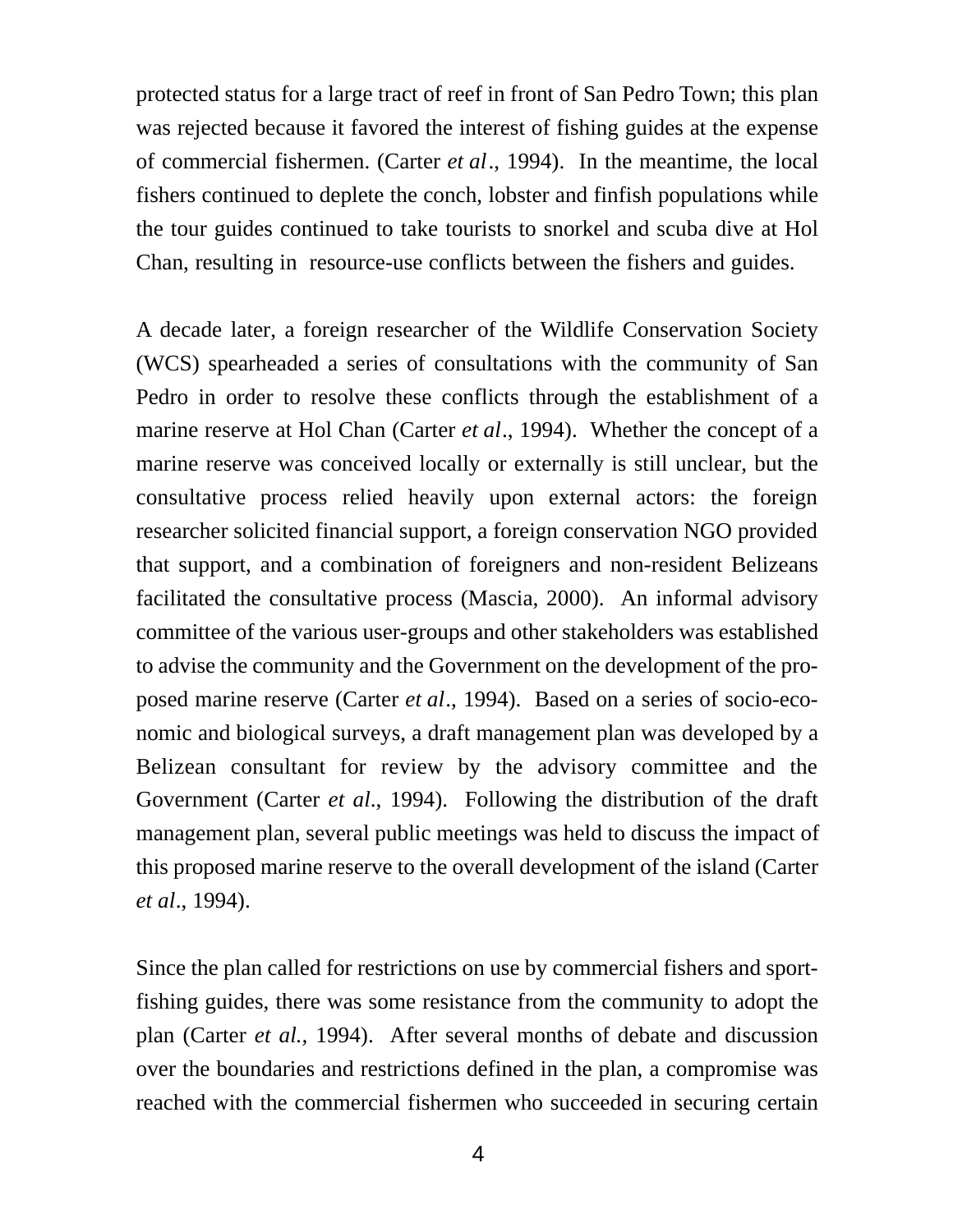productive sections south of the Hol Chan channel open to fishing (Carter *et a*l., 1994). The revised plan with its boundaries shifted a quarter of a mile to the north was submitted to the Minister responsible for fisheries, the Fisheries Administrator, and the Fisheries Advisory Board for final review and approval (Carter *et al*., 1994). In July 1987, the Hol Chan Marine Reserve (HCMR) was legally established by order of the Minister responsible for fisheries (Mascia, 2000).

Five months prior to its designation, the planner for the Hol Chan Advisory Committee submitted a funding proposal to World Wide Fund for initial funding. In November of 1987, Hol Chan received about \$BZ300, 000.00 for its first three years of operations. Another \$Bz200,000.00 became available for another two years of operation. Hol Chan also received \$US40,000.00 from USAID during this time.

In March 1990, a visitor fee system was introduced to generate revenues and ensure long-term financial capability to manage the reserve. Since the regulations had to be amended before the money could be spent, a Trust Fund to hold the money and a Board of Trustees to direct and manage the affairs of the reserve was established in 1994. This savings became the "seed" money for the operational expenses of the reserve after funding support from WWF ceased in 1994.

In 1998, PACT instituted a mandatory 20% levy on all revenues generated by each of the protected areas in Belize. This translates to \$BZ1.00 lost to PACT for every \$Bz5.00 collected from the sale of tickets. For most of the protected areas, this levy is irrelevant because self-generated revenues represent but a tiny percentage of their total operating budget. The HCMR, by contrast, is self-sufficient; its entire operating budget is derived from access fees. The long-term implications of this levy on the HCMR are unclear, though it may diminish the capacity of HCMR personnel to monitor and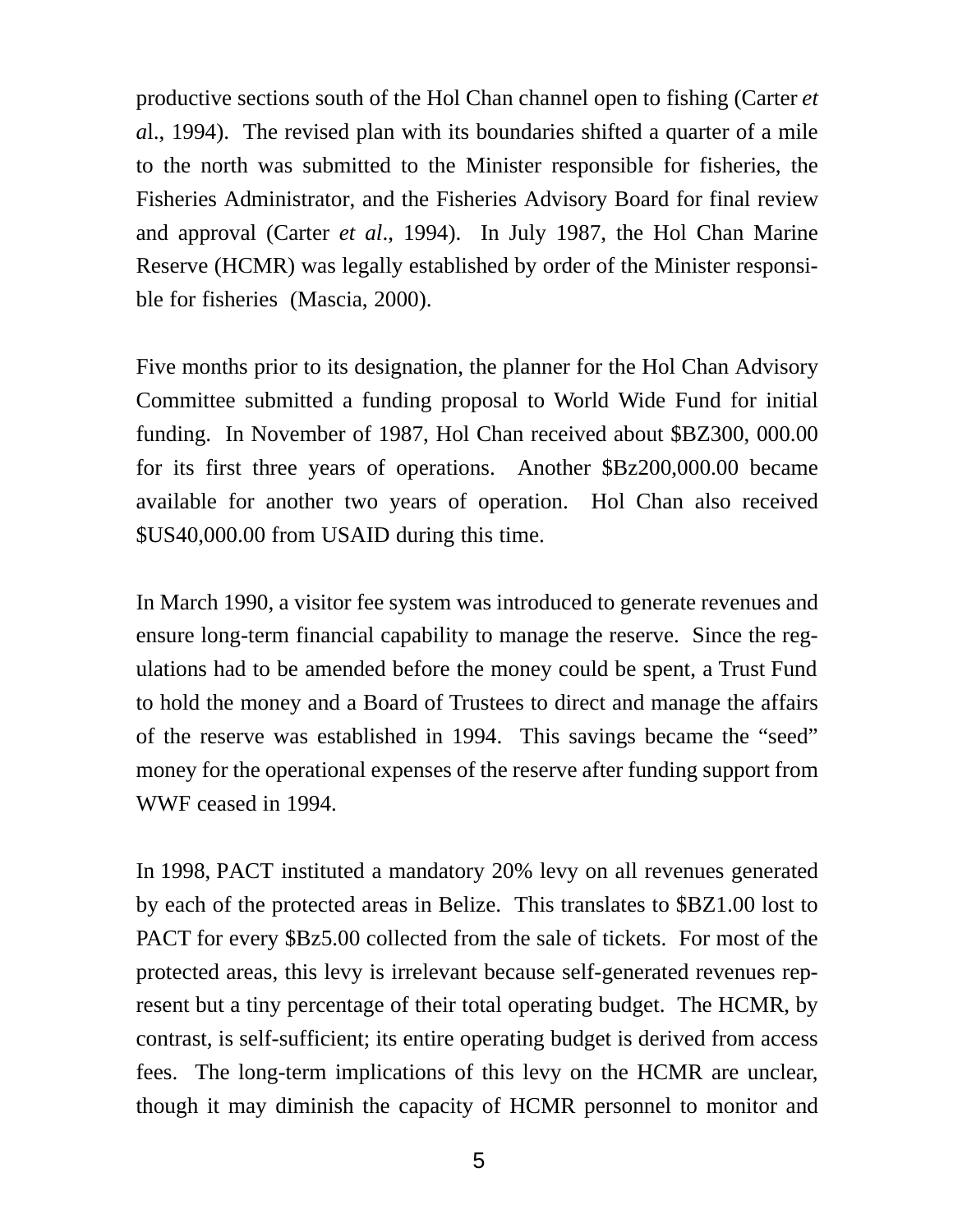#### enforce HCMR institutions (Mascia, 2000).

In September 1999, Shark Ray Alley became the new "added attraction" to the reserve. Encompassing about 1.5 square miles of reef and seagrass, Shark Ray Alley has become as popular as Hol Chan where tourists are guaranteed a snorkel with sharks and stingrays.

Today, the Hol Chan Marine Reserve is the most visited protected area in all of Belize, with over 37,000 visitations to the reserve each year. It has generated more money than all of the other protected areas, which it uses to cover most of the operational expenses. On the other hand, little research, monitoring and environmental education are taking place within the reserve, simply because there is not sufficient money to replace damaged or broken field equipment and other materials.

#### **1.3. Purpose and Scope of Plan**

The Hol Chan Marine Reserve Management Plan serves as a working document for the sustainable use and management of the marine resources in the area. This plan prescribes a zoning scheme that provides opportunities for the protection of specific natural features; for the maintenance of environmental services; and for tourism and fishing. It also prescribes a financial sustainability plan that could support the capital and operational expenses of the reserve.

Section 1 of the plan describes the need for protecting the Hol Chan area as a marine reserve, a historical overview of its early beginnings to reserve status, and the current legislative authority under which it is governed.

Section 2 describes the regional setting, site accessibility and other general information of the area, while Section 3 and 4 looks at physical environmental and biological information respectively.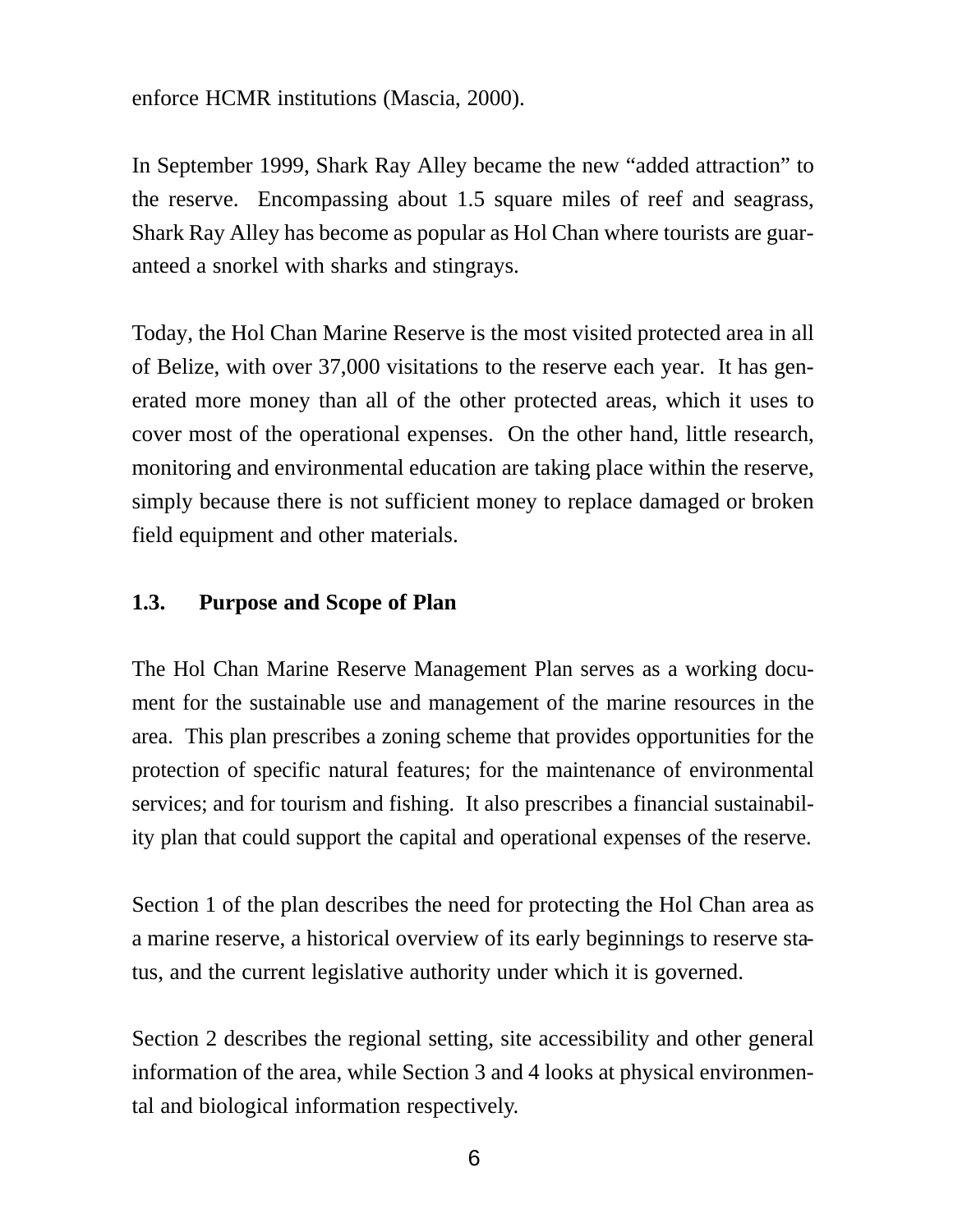Section 5 includes socio-economic information on the types of fishing and tourism activities carried out at the reserve and any existing educational and research and monitoring programs.

Section 6 describes the major constraints and potential management problems affecting the efficient management of the reserve.

Section 7 describes the actual boundaries and zoning plan together with the rules and regulations that govern each zone.

Section 8 looks at the existing enforcement and surveillance program and make recommendations for increasing the efficiency of the reserve in reducing illegal and unnecessary infractions to the reef.

Section 9 and 10 look at the reserve's existing resource management programs and make recommendations for further research and monitoring, and education and community outreach programs.

Section 11 includes a management strategy for reducing environmental damage to the reef and makes recommendations for the recovery of damaged or dead resources.

Section 12 looks at the current recreational and tourism activities conducted at the reserve and makes recommendations for reducing user-conflicts in heavily used areas. This section also proposes alternative sites for tourism development and the potential for integrating the appropriators and stakeholders in the protection and management of the reserve.

Section 13 looks at the existing administration and maintenance of the reserve and makes recommendations for improving integrated management at the community and grass roots level.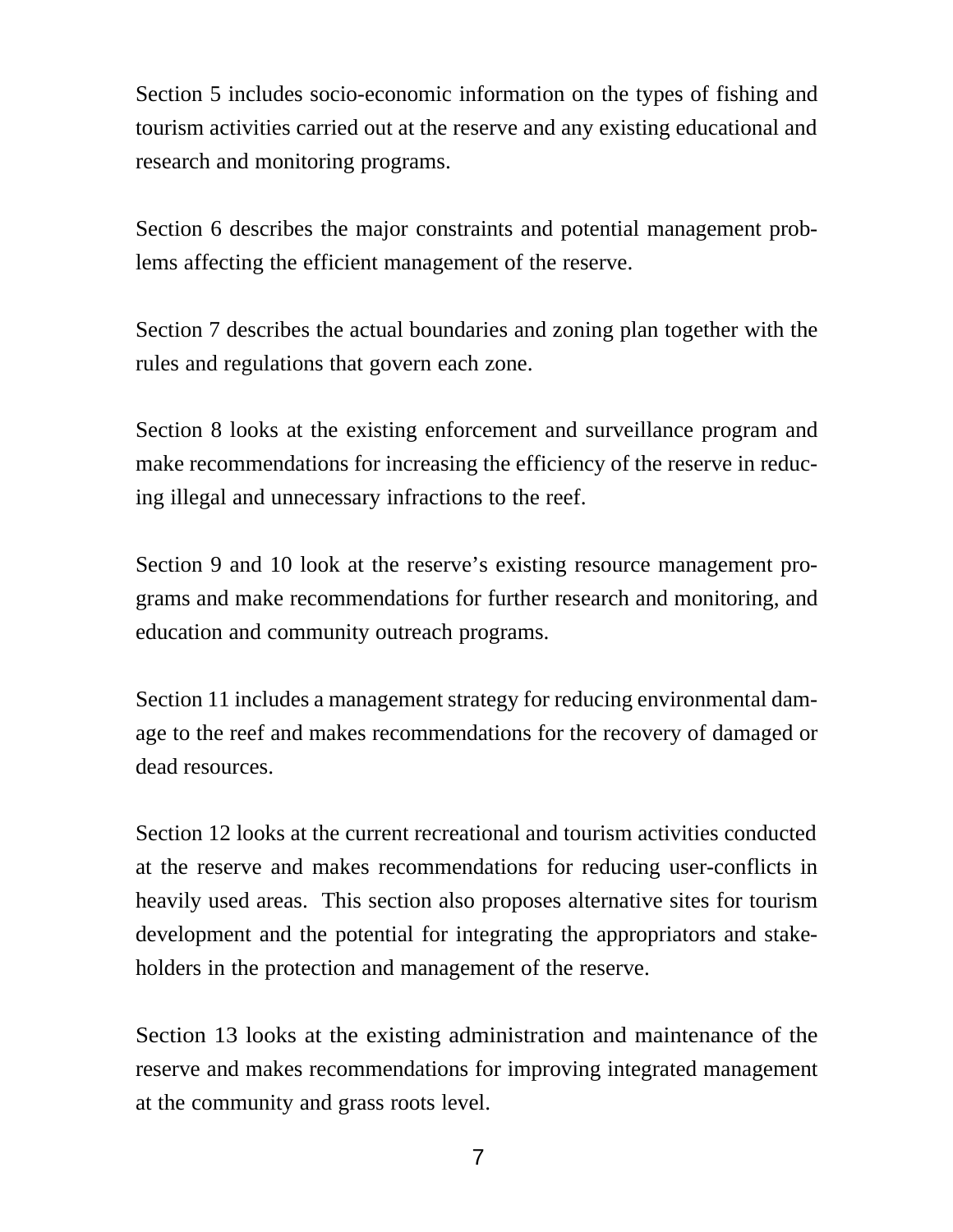Section 14 is the last section and proposes a financial sustainability plan.

#### **1.4. Legislative Authority**

In July 1987, the Hol Chan Marine Reserve was granted reserve status under section 7 of the Fisheries (Amendment Act) of 1983. Section 9A-(1) of this Act states that "the Minister may, where he considers that the extraordinary measures are necessary, by order published in the Gazette, declare any area within the fishing limits of Belize and as appropriate any adjacent surrounding land, to be a marine reserve". Subsection 9A-1(a) provides for special protection to the aquatic flora and fauna and to protect and preserve the natural breeding grounds and habitats of aquatic life. Subsection 9A-3(a) further states that "no person shall, in a marine reserve, engage in fishing without a license issued by the Fisheries Administrator". (Appendix1: HCMR Legislation)

In December 1988, the Hol Chan Marine Reserve Regulations was gazetted into law creating three zones and the rules and regulations governing each zone. They are Zone A, Zone B and Zone C. Recreational (non-extractive) activities such as diving and snorkeling can be carried out within Zone A. However, no person shall engage in fishing or remove or disturb any species of flora or fauna including rocks, dead coral shells, or sand within this zone. Sports and commercial fishing can be done within zone B and C under a special license from the Fisheries Administrator.

In September 1999, the HCMR regulations were amended to include another section of reef adjoining Zone A. It now features four zones and several sub-zones for special uses. Section 8A of the Hol Chan Marine Reserve (Amendment) Regulations of 1999 was used to designate Zone D as a multi-purpose use zone consisting of a General Use Area and two Exclusive Recreation Areas. Within the General Use Area commercial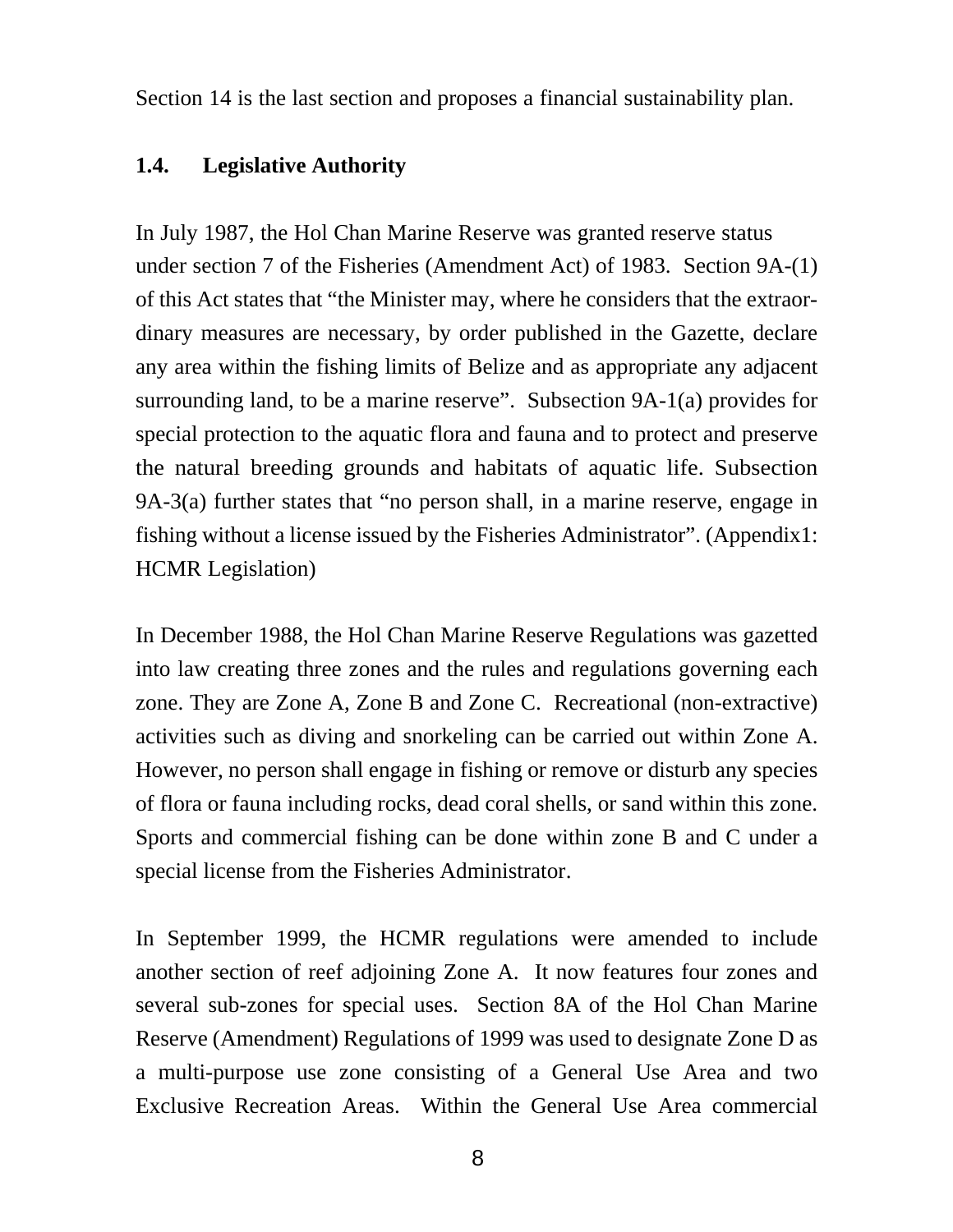fishing is allowed in all of Zone D except for the exclusive recreational areas of "Shark Ray Alley" and "Amigos del Mar Dive Wreck". Scuba diving and feeding of fish by tourists is prohibited at Shark Ray Alley. Hol Chan Marine Reserve (Amendment) Regulations of 1999 has replaced the former as the principal regulations.

The Hol Chan Marine Reserve (Amendment) Regulations of 1994 also provides for the management of the HCMR through the establishment of a Board of Trustees. Section 13(1) states that "there is hereby established: a Board of Trustees for the purpose of directing and managing the affairs of the reserve". Section  $14(1)(e)$  further states that "the function of the Board shall be to: manage the affairs of the reserve and disburse moneys from the same (i.e. The Trust Fund) for the purpose of maintaining the integrity of the ecosystems within the reserve. The Board comprises nine members from the private and public sectors and meets at least once every quarter for the transaction of business. (Appendix 2: Board of Trustees Regulations)

The Fisheries Regulations of 1977 also apply within Hol Chan. Section 8(2) of the Fisheries (Amendment) Regulations of 1982 states that "no person shall with intent to take fish, use any trap or other device constructed of net or wire in any area within a distance of one hundred yards of the Barrier Reef. Section 26 of this regulation also prohibits anyone from setting nets across channels to restrict the free passage of boats or to wholly prevent the passage of fish.

The Wildlife Protection Act (WPA) of 1981 and the National Parks System Act (NPSA) of 1981 also provides for the governance of coastal and marine resources, though those portions of the Acts largely overlap with the Fisheries Act. The WPA states that "no person shall hunt, kill, or take any species of whale, any species of dolphin, manatee, Caribbean monk seal, salt-water crocodile and Morelet's crocodile. Under the NPSA, the minister can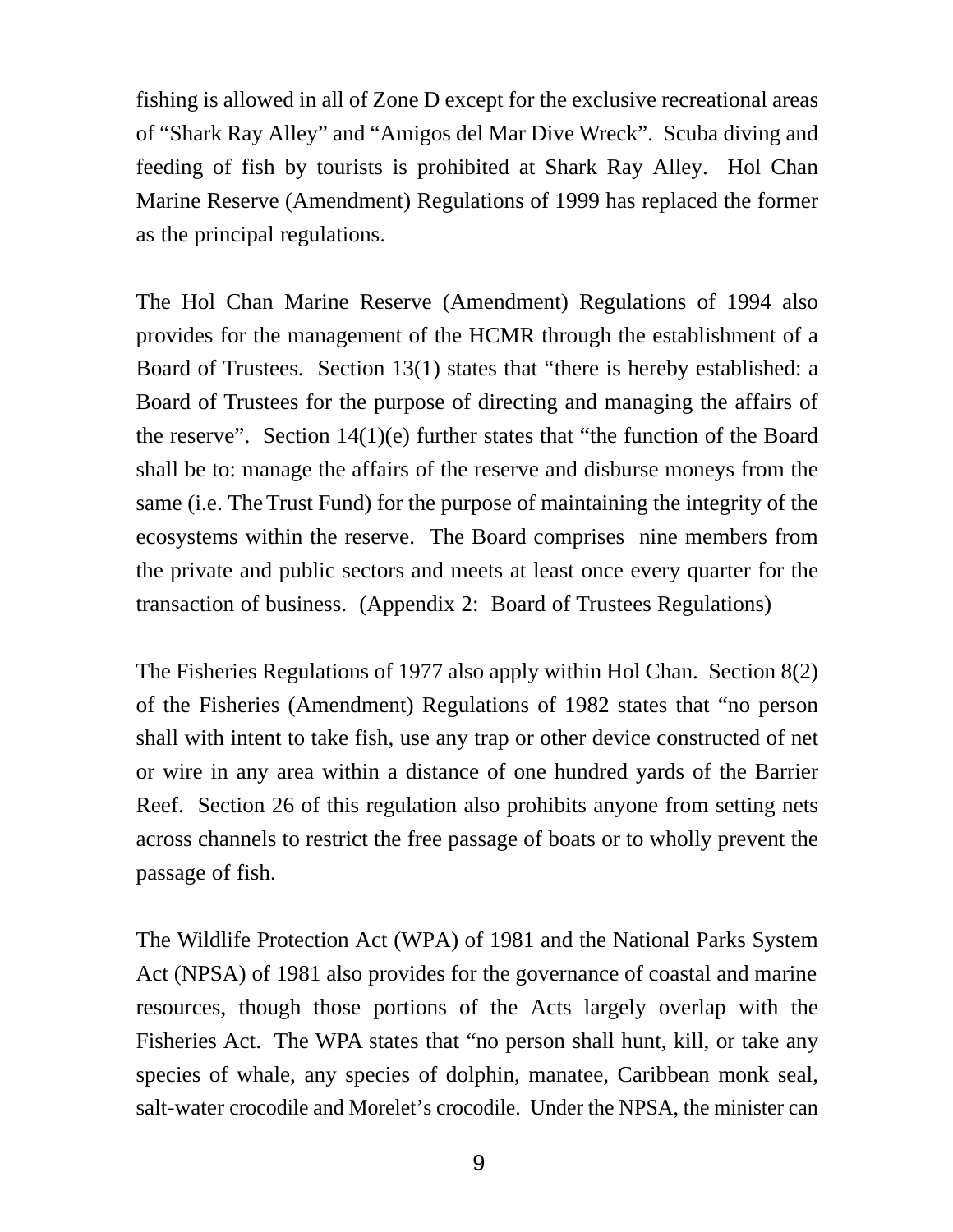declare crown lands, including submerged lands and associated waters a national park, nature reserve, wildlife sanctuary or natural monument.

Other legislation with limited governance over the management of marine resources includes the Mangrove Regulations of 1989, the Environmental Protection Act of 1992, the Protected Areas Conservation Trust Act of 1995, and the Coastal Zone Management Act of 1998, the latter two lacking any authority for marine resources governance.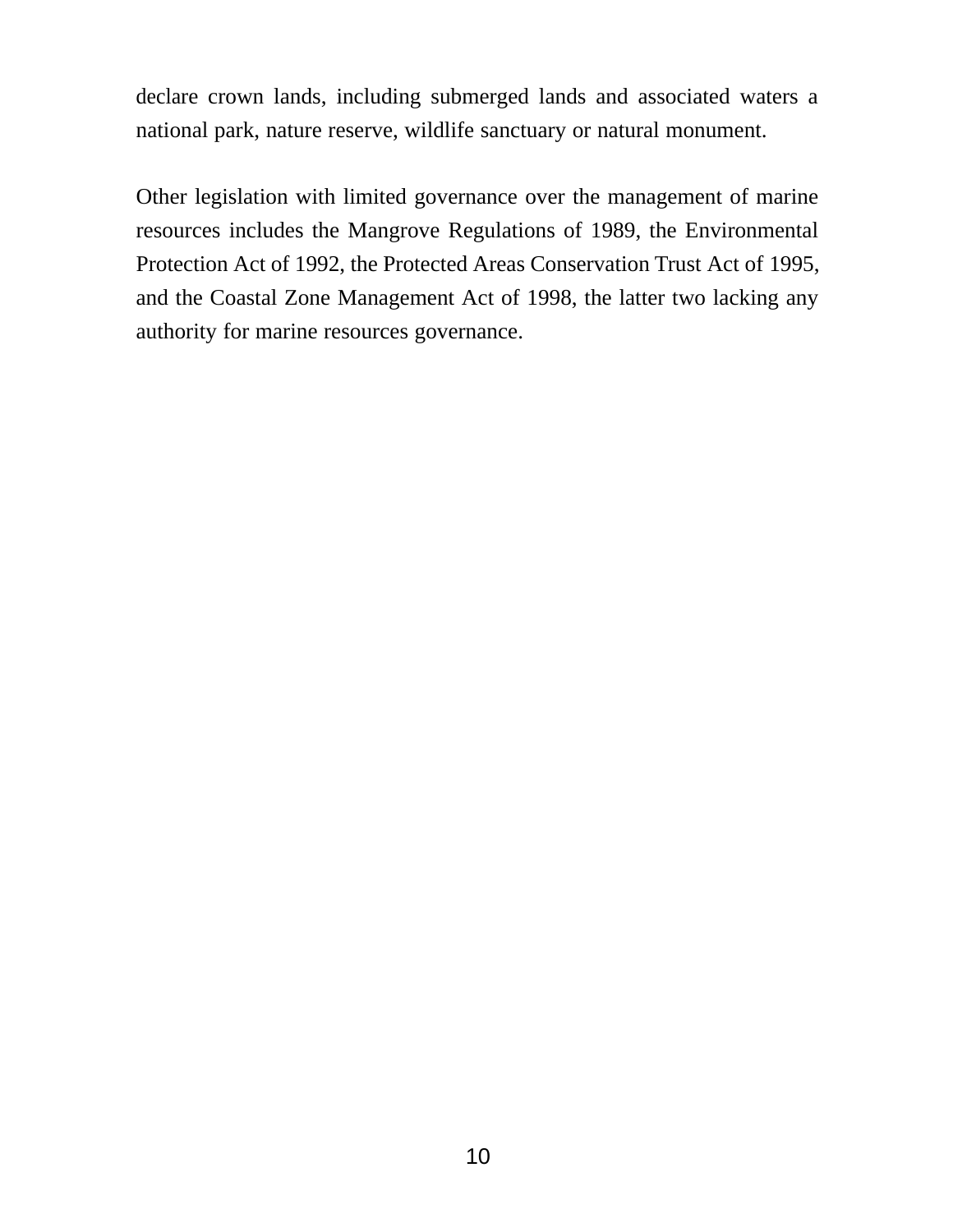#### **2. GENERAL INFORMATION**

#### **2.1. Location**

The Belize barrier reef, which stretches for approximately 220 km, lies just 1 km offshore from the town of San Pedro, Ambergris Caye. The barrier reef is the tourist industry's most valuable asset and San Pedro has developed as the main center. The Hol Chan channel, the major focus of the reserve, is located approximately four miles southeast of San Pedro, Ambergris Caye. It encompasses  $18.13 \text{ km}^2$  of coral reefs, seagrass beds and mangrove swamps.

#### **Figure 1: Map of Hol Chan Marine Reserve**





The Hol Chan channel or 'cut' is easily accessible by boat from San Pedro and Caye Caulker and is regularly visited by local tour boats from these two northern cayes. Local tour boats from Belize City are also making more regular trips to the reserve making several other stops on the way back to the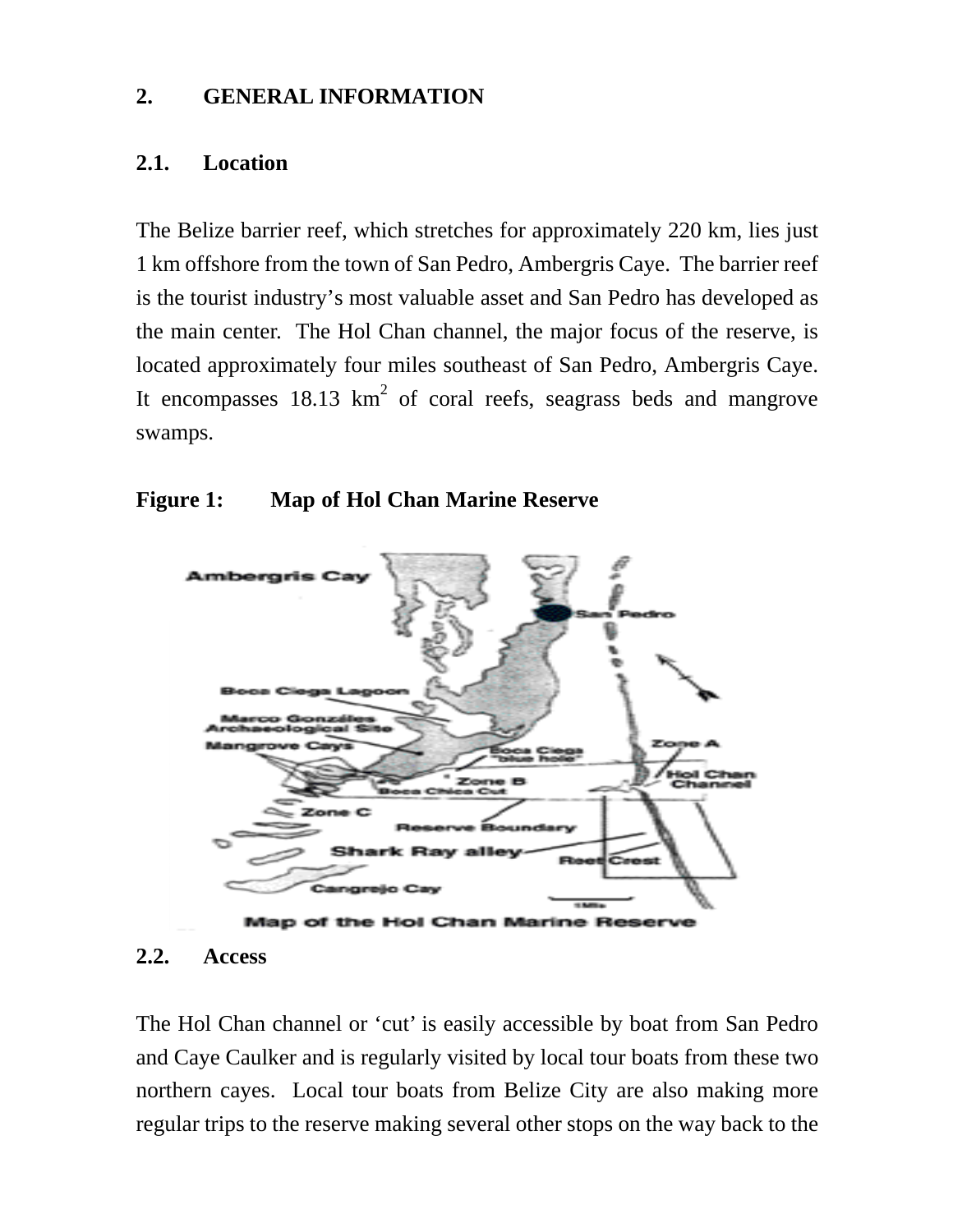City. "Zone A", "Zone B", "Zone C" and "Zone D", encompass three distinct habitat types: in the easternmost portion of the HCMR, Zone A  $(2.59 \text{km}^2)$  and D encompass 7.77 km<sup>2</sup> of barrier reef; moving westwards, Zone B is the largest zone and encompasses 7.77  $\text{km}^2$  of seagrass beds; adjacent to this zone is Zone C which encompasses 2.59  $\text{km}^2$  of mangroves and seagrass at the southern tip of Ambergris Caye.

Admission to the reserve is based on a relatively simple tiered system of access rights based on time of day, nationality, and age (Mascia, 2000). The reserve is "open to the public" from Mondays to Fridays at 8:00am to 4:00pm, on Saturdays from 12:00pm to 4:00pm and on Sundays from 8:00am to 12:00pm. During these hours, tourists pay \$Bz5.00/day for admission to Zone A, B and C only. Belizeans pay half as much, and are admitted to the area free of charge on Sundays. All children under twelve are exempt from payment. Admission to Zone D (Shark Ray Alley) is \$Bz7.00/day for tourists and \$Bz1.00/day for Belizeans. All guide boats pay an annual fee of \$Bz10.00 per vessel to enter Zone A, B, C and D.

## **2.3. Land And Sea Tenure**

Hol Chan Marine Reserve is made up of 18.13  $km^2$  of nationally owned land and seabed, the latter comprising over 90% of the total area. It includes the seabed, seven small mangrove islands, and a narrow strip of mangrove forest on the southern tip of Ambergris Caye.

Prior to receiving reserve status in 1987, the only titled land within the proposed boundaries consisted of a narrow strip of mangrove forest along the southern tip of Ambergris Caye. At the time, Caribbean Cove Ltd. owned the land and had plans to subdivide the land and construct a marina. Recognizing the environmental implications such a project would have on the fragile ecosystems, the GOB initiated discussions with the developers.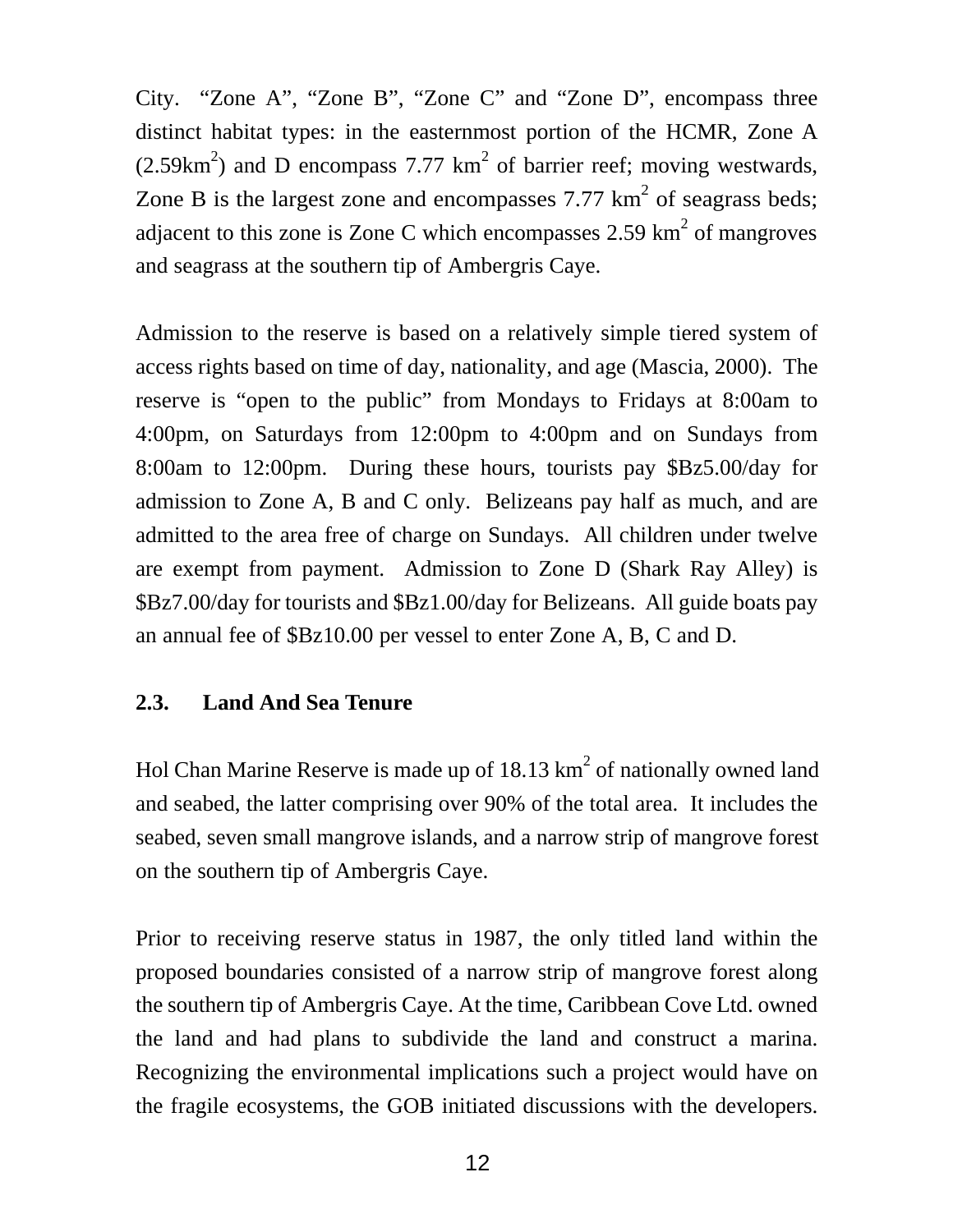Seven years later the GOB agreed to "swap" the titled land in exchange for land elsewhere.

## **2.4. Maps, Photographs, Satellite Imagery Coverage**

A digitized base map demarcating the boundaries and zones of the reserve is available for the HCMR. Black and white and color aerial photographs and several satellite images are also available but still need to be geo-referenced and digitized. A 1:50,000 marine habitat map of the country is also available in Hol Chan Marine Office, Fisheries Department and other institutions.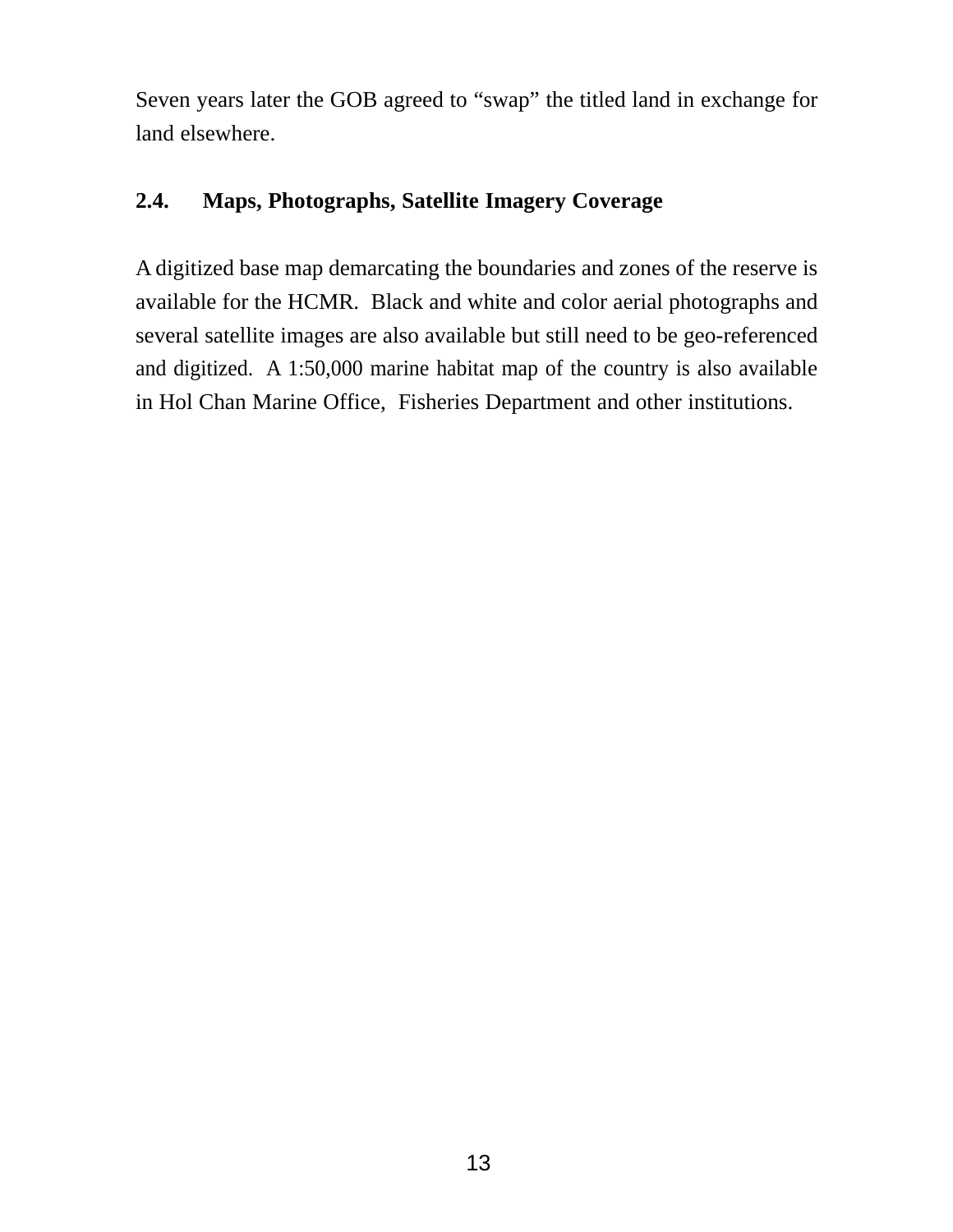#### **3. PHYSICAL INFORMATION**

#### **3.1. Geology and Substrates Types**

The Belize submarine shelf is 240 km long and its reefs represent the largest reef complex in the Atlantic-Caribbean area. With its three different offshore atolls, it also rivals the Great Barrier Reef in the complexity of coral reefs and variety of sediment types (James and Ginsburg, 1979).

The Belize shelf is divided into distinct northern and southern halves. Its edge is characterized by a series of five discontinuous ridges that trend northeast and which are thought to be fault-controlled. The least defined ridge lies along the northern edge of the barrier reef and Ambergris Caye, (James and Ginsburg, 1979), encompassing the Hol Chan reef area. In this area the lagoon depths average three meters and are not greater than 5.5 meters. The reef facies occupy a narrow strip on the seaward edge of the shelf. Leeward of this zone, debris accumulates in the reef lagoon as coarse, slightly muddy skeletal sand which is stabilized by beds of *Thalassia* seagrass and the algae *Halimeda* (Miller and Macintyre, 1977).

Ambergris Caye itself is the northernmost and largest of the chain of carbonate islands on the Belize shelf edge. It has a narrow, windward sand and coral rubble beach ridge, with a broad expanse of supratidal flats and intra-island lagoons, which are interspersed with outcrops of Pleistocene limestone that form the core of the island (Miller and Macintyre, 1977).

The Belize shelf is the drowned expression of a low-relief karst surface, on which are locally developed sinkholes and incised river channels (Mazzullo and Reid, 1985). Examples of these can be seen in the channels of the Boca Chica area, which probably represent drowned river channels or solution beds, and the Boca Ciega "blue hole" which is a collapsed sinkhole. This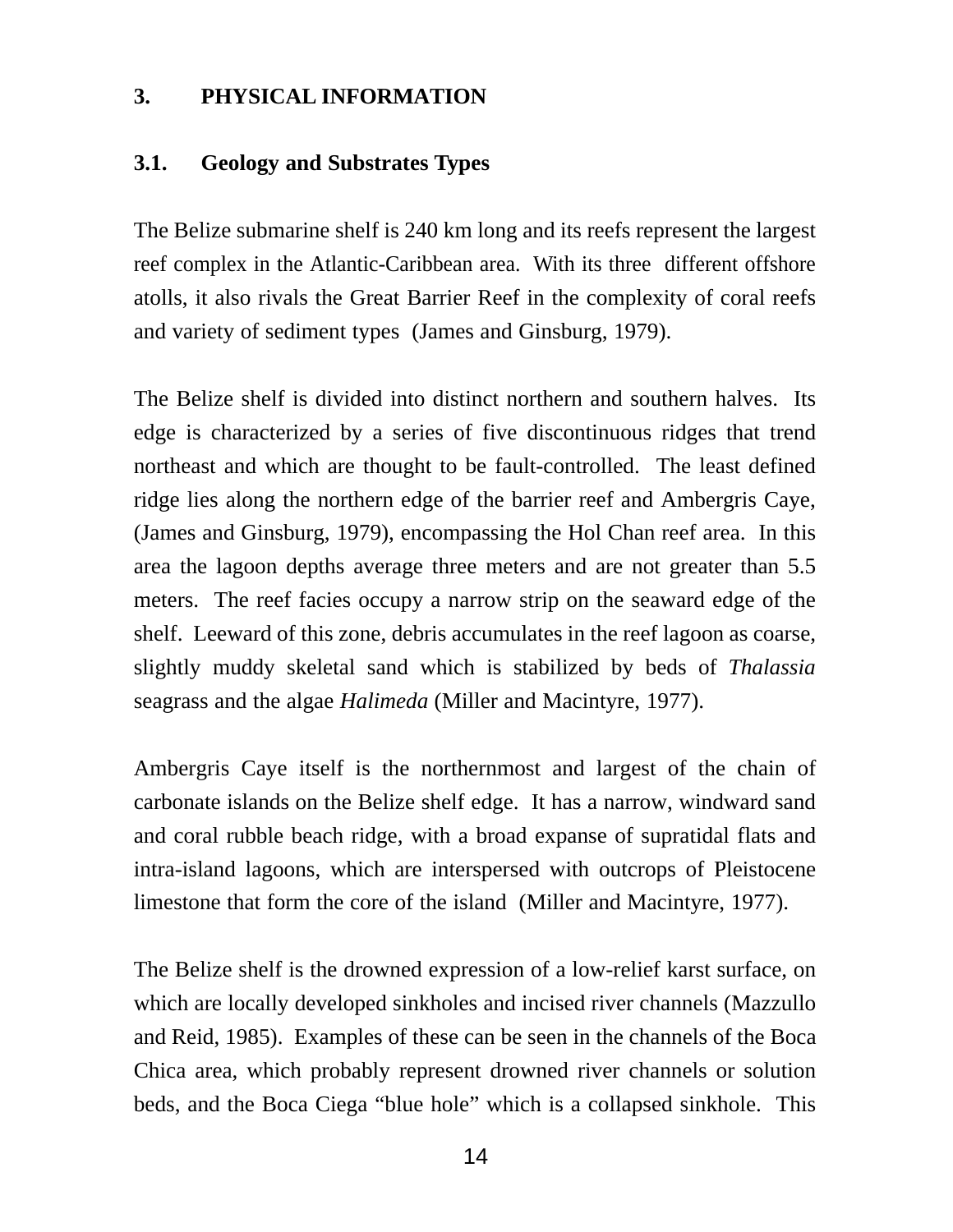sinkhole opens into a large cavern, the extent of which has not been fully explored.

The Boca Chica area is part of the Cangrejo shoals area. Its channels are comprised of organic-rich lime mud. The southern tip of Ambergris Caye is in the process of extending southward, assisted by the growth of mangroves. (Wantland and Pusey, 1975). Removal of the fringing mangroves on the north side of the Boca Chica channel undoubtedly will result in erosion and removal of the thick mud section there.

#### **3.2. Bathymetry and Turbidity**

The waters are well circulated and clear.

#### **3.3. Tides and Water Movement**

The average tidal difference is 0.5 m. The prevailing current inside the barrier reef is southerly; currents at reef entrances show a westerly flow.

## **3.4 Temperature, pH and Salinity**

The surface water temperature near the barrier reef in July and August is 29 °C.The water is well mixed with normal seawater salinities of 35-37ppt.

#### **3.5. Climate**

#### **3.5.1. Wind and Waves**

Off Ambergris Caye, NE winds predominate at 5-15 knots. Seasonal "northers" between November-March, which are characterized by squall lines and high gusts, affect movement of spiny lobsters.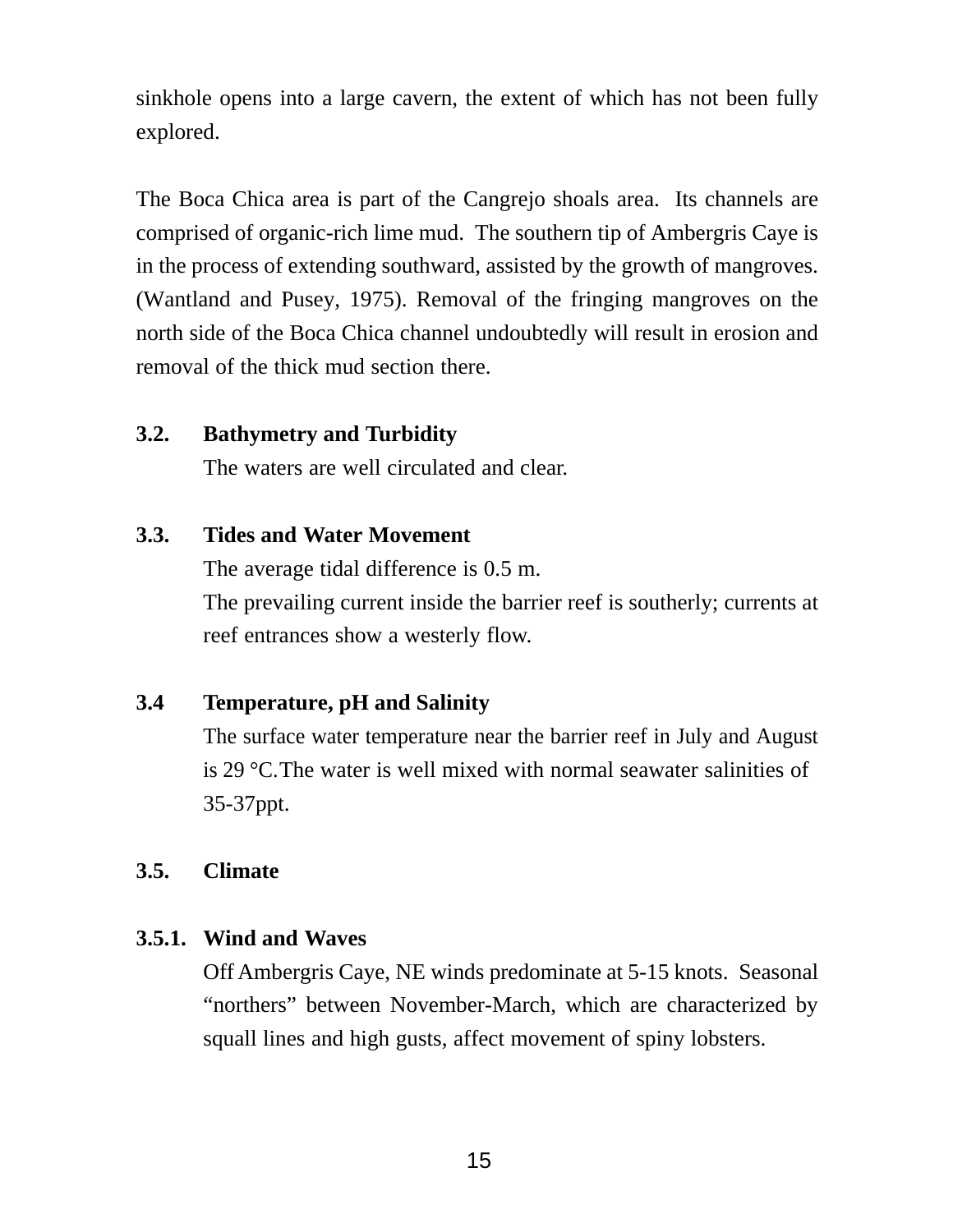#### **3.5.2. Hurricanes**

Hurricane frequency is every 3 to 6 years on average. These storms are characterized by winds greater than 65 knots, high tides, storm surges and heavy rain. They have a great impact on reefs.

#### **3.5.3. Rainfall**

The average for the Ambergris Caye area is 133cm/year; the rainy season is from June to October.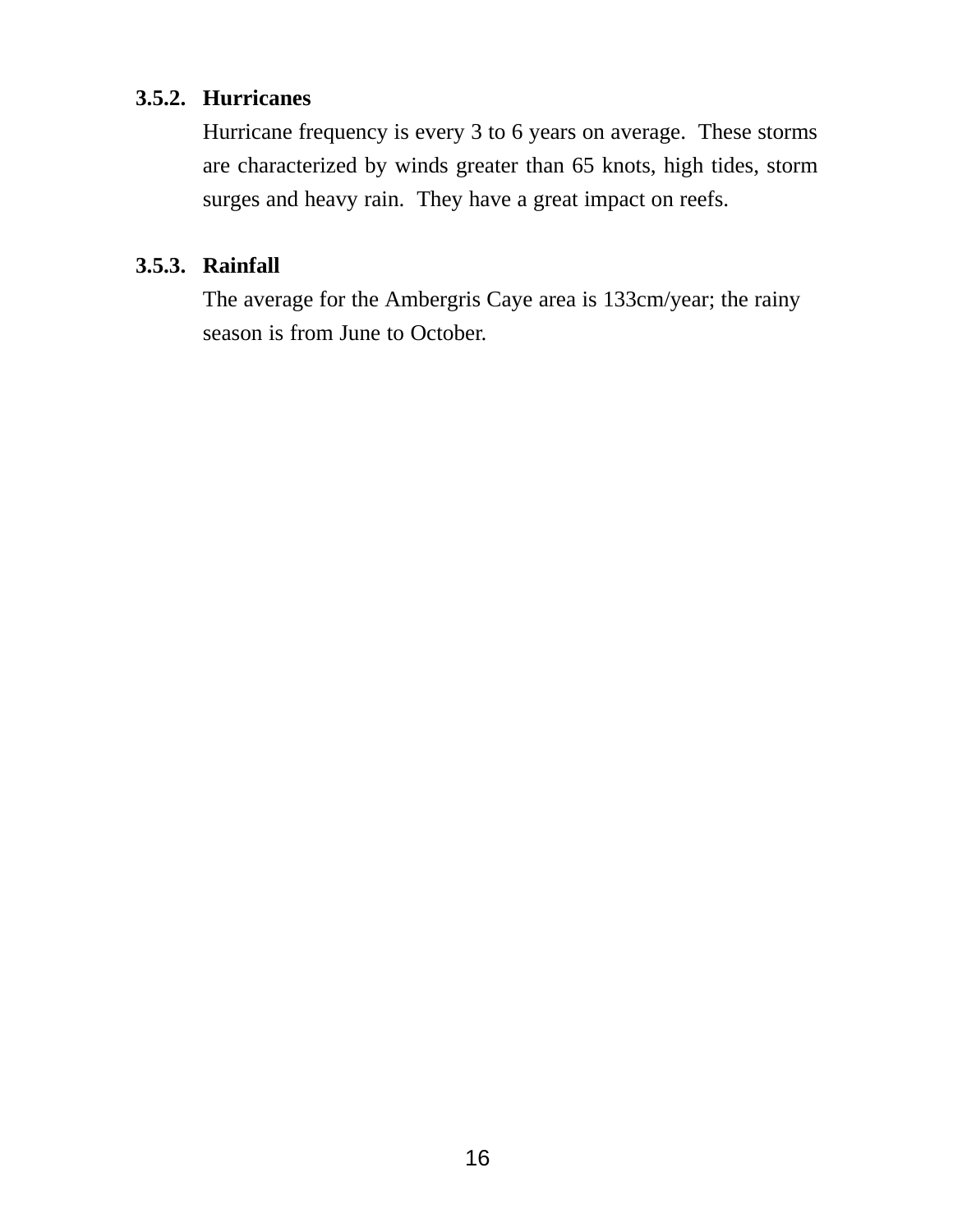#### **4. BIOLOGICAL INFORMATION**

#### **4.1. The Coral Reef Habitat**

#### **4.1.1. The Fore Reef**

Immediately outside the reef crest exists a flat rocky area of 5m depth with numerous soft corals, including *Gorgonia ventalina, Plexurella sp*. and *Pseudopterogorgia sp*. Moving seaward the water depth increases gradually and at 9m evident East-West ridges are apparent. Relief at these initial ridges is slight, approximately 0.5m and gorgonian cover persists.

As depth increases familiar corals take on different configurations to adjust to light attenuation. Platey formations of *Montastrea sp*. and *Porites astreoides* are evident at 14m along with large specimens of *Verongia* and *Xestospongia*. At this depth the spur and grooves are more evenly separated and mostly continuous. The reef wall of 'drop-off' occurs approximately 3/4 miles seaward of the reef crest.

#### **4.1.2. The Reef Crest**

A foundation of dead *A. palmata* and *M. annularis* underlie the reef crest and provide support for the live corals, *A. palmata, P. porites* and *A. agaricites*. The dead corals are often extensively bored and covered by an algal turf.

At various locations, small channels run perpendicular to the reef crest thus allowing water exchange between the open sea and the lagoon. These channels are often extremely shallow and lined with outcrops of the hydrocoral *Millepora complanata.*

The outer reef crest is subject to nearly constant wave swell and *A.*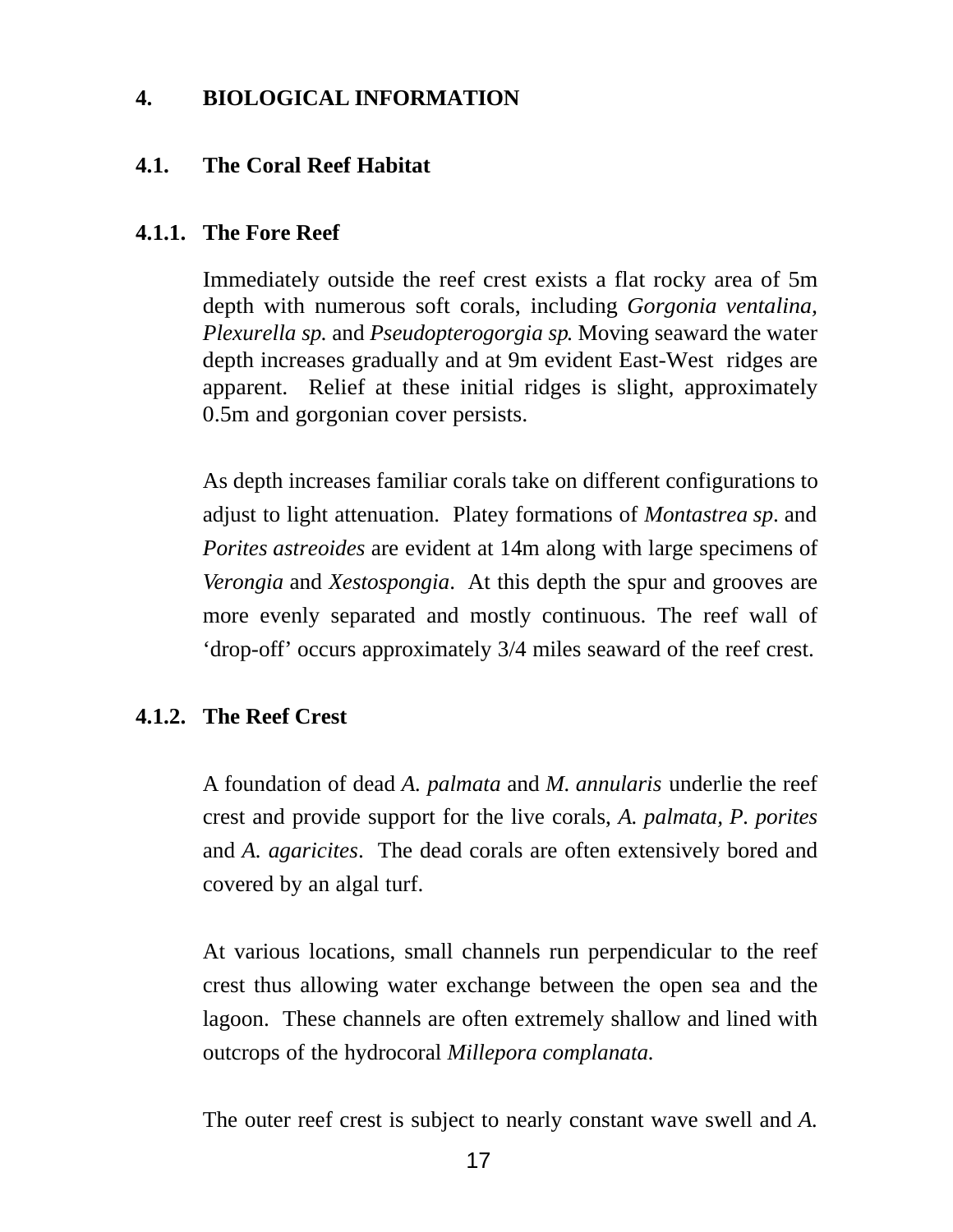*palmata* can be found in great abundance. The faces of the coral branches most often form perpendicular to the angle of wave direction to prevent excessive breakage.

#### **4.1.3. The Back Reef**

The area extending to 40m west of the reef crest contains many patch reefs situated in the midst of coral rubble often covered with an algal turf. Coarse sand and gravel underlie the rubble in this shallow wave swept region. Depth varies form 1.0 to 1.75m.

Patch reefs occur in this area due to displacement of coral fragments during periods of intense wave action. Encrusting corals such as *Porites asteroids and Diploria sp*., often grow on dead coral formations, building patch reefs closer to the surface of the water, the corals *Agaricia agaricites* and *Siderastrea siderea* also appear consistently on patch reefs in the back reef. Many of the smaller reef fish can be found living amongst the patch reefs, especially the many herbivores. Overturned coral formations are often partially exposed at low tide just north and south of Hol Chan channel.

#### **4.1.4. Hol Chan Channel**

The channel walls are formed of dead *Acropora palmata* leaving small caves and ledges on both the north and south sides of the cut. Walls are sporadically covered with the live corals *Siderastrea, Agaricia, Diploria* and *Gorgonia.* Thick coral growth, specifically *Acropora palmata*, occurs in the upper two meters of the walls.

The channel curves southward in a slight U-shape as one travels seaward, the width of the channel ranging from 20m to 30m. The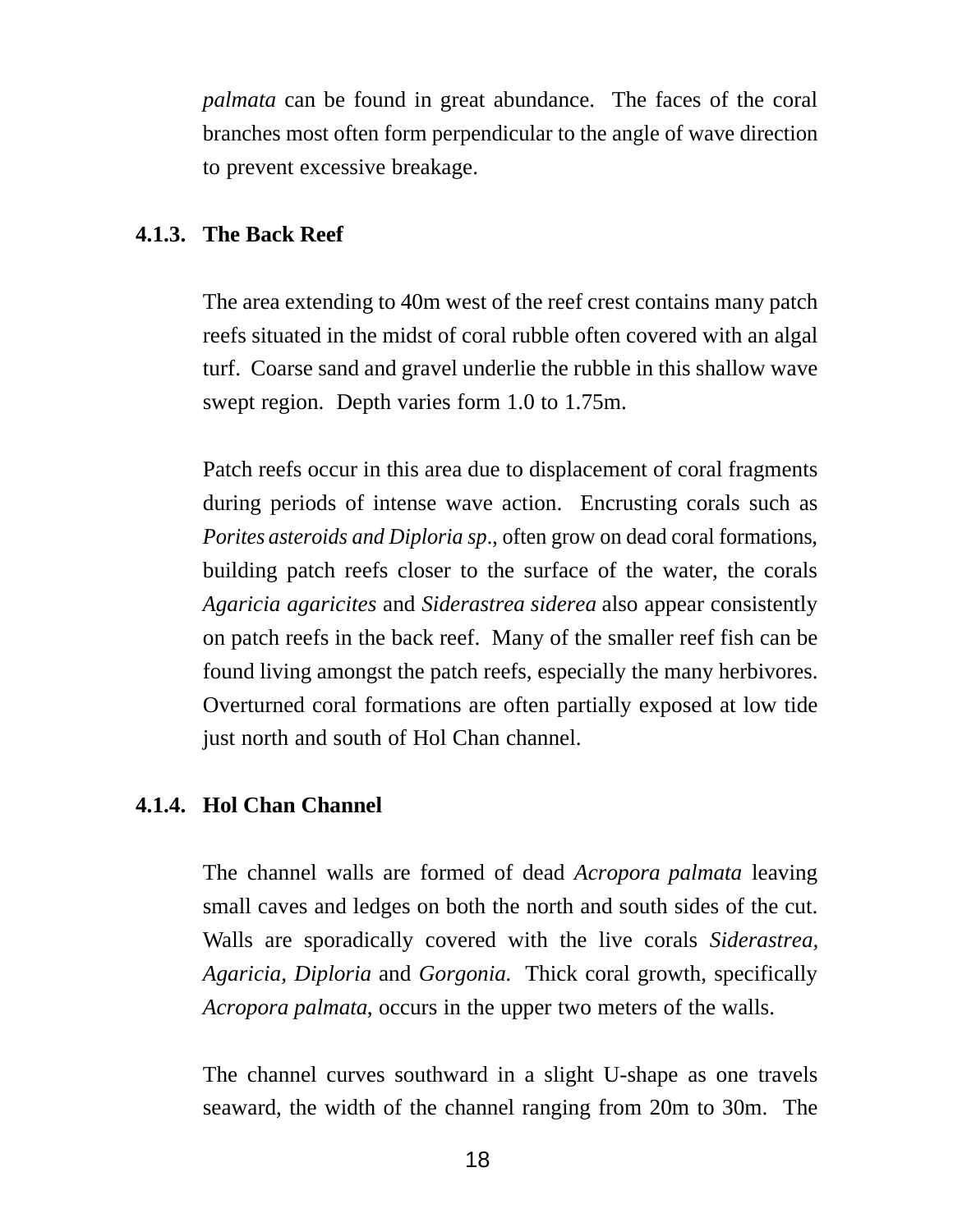sandy bottom of the channel is mostly barren of life and approximately 10m deep throughout. Scouring due to wave action displaces coral fragments outside the channel and leaves only coarse sand. Moving seaward, the coral walls discontinue and water depth decreases to 6m. More growth appears on the bottom with abundant algal cover.

#### **4.1.5. Shark and Ray Alley**

Located in the calm protected waters of the back reef, Shark and Ray Alley is named for its resident nurse shark and southern stingrays that gather together for an effortless meal from the fishermen or tourist guides that visit the area. This feeding activity has also attracted large schools of gray snappers and other species of reef fish.

The bottom type is composed of coarse to fine sand dominated by the seagrass *Thalassia*. The hard bottom supports a thriving community of marine life including sponges, corals, and various coralline algae. Encrusting corals such as *Porites, Asteroides* and *Diplora spp*. can be found growing on dead coral rubble. The rose coral, *Manicina aero lata*, is also common among the grass beds.

#### **4.2. The Lagoon Habitat**

Considering the lagoon to be the area from just outside the Boca Chica Channel to within 40m of the reef crest, it consists chiefly of coarse to fine sand and the seagrasses *Thalassia* and *Syringodium*. In lesser amounts occur sand and rubble zones, which support a high diversity of marine life including sponges, small coral formations and various coralline algae. There appears to be no distinct pattern as to where grass patches in sand flats of sand patches in grass flats will occur. A rough approximation of 50% grass patch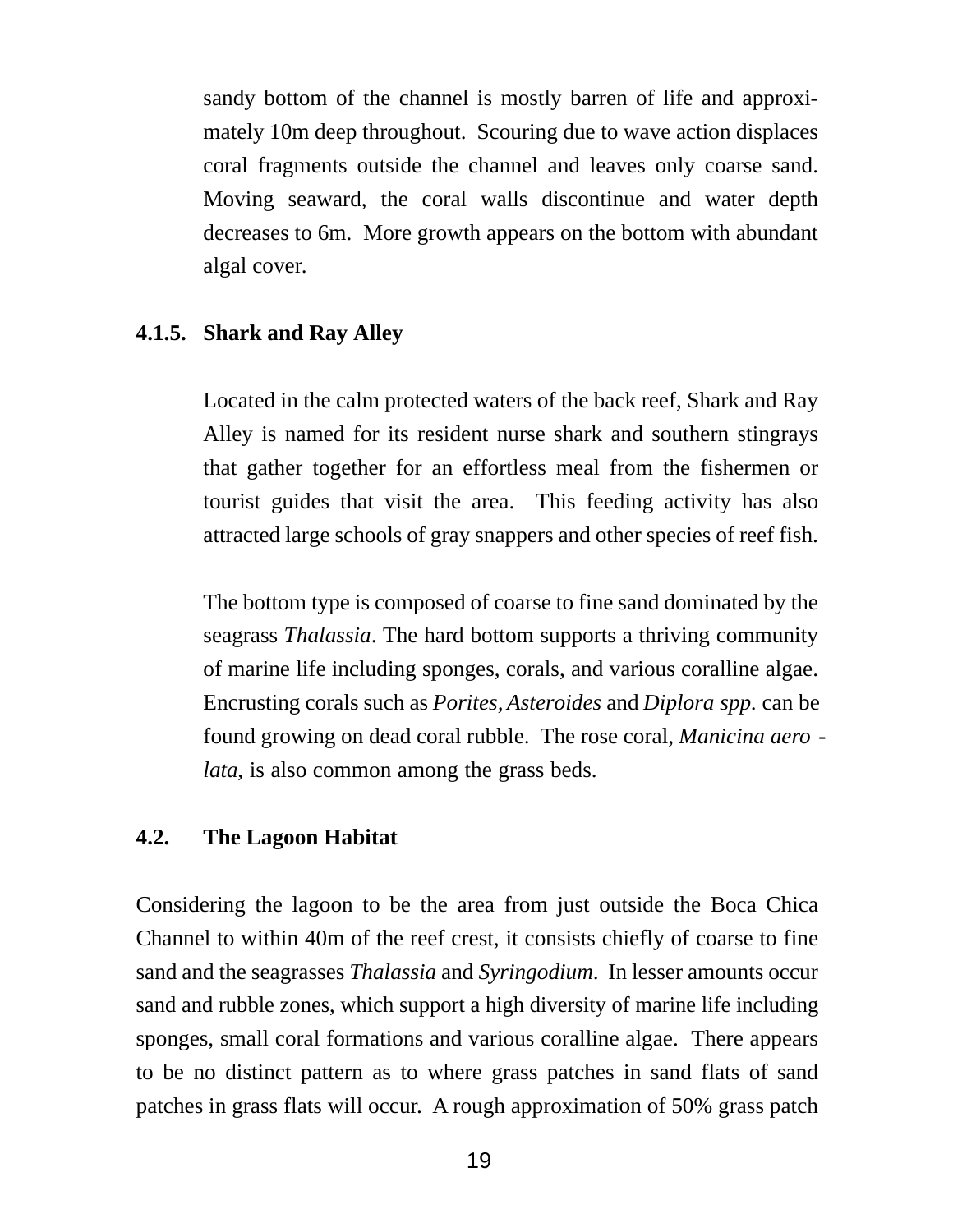cover from just outside the Boca Chica Channel to within 40m of the reef crest, it consists chiefly of coarse to fine sand and the seagrasses *Thalassia* and *Syringodium.* In lesser amounts occur sand and rubble zones, which support a high diversity of marine life including sponges, small coral formations and various coralline algae. There appears to be no distinct pattern as to where grass patches in sand flats or sand patches in grass flats will occur. A rough approximation of 50% grass patch covers the phytoplankton and algae for photosynthesis. Fish such as Surgeonfish and Parrotfish graze on the algae and seagrasses and return to the reefs, depositing the nutrient there in their faeces, such as turtles, manatees, conch and loster. *Thalassia* roots and leaves provide shelter and attachment sites for a microcosm of marine life.

#### **4.3. The Mangrove Habitat**

This area of the reserve is comprised of seven mangrove cayes lying just off the southern tip of Ambergris Caye, separated from the caye by the Coca Chica "cut". This series of channels are used by sportfishermen for harpoon fishing. The nearby sand flats are fished for bonefish.

The most common plants existing in these highly saline conditions are *Conocarpus erectus* (buttonwood), *Laguncularia racemosa* (white mangrove), *Avicennia Germinans* (black mangrove) and *Rhizophora mangle* (red mangrove). The roots of the latter, the red mangrove, provide abundant surface area for epiphitic growth thus providing food and shelter for various fauna. These mangrove areas provide nurseries for juveniles of many reef fishes; they also provide feeding grounds and introduce fixed nitrogen and organic detritus into the trophic system of the reef.

The bottoms of the mangrove channels are composed of fine silt and sand mixture, often heavily covered with the seagrasses *Thalassia* and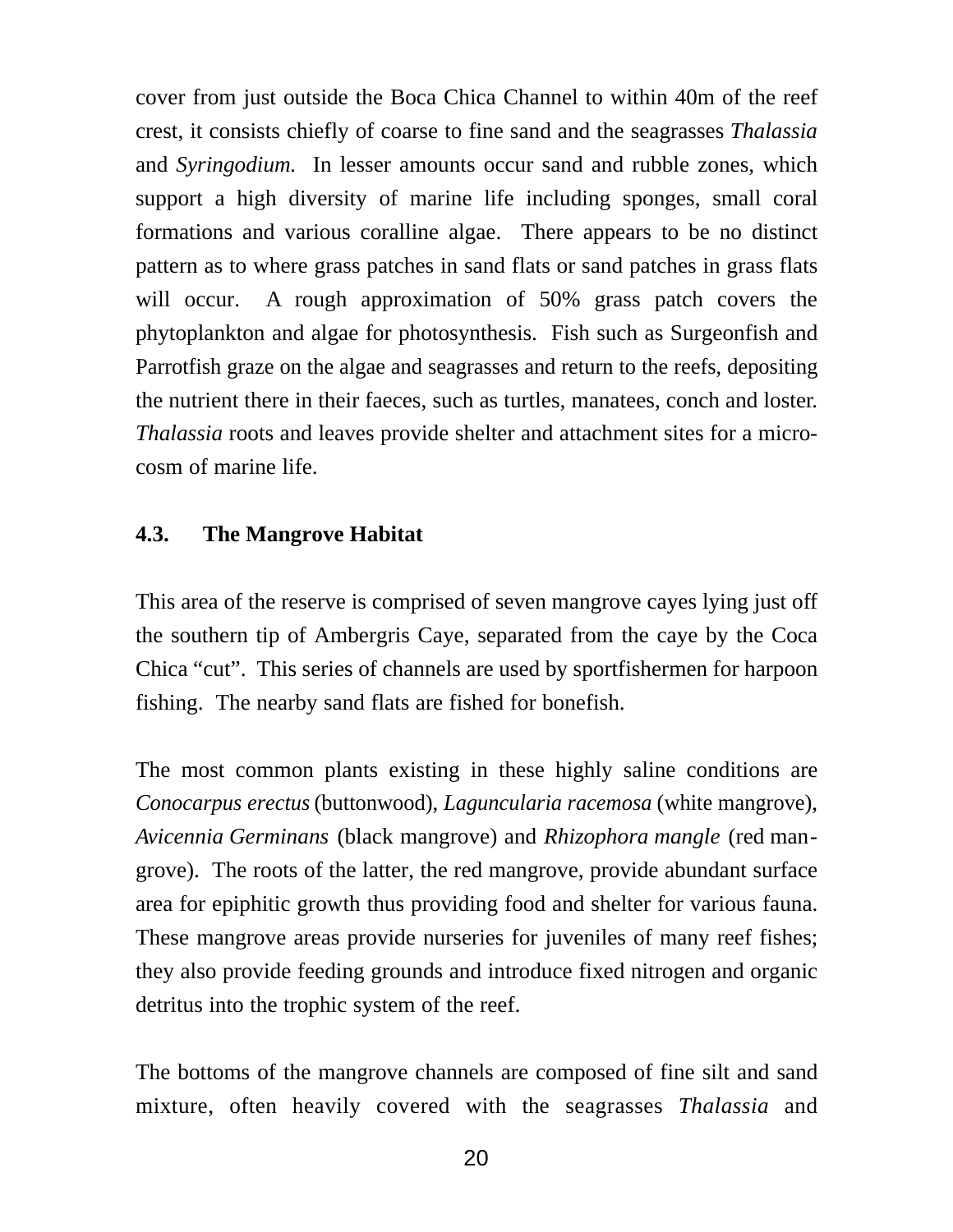*Syringodium*. Calcareous algae, mainly *Halimeda* and *Penicillus*, are interspersed randomly throughout the seagrass beds. A gentle gradient form 1.5m to 3.0m occurs form mangrove thicket to the center of the channels. The depth of the Boca Chica channel remains fairly constant at 3.0m.

Besides the flora mentioned above, the following fish are found in great numbers within the mangrove habitat: *Haemulon sciurus* (blue striped grunt), *H. flavolineatum* (French grunt), *H. plumieri* (white grunt), *Lutjanus apodus* (schoolmaster), *L. griseus* (grey snapper), *Urolophus jamaicensis*, *Pomacanthus paru* (French angelfish), *P. arcuatus* (grey angelfish), *Chaetodon striatus* (banded butterflyfish), *C. capistratus* (four-eye butterflyfish). The invertebrate *Ecteinascidia turbinata* is also very abundant. Additional lists of the common fishes and the corals, sponges and plants of the reserve can be found in Appendix 3 and 4.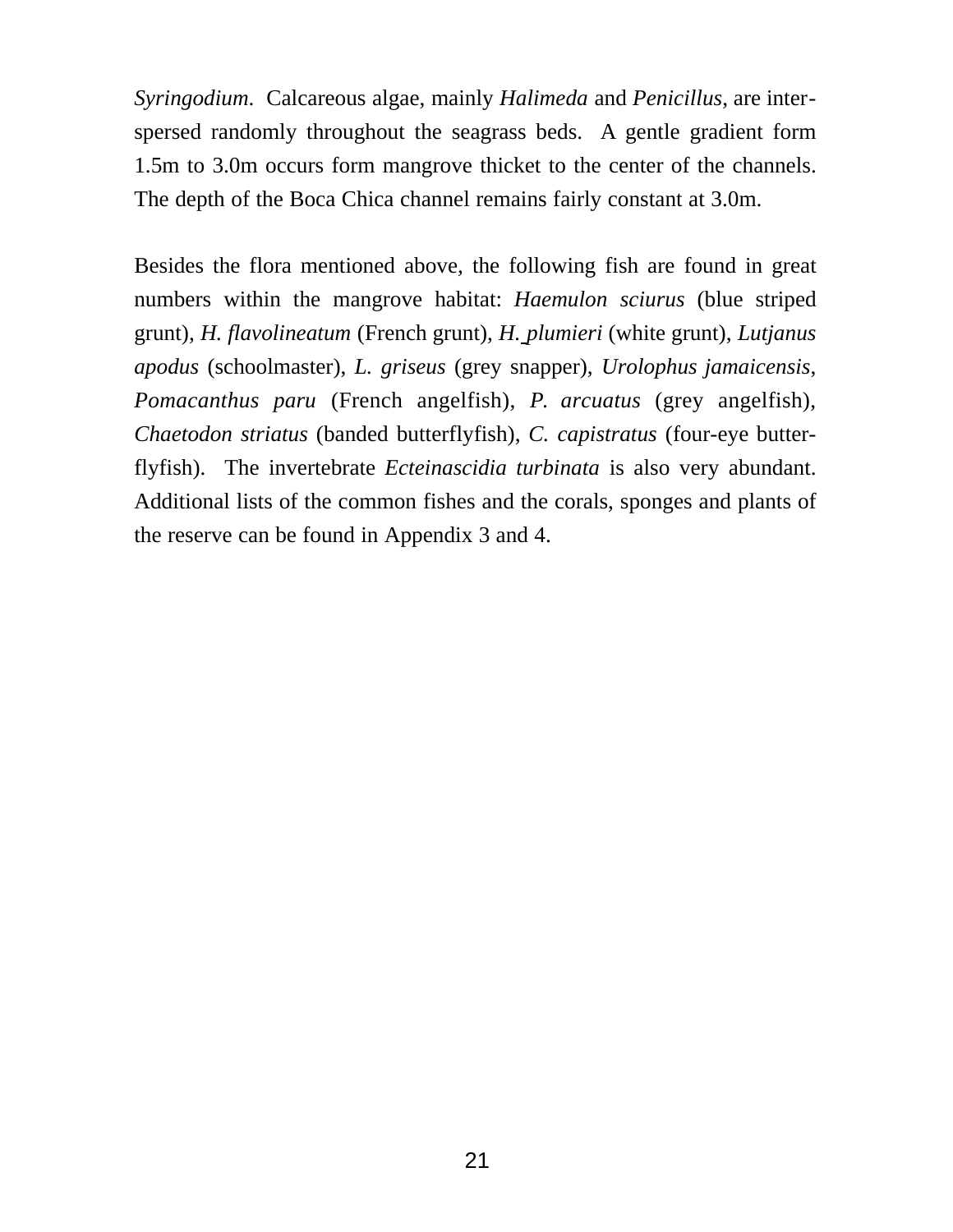#### **5. EXISTING USES**

#### **5.1. Tourism**

The tourism industry began in the mid-1960's when Belize became known for its diving (CTO, 2000). The first hotel opened its door to the public in 1965 followed by a dive shop and a restaurant (Mascia, 2000). Since then, San Pedro has become the center of the tourism industry in Belize, offering a wide variety of recreational activities ranging from sportsfishing, diving, snorkeling, birding, and manatee watching. Today, sportfishing, dive and snorkel shops, hotels, restaurants, and bars line the oceanfront at the center of town, while local residents live inland or on the lagoon side of the island (Mascia, 2000).

The Hol Chan channel has always been known for its high diversity and beauty of marine life, making it a popular spot for divers and snorkellers. Visitation records for 1991-1992 showed a total of 33,630 tourists visited Zone A of the reserve. Tourist visitation to the reserve grew steadily over the years reaching its peak in 1996-1997 with 42,460 visitations to Zone A. The following year (1997-1998), the reserve received 40,048 visitors, a decrease of 5.7%. This significant drop in visitation has been attributed to Hurricane Mitch is "near miss" in late October. The 1998-1999 visitation records continues to show a decrease in visitation with a total of 37,059 visits to Zone A, a decrease of 7.5%. This further decrease in visitation has also been attributed to the Mitch scare in late October.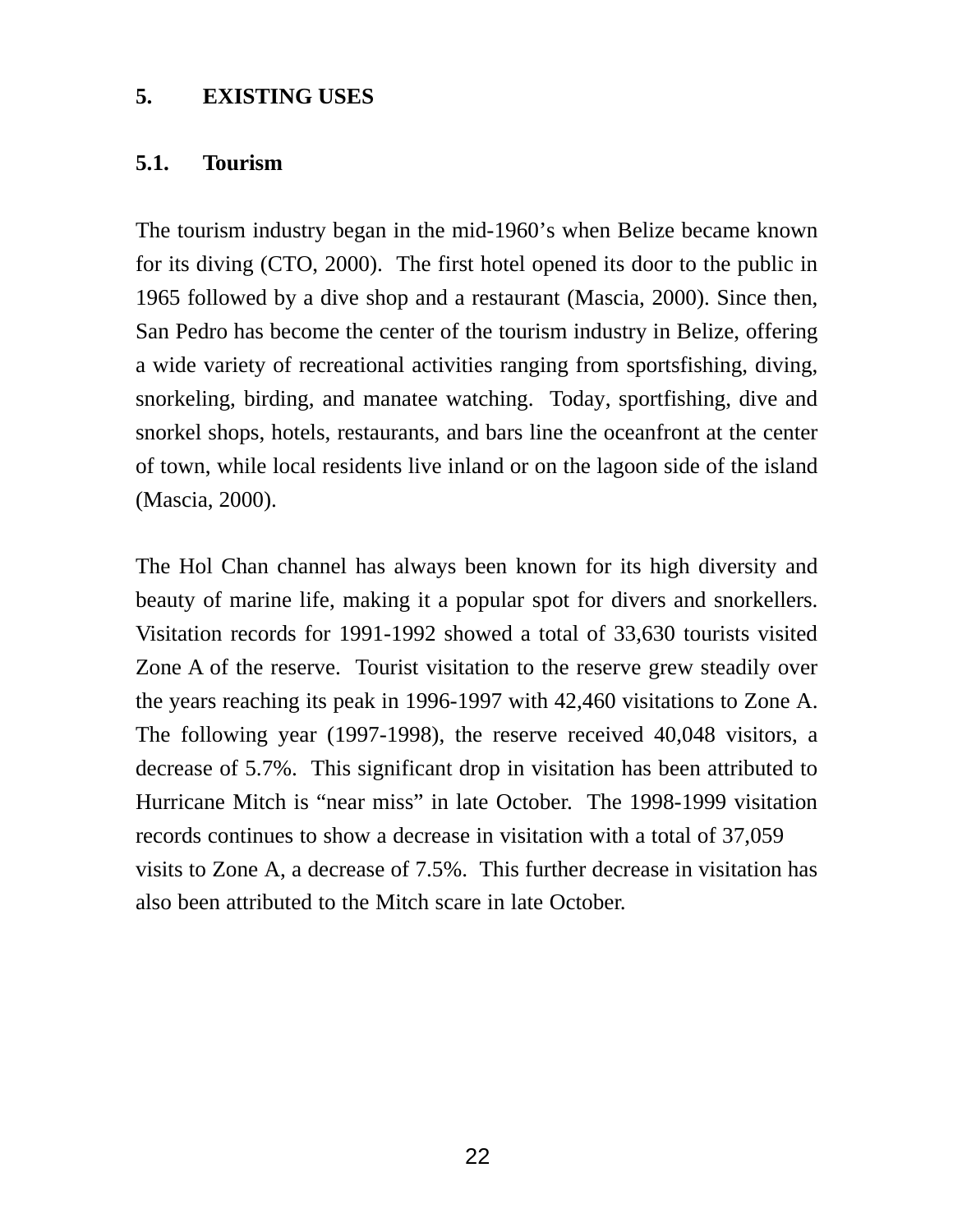



Source: Coastal Zone Management Authority & Institute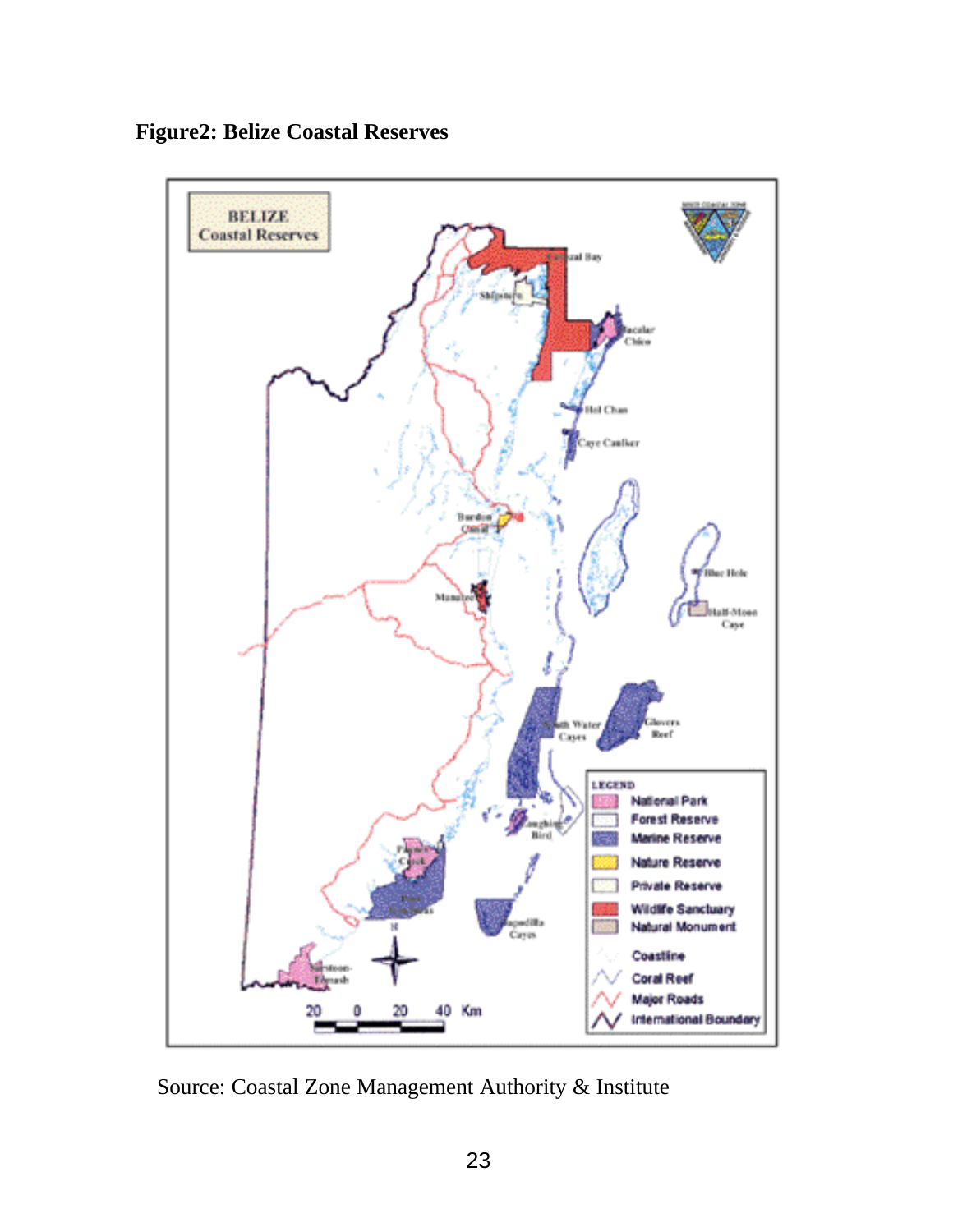



Tourists entering Zone A and D of the reserve engaged in at least one of two recreational activities: diving and snorkeling. The 1999 visitation records estimated that 22,014 of all tourists in Zone A engaged in snorkeling while 12,198 engaged in scuba diving. This three- to- one ratio of snorkellers versus divers has remained the same for the last six years.



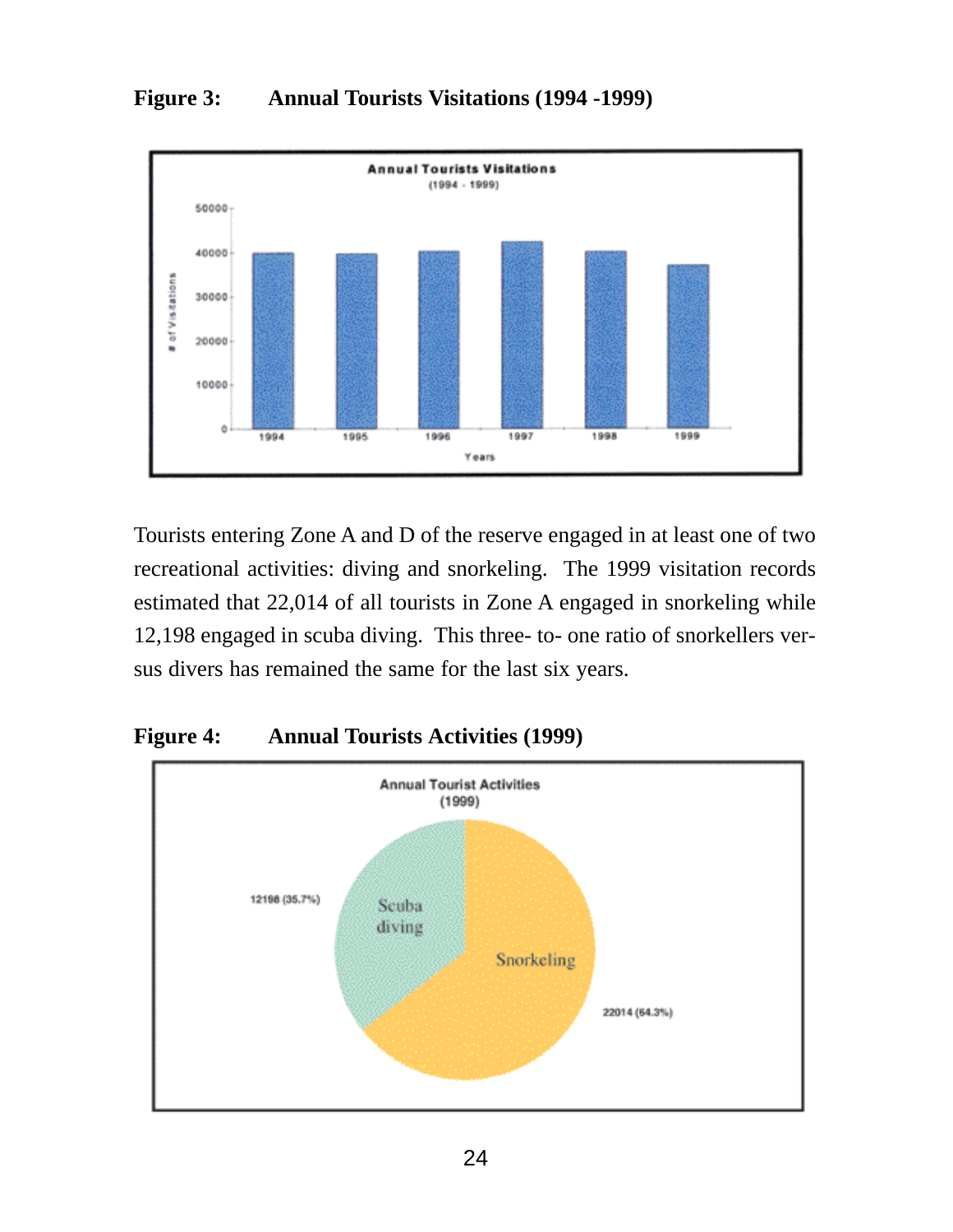Records on sportfishing activities within Zone C of the reserve are based solely on anecdotal information. Zone C lacks good bonefish "flats" and this is probably the reason it is rarely used by sportfishing guides (Miguel Alamilla, pers.com.).

#### **5.1.1. Scuba Diving (Zone A & D)**

As mentioned earlier, the Hol Chan channel is probably the most heavily visited dive spot within the reserve. Apart from this channel, diving also occurs at six other locations along the three mile stretch of fore-reef. These sites include: pillar coral dive site; eagle ray canyon; a site in front of the Hol Chan channel; sandbore dive site; amigos wreck; and another site between the sandbore and amigos wreck. Divers are required to have a trained dive guide on every dive. Dive guides are required to explain the rules and regulations of the reserve, thus reducing the risk of damage to the corals and fish life. The relatively few number of dive sites in relation to the large numbers of diver has sometimes led to over-crowding, user conflicts between operators, and environmental degradation. Conflicts also occur between commercial fishermen in Zone D who sometimes have difficulty determining the boundaries of the Exclusive Recreational Zone from the General Use Zone.

#### **5.1.2. Snorkeling (Zone A & D)**

Snorkeling is the most popular recreational activity among tourists visiting the reserve. Over 20,000 visitors snorkel the Hol Chan channel and Shark Ray Alley each year. Due to the limited numbers of snorkeling sites, the number of operators and tourists sometimes leads to over-crowding at these sites, resulting in environmental degradation and sometimes causing conflicts among operators. User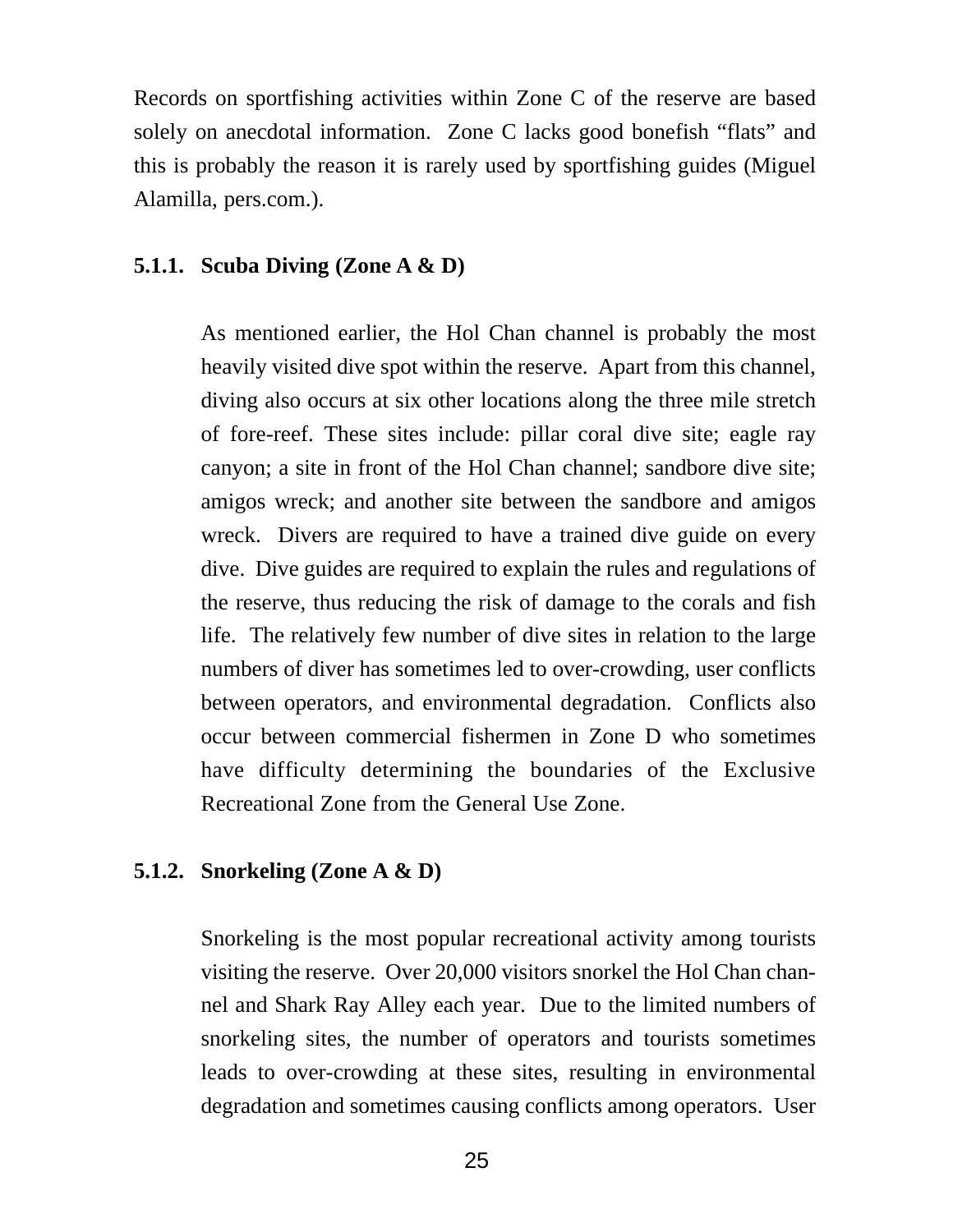conflicts within Zone D is especially difficult to control because the "exclusive recreational area" of Shark Ray Alley is not clearly defined or demarcated, making it difficult for commercial fishermen to determine where fishing is not allowed. Since a snorkeling guide is not required to accompany the snorkellers, visitors usually end up snorkeling on their own. Boat operators usually make several other stops along the reef after leaving the reserve.

#### **5.1.3. Sportfishing (Zone C & D)**

Bonefish in the sandy flats south of Ambergris Caye were the target of the earliest tourists in search of sport-fishing thrills, but today reef fishing (for snappers and groupers) and offshore fishing (for pelagic billfish, etc.) are increasingly popular (Mascia, 2000).

Most sport fishing occurs in Zone D for snappers, groupers and barracuda. Reef fish (i.e., food fish) are usually kept following capture, with most (if not all) of the fish going to the guide for personal consumption or sale; other fish are usually released following capture.

Since Zone C has no bonefish "flats", sportfishing rarely, if ever, occurs within this zone. Sport fishermen prefer to fish the extensive sandy flats near Cayo Congrejo, just south of the Reserve.

#### **5.2. Commercial Fishing (Zone B & D)**

Sanpedranos started fishing commercially for conch, lobster and finfish in the mid 1950's, but have now largely abandoned it in favor of the tourism industry. Today, San Pedranos only dive the barrier reef near Ambergris Caye and, with the exception of a few full-time fishermen, fish only as part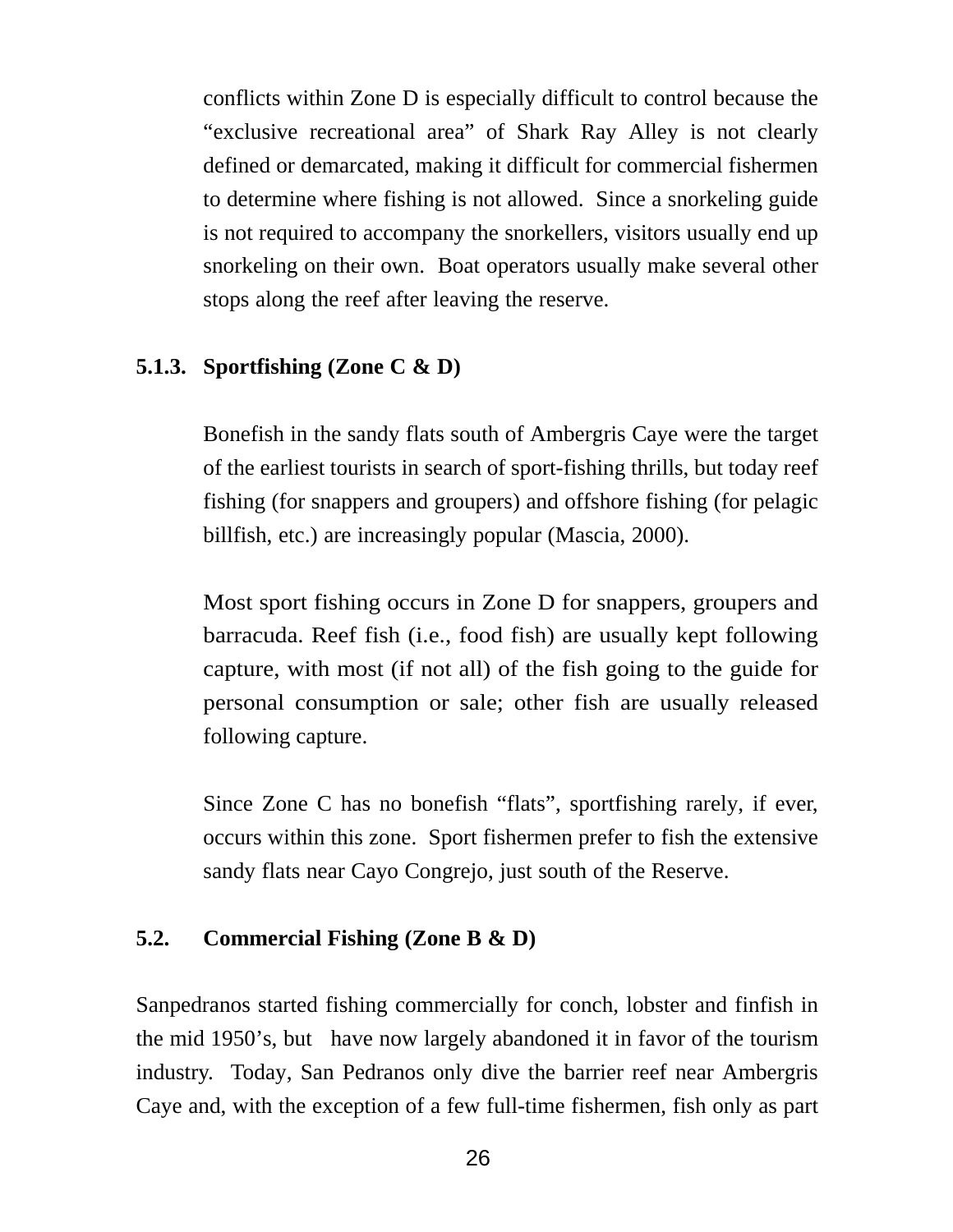of an intense pulse of fishing effort during the first few weeks of the season, when catches are the highest (Mascia, 2000).

In the planning phase of the reserve, a usage survey was conducted among 11 fishermen. From the responses, six said they set lobster traps in Zone B and 14 said they also do conch diving within this zone. Only one fisherman claimed he received more than 50% of his catch from this zone. Thirteen said they do hook-and-line fishing within the reserve for snapper, barracuda, jack, grouper, parrotfish, hogfish, and porgy.

Two years after Hol Chan received reserve status the six fishermen who fished the Hol Chan area before it was a reserve were asked to complete a questionnaire. Based on the results of this survey and landing records from the Caribena Cooperatives, all indicated an increase in catch for lobster and conch. Mr. Genaro Nunez, the biggest investor, reported that his annual lobster catch increased from 1475 lbs. in 1988 to 2400 lbs. in 1989. Another full time conch fisherman reported a catch increase adjacent to Zone A (HCMR progress report, April 1989).

The results of this survey can be substantiated somewhat by a conch population census conducted in Zone A and adjacent areas (including Zone B). Conch studies in Zone A and adjacent areas (including Zone B) show a "spill over" effect from Zone A. Conch populations are at  $0.18 \text{ conch/m}^2$  in a radius of 600 ft. from Zone A behind the barrier reef (HCMR progress report, April 1989). No other similar studies have been done since, even though these fishermen continue to fish within the reserve boundaries.

#### **5.3. Research & Environmental Monitoring**

The main focus of research conducted in Hol Chan is monitoring. The monitoring projects have focused on lobster surveys, conch transects, finfish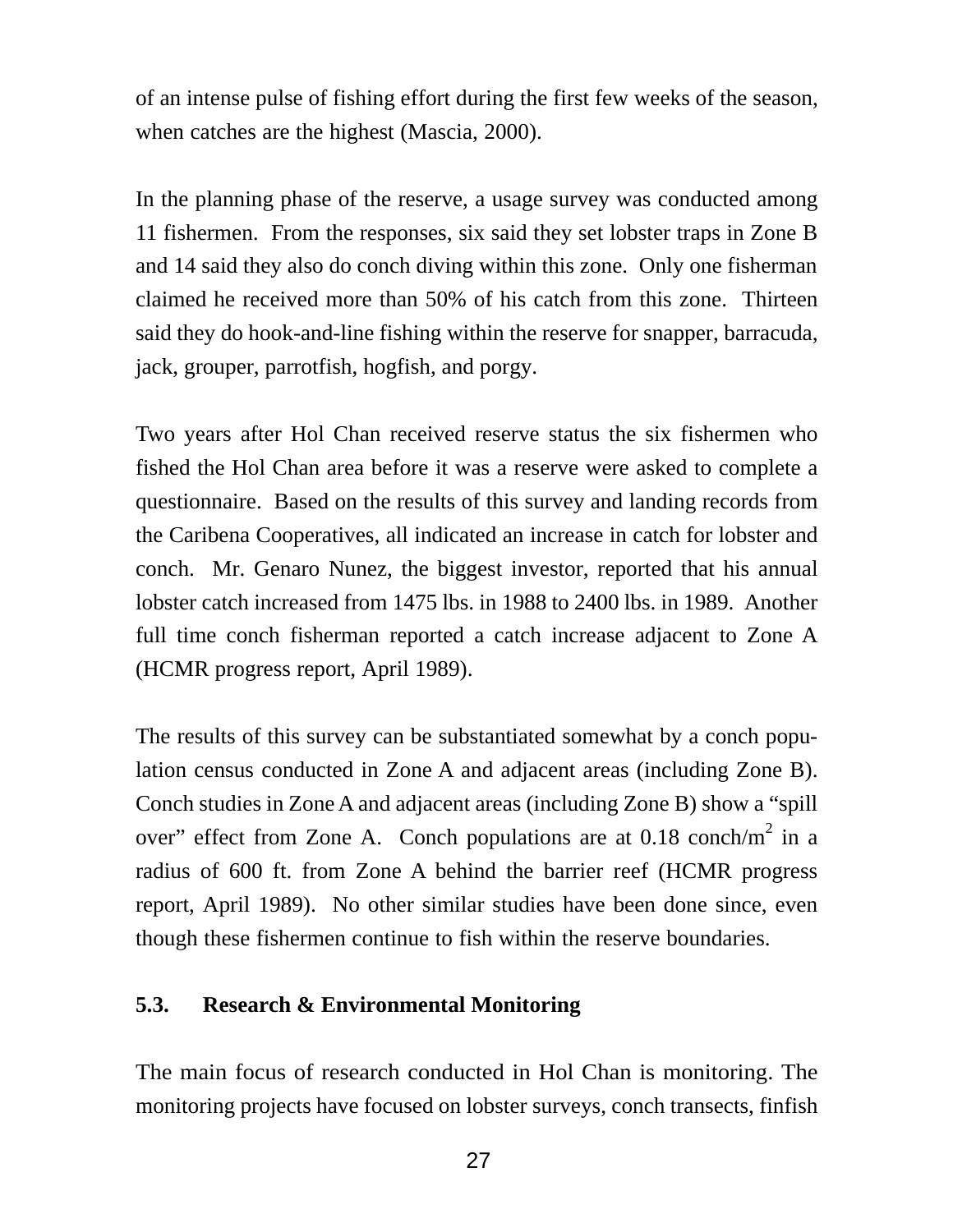counts and coral diversity surveys. Coral surveys have also focused on diseases such as the Black Band disease and the coral-bleaching phenomenon.

#### **Lobster Surveys**

Lobster surveys were conducted in 1990-1992 to determine the population density inside the reserve and to compare the population density with other areas outside the reserve, particularly at Mexico Rocks and Robles Pt. This study showed a population density of 38.4 lobster/hr inside the reserve which was comparable to that recorded in August 1991 (39.7 lobster/hr.). Approximately 73% of the lobsters were legally mature and 19% had eggs (berried) (HCMR progress report, March 1992). The comparative study showed Hol Chan's lobster population to be nineteen times higher than Mexico Rocks and thirteen times higher than Robles Pt (HCMR progress report, October 1992).

Lobster surveys have clearly demonstrated that there are more lobsters present within the boundaries of the reserve than there are in other areas. Unfortunately, no comparative analysis of lobster populations over time has been conducted. The lobster numbers taken from the bi-annual reports produced by the reserve personnel were compared to the number of lobsters per survey hour for 1999/2000 which was analyzed by the authors. The lobster counts in 1999/2000 initially appear to be lower than counts during the early 1990s (HCMR, data set).

Post larval studies using the "Witham" surface collectors show a very healthy population of lobsters in Zone C of the reserve (HCMR progress report, April 1989).

A lobster habitat tagging study was conducted inside the reserve to determine the degree of mobility of the lobsters during the important breeding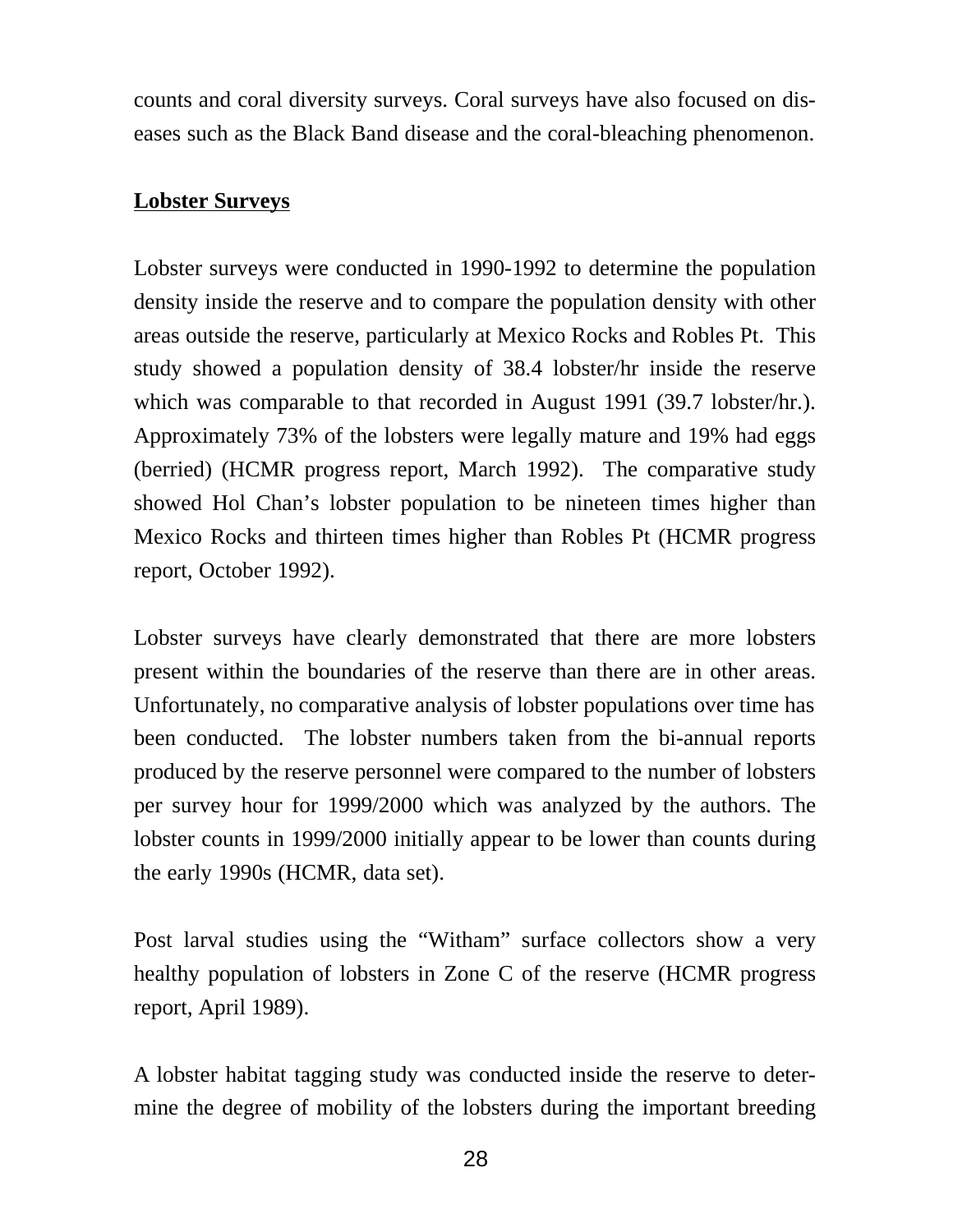season. This study showed a consistent movement of lobster population from the tagged habitat to other areas (HCMR progress report, September 1991).

# **Conch Surveys**

Conch studies in Zone A and adjacent areas (including Zone B) showed a "spill over" effect from Zone A. Conch populations are at  $0.18 \text{ conch/m}^2$  on a radius of 600 ft. from Zone A behind the barrier reef (HCMR progress report, April 1989). A usage survey among the 6 fishermen who used the reserve and landing records from the Caribena Cooperative showed an increase in catches for lobster and conch (HCMR progress report, April 1989).

Another study on the landing records for 1981-1988 showed that the six fishermen did not suffer a disproportionate decline in revenues as compared to the cooperative as a whole. In fact, this study showed a slight increase in conch and lobster revenues for these six fishermen after 1987. Their lobster catches have also increased slightly since 1987. The report concluded that there is insufficient evidence to assert that the reserve has increased the catch for the fishermen using the peripheral areas around the reserve (Schmidt, 1990).

Additional conch surveys carried out from 1990– 1992 showed a higher concentration of all size classes in Zone A versus Zone B. Size classes include juvenile (1- 17 cm), juvenile (legally harvestable but still immature) and sexually mature and legal size conch. The highest density of conch was found to be in the "sand row" habitat – a sandy area running parallel to the reef in the reef flat area. These surveys also showed that 40.2% of the 435 legally harvestable conchs measured were sexually immature. Similar studies conducted at Mexico Rocks showed both juveniles and adults were found in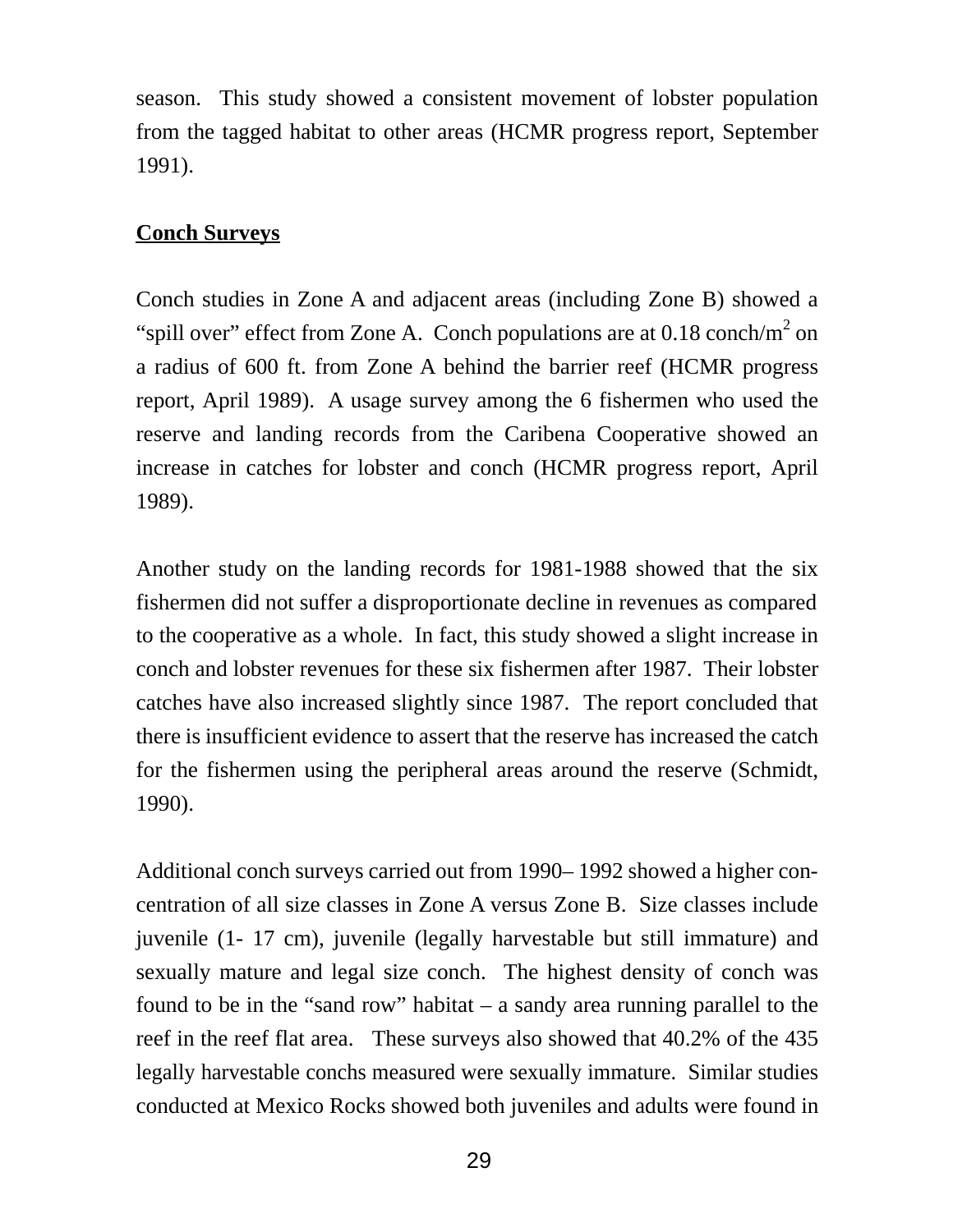lesser densities than at the reserve (HCMR progress report, October 1992).

A study was conducted to evaluate the extent of a conch "die-off" in the reserve and to explore its possible causes. The main cause of the die-off was not determined but many causative factors were suggested. The "die-off" was restricted to the reserve and the southern boundary. The backreef was most affected showing 65% dead, while the reef crest was less affected with only 9.8% dead (Azueta *et al*., 1991).

### **Fish Surveys**

Sedberry *et al.,* (1992) conducted a fish survey in an attempt to quantify the effects of protected status on fish populations inside and outside the HCMR. The results of this study showed that the larger species of  $fish - such$  as Nassau grouper, graysby and black grouper were more abundant within the reserve than at Tres Cocos. This study also showed a higher number of commercially important finfish species (for yellowtail snapper, mahogany snapper and schoolmaster) inside the reserve than at Tres Cocos.

Barrick (1992), also conducted a similar study in fish community structure over time in the HCMR and between protected and non-protected sites. The results of this study showed that the abundance, mean length, biomass, and species richness of commercially important species were generally greater in the HCMR in 1991 than in 1998 and greater in the HCMR than in the non-protected site at Tres Cocos.

The reserve biologists also conducted similar fish surveys around the same time the other two studies were conducted. The results of this study show that:

- (i) The reserve has a higher number of species as well as com mercial species than the non-protected area at Tres Cocos;
- (ii) The number of individuals and commercial individuals are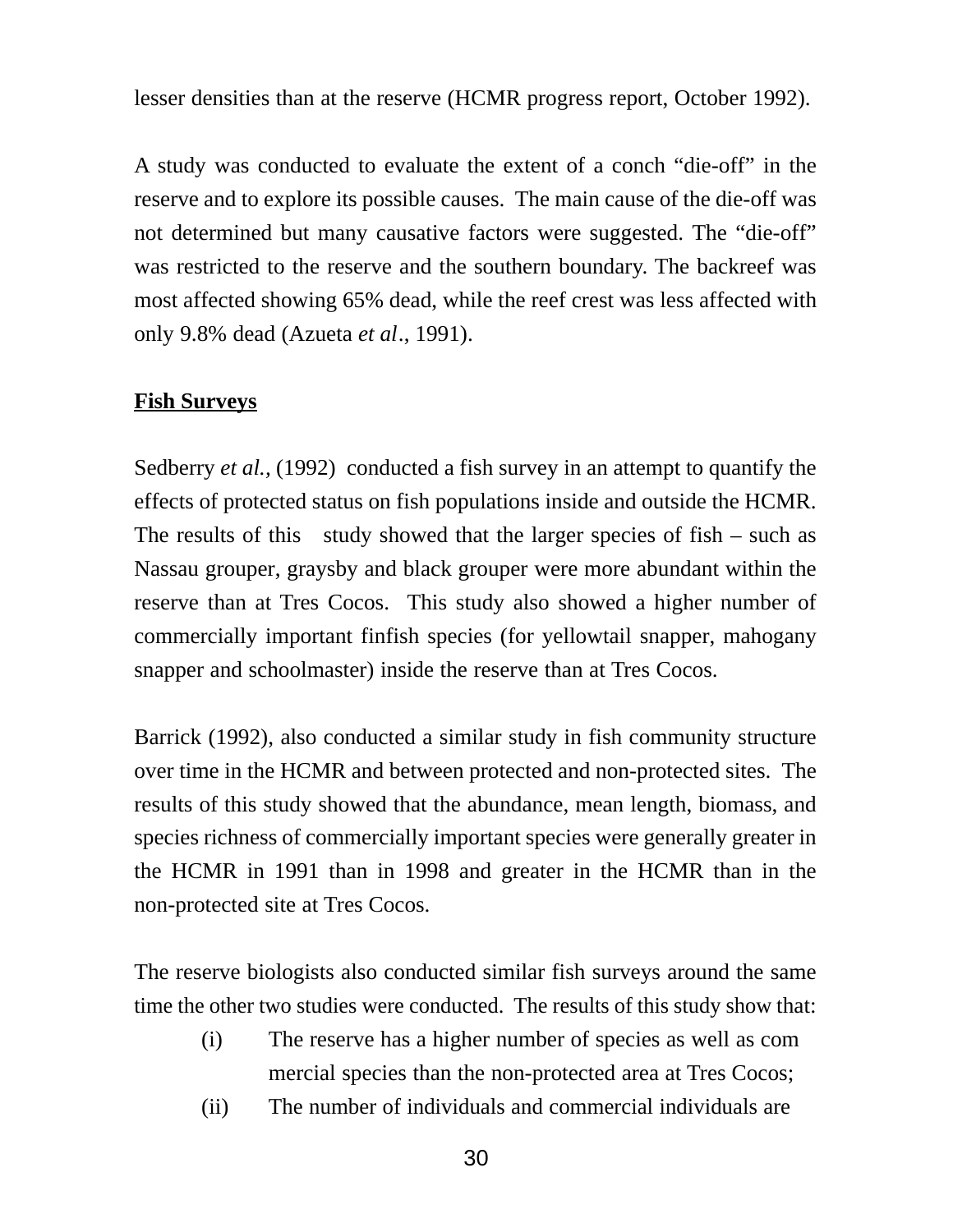higher in the reserve than at Tres Cocos;

(iii) The average sizes (especially for commercial species) are greater in the reserve than at Tres Cocos (HCMR progress report, March 1992).

The study conducted by the reserve biologists also included Mexico Rocks. The results of this study show that:

- (i) The reserve has larger fish than at Mexico Rocks;
- (ii) The reserve has twice the number of species surveyed and three times the number of commercial species;
- (iii) The reserve has 66% more biomass than Mexico Rocks (HCMR progress report, October 1992)

# **Coral Surveys**

Coral surveys for quantitatively assessing the general health and status of the reef includes a number of methods – from the low-tech linear chain method (CARICOMP) to the high- tech digital video method (AGRA/CPAAC). The HCMR progress reports suggests that a considerable amount of time was spent experimenting with and trying to refine the various monitoring techniques, leaving very little usable data for comparisons. In addition, several years were spent combating the occurrence of Black Band Disease (BBD) in the early 1990s. A considerable amount of time was also spent monitoring the recovery of corals from two separate "bleaching" events in 1996 and 1998.

Treatment of BBD involved the use of an aspirator device for removing the cyanophyte's filaments from the coral's surface. A clay barrier was then applied and the affected area measured to determine the success rate of recovery. The overall success rate of individual treatments was low (41%). The brain coral D. strigosa showed significant levels of black-band disease. The study also showed that the disease disappeared naturally from a number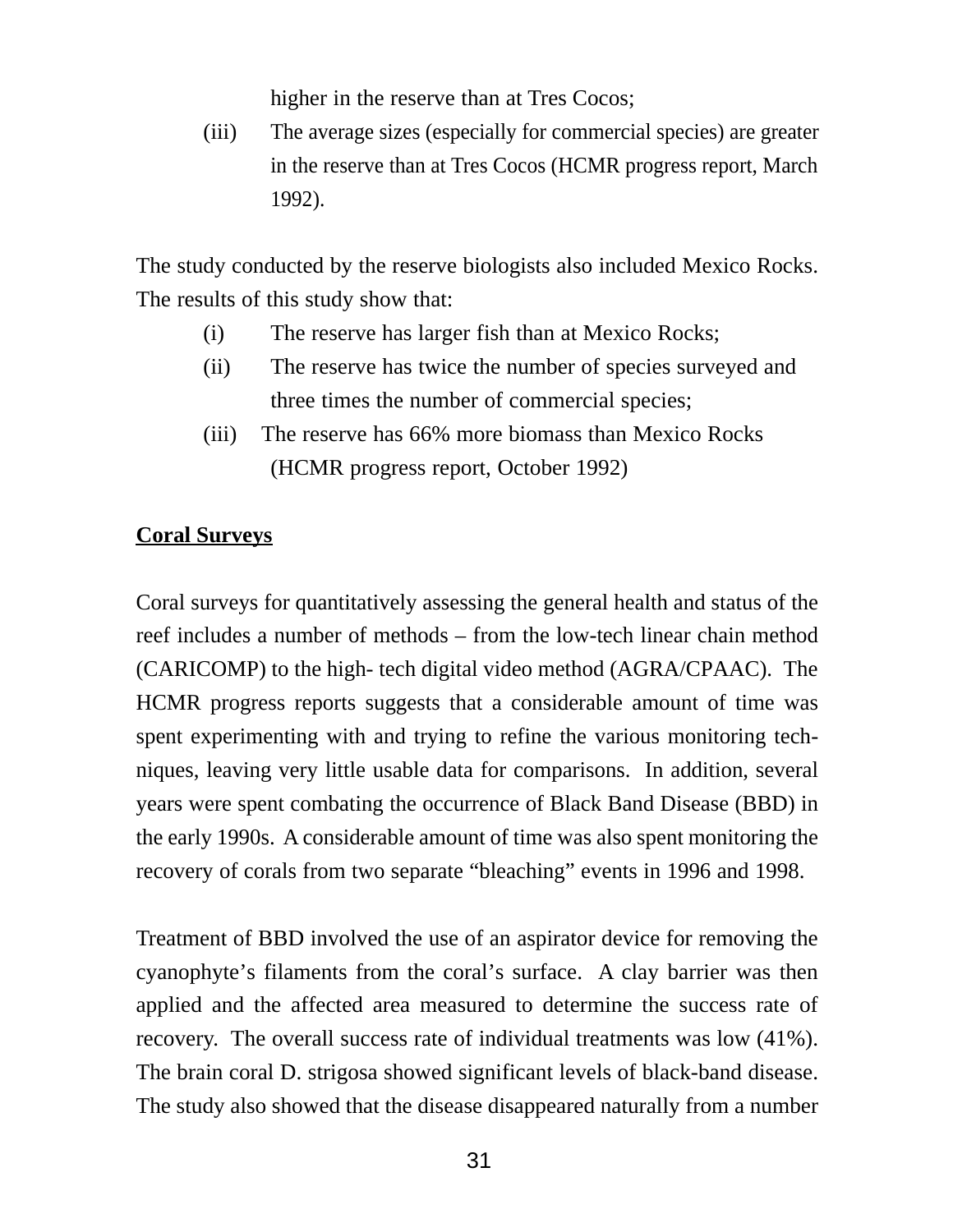of untreated corals.

Permanent stations were established in Zone A and C of the reserve using the CARICOMP method, however the authors could not locate any usable data for comparison.

Another significant coral analysis focused on bleaching events that have been increasing in Belize over the last decade. In 1996, a study was conducted to assess the level of bleaching within the reserve. Forty-nine coral colonies (composed of single stands of *Acropora palmata, Porites porites, Millipora alcicornis, Montastrea annularis,* and *Diplora strigosa*) were assessed. *P. porites* was the worst affected with up to 90% of the colony bleached, while *M. alcicornis* was the least affected (105 bleached). The other three species had varying amounts of bleaching, but nothing as significant to the previous year and affectation seems to be limited.

Sedimentation study was also conducted at different locations inside Zone A of the reserve, including the heavily used Hol Chan cut. Rates above 10 grams/cm  $\overline{2}$ /day are considered detrimental to coral health and were present in Hol Chan cut on a number of occasions (HCMR progress report, March 1992).

Monitoring efforts in all areas of the marine habitat of the reserve have been very basic. No long-term comparisons have been made to assess the success of the reserve. Not only do data methods need to be standardized and consistent to allow for comparisons, but also other causative factors need to be eliminated from the data to truly understand the success of the reserve. Collecting simple data on currents, turbidity level, salinity level, and surface and sub-surface water temperatures can easily assess fluctuations in environmental variables.

Other research within the reserve has been for student projects for several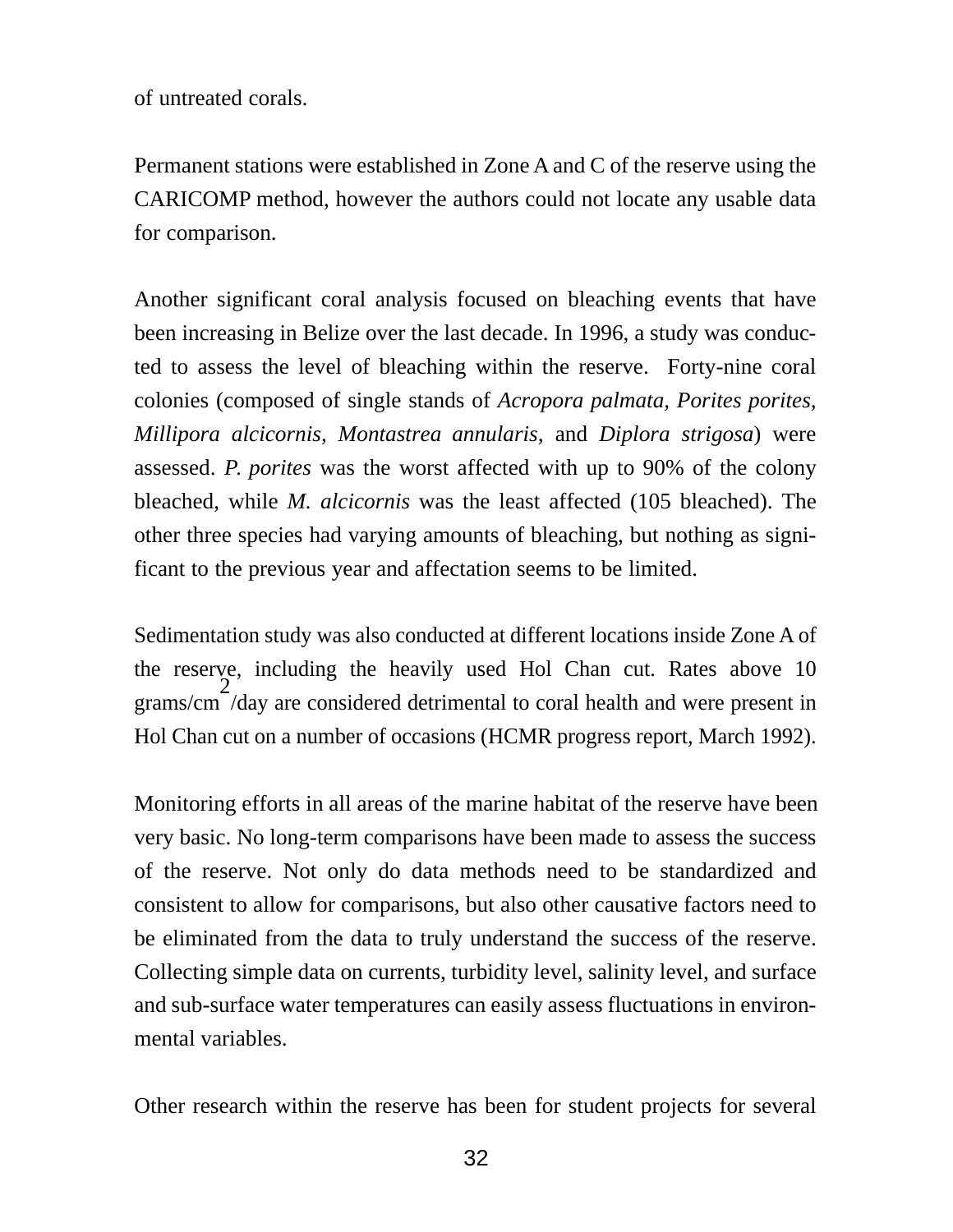undergraduates and a few graduates who have produced theses and dissertations. Of note are the economic study on tourism and conservation at the HCMR conducted by Paul Schmidt in 1990, and a similar economic study carried out by Jaime Bonilla in 2000. Dr. Mike Mascia also completed a case study on the governance of the reserve and an undergraduate student conducted an impact study on human interactions with the sharks at Shark and Ray Alley. In her paper, she made recommendations for human behavior during shark and ray encounters, most of which have been adopted by the GOB in its legislation regarding this area.

#### **5.4. Education**

The reserve has also significantly served as an education center, both within the reserve and at the office in San Pedro. Locals, tourists, Belizean and foeign students have all benefited from the interpretive materials and educational programs offered by the reserve. The reserve continues to maintain a visitor's information center with displays of corals, shells, posters, and coservation information.

A number of educational materials have been developed including a color brochure, leaflets on reef etiquette and water safety, a poster and guidebook, and a number of poster presentations for display at the visitor center and at workshops and conservation exhibitions. The reserve staff has also assisted the Education Department's Curriculum Development Unit by writing the "Coral Reef" chapter for the Marine Conservation Manual. This manual has been distributed to all the primary school teachers for integration into their curriculum. The staff also produced a "Marine Life" booklet from the "Conservation Corner" articles in the San Pedro Sun newspaper. This booklet has been distributed to all high school teachers for integration into their English classes.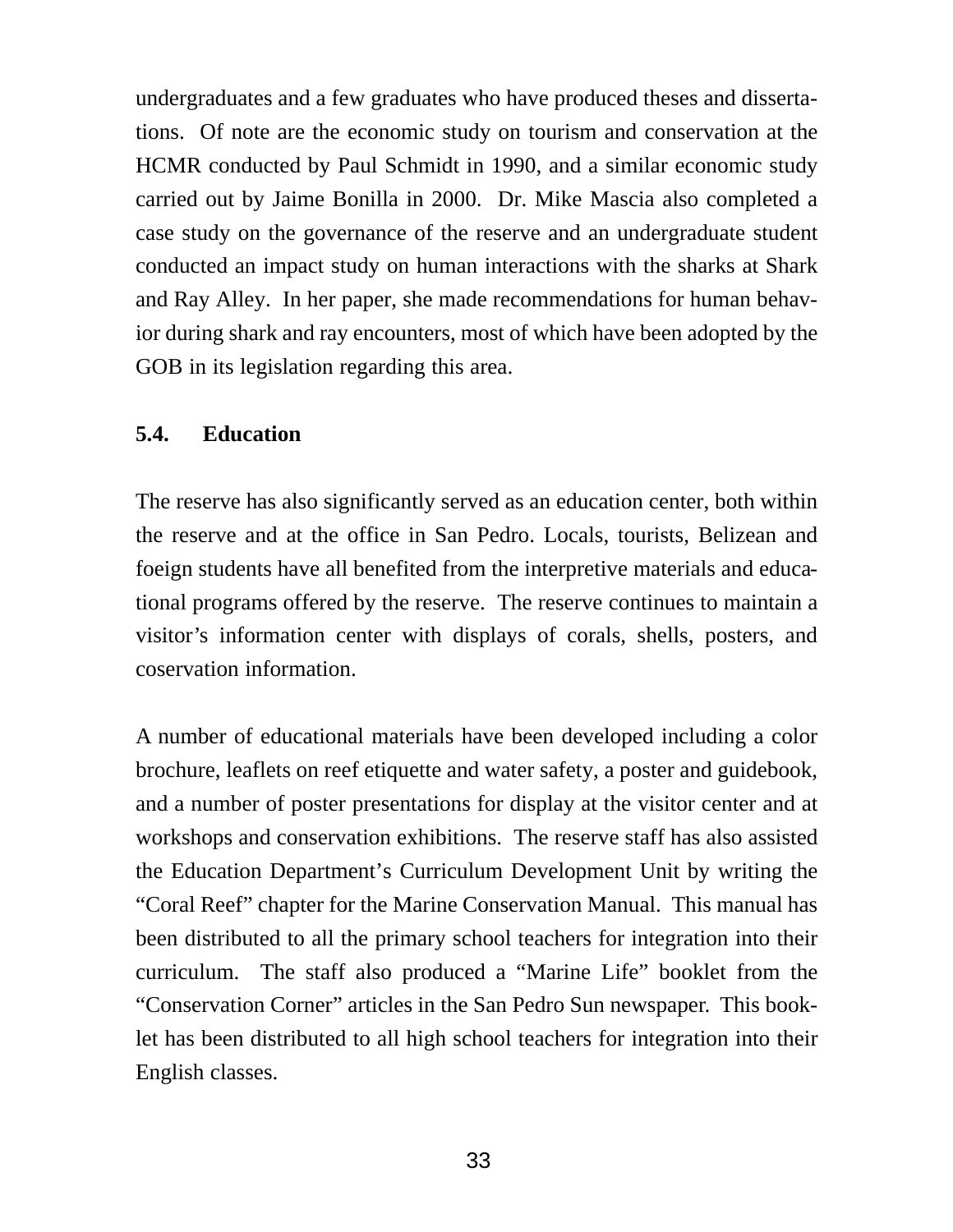A questionnaire was designed to determine if the guides are adequately informing tourists visiting the reserve about the required conservation measures. The results of this survey indicate that 76.6% of the guides are doing a good job at informing their tourists about the conservation measures (HCMR progress report, September 1991).

Weekly conservation articles have been written in the local newspaper. These articles have been quite a success and have generated numerous discussions about environmental concerns from all segments of the population.

Three of the four high school classes are receiving weekly lectures about marine biology and environmental conservation from the reserve staff. This program has been quite successful in fact, the current manager of the reserve was a past student of these weekly lectures.

A series of slide presentations have been put together on marine ecology, coral and fish identification and on sea turtles and trade in endangered wildlife. These slide shows have been offered to locals, tourists, tour guides and to the schools.

"Diving into Conservation" workshops were held with the major dive and snorkel shops on the island to discuss environmental issues at the reserve. The reserve also sponsored displays at the Earth Day celebrations in San Pedro, at the Agriculture and Trade Show in Belmopan, and at the Cultural Fair at Belize Technical College (University of Belize).

Currently, students from Smith College in Massachusetts are assisting with the education program.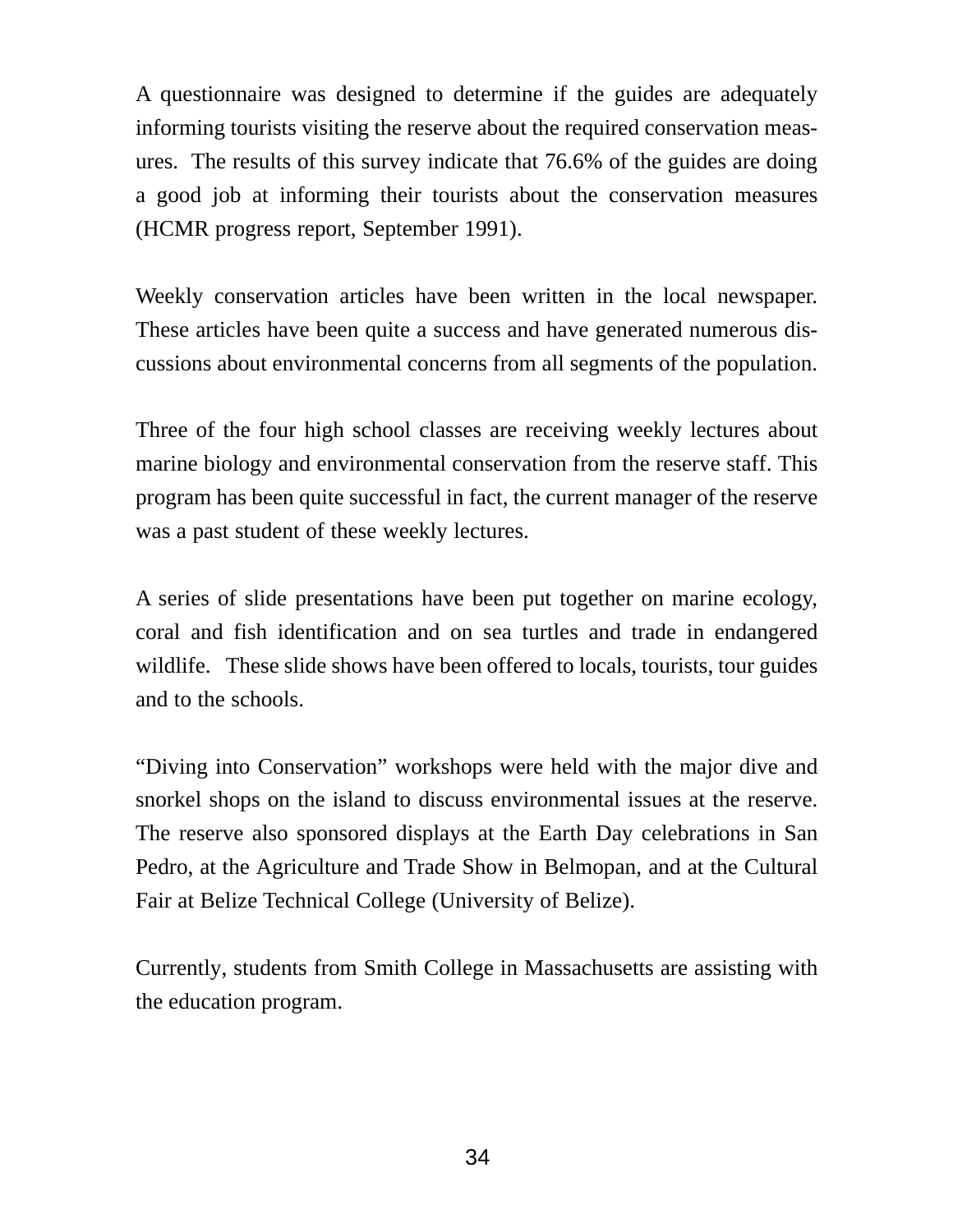# **6. CONSTRAINTS AND POTENTIAL MANAGEMENT PROBLEMS**

- **•** Attaining self-sufficiency from the funds generated from the sale of tickets is currently the biggest issue facing the reserve. Such financial constraints have decreased the staff's capacity to manage the reserve in an efficient manner. External funding from PACT should be sought to upgrade the visitor center into a marine museum and resource center. Additional funding to purchase new field and lab equipment and mooring buoys should be sought through GEF and UNDP.
- **•** A lost of 20% in revenues generated by the reserve. This mandatory contribution to PACT will affect the reserve's financial capability to puchase much needed equipment. For most of the protected areas, this levy is irrelevant because self-generated revenues represent but a tiny percentage of their total operating budget. The HCMR, by contrast, is self-sufficient; its entire operating budget is derived from access fees. The longterm implications of this levy on the HCMR are unclear, though it may diminish the capacity of HCMR personnel to monitor and enforce HCMR institutions (Mascia, 2000).
- **•** The lack of adequate community participation in the management of the reserve. This grass-roots approach for managing the reserve was lost when the Board of Trustees replaced the Advisory Committee in 1992.
- **•** Securing a local biologist and environmental educator suitable for their respective jobs has posed some management problems in the past. The reserve has changed biologists four times over the last 12 years, creating discontinuity in the research and monitoring programs. It is important that these jobs positions be carefully investigated as the success of the reserve depends to a great extent on their abilities to implement the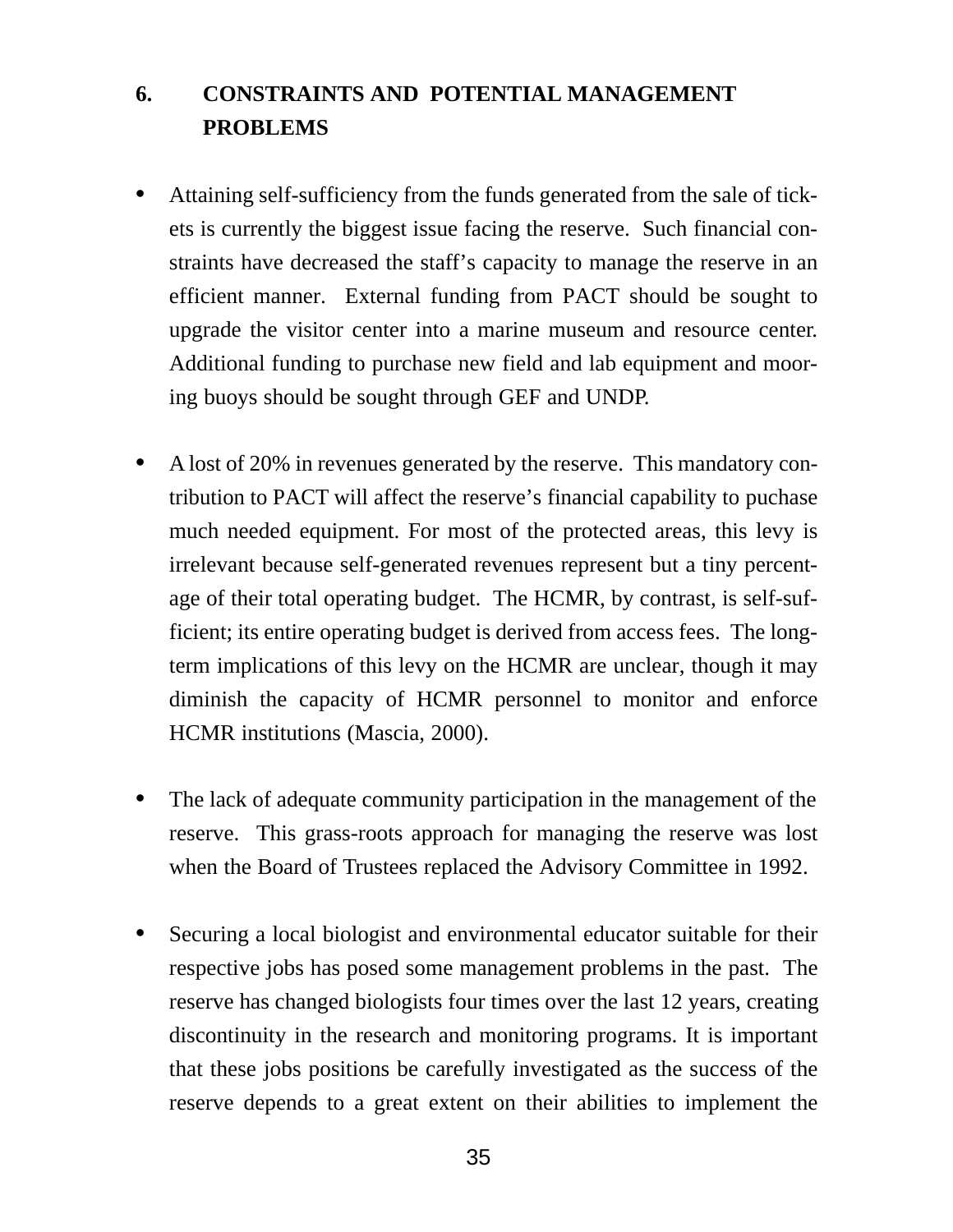research and educational programs.

- **•** Resource-use conflicts at Hol Chan cut and Shark and Ray Alley are high, sometimes leading to clashes among the various user groups. This concentration of visitors in two small areas has already lead to the degradation of the reef and seagrass habitat. It is hoped that this problem will be alleviated by the formation of an advisory committee comprised of representatives from these groups.
- **•** Land-based sources of pollution from all the development projects occurring on the island pose a serious threat to the integrity of the reserve. Development projects adjacent to the reserve should be carefully monitored.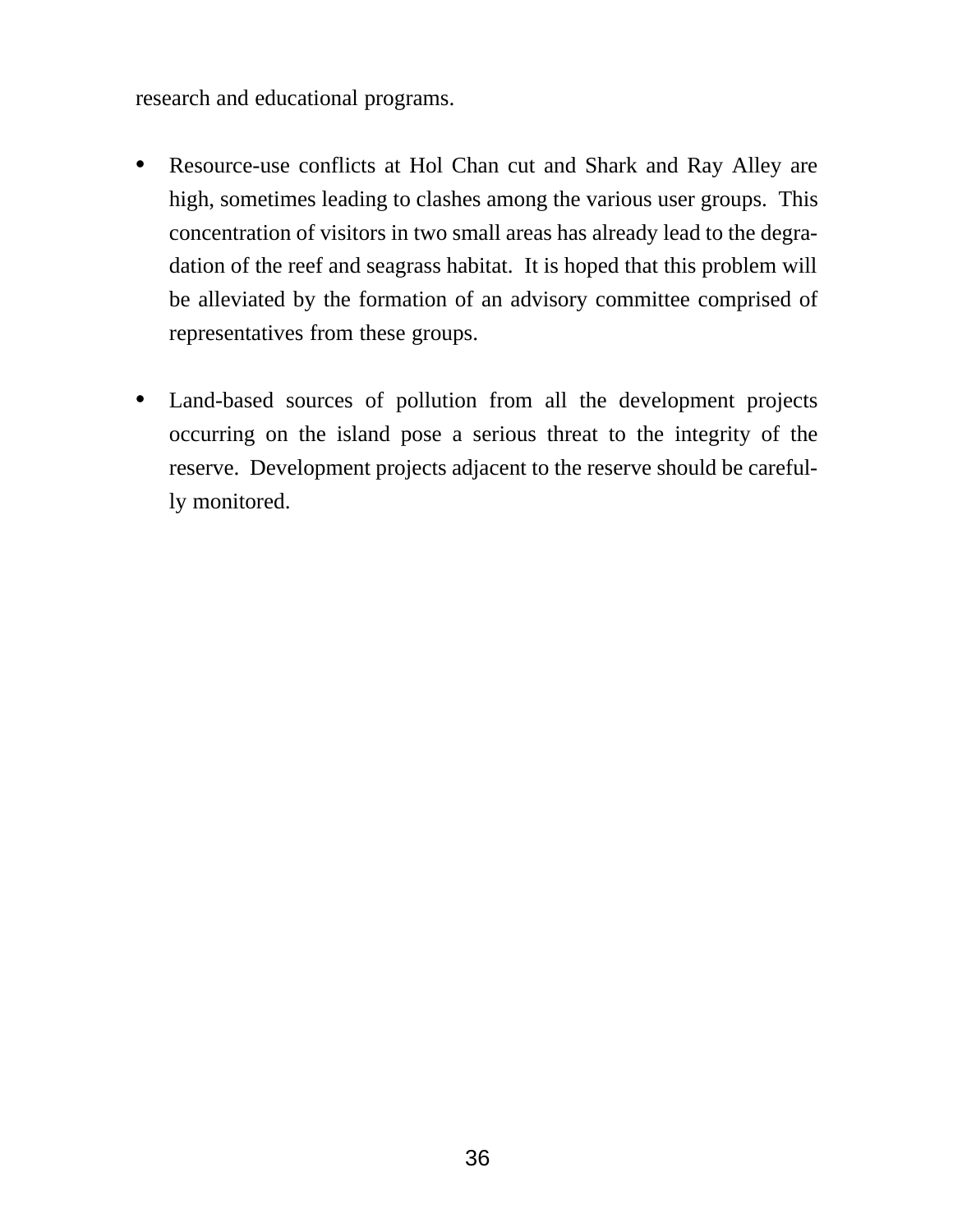### **7. ZONING PLAN**

### **7.1. Goals and Objectives**

# **Goal I**

To maintain a sample coral reef ecosystem in its natural state.

# **Specific Objectives:**

- **(a)** To restore the earlier beauty of the Hol Chan area; e.g., by restricting fishing it is hoped that the ecological balance will be restored. For example, the return of more herbivorous fishes may in turn assist with control of the apparent algal bloom which has occurred in the shallower areas; top level predators, such as barracuda, snapper and grouper, have also been seriously depleted in the Hol Chan area as a result of overfishing, and may also have caused an ecological imbalance between predator and prey in the tightly-knit coral reef fish community.
- **(b)** To preserve areas of critical habitat for several endangered species such as the reef and turtle grass beds for turtles and the mangrove areas for manatees.
- **(c)** To regulate the use of the area by tourists and fishermen to prevent its overexploitation.

# **Goal II**

To provide recreation and tourism services and preserve the value of the area for fisheries.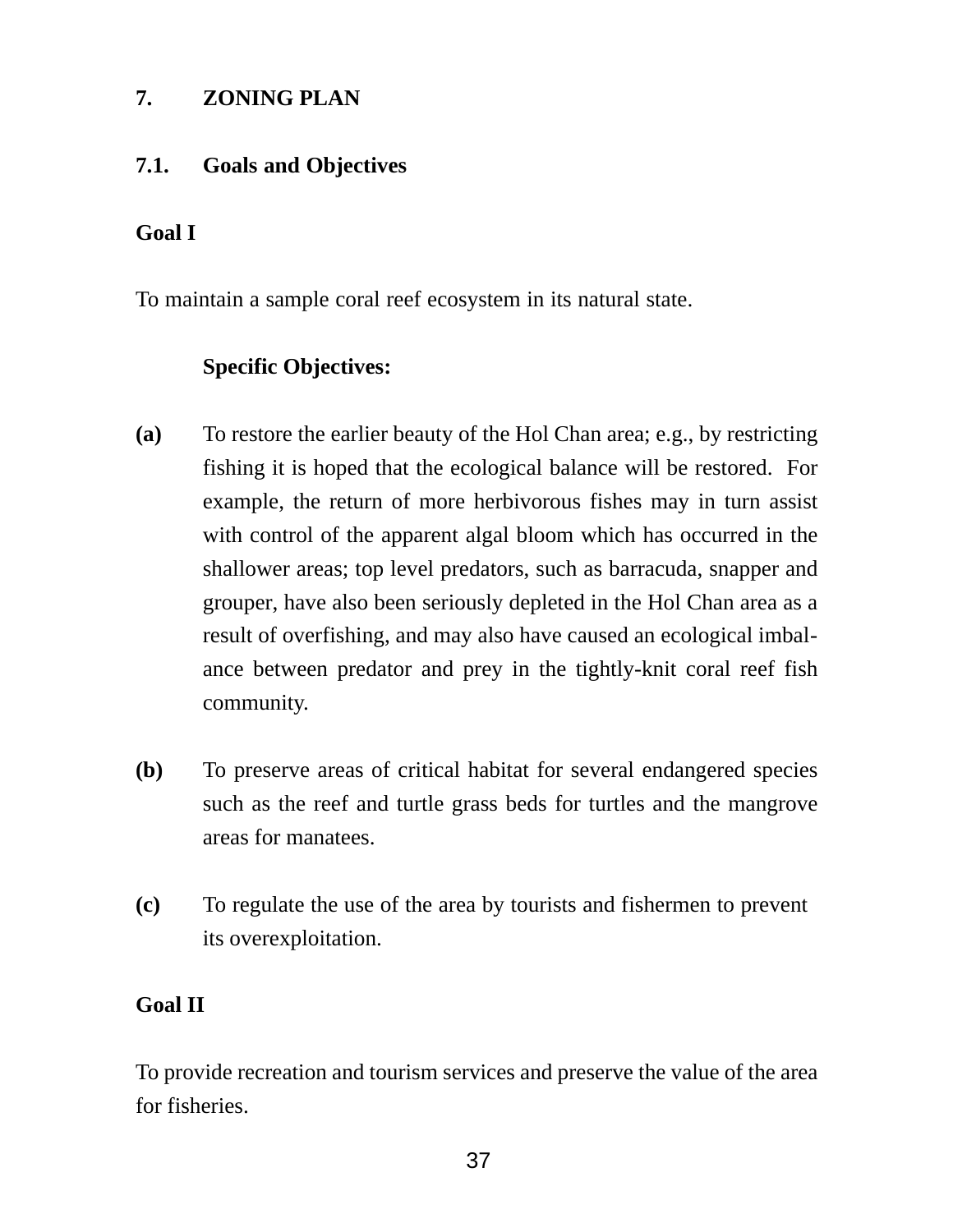### **Specific Objectives**:

- **(a)** To provide an undisturbed area for tourism and recreation, but in a controlled and well-informed manner.
- **(b)** To promote uses compatible with conservation and sustainable development objectives, primarily through zoning.
- **(c)** To provide protected habitats for commercially important species i.e., the coral reef for reef fish and lobster, the turtle grass beds for lobster and conch, and the mangrove areas for nurseries of many different finfish species and invertebrates.
- **(d)** To enhance the social and economic benefits of the area.

#### **Goal III**

To provide an area for education and research.

#### **Specific Objectives**:

- **(a)** To foster general interest in and knowledge of the coastal environment through education and interpretative programs.
- **(b)** To encourage scientific research in all sections of the reserve.

### **Goal IV**

To conserve genetic resources.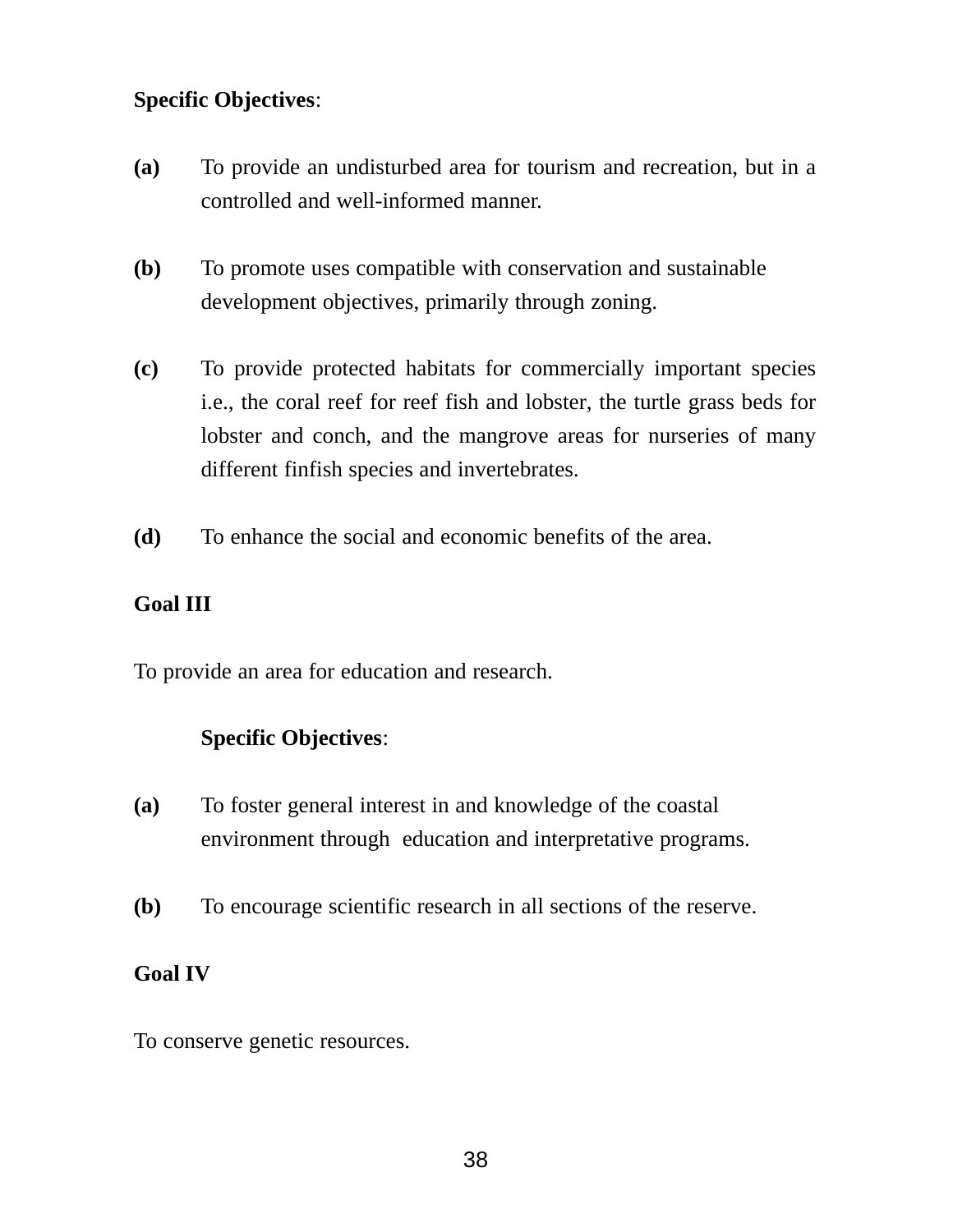# **Specific Objectives**:

- **(a)** To provide an undisturbed area which will result in increased recruitment to the fisheries of the adjacent areas.
- **(b)** To conserve an ecosystem i.e., mangroves, turtle grass beds and coral reef, which is representative of the reef complex and which functions as an ecological entity.

### **7.2. Boundaries**

In November 1987, a set of twenty-two orange buoys was installed to demarcate the boundaries of zones A, B, and C. After most of these buoys were lost due to vandalism by fishermen and accidental damage, a new system demarcating Zone A with flagged poles was installed in August 1988. There were no problems with vandalism under the latter system, which survived well. In October 1998, Mitch removed the remaining buoys from the reserve.

Several marker buoys have been deployed at Zone A; however, the rest of the reserve is not properly demarcated. It is important that the boundaries of the reserve and the various zones are well marked by buoys. The Exclusive Recreational Use Zone in Zone D needs to be defined and marked by buoys.

### **7.3. Zoning Plan and Regulations**

For the purpose of proper control and management of the HCMR, four zones have been created within the boundaries of the reserve - Zone A, Zone B, Zone C and Zone D.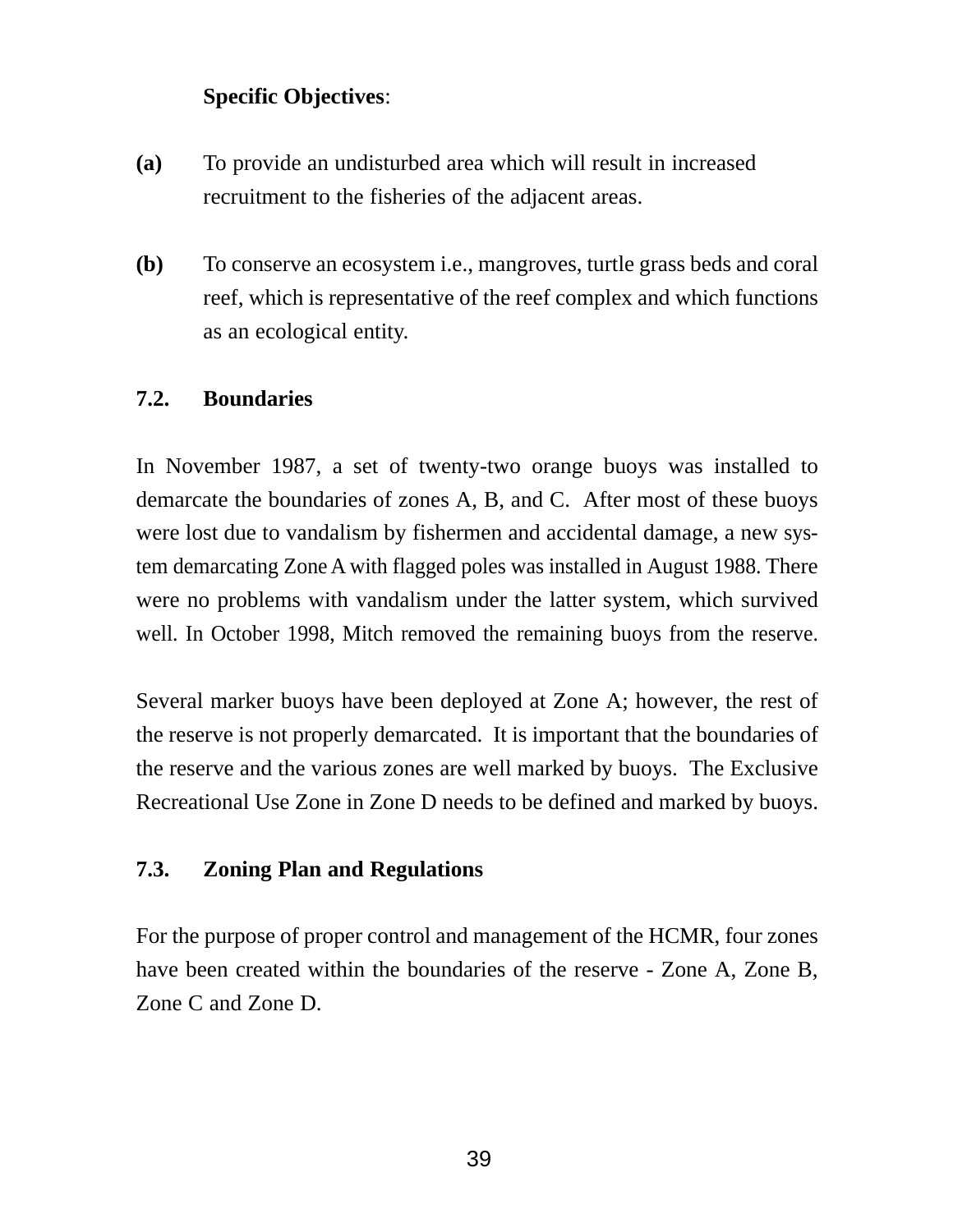**Figure 5: Zoning Map of HCMR**



**Sourse:** Coastal Zone Management Authority & Institute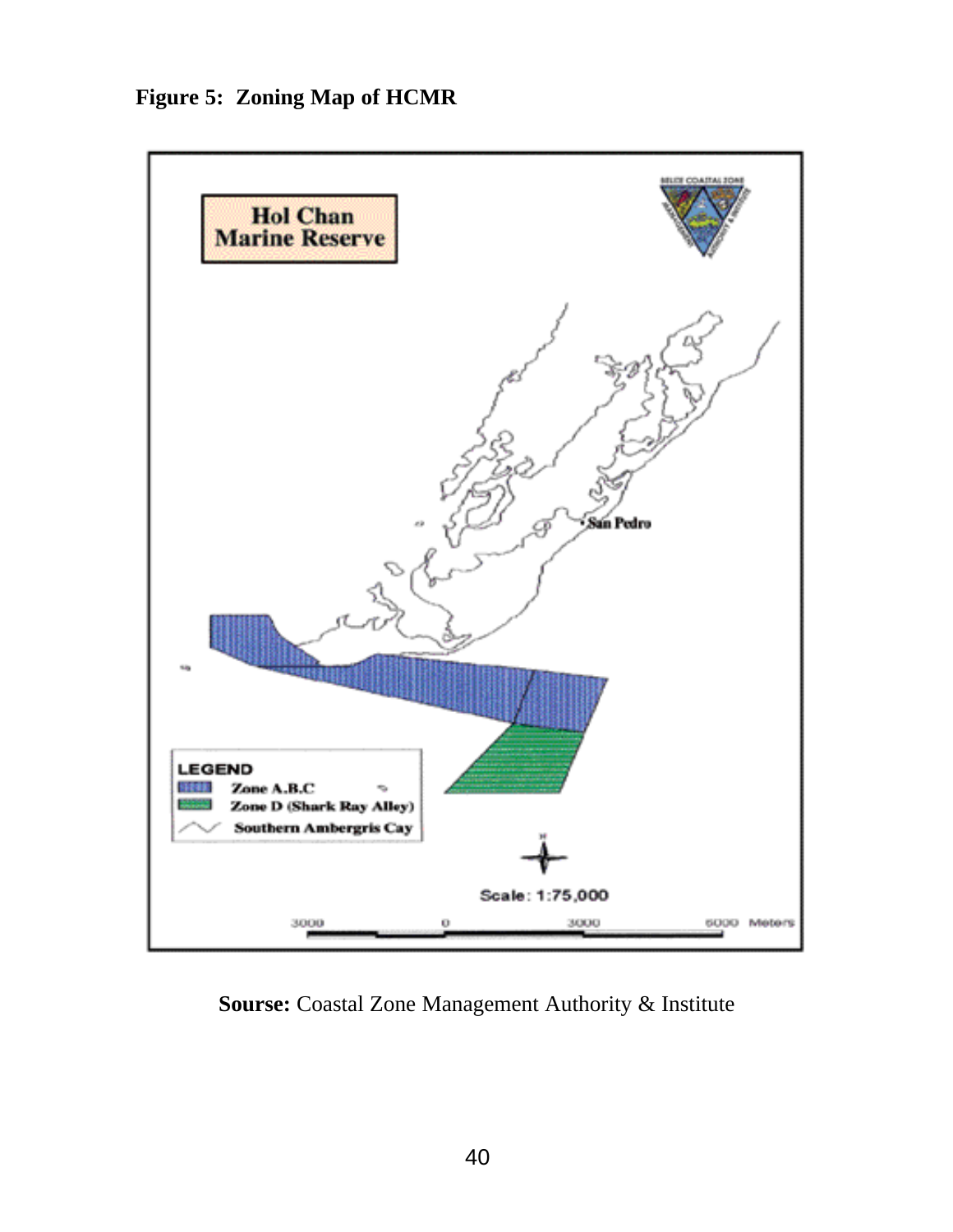#### **General Rules of the Reserve**

- **(a)** No person shall have in his possession within the boundaries of the reserve any flora and fauna, without special license from the Fisheries Administrator.
- **(b)** No person shall deposit any material in or on the waters of the reserve, except in cases allowed by special license from the Fisheries Administrator.
- **(c)** No person shall construct any structure, whether permanent or temporary, in the reserve.
- **(d)** No person shall discharge or deposit any waste material into the water or land areas of the reserve.
- **(e)** No person shall mark or tamper with any sign, buoy or notice installed in the reserve by the Fisheries Administrator.
- **(f)** Visitors shall first obtain a ticket, on payment of the prescribed fee, from the reserve headquarters before entry to any of the zones.
- **(g)** Scientific research will be permitted under license granted by the Fisheries Administrator.
- **(h)** All boats shall obtain registration from the Administrator and apply the mark/sticker provided in a prominent position on the registered boat;
- **(i)** Permits/licenses issued are not transferable and will only be renewed upon application to the Administrator;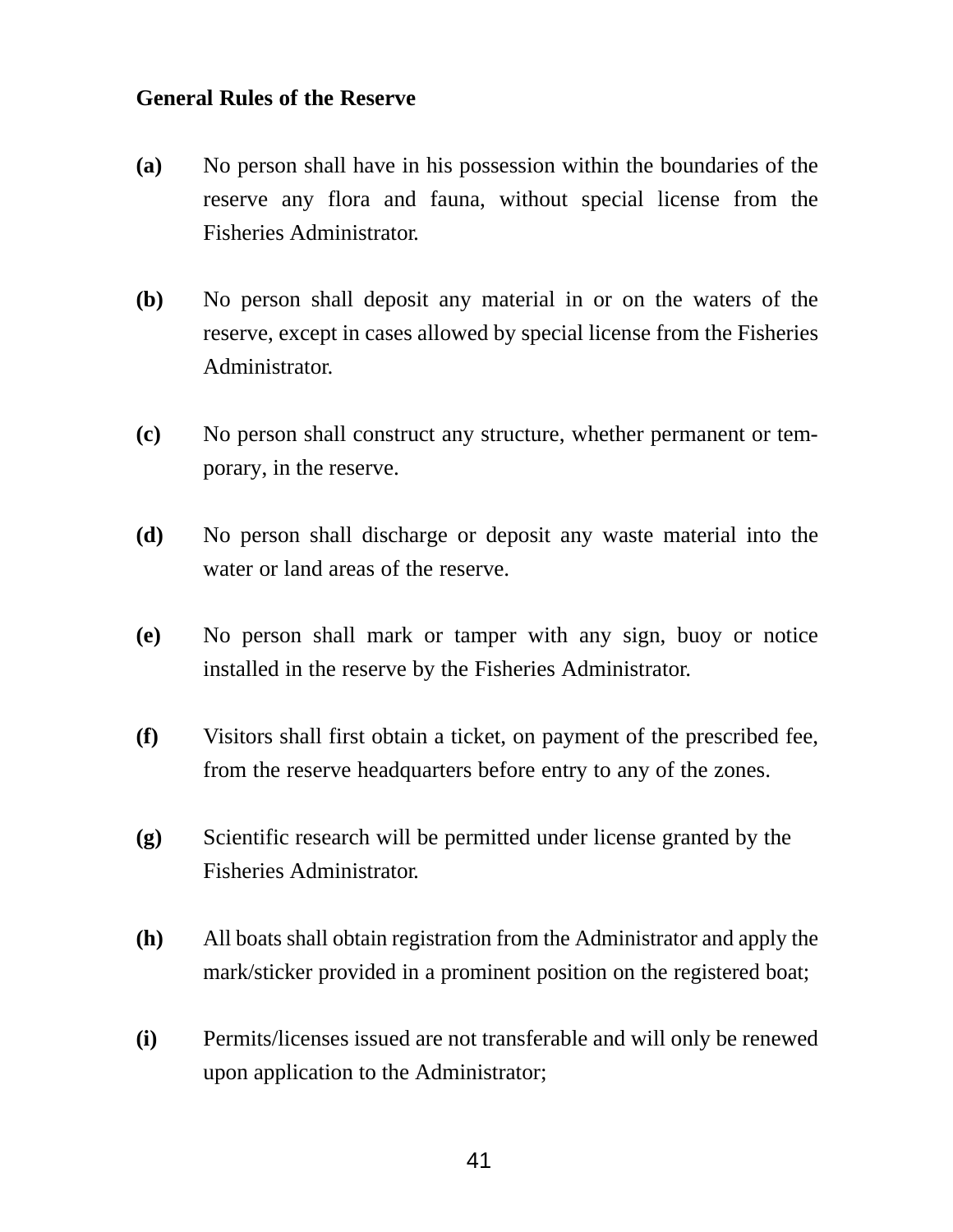- **(j)** Any accident involving personal injury or damage to property shall be reported to the Reserve Manager as soon as possible, but the Reserve Management/Fisheries Department/Government of Belize accepts no liability in this regard.
- **(k)** All other Fisheries Laws will be enforced.

# **Zone A**

# **Objectives**

The specific objectives of this zone are:

- **(a)** To provide an area for recreational diving and viewing of the reef at Hol Chan.
- **(b)** To preserve a representative sample of the coral reef ecosystem.
- **(c)** To enable areas to recuperate from over-use and to return to their former natural state.
- **(d)** To provide an undisturbed area which will in turn provide recruitment of species to adjacent areas.

# **Use and Entry**

The following additional rules shall apply to Zone A:

- **(a)** No person shall engage in fishing;
- **(b)** All boats shall anchor at the mooring provided, except in cases of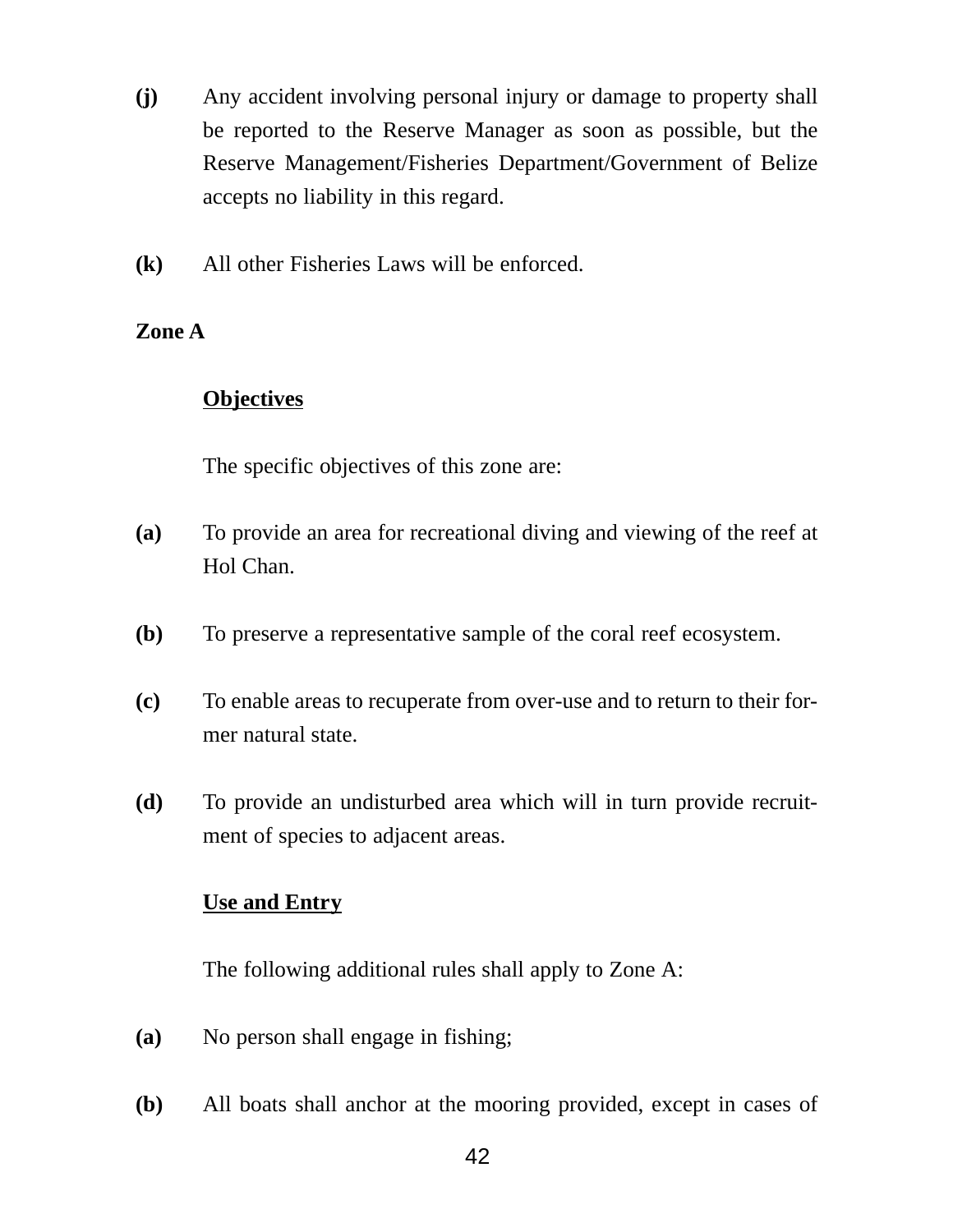emergency where life and property may be endangered;

- **(c)** No person shall remove from its place or disturb any species of flora or fauna, including rocks, dead coral, shells or sand;
- **(d)** No person shall cast or drag any anchor in such a way as to damage coral reef formations;
- **(e)** All boats operating in this zone shall obtain registration from the Administrator in the prescribed form set out in Schedule 1.
- **(f)** Diving guides in this zone will abide by the following rules:
	- **(i)** to acquaint passengers with the rules of the reserve;
	- **(ii)** to anchor at the mooring provided;
	- **(iii)** to fly the "divers down" flag during all dives;
	- **(iv)** only certified SCUBA divers or those undergoing an approved training course will be allowed to use scuba tanks;

#### **Zone B**

#### **Objectives**

The specific objectives of this zone are:

**(a)** To provide opportunities for established uses and activities to continue; these include mainly commercial fishing for conch and lobster.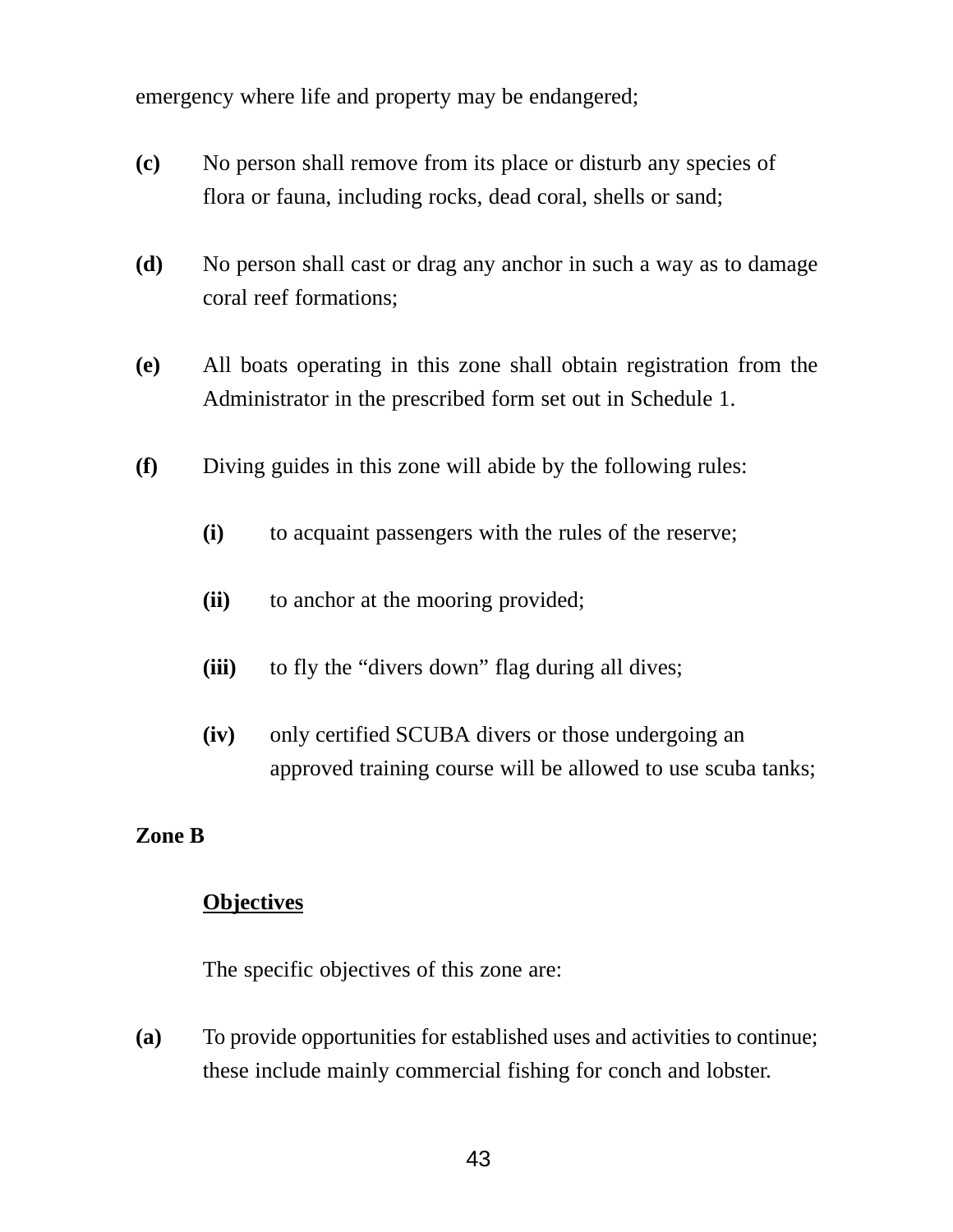- **(b)** To provide an area for water sports such as water-skiing and sailing.
- **(c)** To provide a protected area of seagrass beds and associated back reef habitats, which are vital to the health of the coral reef.

#### **Use and Entry**

The following rules shall apply to Zone B:

- **(a)** No person shall engage in trawling;
- **(b)** No person shall engage in fishing except under a special license from the Administrator in the prescribed form set out in Schedule 2;
- **(c)** No fishing will be permitted in the Boca Ciega "blue hole" with the use of nets or spears.
- **(d)** Fishermen using this zone shall submit details of catch from the reserve area asrequested under Schedule 2 Form E1 of the Fisheries Regulations;

### **Zone C**

# **Objectives**

The specific objectives of this Zone are:

- **(a)** To provide opportunities for established uses and activities to continue.
- **(b)** To promote sportfishing.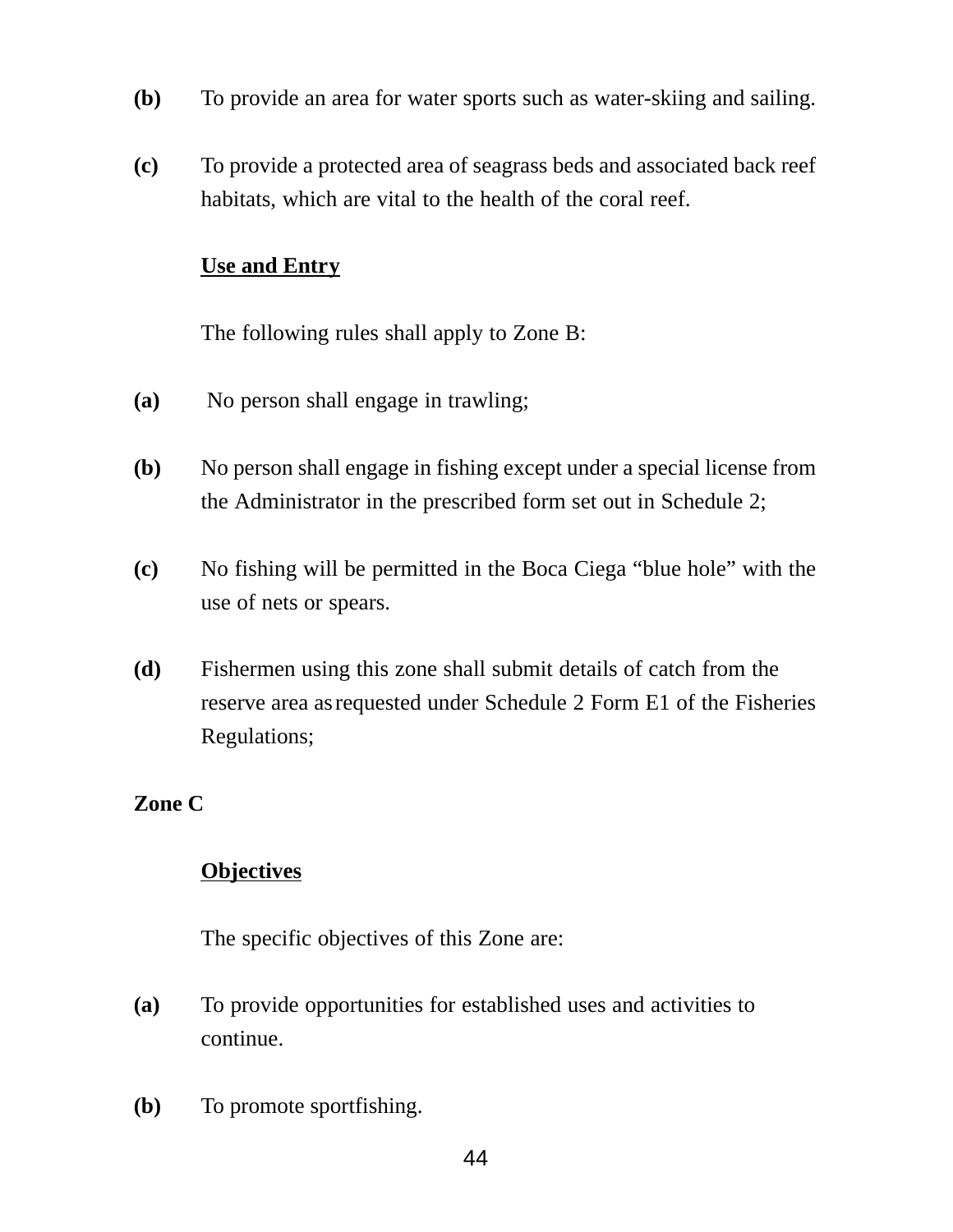- **(c)** To preserve a representative sample of a mangrove ecosystem.
- **(d)** To preserve a highly productive area which is a nursery for many species and which is intimately linked with, and provides a nutrient flow to, the coral reef.

### **Use and Entry**

The following additional rules shall apply to Zone C:

- **(a)** No person shall engage in fishing except under a special license from the Administrator in the prescribed form set out in Schedule 2;
- **(b)** All boats used for sportfishing shall obtain registration from the Administrator in the form set out in Schedule 1;
- **(c)** Sportfishing guides will be required to:
	- **(i)** submit details of catch and area fished to the park manager when requested;
	- **(ii)** release fish wherever possible.
- **(d)** Fishermen using this zone will be required to submit details of catch from the reserve area as requested under Schedule 2 Form E1 of the Fisheries Regulations;

# **Zone D**

# **Objectives**

The specific objectives of this zone are: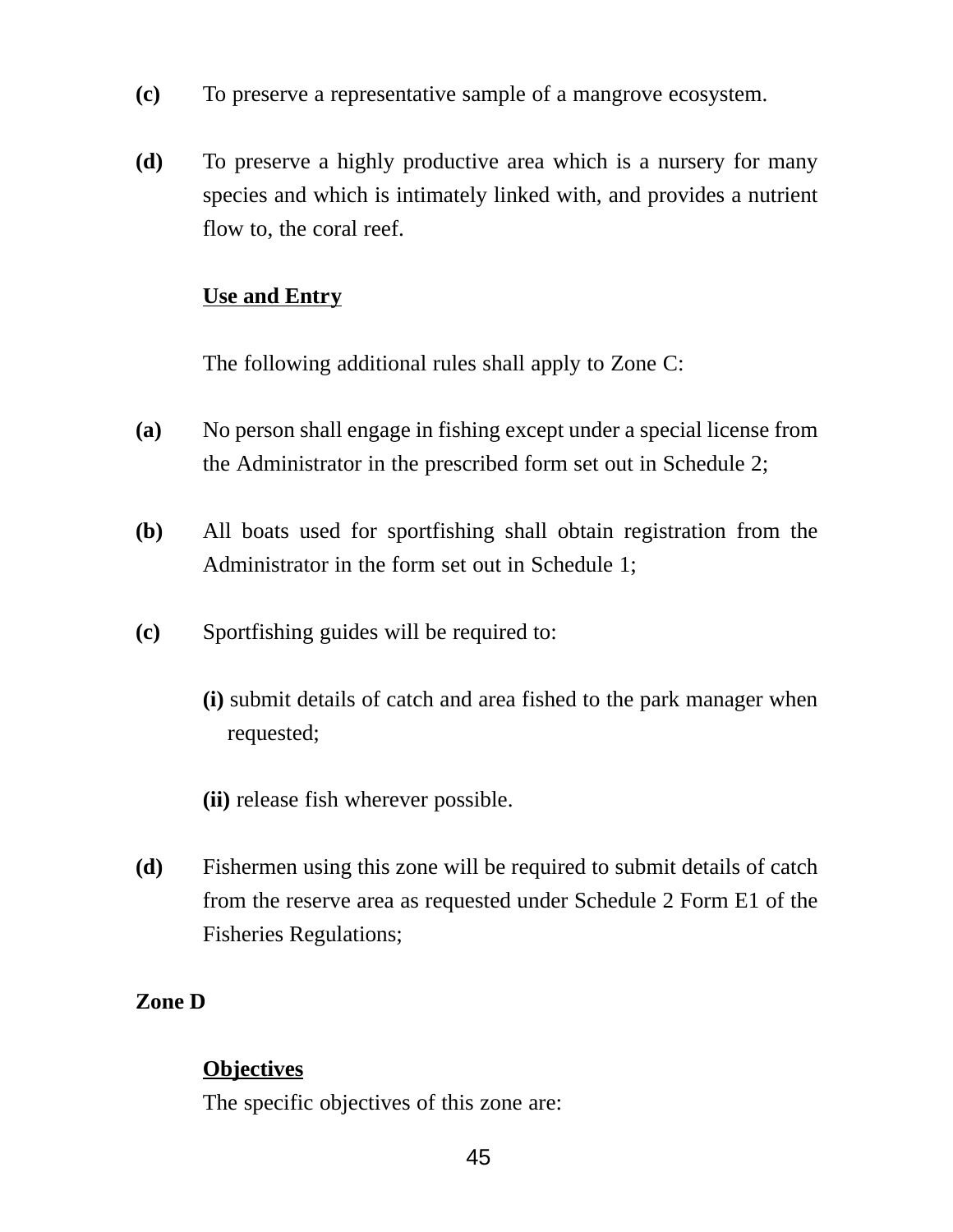- **(a)** To provide an area for recreational diving on the reef, such as Amigos del Mar Wreck; and snorkeling with sharks and ray at the now famous Shark and Ray Alley.
- **b)** To provide opportunities for established uses and activities to continue; these include mainly commercial fishing for lobster and finfish.
- **(c)** To provide a protected area of seagrass beds and associated back reef habitats, which are vital to the health of the coral reef.

### **Use and Entry**

The following rules shall apply to Zone D:

- **(a)** There shall be within this zone a "General Use Area" which shall be protected as follows:
	- **(i)** commercial fishing shall be allowed in all of Zone D except in the exclusive recreational areas of "Shark Ray Alley" and "Amigos Del Mar Dive Wreck";
	- **(ii)** fishermen shall submit catch data upon request by the staff of the Reserve;
	- **(iii)** fishermen shall obtain the Hol Chan Marine Reserve stamp on their fishing licenses;
	- **(iv)** no gloves shall be allowed; and
	- **(v)** the down-under diver's flag shall be displayed at all times by tour guiding vessels;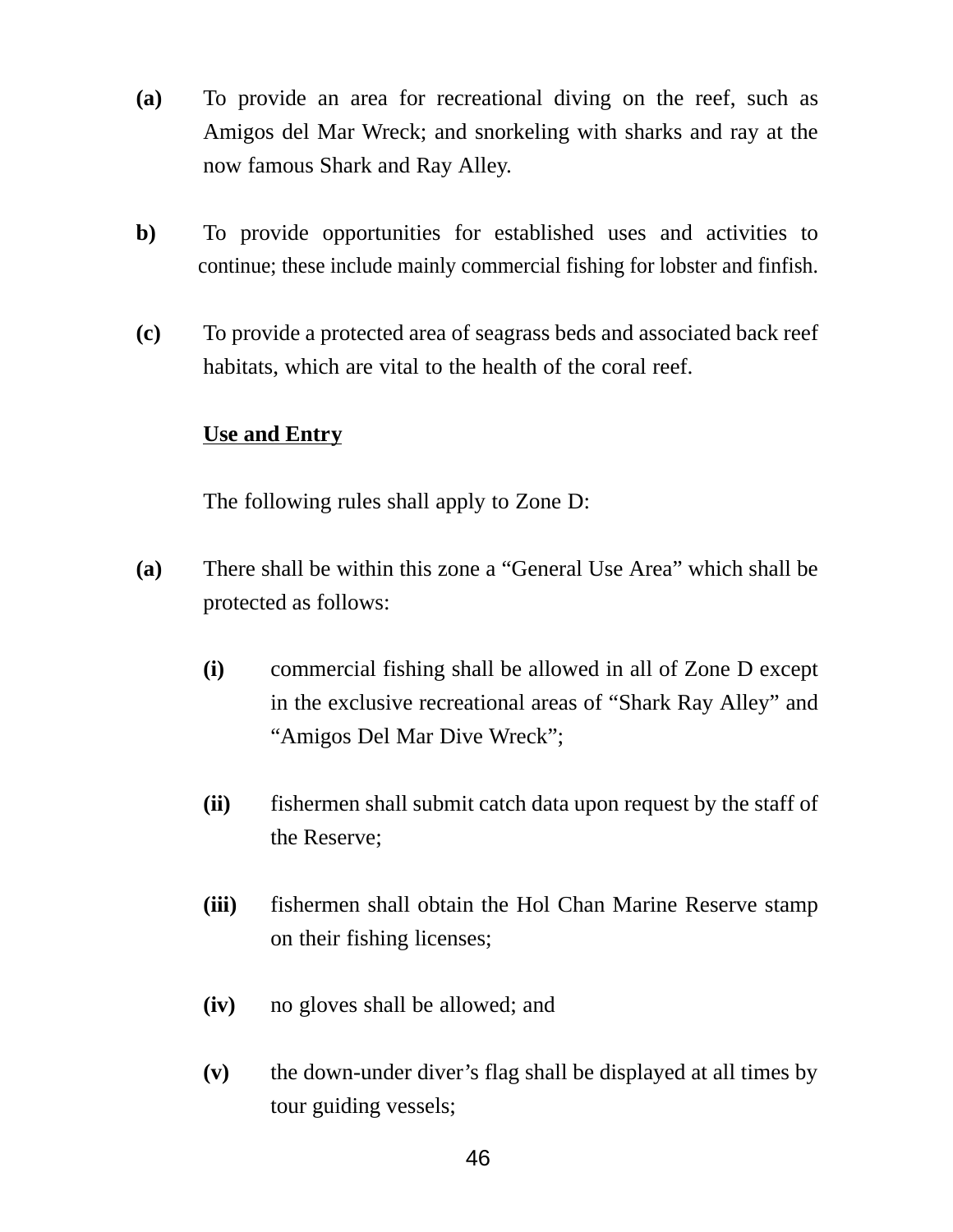- **(b)** There shall be within this zone "Exclusive Recreation Areas" which shall be protected as follows:
	- **(i)** special marker buoys shall demarcate the boundaries of the exclusive recreation areas, and these areas shall be comprised of the area at "Shark Ray Alley" and the other area outside the reef at the "Amigos Del Mar Dive Wreck";
	- **(ii)** no fishing;
	- **(iii)** no feeding of fish by tourists;
	- **(iv)** no touching of flora or fauna;
	- **(v)** no scuba diving shall be allowed in Shark Ray Alley except for research purposes under a special license issued by the Fisheries Administrator;
	- **(vi)** commercial, recreational vessels shall be allowed to stay in the exclusive recreation areas for periods of not more than one hour at any one time, and only if there are in that area mooring buoys available;
	- **(vii)** commercial recreational vessels within the exclusive recreation areas shall first report to the Ranger on duty before engaging in any water-related activities;
	- **(viii)** down-under divers flags shall be displayed at all times; and
	- **(ix)** no fishing gear shall be allowed on board any commercial recreational vessel except fins and masks.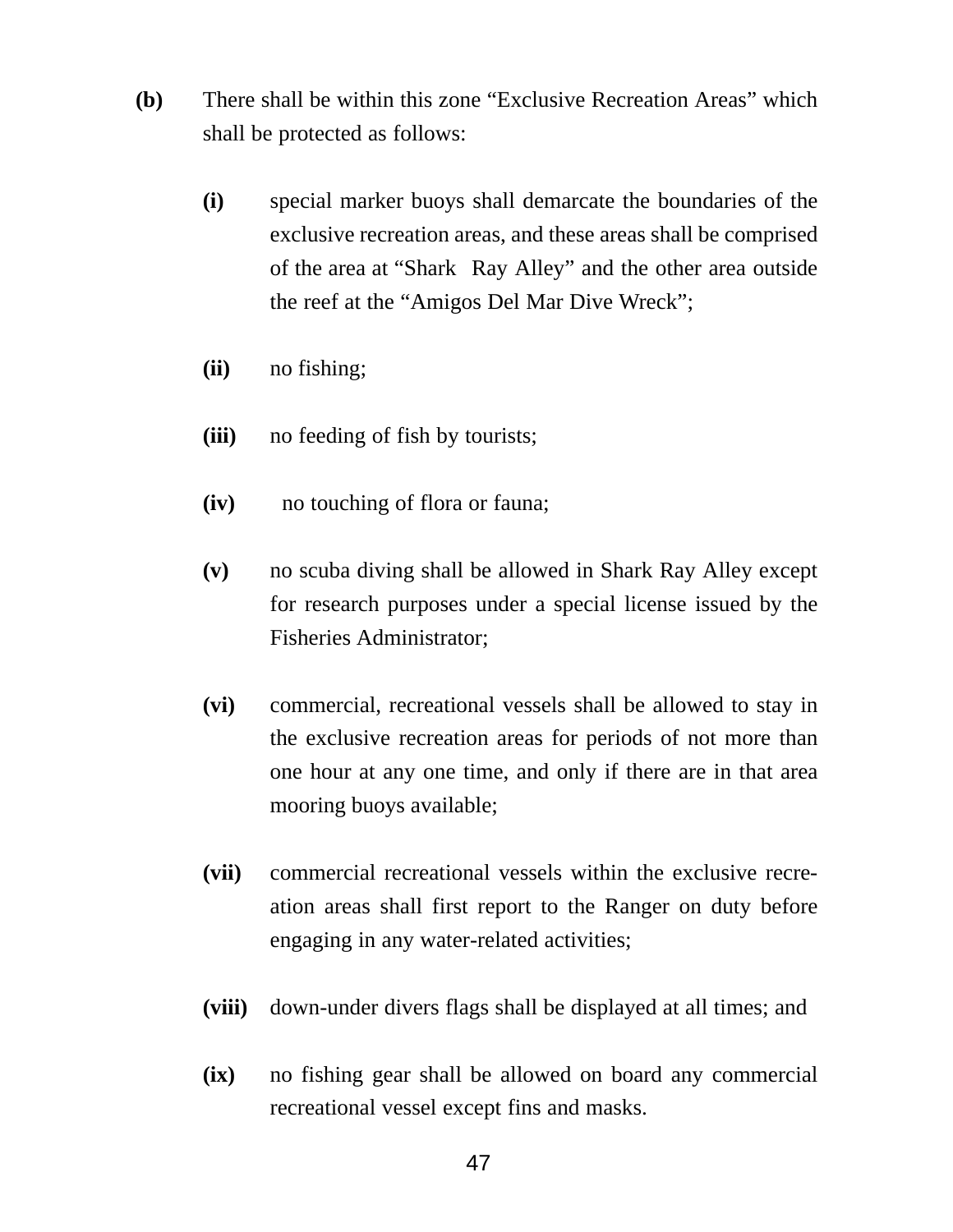# **7.4. Admission Fees**

Admission to the Reserve shall be on payment of the following fees for tourists, Belizeans and commercial recreational vessels:

| (a) Zone $\underline{A}, \underline{B}, \underline{C}$                           | Fee                    |
|----------------------------------------------------------------------------------|------------------------|
| 1. Tourist                                                                       | \$Bz5.00/person/day    |
| 2. Belizean                                                                      | \$Bz2.00/person/day    |
| 3. Commercial/Recreational Vessels                                               | \$Bz10.00/vessel/annum |
| $(b)$ Zone $D$                                                                   | <u>Fee</u>             |
| 1. Tourists                                                                      | \$Bz7.00/person/day    |
| 2. Belizeans                                                                     | \$Bz1.00/person/day    |
| 3. Commercial/Recreational Vessels                                               | \$Bz10.00/vessel/annum |
| (c) Zones $\underline{\mathbf{B}}$ & $\underline{\mathbf{C}}$ (for sportfishing) | <u>Fee</u>             |
| 1. Tourists                                                                      | \$Bz5.00/person/day    |
| 2. Belizeans                                                                     | \$Bz2.50/person/day    |
| 3. Commercial/Recreational Vessels                                               | \$Bz10.00/vessel/annum |
| No fees shall be charged:                                                        |                        |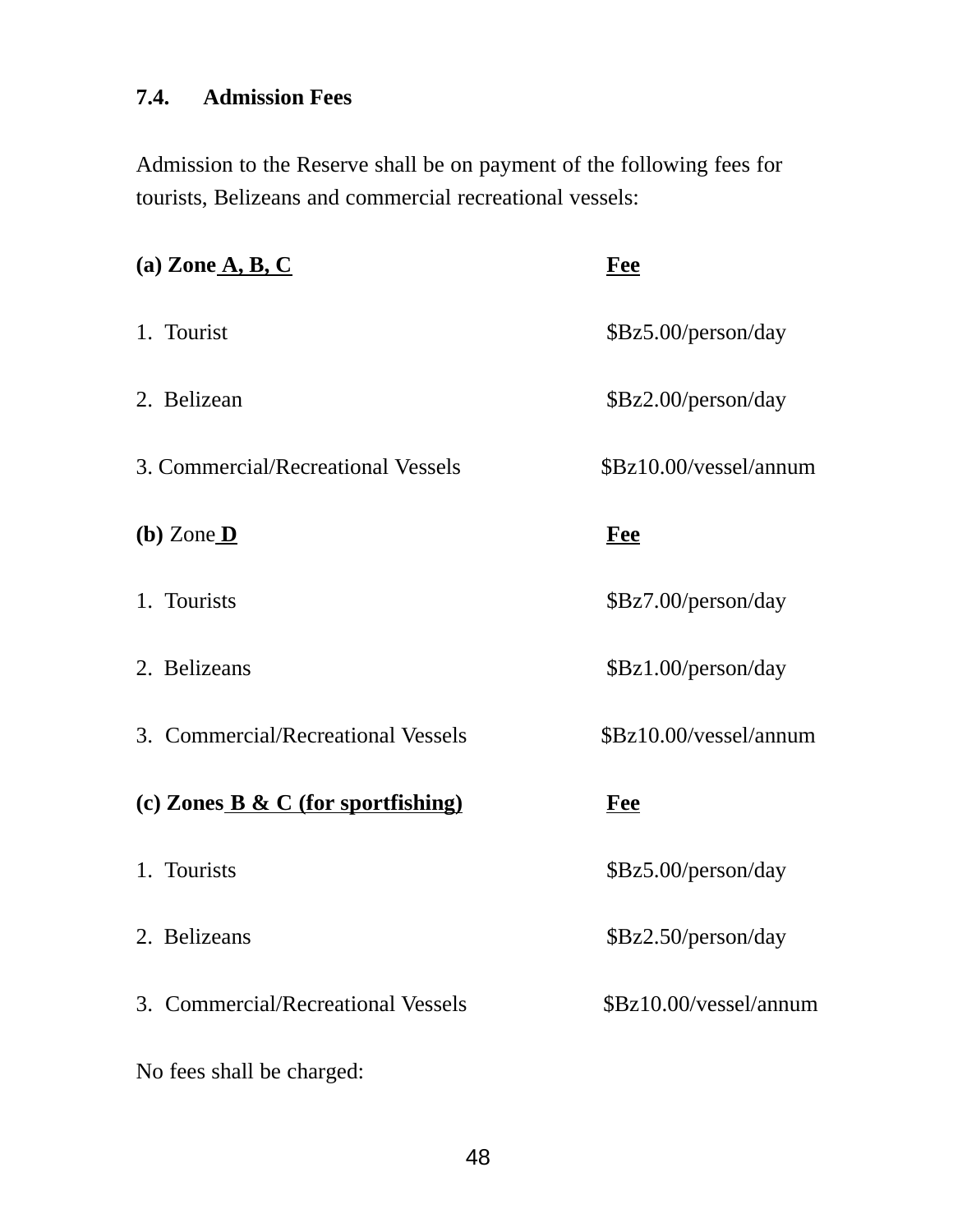- **(a)** To any child below the age of twelve years;
- **(b)** To Belizeans who enter the Reserve on Sundays, unless that day falls on a Public or Bank holiday, in which case the normal fees shall be charged.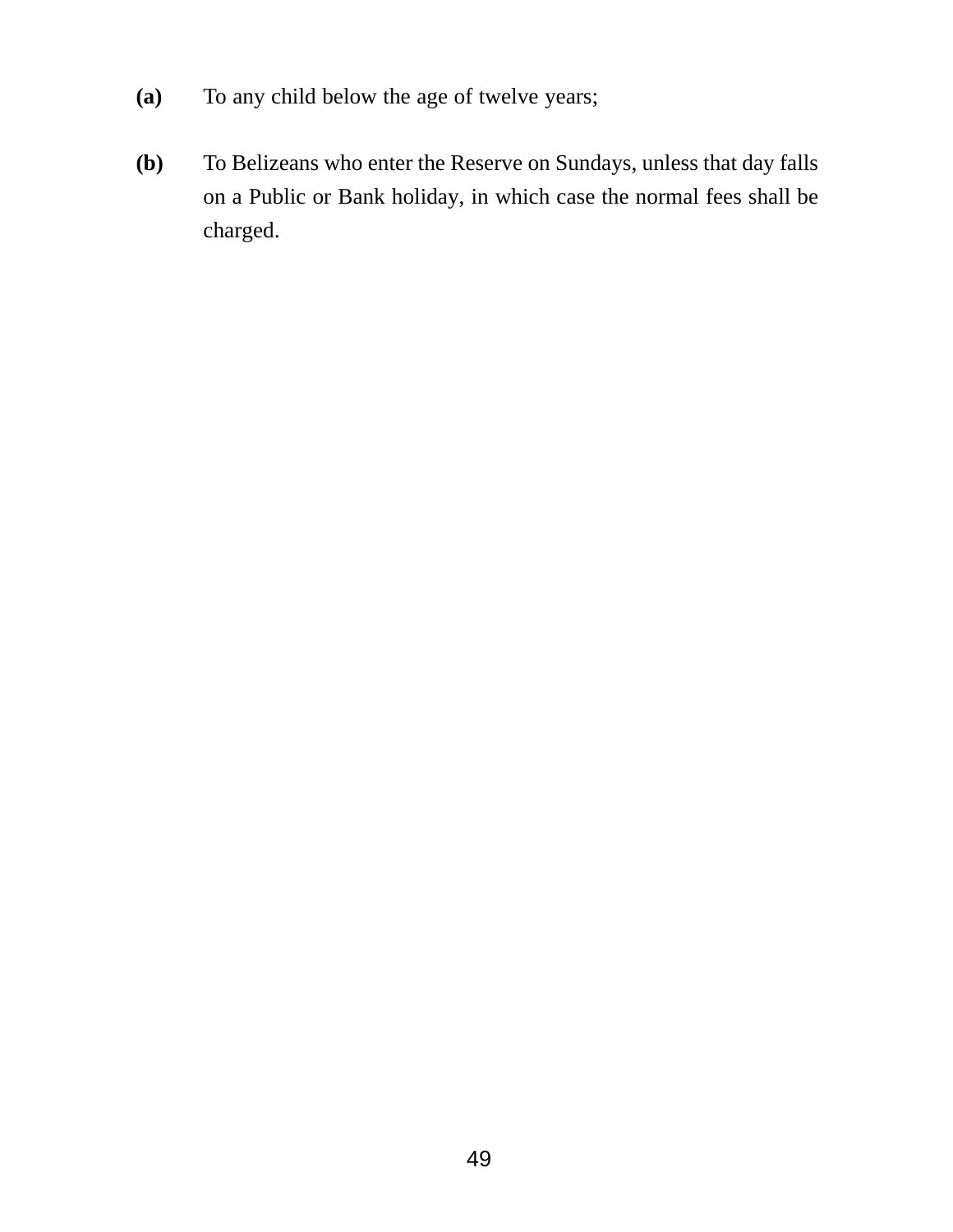### **8. ENFORCEMENT AND SURVEILLANCE**

The surveillance of the reserve and the enforcement of its regulations is chiefly the responsibility of the reserve rangers and manager. It is extremely important that the reserve regulations be strictly enforced at all times. At the same time it is also equally important that the users of the resource are well informed about the rules and regulations of the reserve. This program should include the following:

- **•** Regular patrols in Zone B and C to deter any illegal fishing activities. Patrols to these areas could be done in the mornings just before the reserve opens and in the evenings after the reserve closes. "Spot" checks at night to Hol Chan cut and Shark and Ray Alley could be carried out jointly with the San Pedro Police patrols. It is extremely important that the reserve regulations be strictly enforced at the outset.
- **•** Since Zone A and D are the most heavily used areas, it is important that the patrol boat remain between these two zones, collecting tickets and making sure that the rules governing these two zones are enforced. Underwater "spot" checks could be conducted to ensure that tour guides and tourists alike are not trampling on the corals or removing any flora or fauna from the reserve.
- **•** It is also important that education or explaining the rules of the reserve to the various users should accompany any enforcement action. For example, the rangers could spend time explaining the rules of the reserve to the tourists during the purchase of tickets and issue handouts and brochures that further explains the rules of the reserve.
- **•** The tourist guides can also do their part by being vigilant and explaining the rules to their clients. To enhance this aspect, the rangers and the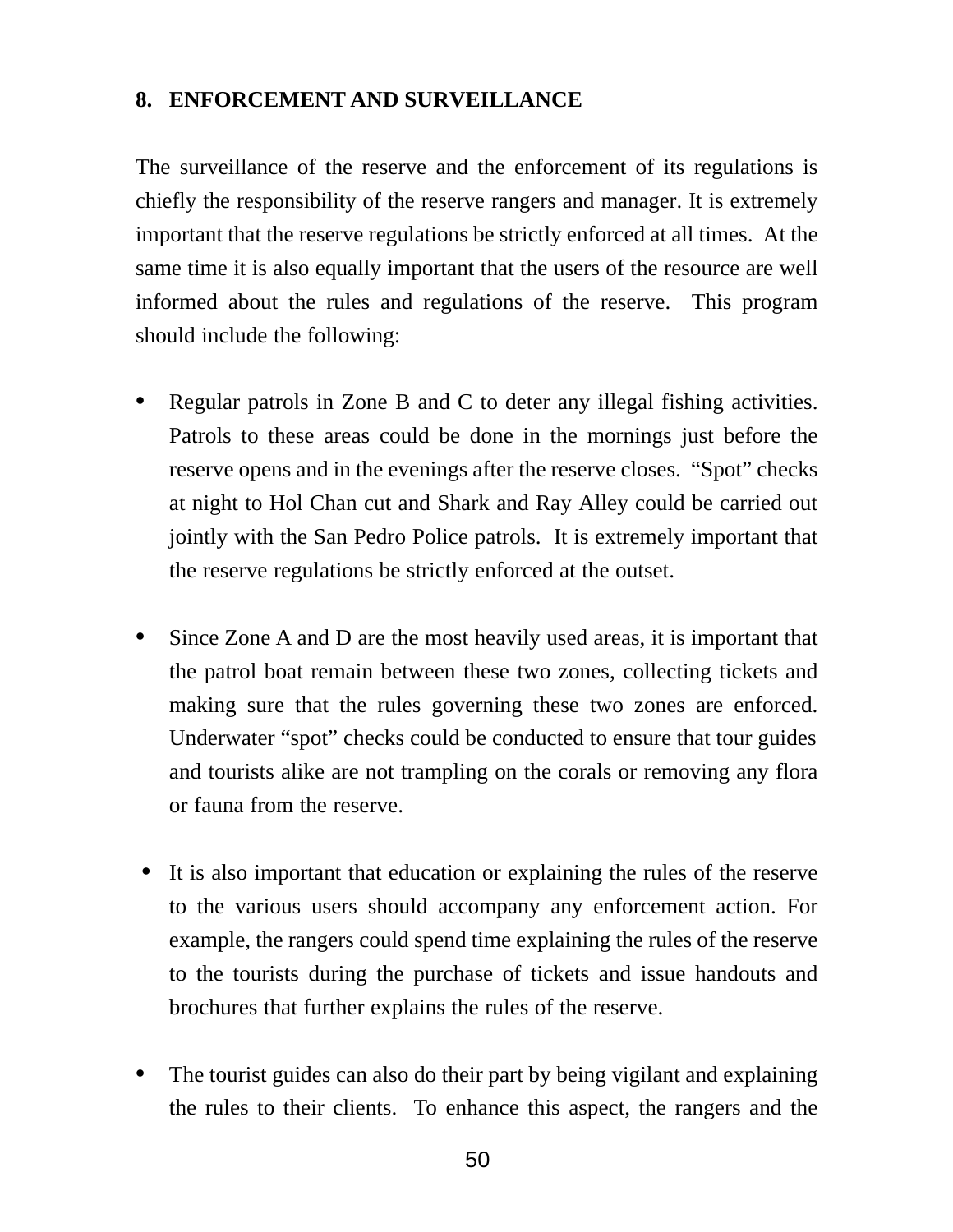environmental educator could organize a "patrol" week where the dive shops are visited and the rules and rationale of the reserve are explained to the guides. This program could be organized through the San Pedro Tour Guide Association and the Hotel Association.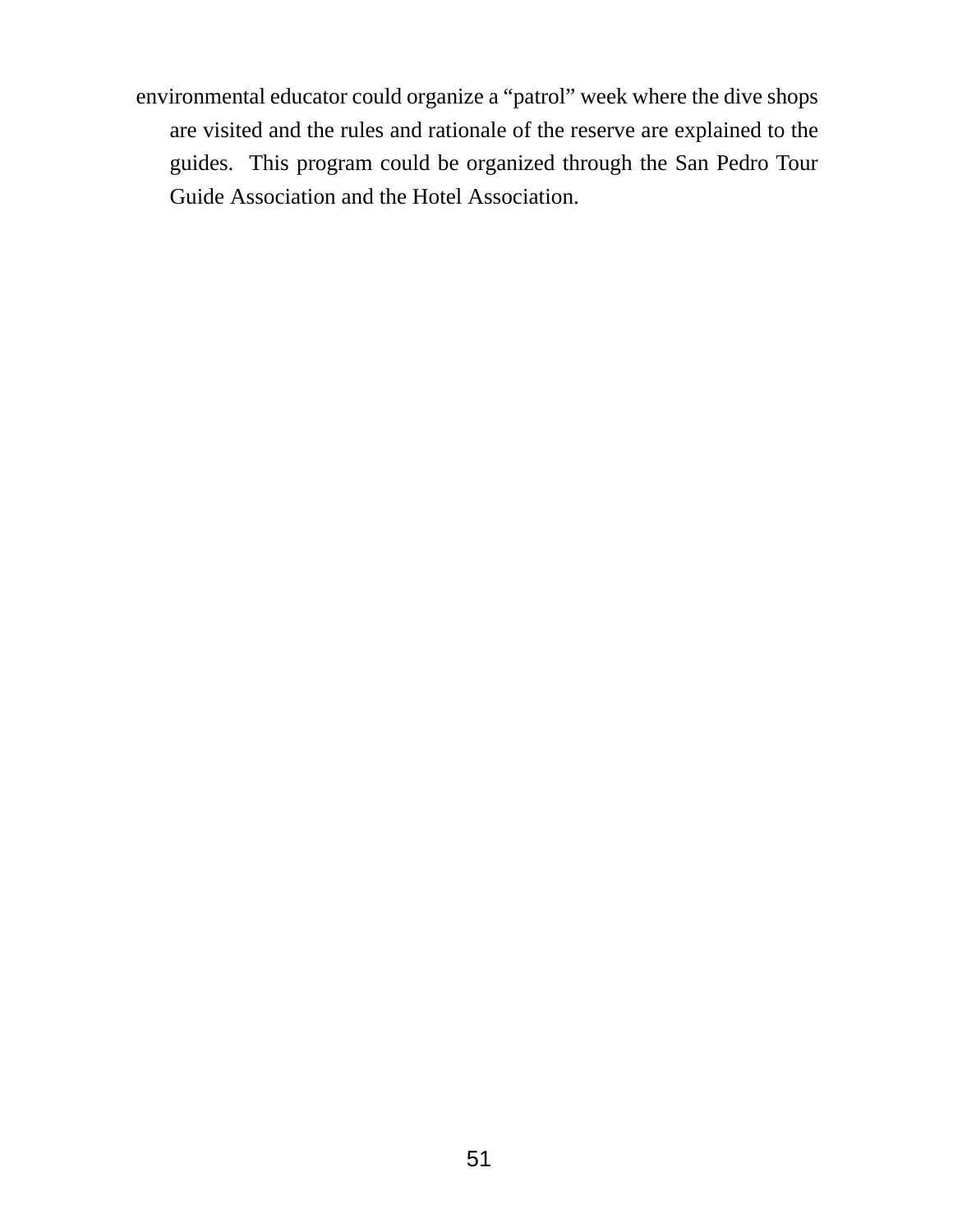### **9. RESEARCH AND MONITORING**

The staff biologist will be chiefly responsible for implementing the research and monitoring program. The major goal of the program is to provide information necessary for the management and sustainable use of the resource. As described in Section 5, a substantial amount of monitoring and research work has been carried out at the reserve, as well as comparative studies at Mexico Rocks and Rocky Pt. However, no long-term studies have been done to assess the true success of the reserve. These studies need to be carried out over longer periods and the data monitoring techniques need to be standardized and consistent to allow for comparisons.

As mention in Section 13, the reserve needs a small laboratory to increase its capacity to conduct research and monitoring over a long-term basis. It is also important that the reserve formalize partnerships with academia and other research institutions to help implement the monitoring and research programs. Interns from the San Pedro High School could assist the biologists in the collection of data. Visiting scientists could conduct research that is pertinent to the basic needs of the reserve.

Research projects should be ranked in order of priority in order to encourage and facilitate research within the reserve. The findings from such research should be disseminated to the public through slide shows, booklets, or talks to the local high school.

The research and monitoring program should focus on the following studies:

### **9.1. Physical and Chemical Studies**

**(a)** Water quality monitoring of temperature, salinity, pH, turbidity and nutrients (N, P) should continue to be monitored on a daily basis at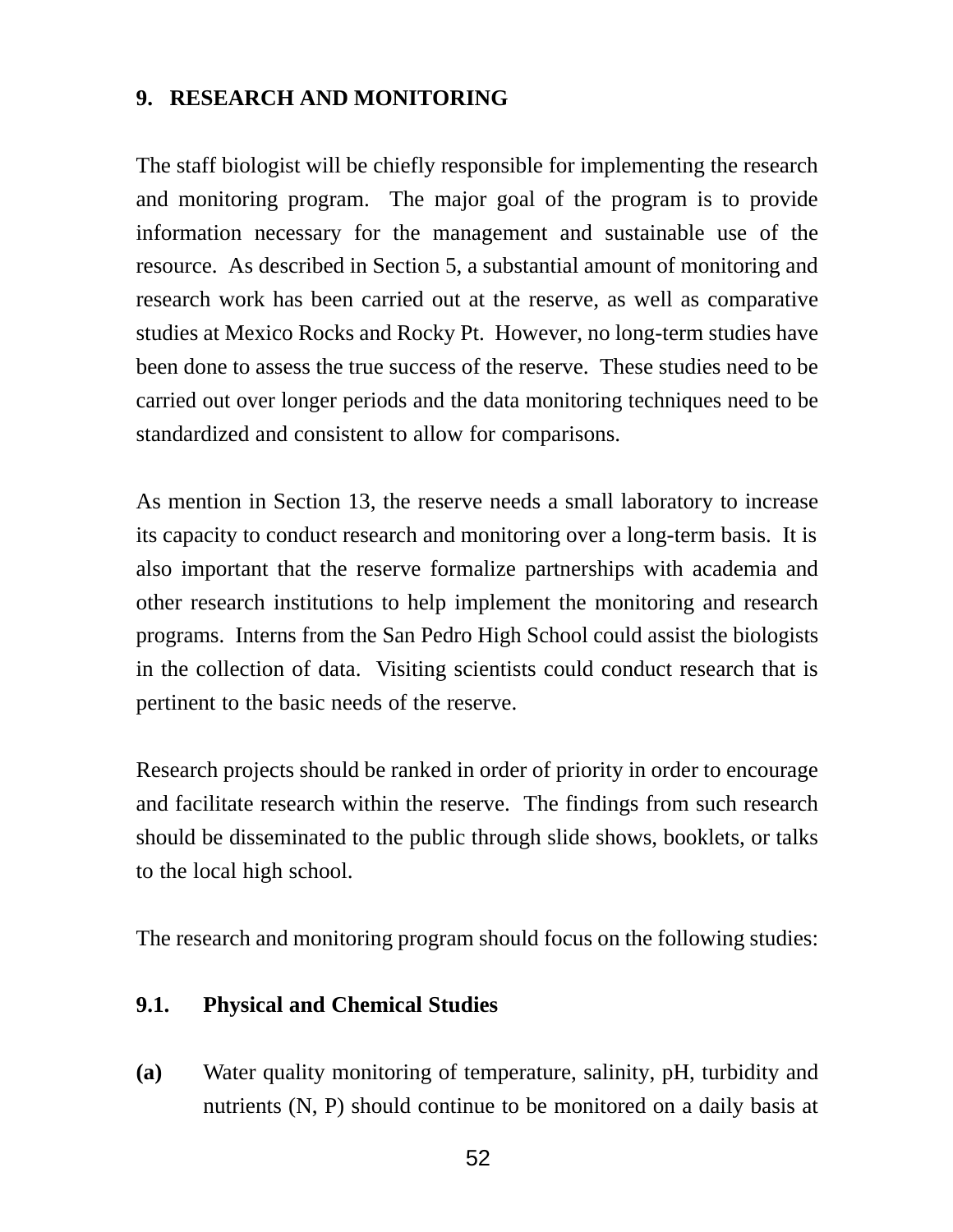permanent stations inside the reserve and along the coast of San Pedro Town. Measurements on turbidity and nutrients should be closely monitored to determine any point sources of pollution caused by land-use activities on the caye.

This program could also address some of basic public health issues such as the swimming area in front of the Town. Such a program had already been proposed to the Town Board for funding. The San Pedro Environmental Committee (SPEC) could continue to pursue this avenue with the Town Board, HCMR and the Public Health Office.

**(b)** Sedimentation rate should continue to be measured to evaluate the long-term effects of snorkellers and divers on the amount of sediment settling on the corals. Sediment traps should be re-deployed in areas of high visitor use such as the Hol Chan cut.

### **9.2. Biological Studies**

- **(a)** Primary productivity in mangroves, seagrass and coral reefs are essential in determining the overall health of the ecosystem. The regional CARICOMP program should continue to be used to evaluate the productivity of the reserve. Mangrove stations should also be established at Cayo Congrego, just south of the reserve.
- **(b)** An inventory of the biodiversity of the reserve should be conducted to update the existing species list for the reserve.
- **(c)** Stationary visual census for quantitatively assessing community structure of coral reef fishes should continue to evaluate the effects of protected status on fish populations inside and outside the reserve. Comparative studies should continue at Mexico's Rocks, Tres Cocos and Rocky Pt.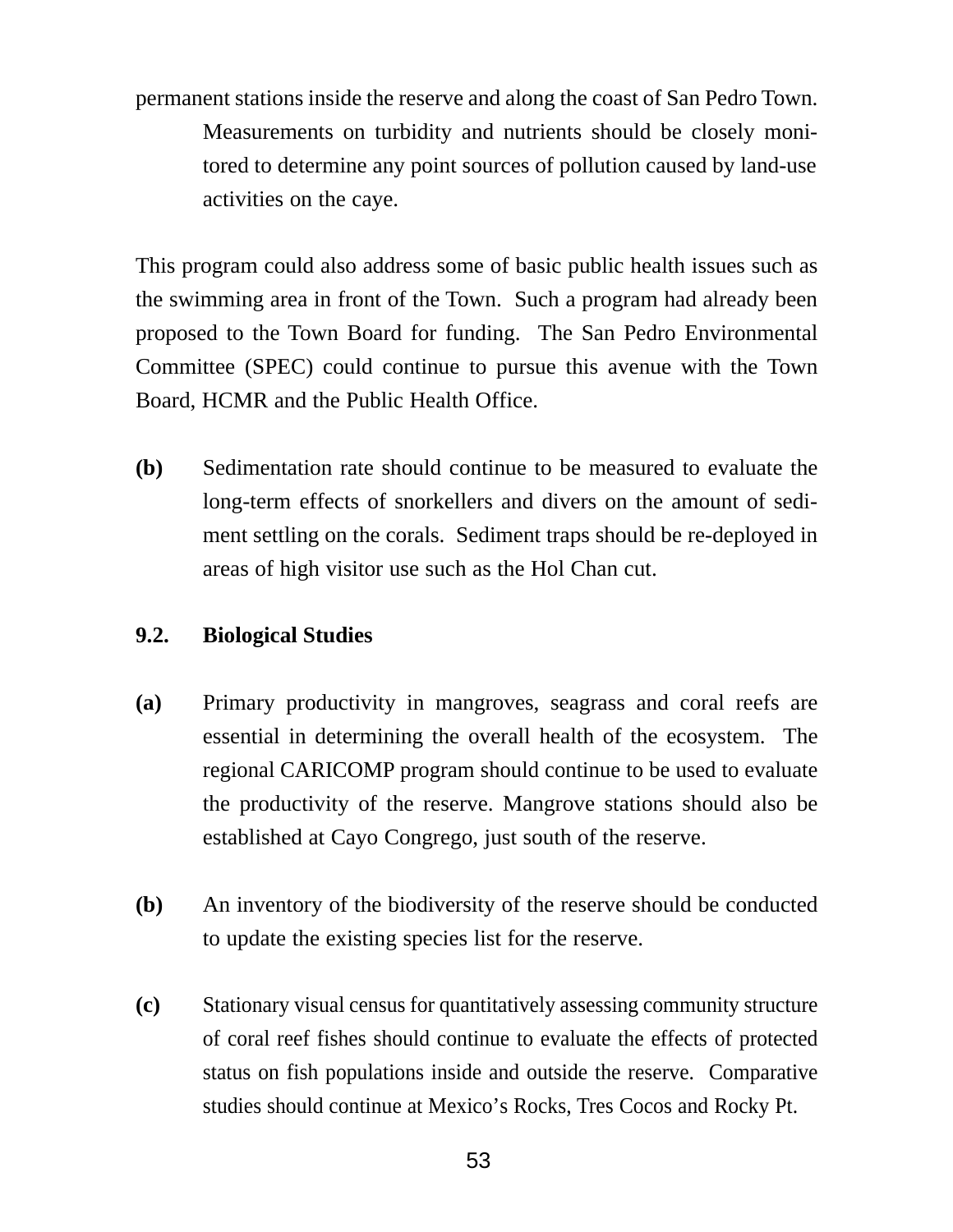- **(d)** Benthic coral transects to quantitatively assess the community struture of coral reefs should continue using the regional AGRA CPAAC program. Such studies could continue to provide the basic quantitative measures for assessing any changes in coral cover over time or differences in coral cover between and among reef communities. Comparative studies should continue to be done at Mexico's Rocks and Rocky Pt.
- **(e)** Swimming strip-transects for estimating conch and lobster densities and population structure should continue to evaluate the effects of protected status on conch and lobster populations inside and outside the reserve. Comparative studies should continue at Mexico's Rock and Rocky Pt.
- **(f)** Tagging of lobster and conch to determine population distribution, migration patterns, and breeding and feeding behaviors should continue to help identify critical breeding and feeding grounds within and without the reserve.
- **(g)** Post-larval recruit studies using the "Witham" surface collectors should continue to be used to evaluate the importance of the area as a nursery ground for commercially important species such as lobster, conch, snappers and groupers.
- **(h)** Coral recruitment studies could provide insight into the success of the reef in recruiting new corals to the reef.
- **(i)** Keystone species such as the black sea urchin (Diadema) should continue to be monitored using the swimming strip transect. Populations are reportedly beginning to recover from the mass mortality of the early 1980s.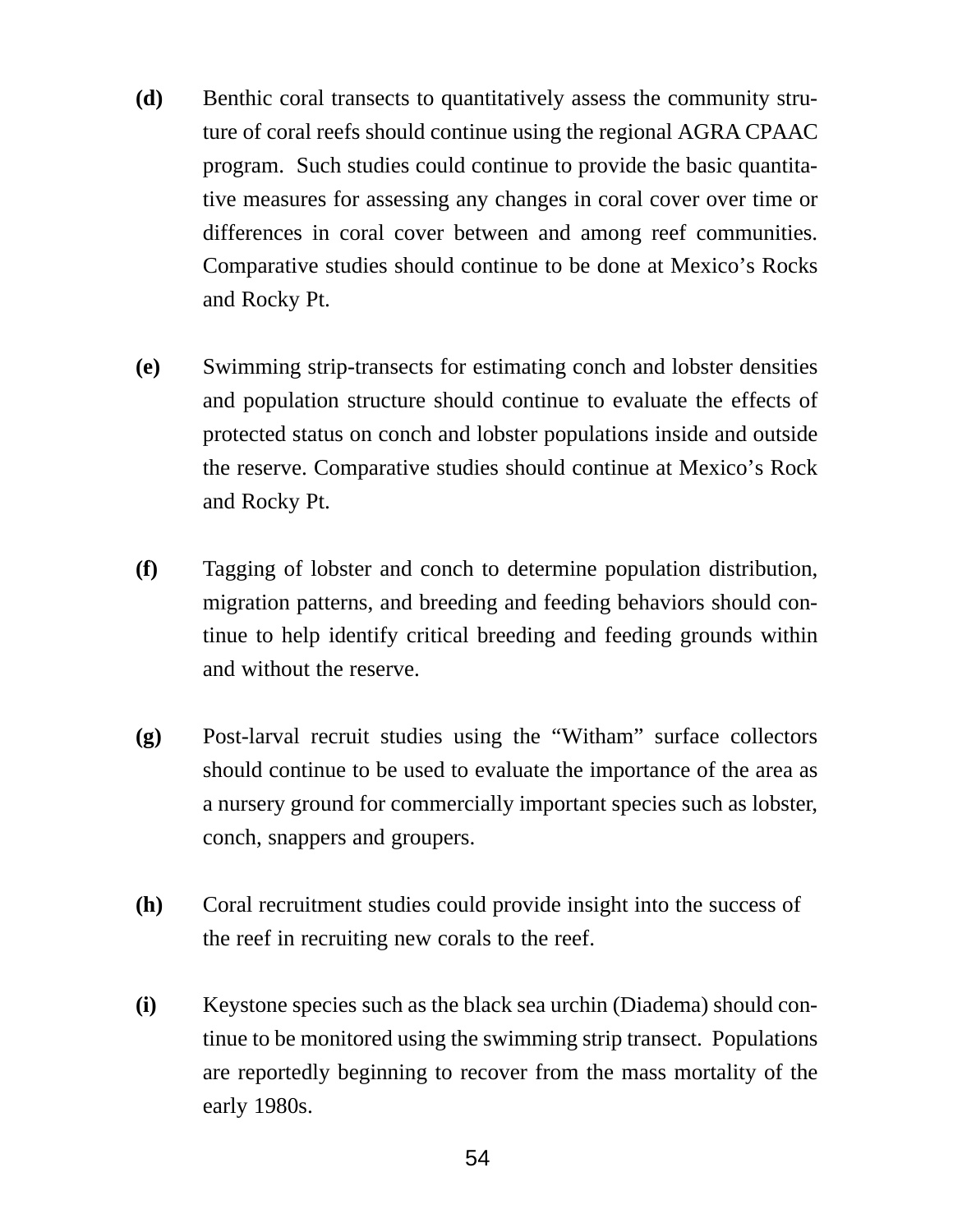- **(j)** Diseases such as Black Band Disease that attack and kill corals should continue to be closely monitored, particularly in the heavily used areas around Hol Chan cut. A remedial plan should also be in place to treat this disease before it spreads to other pristine areas of the reef.
- **(k)** The conch population at the reserve mysteriously "died" off in the early 1990s. This should be investigated further.
- **(l)** The bleaching of corals should continue to be closely monitored, as this phenomenon is an indication that the reef is under some form of stress. Bleached corals could be marked and monitored over time to determine the rate of recovery.

#### **9.3. Socio-economic Studies**

- **(a)** Similar surveys to evaluate the attitudes and behavior of tourists and residents towards the reserve should continue. Such studies could help determine the effectiveness of the reserve in managing the resource.
- **(b)** Studies to monitor the effects of visitor use by recording the number of corals with fin marks should continue to help quantify the negative impacts of visitors on the reef. Comparative study could be done between the highly used Hol Chan cut and another less heavily used area such as Mexico Rocks. Based on the Limits of Acceptable Change, fin marks could be used to quantify the negative impacts of visitors on the resource.
- **(c)** The collection of data on fish, conch and lobster catch from fishermen using Zone B and D of the reserve and other areas adjacent to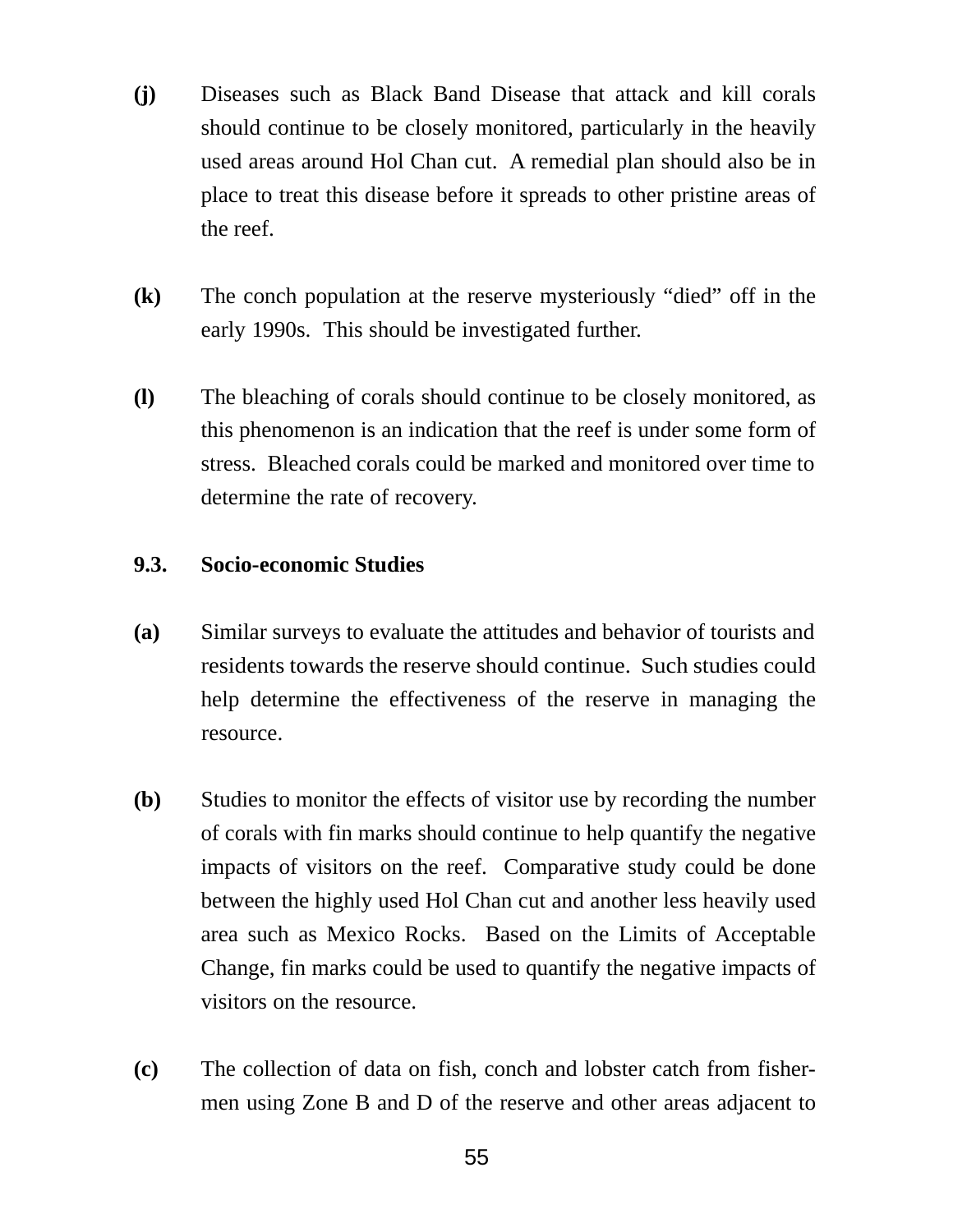the reserve should continue. The catch and effort data could be used to determine the amount of revenue generated from fishing inside and adjacent to the reserve.

### **9.4. Climatic Studies**

- **(a)** Monitor sea level rise using the Caribbean Planning Adaptation for Climatic Change Methodologies.
- **(b)** Collect meteorological data on rainfall, temperature, wind speed and wind direction, relative humidity, and barometric pressure.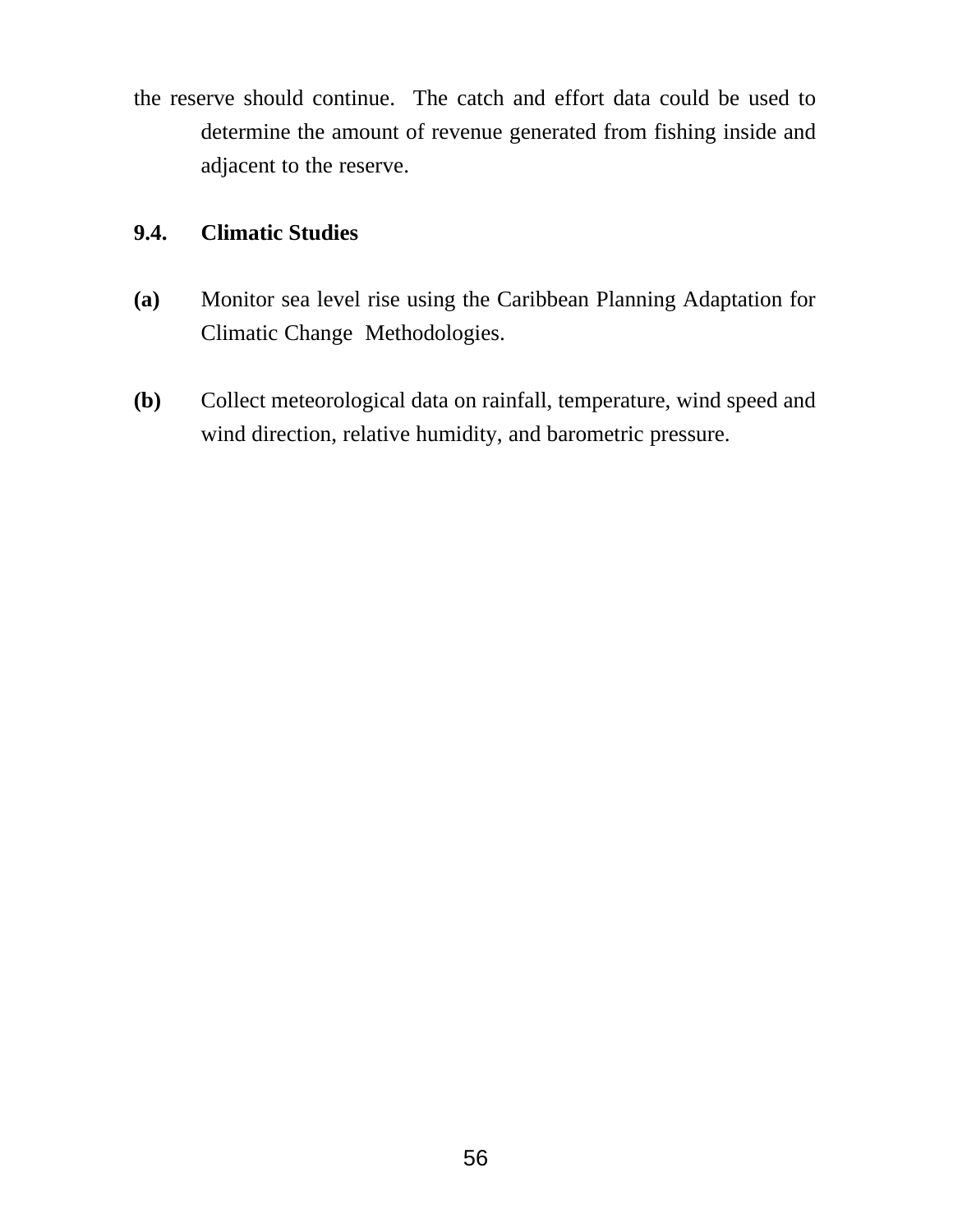### **10. INTERPRETATION AND EDUCATION**

The environmental educator will be chiefly responsible for implementing the interpretation and educational program. The major goal of the program is to increase environmental awareness and strengthen local capacity to assist in the long-term protection of the reserve. As mentioned in Section 5, the reserve have conducted numerous educational programs and created a number of interpretive materials for dissemination to the public. However, more emphasis needs to be placed on education.

This program should include the following aspects:

#### **10.1. Museum and Resource Center**

The visitor center needs upgrading into a marine museum and resource center for visitors and students alike. A large mural depicting the various zones of the barrier reef can be mounted for display. Several large 55-gallon aquariums could also be mounted for display. The library needs more resource material and better displays on corals. A concerted effort must be made to collate all studies done on the reserve for display on the library.

A GIS-produced habitat map of the reserve could be mounted on the wall together with a brief description of each habitat and its importance. Such a map is available at the CZMP Office in Belize City. Poster presentations on visitation and findings from the research and monitoring program could be mounted.

#### **10.2. Interpretive Materials**

**(a)** Several large signs depicting the zones of the reserve and the rules and regulations that govern each could be mounted at the park in San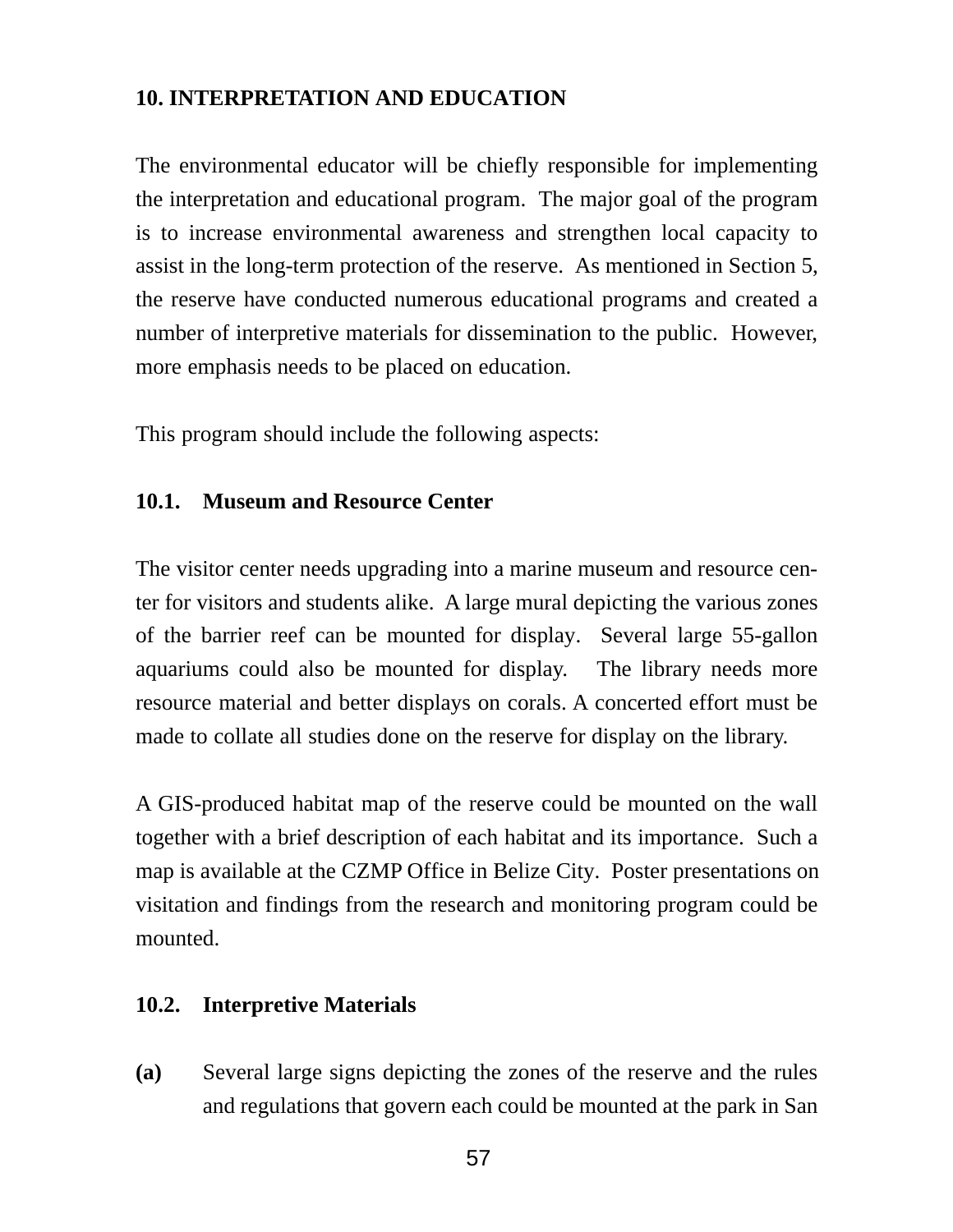- Pedro Town and in Caye Caulker Village. The San Pedro Town Board had express interest in permitting such a sign at the town's park. The sign at Caye Caulker could be done jointly with the CCVC and Siwa-ban Foundation.
- **(b)** A color brochure on the HCMR has been completed. IUCN/Mesoamerica funded this. However, additional leaflets on the "Do's and Don'ts" of the reserve,"reef etiquette" and "water safety" could complement the information given in the brochure. Such leaflets have already been developed and just need to be photocopied.
- **(c)** A laminated zoning map of the reserve could be made and distributed to the tourist guides for their use when giving orientation to the guests. The regulations could be printed at the back of the map. This could be carry out jointly with the SPTGA and HCMR.
- **(d)** Murals depicting the various zones and habitats found at Hol Chan could be mounted at the San Pedro Airport and at the Tourism Center in Caye Caulker. One San Pedro airline has expressed interest in placing a mural at the airport. The mural could have a general description of each habitat type and the importance or environmental service it provides to us.
- **(e)** The Hol Chan poster and field guide to the corals and common fish of the reserve should be re-printed for sale.
- **(f)** Prepare poster presentations on visitation and findings from the research and monitoring programs for display in the museum and local and national events.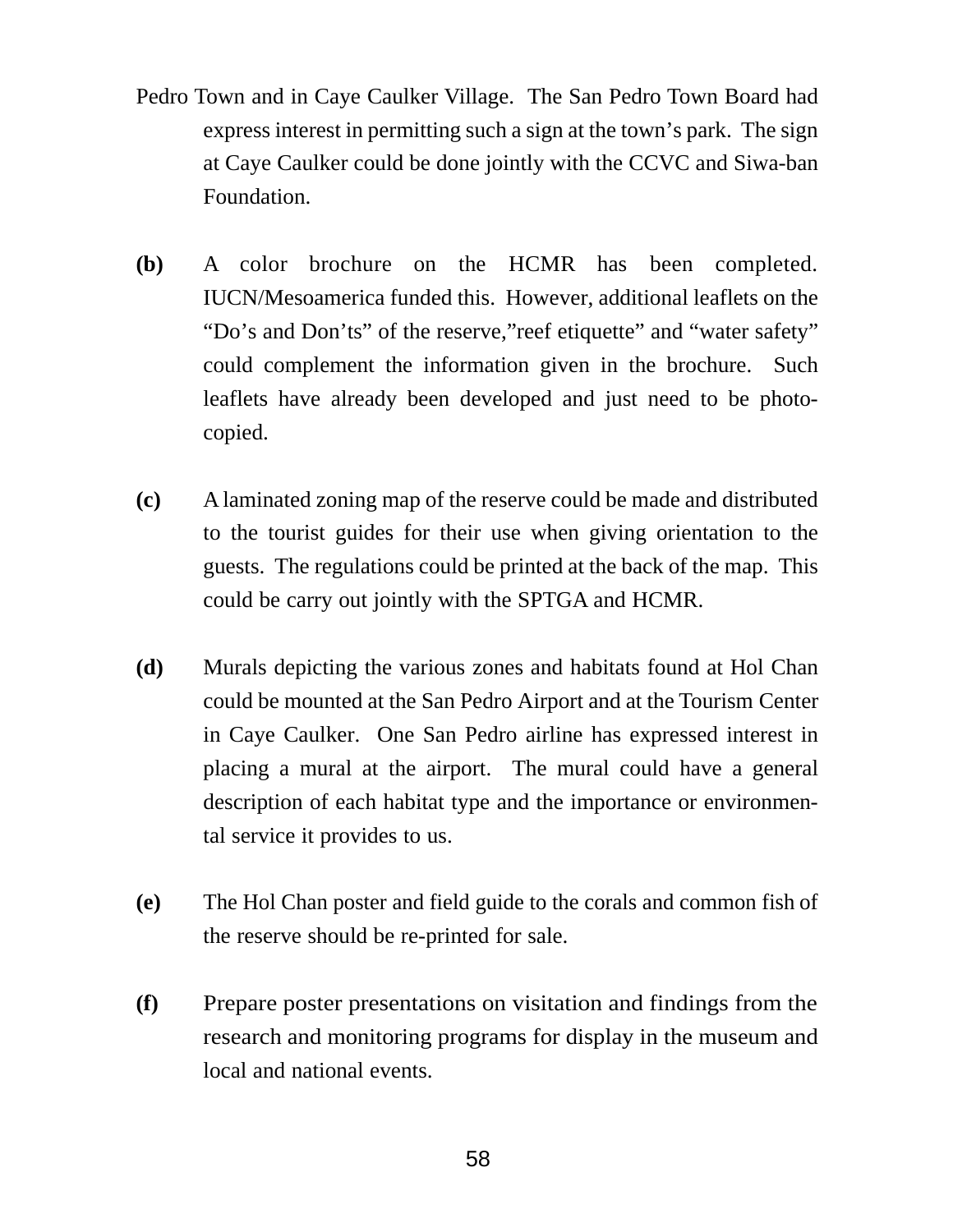- **(g)** A guidebook to this and other marine reserve areas in Belize could be planned for the future. There are currently 11 marine protected areas along the reefs of Belize.
- **(h)** Reprint the OTAPS/Peace Corps funded booklet "Welcome to the Underworld: An Introduction to the Marine Life of Belize" for distribution to the secondary schools. This booklet is a collection of "Conservation Corner" articles with illustrations and study questions.
- **(i)** Reprint the CDU's Marine Conservation Manual for distribution to the primary schools.

### **10.3. Education and Community Outreach**

- **(a)** Hold an annual conservation seminar for tour guides from San Pedro and Caye Caulker to familiarize them with the marine reserve and in particular with its rules and regulations. This seminar could take place in late September just before the tourist season starts. These seminars could also serve as a forum for discussing potential conflicts among the various users of Hol Chan cut and Shark and Ray Alley and ways to resolve these conflicts.
- **(b)** Hold marine ecology lectures/slide shows for tour guides who are interested in learning more about marine ecology, coral and fish identification, natural history, and mangrove ecology. This could be organized through the SPTGA.
- **(c)** Hold special workshops for sportfishing guides and fishermen who are interested in becoming fishing guides. These workshops could serve as a forum for developing guidelines on catch and release. This could be organized through the Caribeña Cooperatives.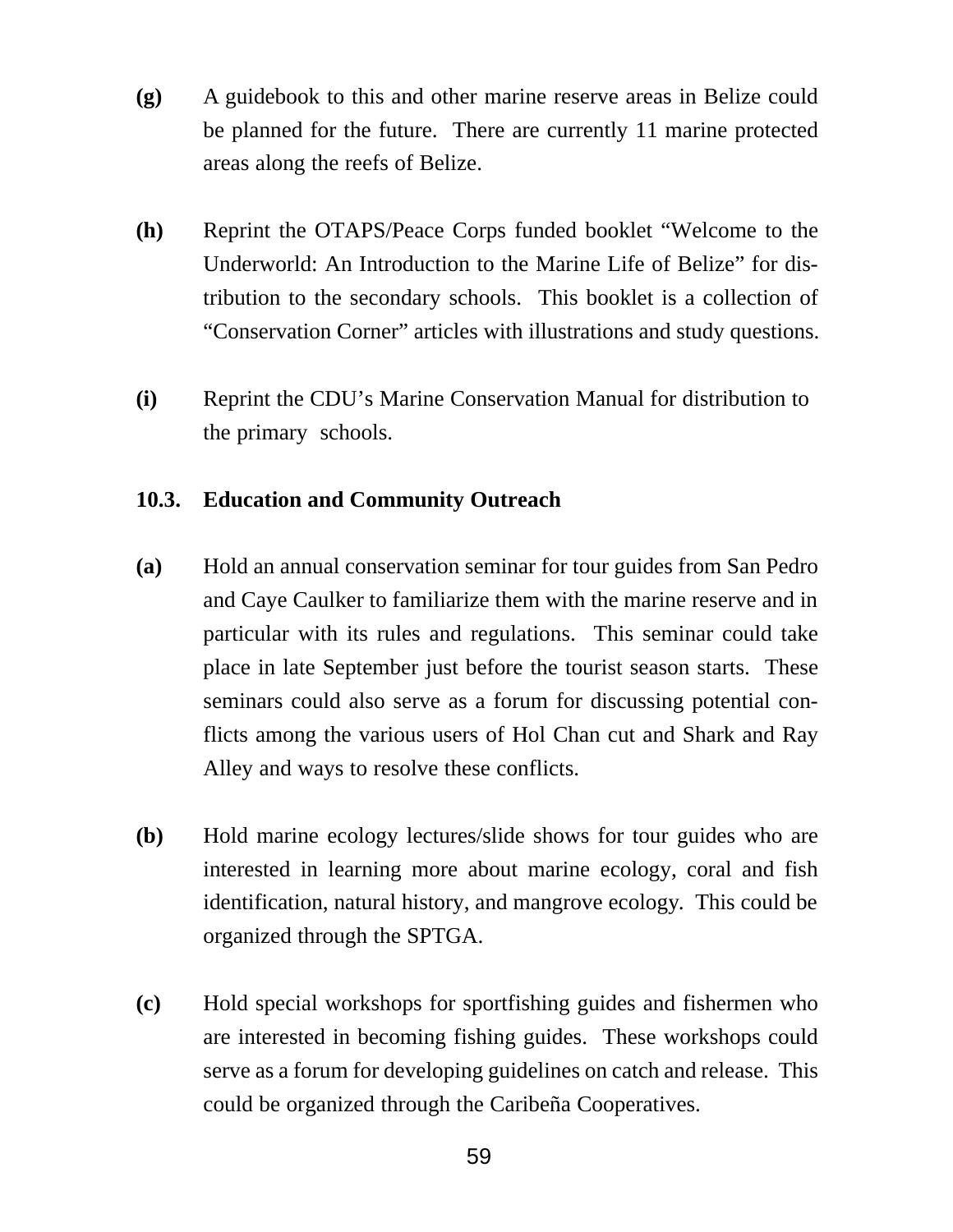- **(d)** Continue the weekly marine biology classes at the San Pedro High School. The existing syllabus should continue to be used as well. Field trips should also be encouraged.
- **(e)** Hold summer teacher workshops for primary and high school teachers in San Pedro and Caye Caulker. This could be organized through the Ministry of Education's CDU.
- **(f)** Continue to organize educational field trips for the primary schools in San Pedro.
- **(g)** Continue the weekly article in the Conservation Corner of the local newspaper (San Pedro Sun). This could generate healthy discussions about environmental issues facing the island.
- **(h)** Continue to mount displays at international and national events such as International Year of the Reef, Earth Day, and the National Agriculture and Trade Show.
- **(i)** Continue to organize beach patrols to protect the sea turtle beach on Ambergris Caye. This should continue with BAS.
- **(j)** Continue to organize annual beach clean-ups with the schools, Natural Guard, Green Reef and the SPTGA.
- **(k)** Produce a quarterly newsletter. This could be done jointly with the SPTGA.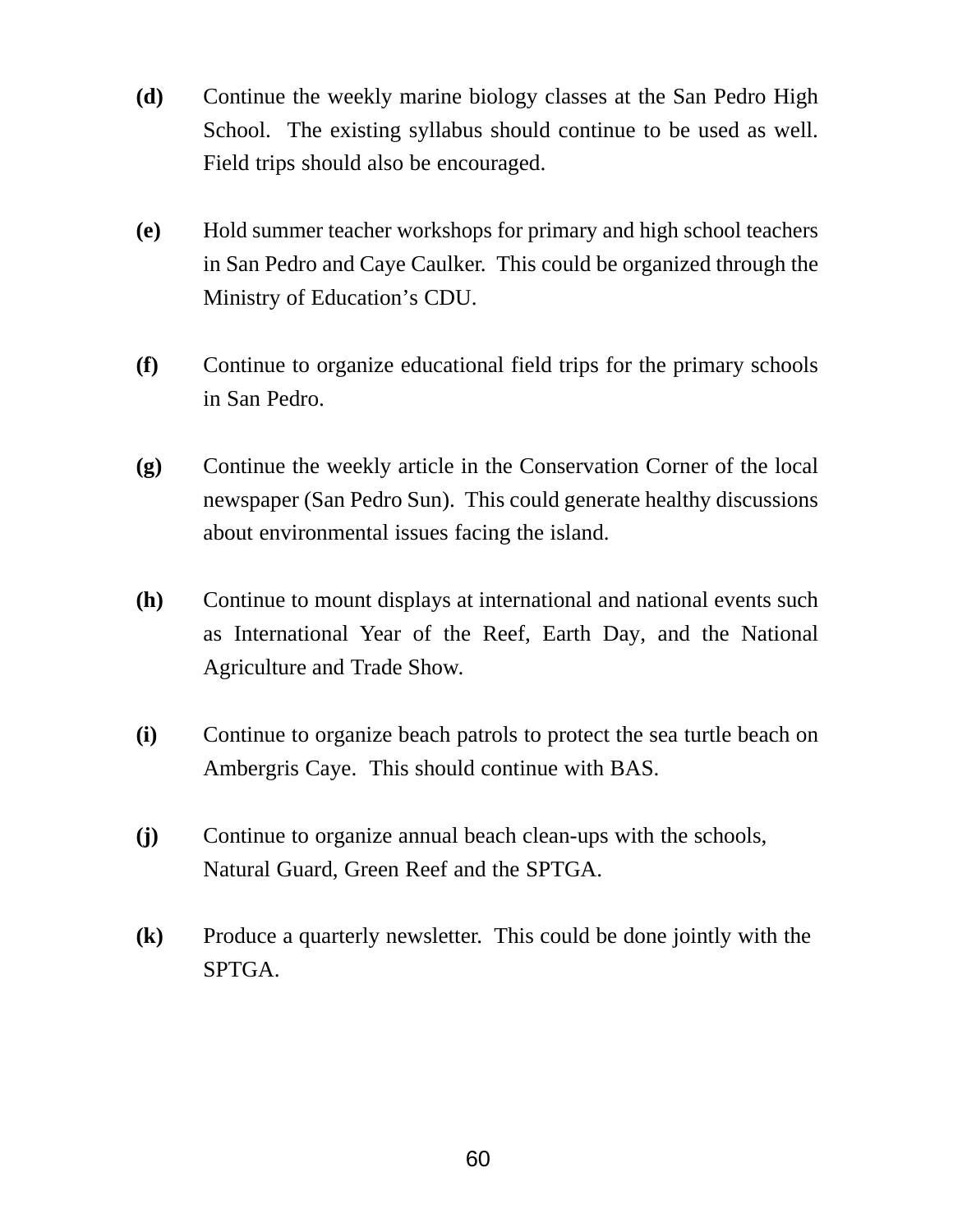#### **11. ENVIRONMENTAL MANAGEMENT**

The reserve manager will be chiefly responsible for implementing the environmental management plan. The major goal of the plan is to identify and address any environmental issues that may jeopardize the integrity of the reserve. The Hol Chan Advisory Committee should continue to serve as a forum for addressing these issues. From past experiences, it is usually helpful to solicit the aid of the local community, as this is fundamental to the success of the program. Decisions should continue to rest with the Fisheries Department.

The reserve has made great strides in restoring the natural beauty of its marine life. By prohibiting fishing in Zone A, the larger herbivores, such as parrotfish, have return to the reef. Larger predators, such as groupers and snappers, abound in Zone A. Preliminary studies have shown a "spill-over" effect of catch in areas adjacent to Zone A. Fishermen have also reported increases in catch in areas adjacent to the reserve (see Section 5). The reserve's success in preserving a representative sample of the coral reef has been well demonstrated; however, the very people who go there to view and enjoy the marine life are now threatening this very beauty and complexity.

Studies done at the Hol Chan cut showed a high number of fins marks on living corals. Other studies have also shown an increase in the occurrence of diseases such as Black Band Disease, in areas of high visitor use. The Hol Chan cut alone receives over 22,000 snorkellers each year and these figures are expected to increase with the rise in tourist arrivals to San Pedro and Caye Caulker in the near future. In order to minimize the environmental impact to the coral reef environment, visitor use at the reserve needs to be carefully regulated and measures taken for the recovery of damaged resources.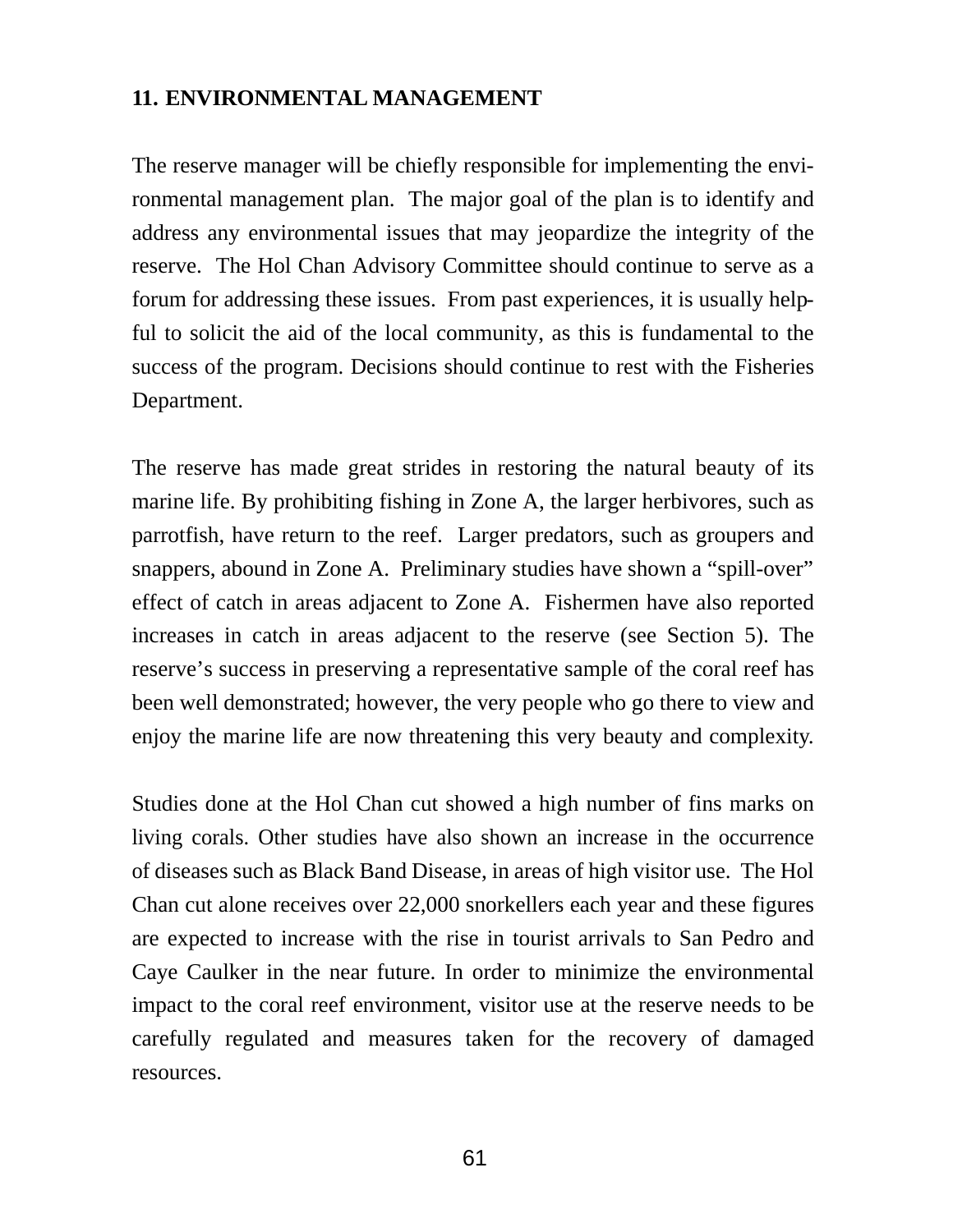This program should focus on the following aspects:

- **•** Limit the number of snorkellers to the Hol Chan cut by using Shark and Ray Alley as a "spill-over" area for snorkellers. The carrying capacity for snorkellers at the Hol Chan cut needs to be determined before any limits are put into place. The HCMR Advisory Committee should participate in this process.
- **•** Conduct more vigilant "underwater" patrols to deter visitors from damaging the reef. Often snorkellers are not well informed about the sensitivity of the coral reef environment and the rationale for not touching or breaking the reef. Fines should be levied upon the guides whose guests are found touching or breaking the reef.
- **•** Limit scuba diving in the Hol Chan cut, especially when there is a strong current flowing through the channel. Both guides and divers have the tendency to cling to the corals to help slow them down. This practice should be banned in the reserve. Similar fines should be levied on the guides who are caught holding on to the reef.
- **•** Even though Shark and Ray Alley should serve as a "spill-over" to the Hol Chan cut, carrying capacity should also be determined at this site to regulate visitor interactions with the nurse sharks and stingrays.
- **•** Create an artificial reef for snorkellers at Zone D by deploying several "reef balls" in the Exclusive Recreational Zone. This new site could eventually serve as another "spill-over" area for the Hol Chan cut. This project could be organized jointly with the SPTGA "Reef Ball" Project.
- **•** Continue the reef-mooring program by installing moorings where necesary. Several of the dive sites inside the reserve currently need moorings.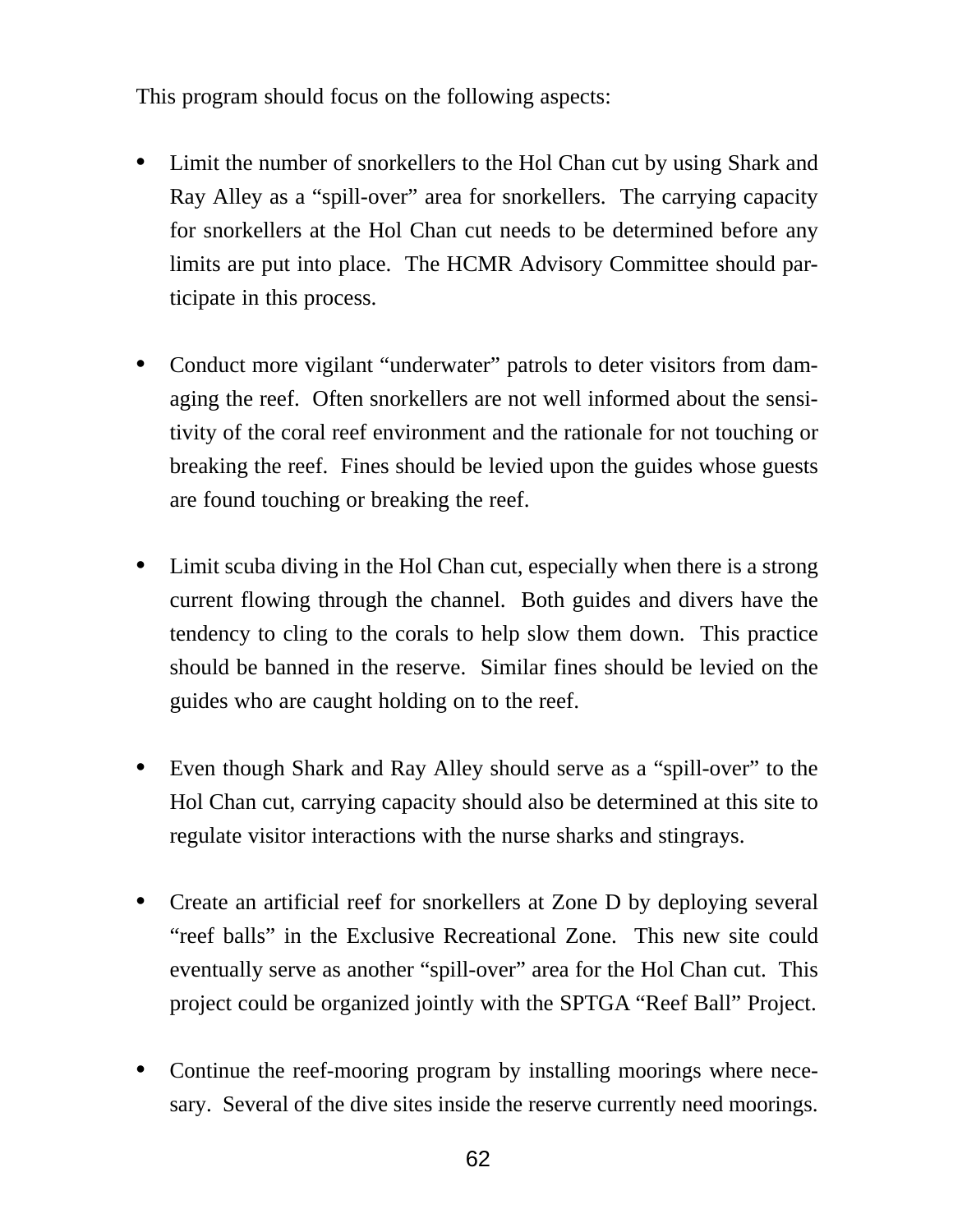**•** Close Zone A and D (excluding Shark and Ray Alley) to visitors during a bleaching event or an outbreak of Black Band Disease. These usually indicate that the reef is under severe stress and therefore needs time to recover.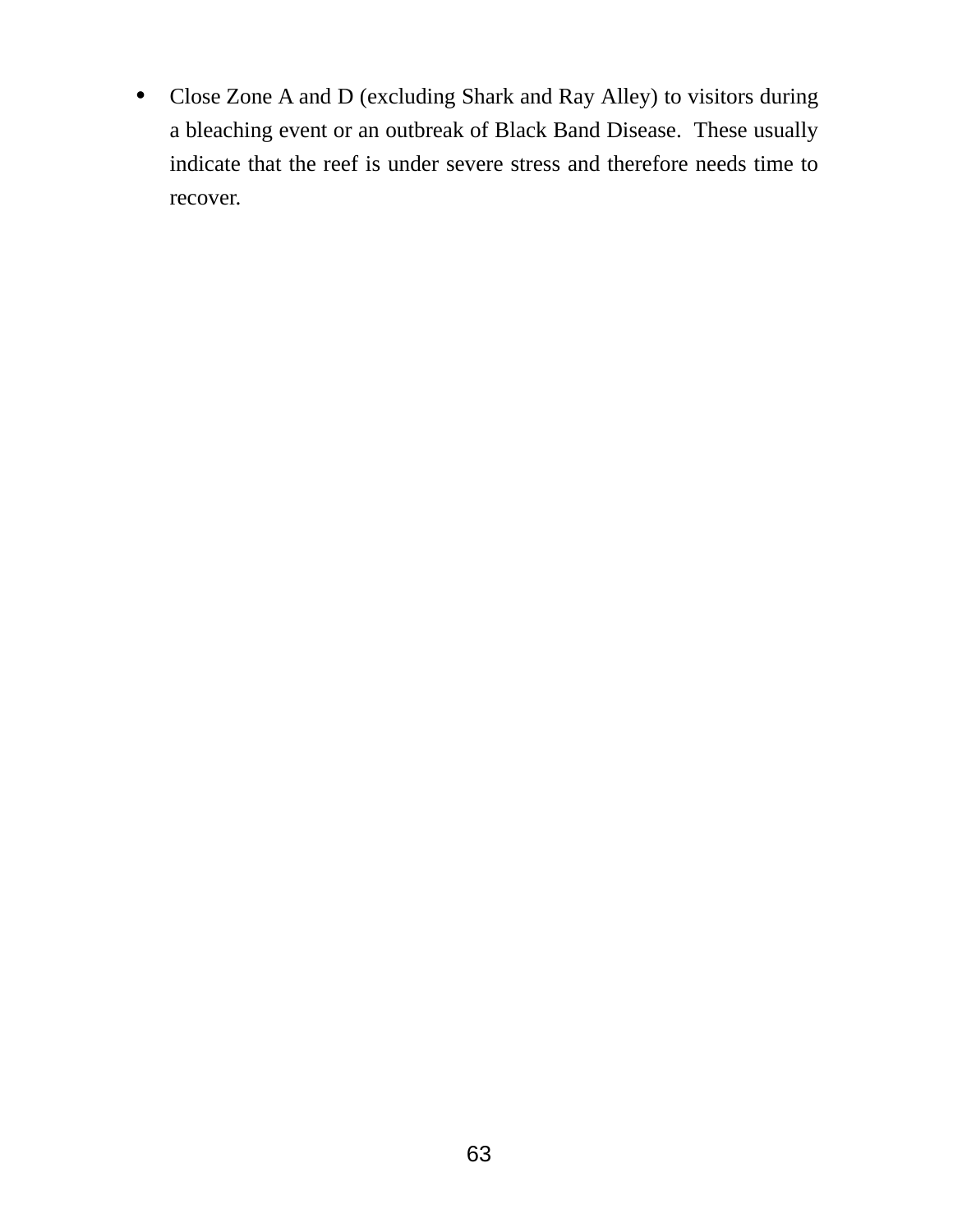#### **12. RECREATION & TOURISM MANAGEMENT**

As detailed in Section 5, the principal tourism products offered by the HCMR include snorkeling, diving and swimming with nurse sharks and stingrays. Snorkeling is the most popular recreational activities among tourists, accounting for over 60% of all visitors to the reserve. Snorkeling occurs at the Hol Chan cut, a small break in the reef and since this is the only available site for "good" snorkeling, this have sometimes lead to overcrowding and conflicts between tourists and tour guides. The Hol Chan channel is also heavily visited by divers and is probably the most popular dive spot in the reserve.

Apart from this channel, diving also occur at 6 other locations along the 2 mile stretch of fore-reef. These sites includes: pillar coral dive site; eagle ray canyon; a site in front of the Hol Chan channel; sandbore dive site; amigos wreck; and another site between the sandbore and amigos wreck. The relatively few number of dives sites in relation to the large numbers of divers, have sometimes led to over-crowding, user conflicts between operators, and environmental degradation.

Conflicts also occur between commercial fishermen in Zone D who sometimes have difficulty determining the boundaries of the Exclusive Recreational Zone from the General Use Zone. User conflicts within Zone D are especially difficult to control because the "exclusive recreational area" of Shark Ray Alley is not clearly defined or demarcated, making it difficult for commercial fishermen to determine where fishing is not allowed.

As the tourism industry continues to grow, these sites will continue to attract more visitors to the reserve, leading to over-crowding and environmental degradation. Management measures that may help to reduce user conflicts at these sites may include: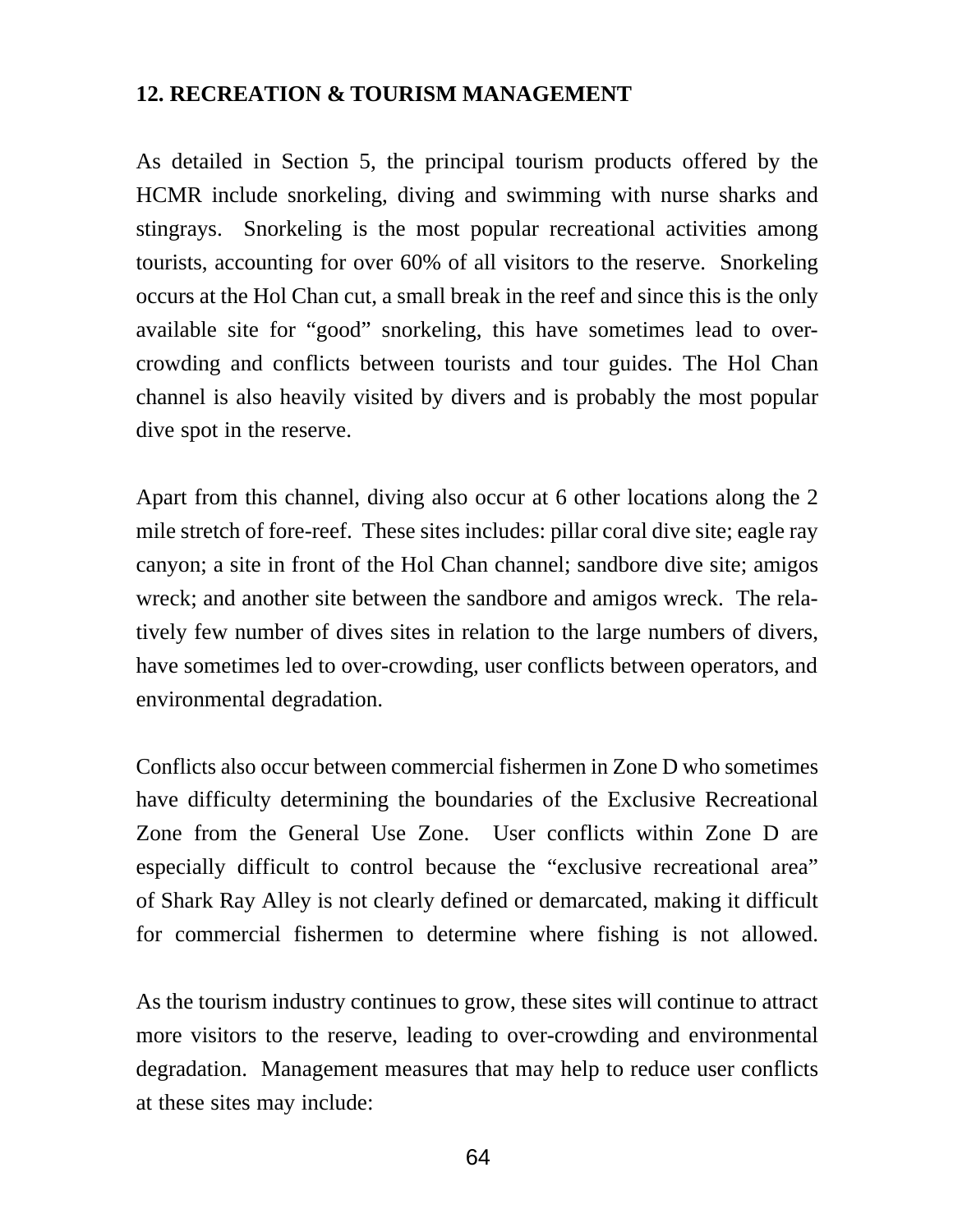## **12.1. Habitat Expansion**

### **Zone A**

The first would be to increase the size of zone A by extending its northern boundary along the reef to the San Pedro cut, thus incorporating an additional 15 dive sites. Since these sites are not protected, fish attracted to the moorings are continuously being removed by the commercial and sportfishermen. It is for this reason that the majority of dive guides prefer to take their guests to the reserve.

This site has been in consideration for protection since the early 1980s and again in 2000. By protecting this area against commercial fishing, the folowing two-prong effect will result:

- **(i)** the larger herbivore and predatory fishes will return to the reef, thus restoring the natural ecological balance of the area.
- **(ii)** there would be more sites for divers to choose from, thus reducing the over-crowding of divers to the reserve.

## **Zone C**

The second would be to increase the size of Zone C by extending the southern boundary to include a series of mangrove cayes and "flats". This area supports a thriving population of sportsfishes, including bonefish, tarpon and Crevalle Jack. According to the fishing guides, the major threat to this resource includes unregulated fishing practices and the destruction of the mangrove habitat for tourism development.

Although this area was never considered for protection, the SPTGA feels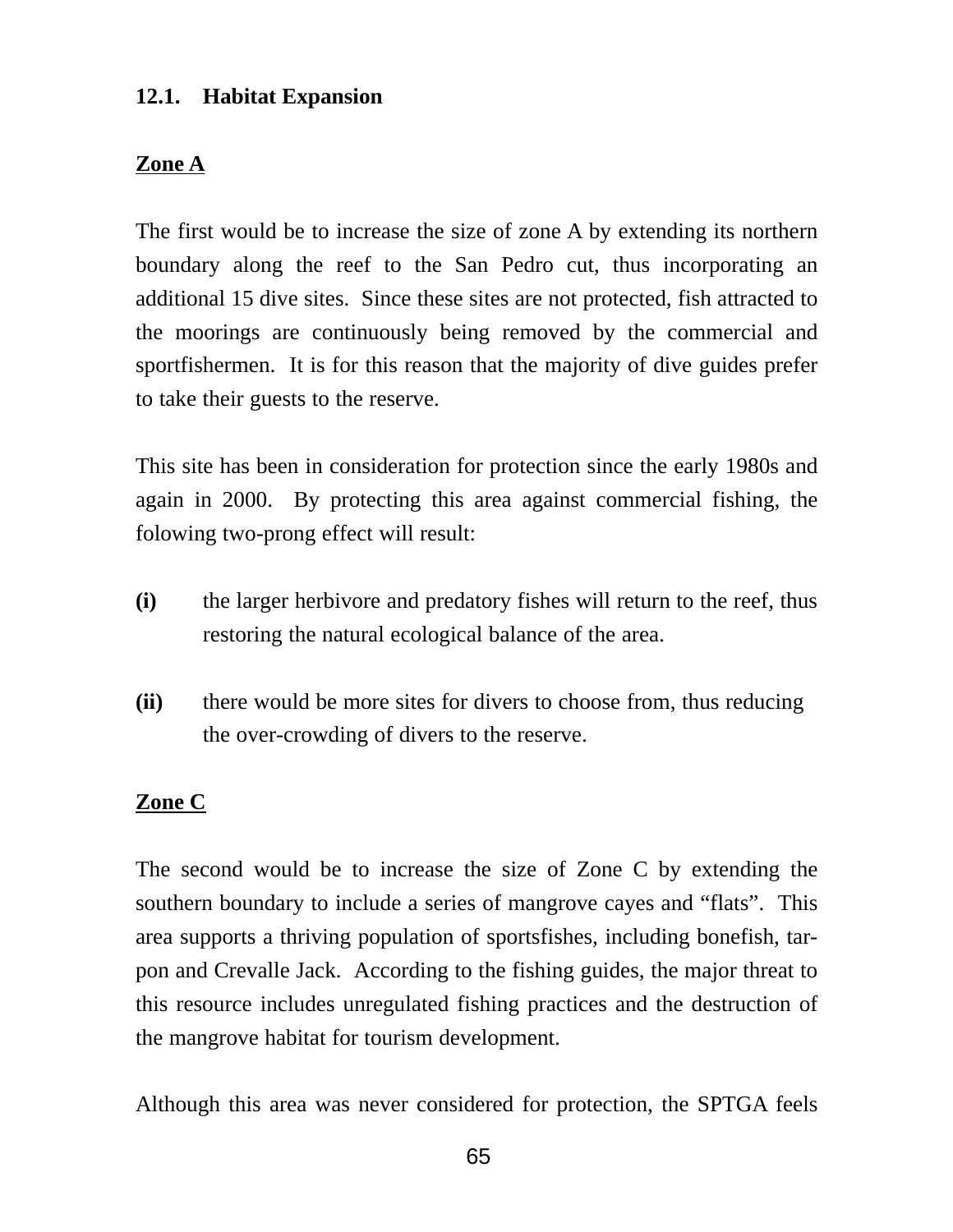that it is time for this area to be incorporated into the boundaries of the reserve. By regulating fishing and protecting the mangroves in this area, the following three-prong effect will result:

- **(i)** larval recruitment of all species, including those of economic importance, will be enhanced in areas adjacent to the reserve;
- **(ii)** a nursery area for the reef organisms in Zone D will be provided
- **(iii)** revenues from sport fishing activities will increase
- **(iv)** an alternative site will be provided for sport fishermen currently using the reef in front of San Pedro.

## **12.2. Habitat Enhancement**

## **FAD**

Fish attracting devices (FAD) have been known to attract fish and other marine life in areas where fish would not normally congregate. In Hawaii, for example, FADs placed in very deep waters off the reef have attracted large numbers of jacks, snappers, mackerel, dolphin fish, marlins, and sharks. Commercial fishermen and fishing guides have reported increases in catches in areas where FADs are found.

The San Pedro Tour Guide Association (SPTGA) has embarked on a similar program to deploy several FADs in about 3,000 feet of water off the island. Once deployed, the SPTGA plans to encourage fishermen and fishing guides to use these areas so as to relieve fishing pressure off the main reef. The reserve should encourage the SPTGA to deploy these devices in the General Use Area of Zone D.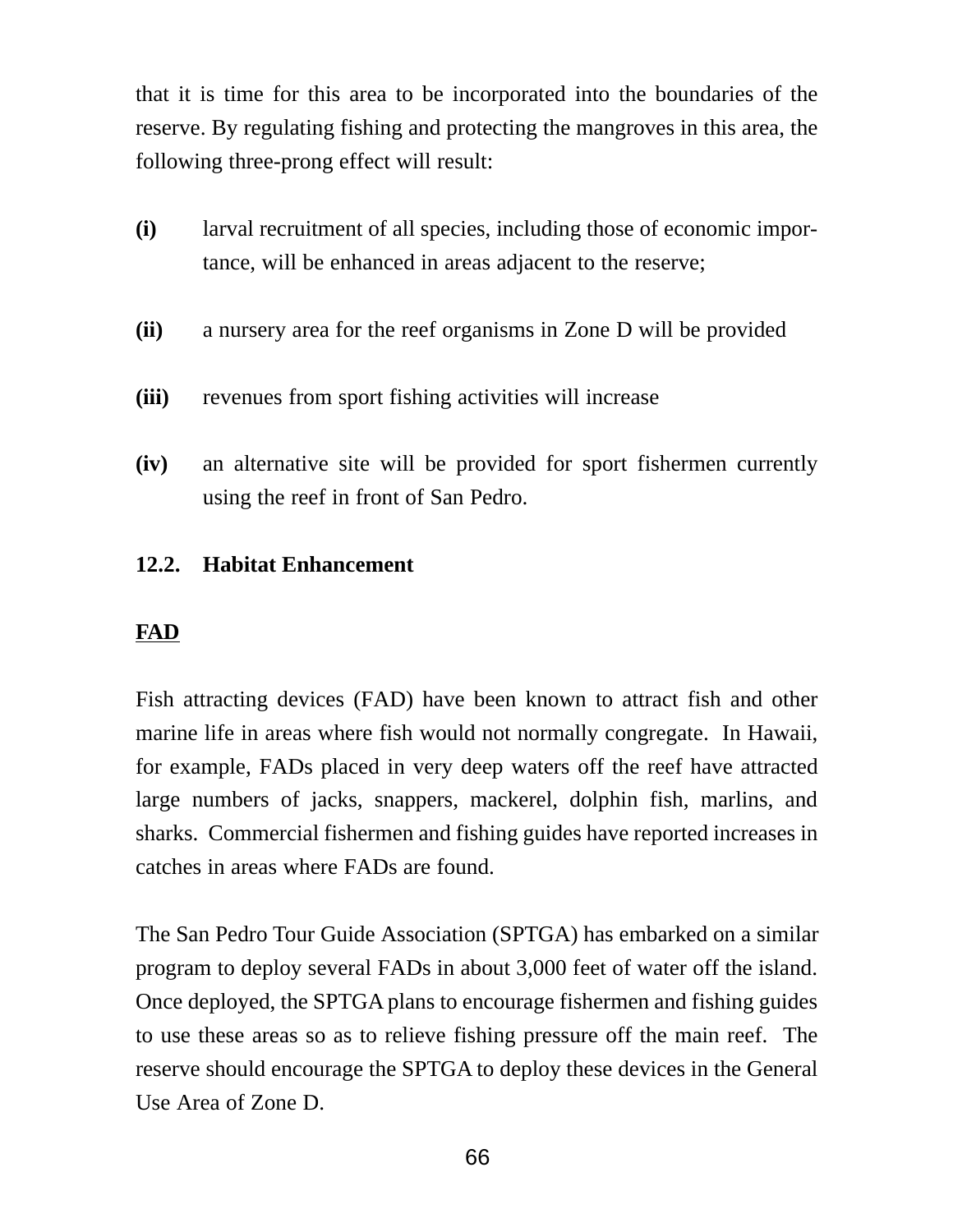## **Artificial Reefs**

Like FADs, artificial reefs are known to attract fish, coral, plants and other marine creatures. Everything from old tires, vehicles, and ships have been used to create artificial reefs; however, they all have their drawbacks - tires break loose and metal rusts. A promising new way of creating reefs involves the use of concrete dome structures called "reef balls". These concrete structures are now being used in Florida and parts of the Caribbean to help damaged or dead reefs recover.

The SPTGA has embarked on a Reef Enhancement Project using the 40 concrete "reef balls" to create an artificial reef on western Ambergris at Slackchwe. Once deployed, the SPTGA plans to use this site during unfavorable weather conditions on the east side of the island.

Since the molding for the "reef balls" are available in San Pedro, the reserve should embark on a similar program to create an artificial reef in the Exclusive Recreational Area in Zone D.

## **12.3. Alternative Sites**

## **Mexico Rocks, Dos Cocos, Tuffy & Coral Forest**

Mexico Rocks has been considered for protection since the early 1990s. In fact, the HCMR was very instrumental in conducting several studies and drafting a management plan for this area. This unique patch reef is said to have a higher coral diversity than Hol Chan. Mexico Rocks, together with Dos Cocos, Tuffy and Coral Forest should all be declared as marine reserves. Management of these sites should be carried out by the SPTGA and the HCMR.The Hol Chan Advisory Committee for implementation by the SPTGA and HCMR could develop a Voluntary Protection and Enforcement Program.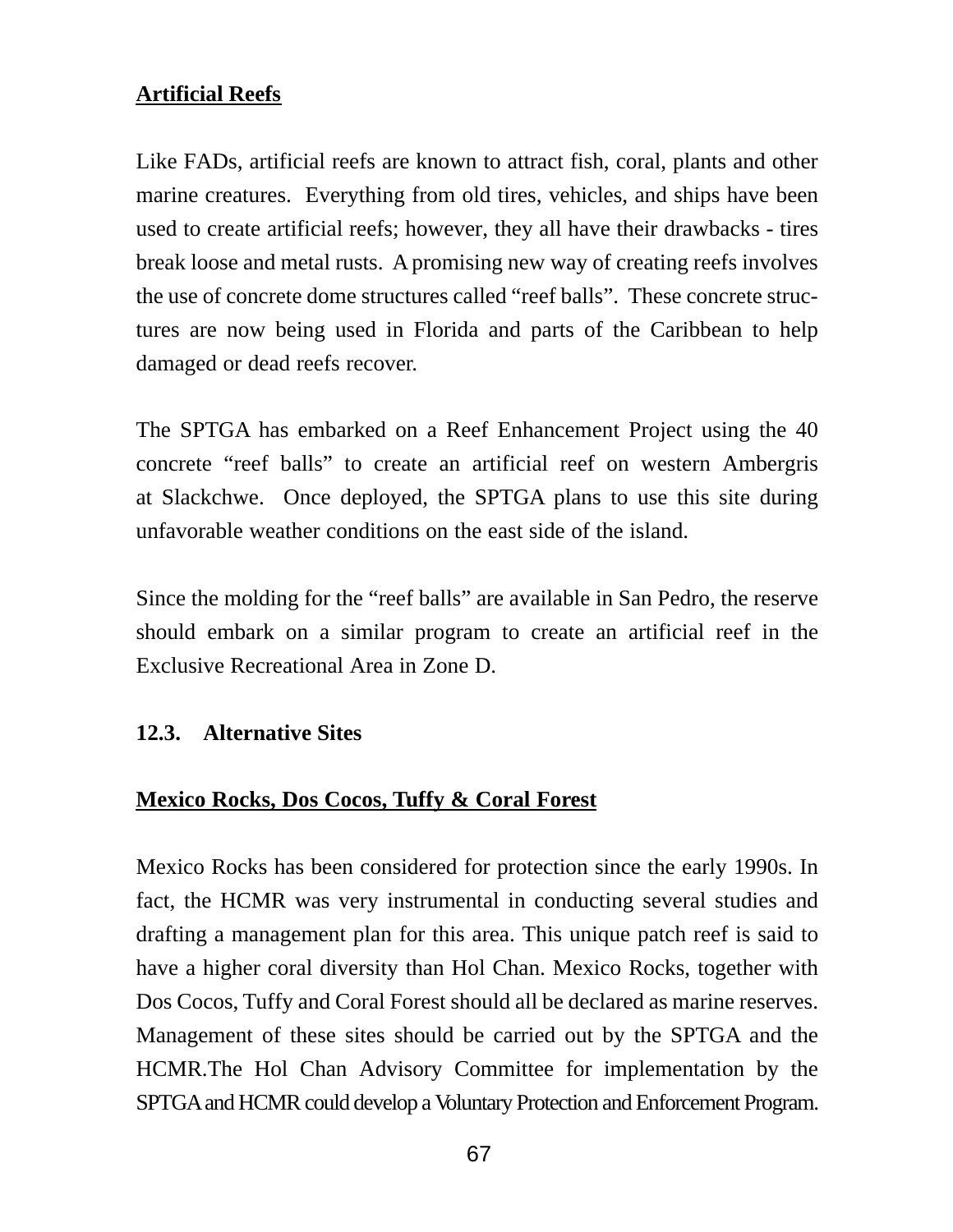## **13. ADMINISTRATION AND MAINTENANCE**

## **13.1. Organizational Structure**

The administration of the HCMR is carried out by the Fisheries Department, under the Ministry of Agriculture, Fisheries and Cooperatives. Policies and laws governing the reserve are concentrated at the Ministerial level while the implementation of the management plan is concentrated at the departmental level. A Board of Trustees comprising of 9 members from the private and public sectors manages the financial affairs of the reserve. On-site a reserve staff that is responsible for the day-to-day management of the reserve carries out further management.



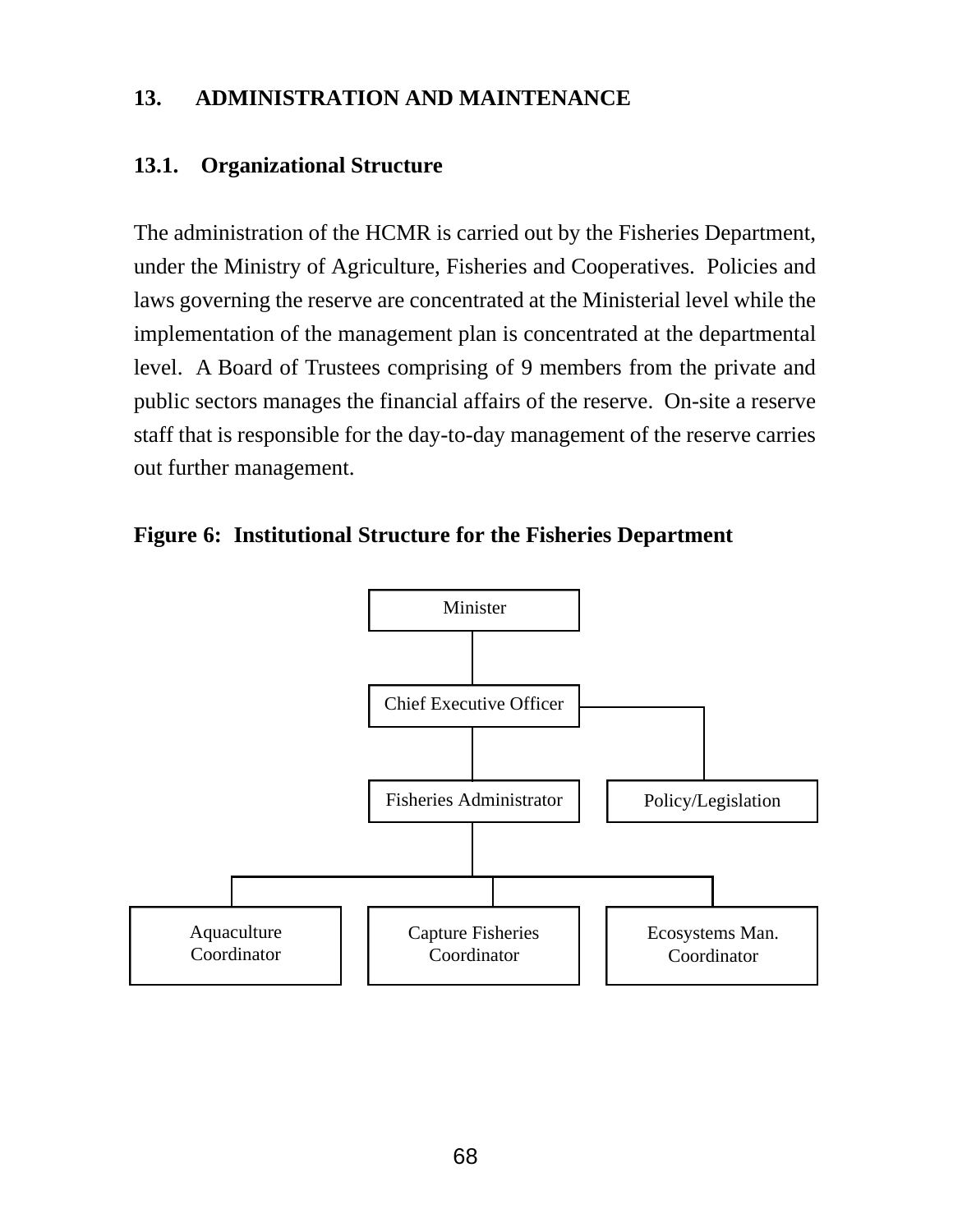A major constraint to the existing administrative structure is the lack of community participation at the local level. The appointment of an Advisory Committee could serve as an effective management strategy for incorporating the local community in the integrated management and protection of the reserve. The Minister responsible Fisheries shall appoint members from the community to advise the Fisheries Administrator in the administration of the reserve. The Committee will be responsible for ensuring that the management plan is implemented.



**Figure 7: Proposed Structure for the Administrator of HCMR**

Biologist PCV/Biologist Environmental Educador Rangers

## **Committee Members**

The Board shall consist of the following representatives from the community and the GOB.

- 1. Green Reef
- 2. San Pedro Tour Guide Association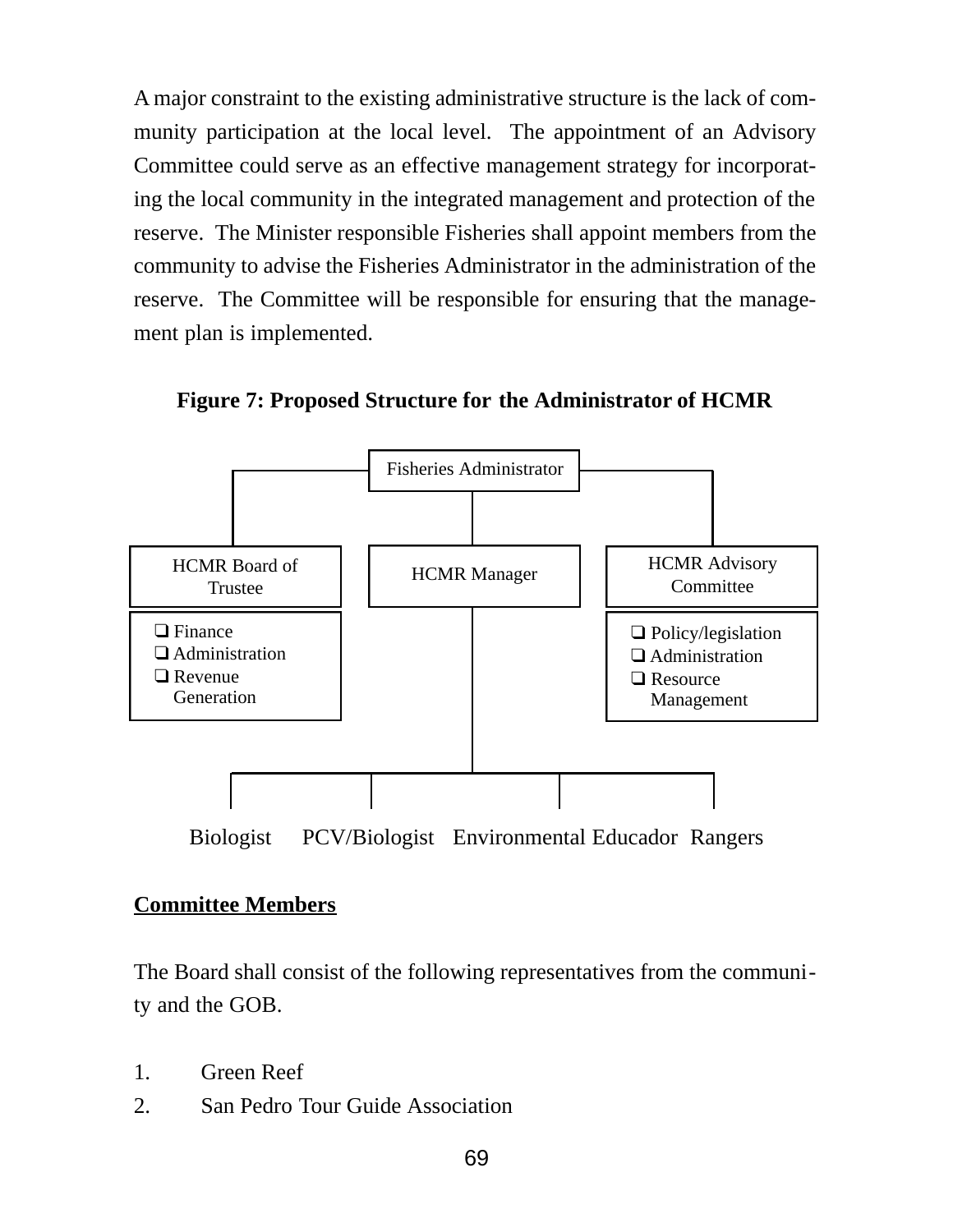- 3. Caribena Cooperatives
- 4. San Pedro High School
- 5. Hotel Association
- 6. San Pedro Environmental Committee
- 7. Primary School
- 8. Town Board
- 9. HCMR
- 10. Fisheries Department
- 11. HCMR Board of Trustees

## **General Terms of Reference**

- 1. Evaluate the management programs as described in the Management Plan and make recommendations for improvements. Where necessary, assist the reserve staff with administrative matters, publicity campaigns, enforcement, education and community outreach and research and monitoring.
- 2. Assist the HCMR Board in the development of sustainable financing mechanisms.
- 3. Report on environmental matters affecting the integrity of the reserve and make recommendations for actions to be taken for the recovery of the resources.
- 4. Ensure that the community has continued input in the running of the reserve.

## **13.2. Staffing**

The reserve staff comprises of one manager, one Peace Corps Volunteer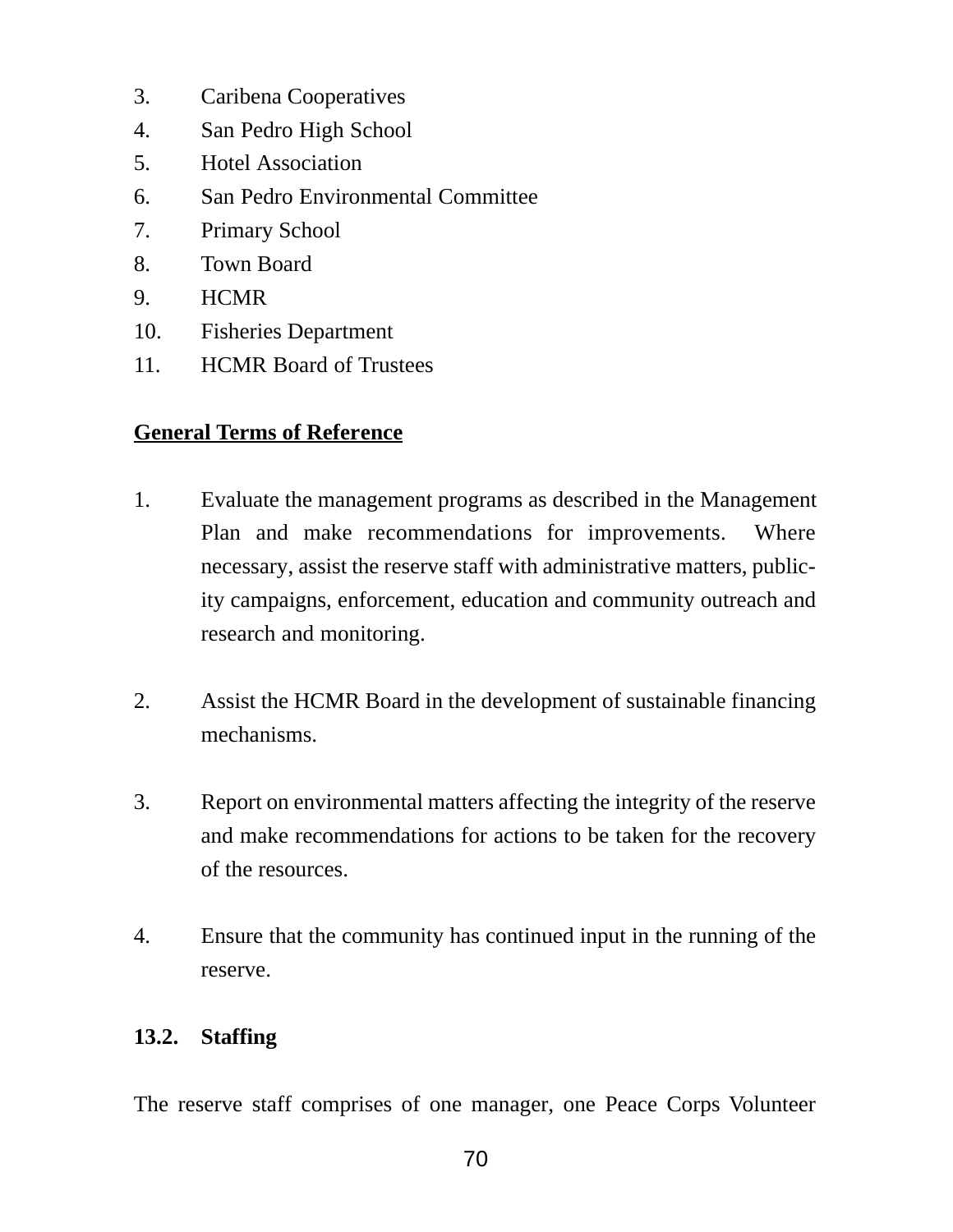biologist, two rangers, and one technician. There are currently two vacant positions, one for a local biologist and the other a secretary. The overall staff turnover is high, particularly for the biologist post and PCV counterparts. The reserve has changed 4 local biologists and 3 PCV in 12 years, creating discontinuity with the research and monitoring programs.

Below is recommended staffing for the reserve.

## **(a) Reserve Manager (1)**

## **(i) Requirements**

The minimum requirements for this position are an Associate Degree in Business Administration. and a minor in Computer Science.

## **(ii) Roles and Responsibilities**

- 1. To implement and update the management plan.
- 2. To update and implement the recreation and tourism program.
- 3. To undertake field operations including enforcement and maintenance.
- 4. To guide the other staff in their duties.
- 6. To handle all monies and keep accounts for the reserve.
- 7. To write grants
- 8. Submit quarterly financial reports to the Fisheries Administrator and Board of Trustees.
- 9. Submit bi-annual technical reports to the Fisheries Department and the Advisory Committee.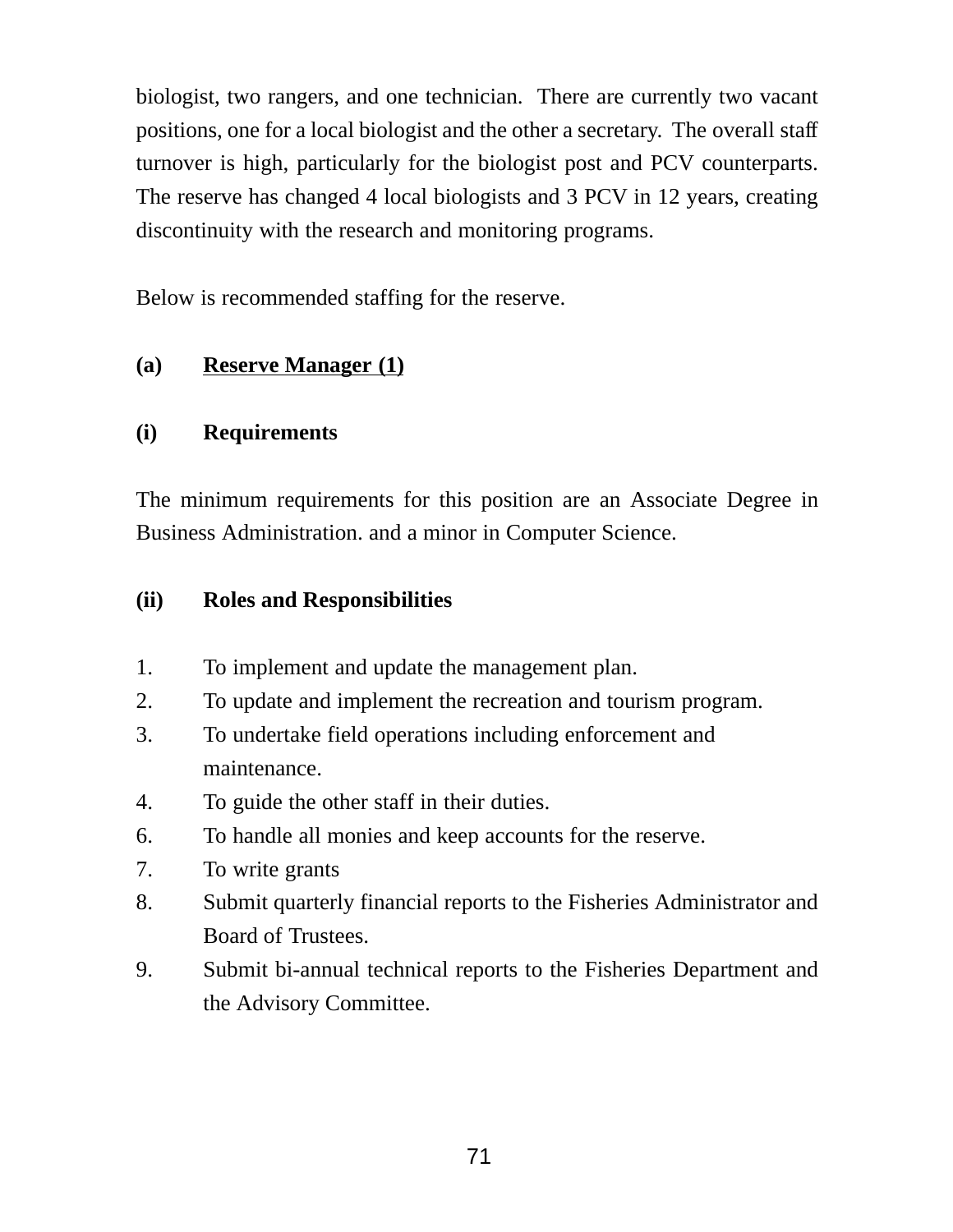## **(b) Reserve Biologist (1)**

## **(i) Requirements**

The minimum requirements for this position are 2 advanced levels, one in biology and one other subject, preferably chemistry or an Associate Degree in Natural Resource Management from the University of Belize.

## **(ii) Duties and Responsibilities**

- 1. To carry out research and monitoring.
- 2. To update and implement the resource management program.
- 3. To update and implement the environmental management program
- 4. To synthesize data and generate reports on a bi-annual basis.
- 5. To work as counterpart to Peace Corps Volunteer.
- 6. To maintain and service the lab and its research equipment.

## **(c) Reserve Rangers (2)**

## **(i) Requirements**

The minimum requirements for this position are 2 "0" levels or CXE's in English and Math; or 10 years working experience as a fisherman or SCUBA diver. One of the reserve rangers shall be recruited from San Pedro. They shall be appointed as Fisheries Officers under section 4 of the Fisheries Ordinance.

## **(ii) Duties and Responsibilities**

- 1. To enforce the rules of the reserve and make arrests when necessary.
- 2. To conduct daily patrols and monitor all activities within the reserve.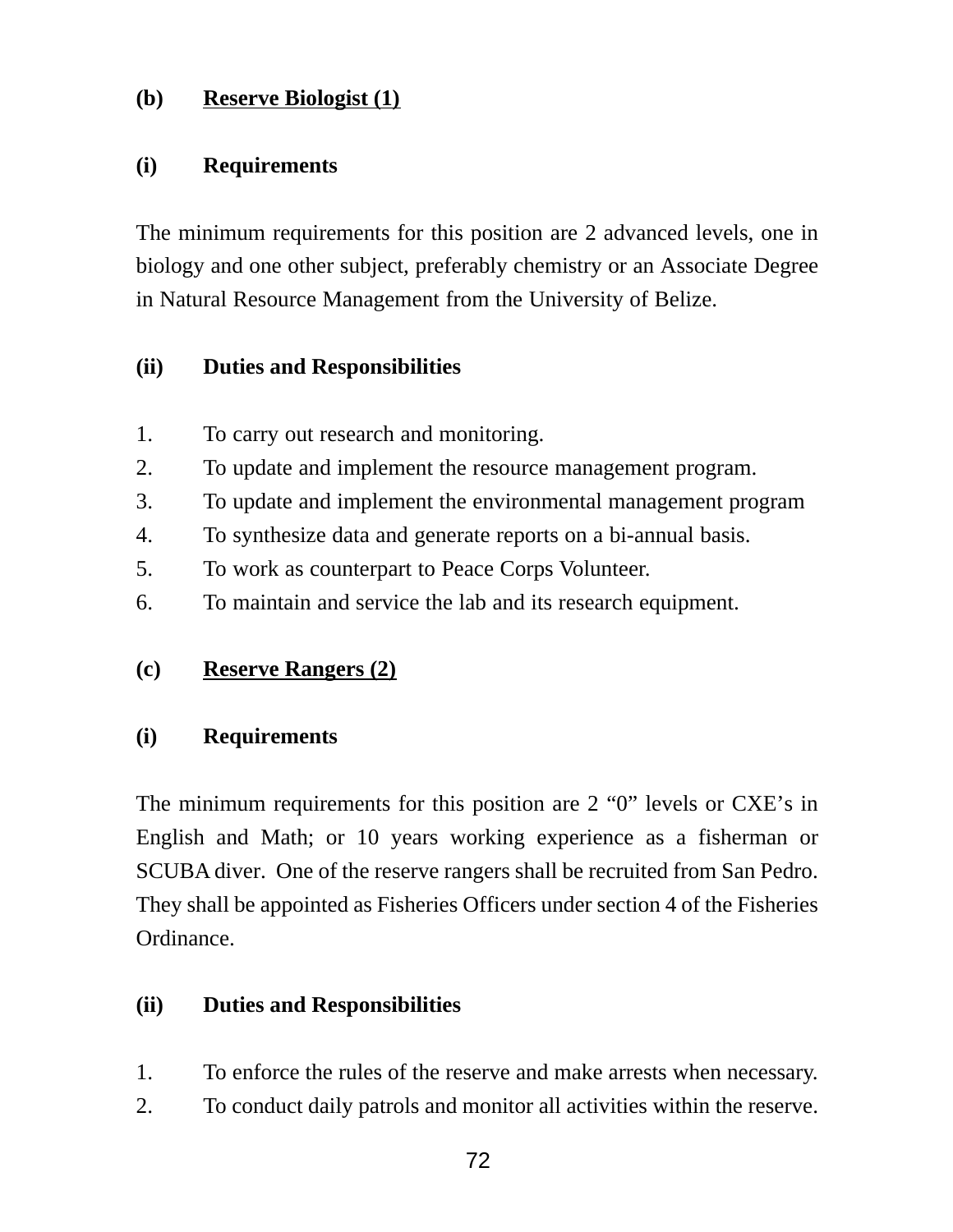- 3. To maintain and service field equipment.
- 4. To keep daily records of visitors and fishermen using the reserve.
- 5. To keep daily account of ticket sales at the reserve.

## **(d) Environmental Educator (1)**

## **(i) Requirements**

The minimum requirements for this position are an Associate Degree in Natural Resource Management from the University of Belize or a Trained Teacher's Certificate.

## **(ii) Duties and Responsibilities**

- 1. To conduct educational and training workshops for the various users of the reserve.
- 2. To update and implement the educational and community outreach program.
- 3. To maintain the visitor center
- 4. To produce a newsletter and other interpretive materials.
- 5. To disseminate information to visitors and students
- 6. To liaise between the HCMR and the public on matters relating to the reserve.

## **(f) Peace Corps Volunteers (1)**

## **(i) Requirements**

The minimum requirement for this position is a B.Sc. in biology/marine science.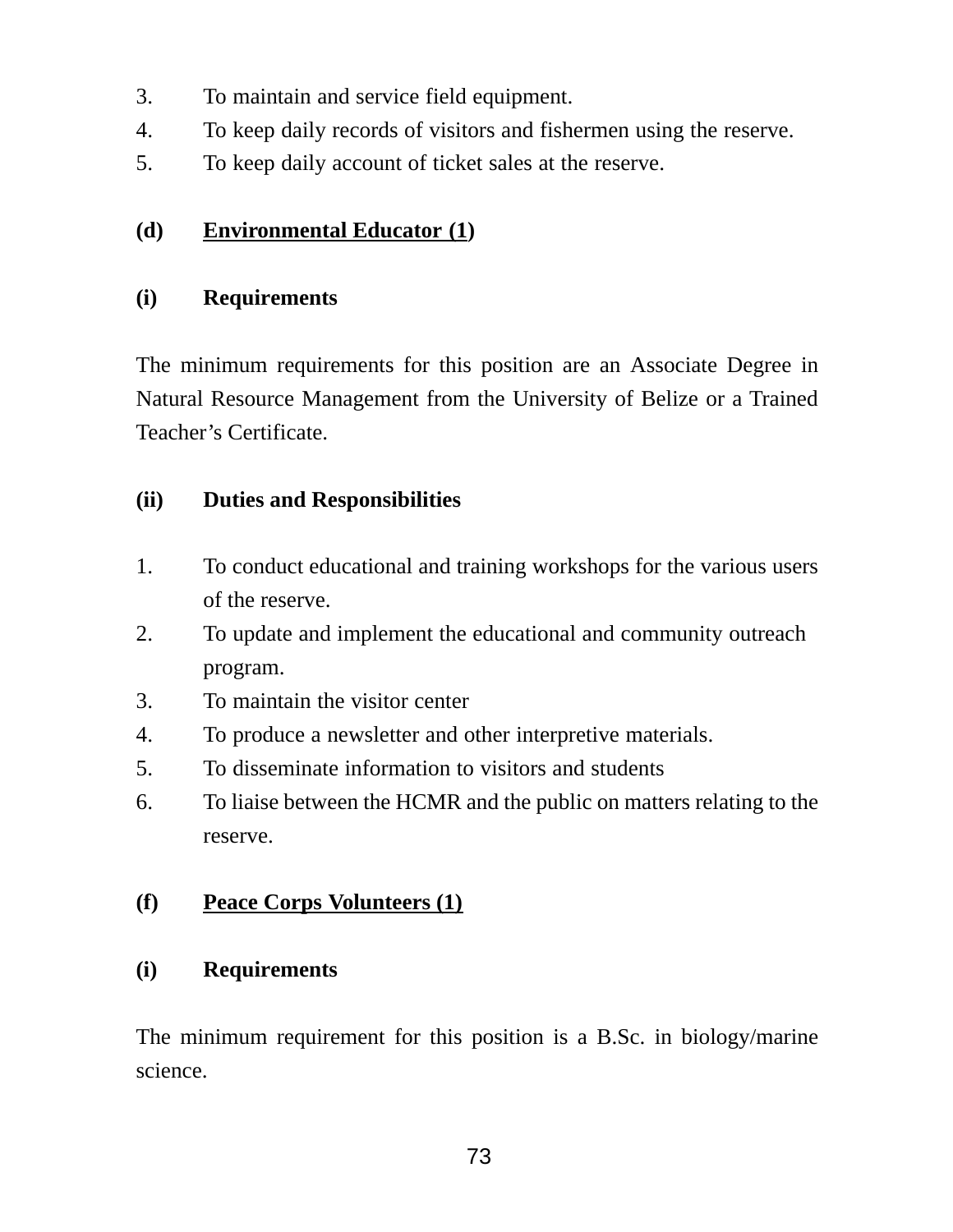## **(ii) Roles and Responsibilities**

- 1. To conduct research and monitoring.
- 2. To conduct environmental education and outreach programs.
- 3. Serve as counterpart to the local biologist and environmental educator.
- 4. Assist in grant writing.

## **13.3. Training**

The majority of the staff has been on a number of training programs both in Belize and abroad. All are certified scuba divers, with one diving instructor. The rangers have undergone police training as well. The senior ranger recently attended an Environmental Enforcement workshop in Costa Rica. The manager has attended a number of conferences on coral reefs and protected areas management. It is important that the staff continues to take advantage of these training programs to continue to enhance their capacity to efficiently manage the reserve.

Since the manager will spend more time managing the affairs of the reserve, he/she should take advantage of courses on grant writing and administration. The manager also should become a certified diving instructor. Other staff members could then receive advanced courses up to dive master level. The manager should also continue to take advantage of other workshops and training seminars on coral reefs.

The biologist will require training in the methodologies used to quantitatively assess the general health and status of the coral reef environment. The biologist should learn the AGRA method for monitoring coral reefs, the visual census method for assessing reefs fish populations and the belt transects for assessing conch and lobster populations. The biologist should also undergo training in other regional monitoring programs such as the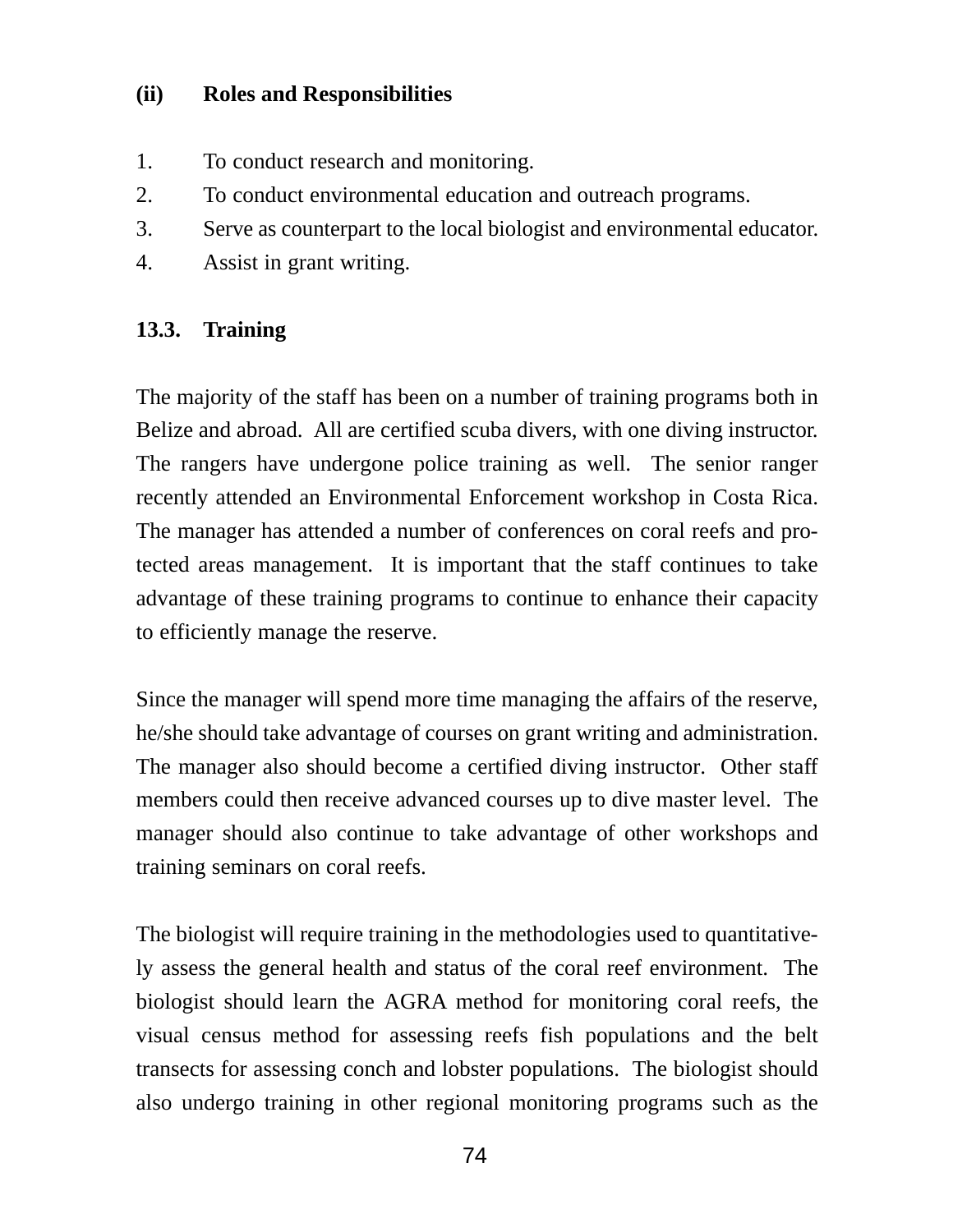CARICOMP method. The biologist should also undergo training in environmental management and other regional workshops on coral reefs.

The environmental educator should undergo training in interpretive techniques for relating information to the visitors and community. The educator should also take advantage of public relations courses and any regional workshops on environmental education.

## **13.4. Infrastructure**

In January 1998, the Trust Fund Committee secured a loan from the Belize Bank and purchased the Caribena Cooperative's building to house the HCMR office. The lower flat of the building serves as the office and visitor's center, while the upper flat has several apartments for rent or lease. The storeroom is located behind the visitor center. There is a small dock next to the Texaco gas station where the boats are moored.

The dock should be extended a couple of feet to build a small shed at the end of the dock. This shed could serve as the storeroom to house the fuel and other field equipment. The existing storeroom could then be used to house a small dry lab/office for the biologists.

The visitor center should be developed into a marine museum and resource center for visitors and students alike. A large mural depicting the various zones of the barrier reef could be constructed for display. Several large 55-gallon aquariums could also be on display. The library needs more resource material and the coral display needs more corals.

A large wooden sign facing Caribena Street should be erected above the office. In addition, directional signs can be placed at the junction of Barrier Reef Drive and Caribena Street encouraging tourists and Belizeans to visit the office.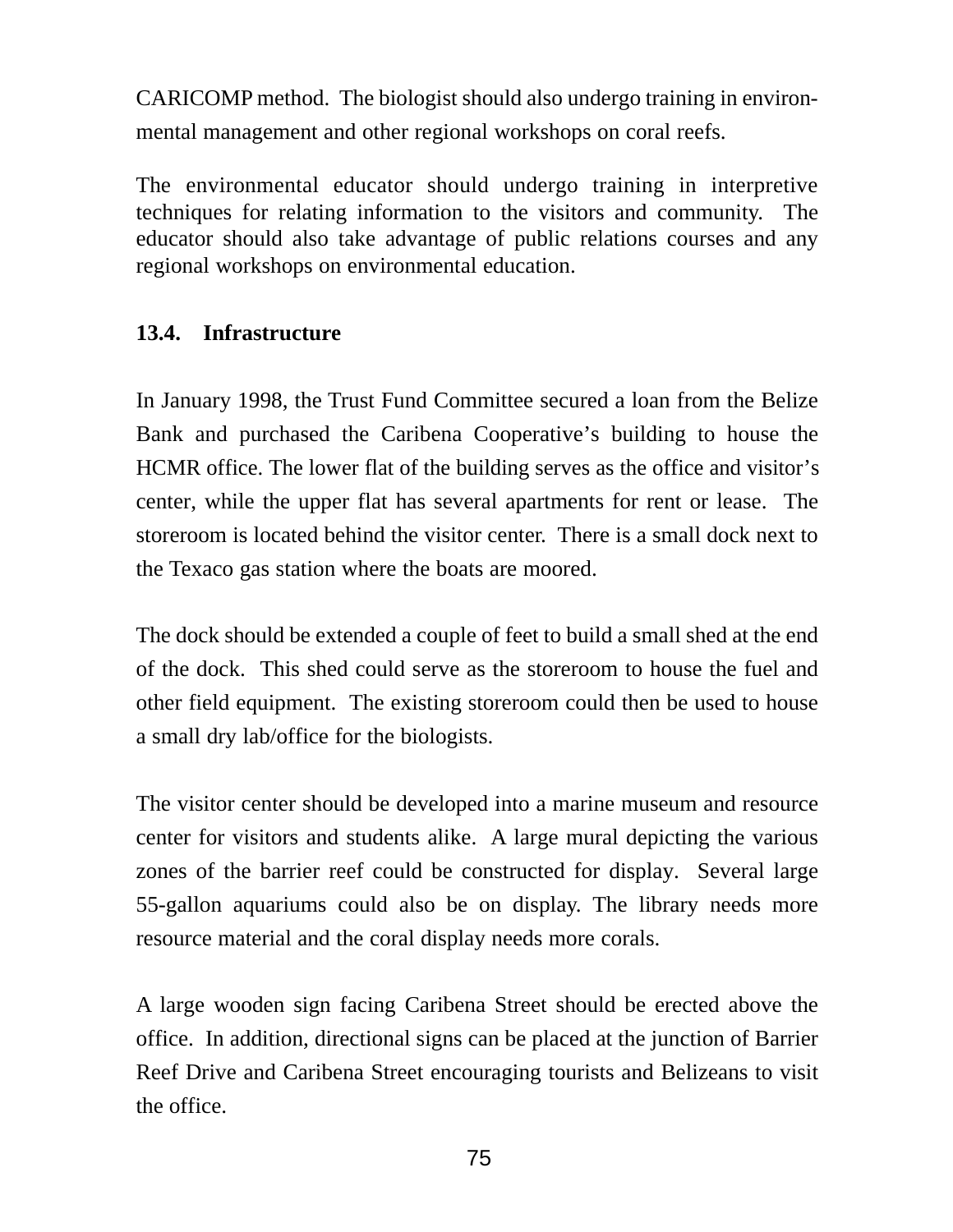### **13.5. Financial Statement (ending Dec, 1999)**

### **(a) Income and Expenditure**

Revenues generated for the HCMR comes primarily from the sale of tickets, though a small portion also come from boat registration, apartment rental and from grants and donations. Revenues generated over the last 5 years of the reserve's operations have amounted to \$BZ984, 672 (Zelaya, 1999). For the first four years the monies collected from the sale of tickets were placed in a bank savings account. Since then the reserve has been covering its operational or overhead expenses but not many funds remain for large purchases such as field and lab equipment, engine replacement and other capital expenses. The lack of sufficient funds to make large purchases has decreased the capacity of the reserve staff to manage the resources.

### **Figure 8: Annual Income & Expenditure (1995 - 1999)**

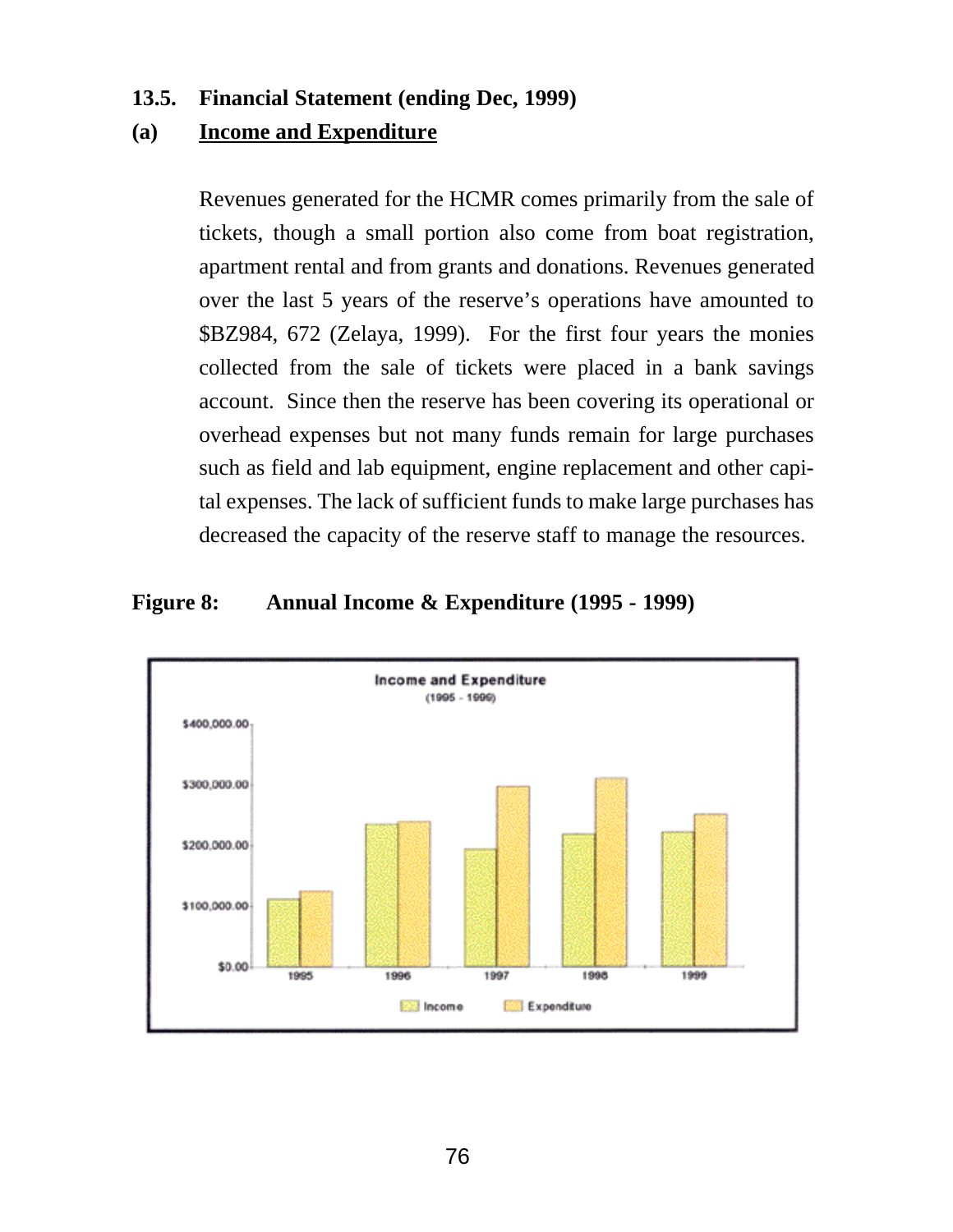# **Table 1: Income and Expenditure (1998 & 1999) (\$Bz)**

# **Income**

|                                          | 1999      | 1998      |
|------------------------------------------|-----------|-----------|
| <b>Ticket Sales</b>                      | 168,735   | 177,876   |
| <b>Interest Income</b>                   | 12,411    | 10,12     |
| Other Income                             | 41,602    | 32,178    |
| <b>Total</b>                             | 222,748   | 220,175   |
| <b>Expenditure</b>                       |           |           |
| Commission                               | 31,634    | 79,414    |
| Depreciation                             | 23,457    | 19,405    |
| Salaries                                 | 97,139    | 94,140    |
| Interest                                 | 29,501    | 25,262    |
| Insurance                                | 1,300     | 2,500     |
| Travel                                   | 6,876     | 13,740    |
| Consumable                               | 14,854    | 39,898    |
| <b>Office Supplies</b>                   | 10,982    | 17,853    |
| Repairs and maintenance                  | 3,525     | 4,579     |
| <b>Utilities</b>                         | 11,080    | 13,885    |
| Training                                 | 21,622    | 514       |
| <b>Total</b>                             | 251,970   | 311,190   |
| <b>Excess of Expenditure over Income</b> | (29, 222) | (91, 015) |
| <b>Accumulated fund brought forward</b>  | 263,016   | 354,031   |
| Accumulated fund carried forward         | 233,794   | 263,016   |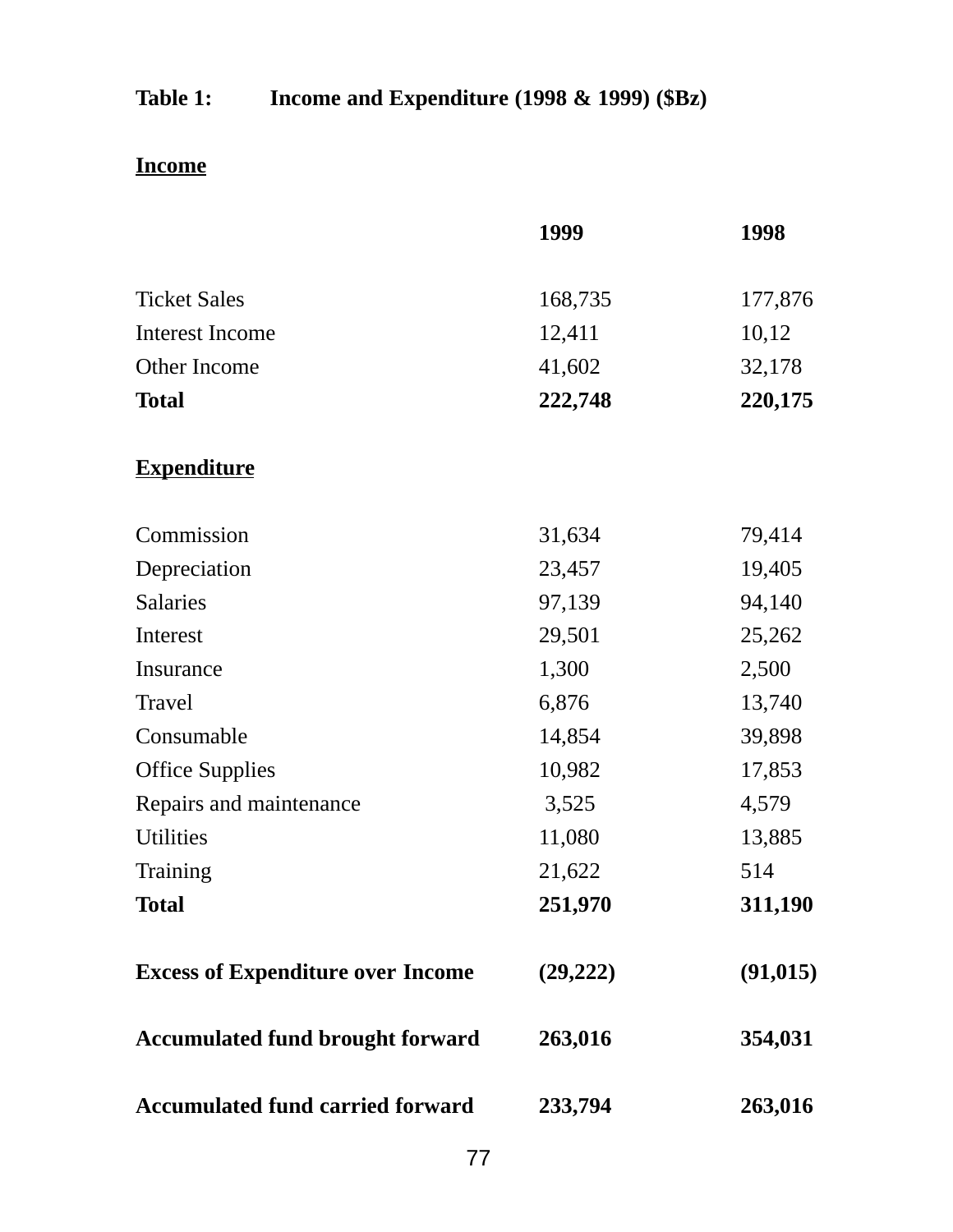**Table 2: Balance Sheet (1998 & 1999) (\$Bz)**

# **(b) Balance Sheet**

|                                      | 1999    | 1998    |
|--------------------------------------|---------|---------|
| <b>Fixed Assets</b>                  | 346,510 | 365,986 |
| <b>Current Assets</b>                |         |         |
| <b>Cash and Bank Balance</b>         | 145,945 | 132,788 |
| Accounts receivable and prepayments  | 7,229   | 7,229   |
| Total                                | 153,174 | 140,017 |
| <b>Total Assets</b>                  | 499,684 | 506,003 |
| <b>Current Liabilities</b>           |         |         |
| <b>Accounts Payable and Accruals</b> | 71,864  | 49,208  |
| <b>Bank Overdraft</b>                | 9,839   | 8,779   |
| Total                                | 81,703  | 57,987  |
| <b>Long Term Liabilities</b>         |         |         |
| Loan                                 | 184,187 | 185,000 |
| <b>Total Liabilities</b>             | 265,890 | 242,987 |
| <b>Net Assets</b>                    | 233,794 | 263,016 |
| <b>Accumulated Fund</b>              | 233,794 | 263,016 |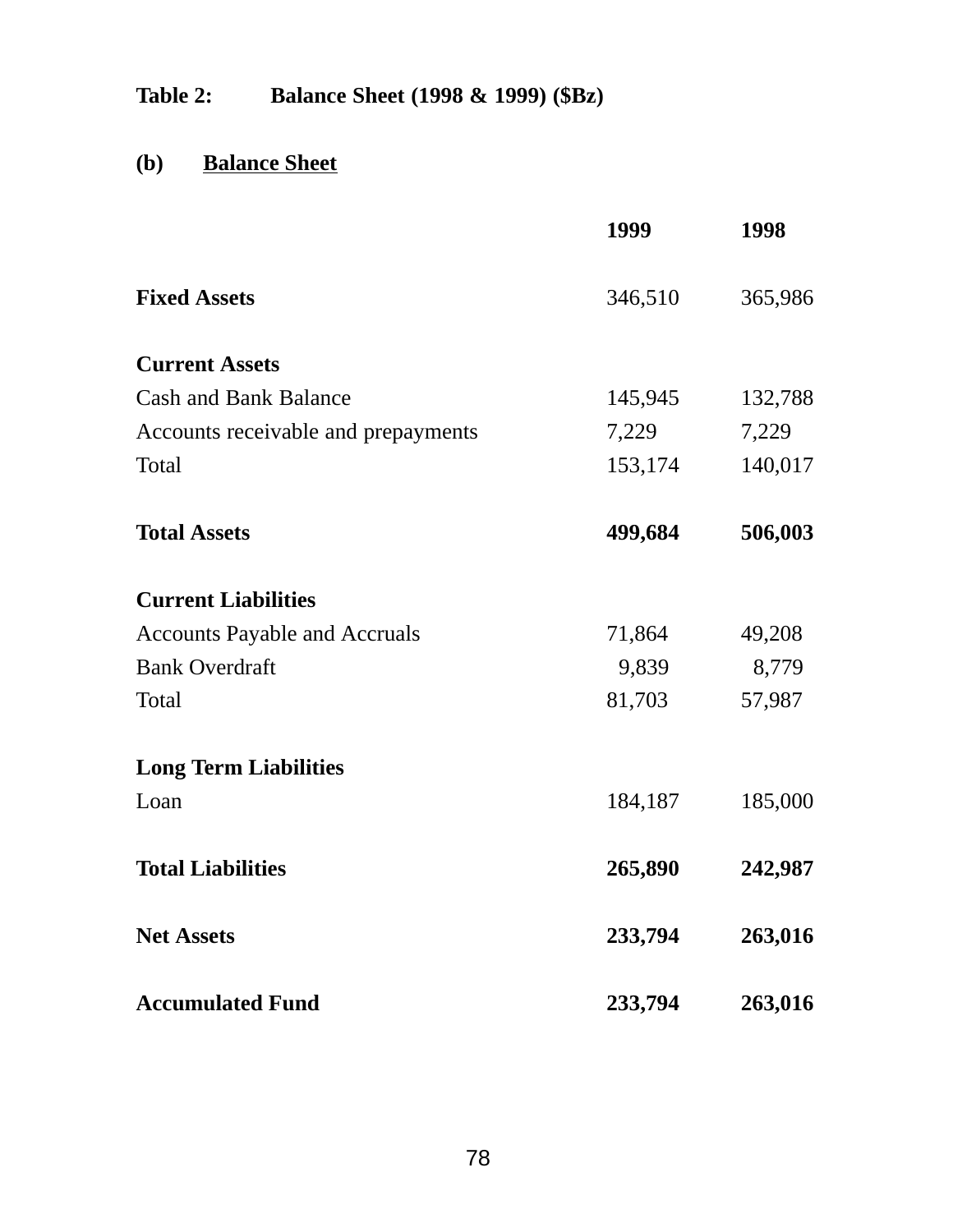## **13.6. Budget**

## **Table 3: Projected Expenditure (FY 2000)**

## **(a) Salaries**

| <b>Subtotal</b>  | \$95,142.00 |
|------------------|-------------|
| 1 Secretary      | 10,464.00   |
| 1 Technician     | 15,924.00   |
| 2 Park Rangers   | 30,624.00   |
| 1 Park Biologist | 16,368.00   |
| 1 Park Manager   | \$21,744.00 |

## **(b) Social Security**

| <b>Subtotal</b> |            | \$2,808.00 |
|-----------------|------------|------------|
| \$6.50/mth x 6  | \$2,808.00 |            |

## **(c) Living Allowance 20% of salary**

| <b>Subtotal</b>  |            | \$8,076.00 |
|------------------|------------|------------|
| 2 Park Ranger    | 4,680.00   |            |
| 1 Park Biologist | \$3,396.00 |            |

## **(d) Rental & Utilities**

| <b>Subtotal</b>                                  |          | \$40,514.16 |
|--------------------------------------------------|----------|-------------|
| Electricity \$550/mth/12mth                      | 6,600.00 |             |
| Telephone \$700/mth/12mth                        | 8,400.00 |             |
| Mortgage payment \$2526.18/mth/12mth \$30,314.16 |          |             |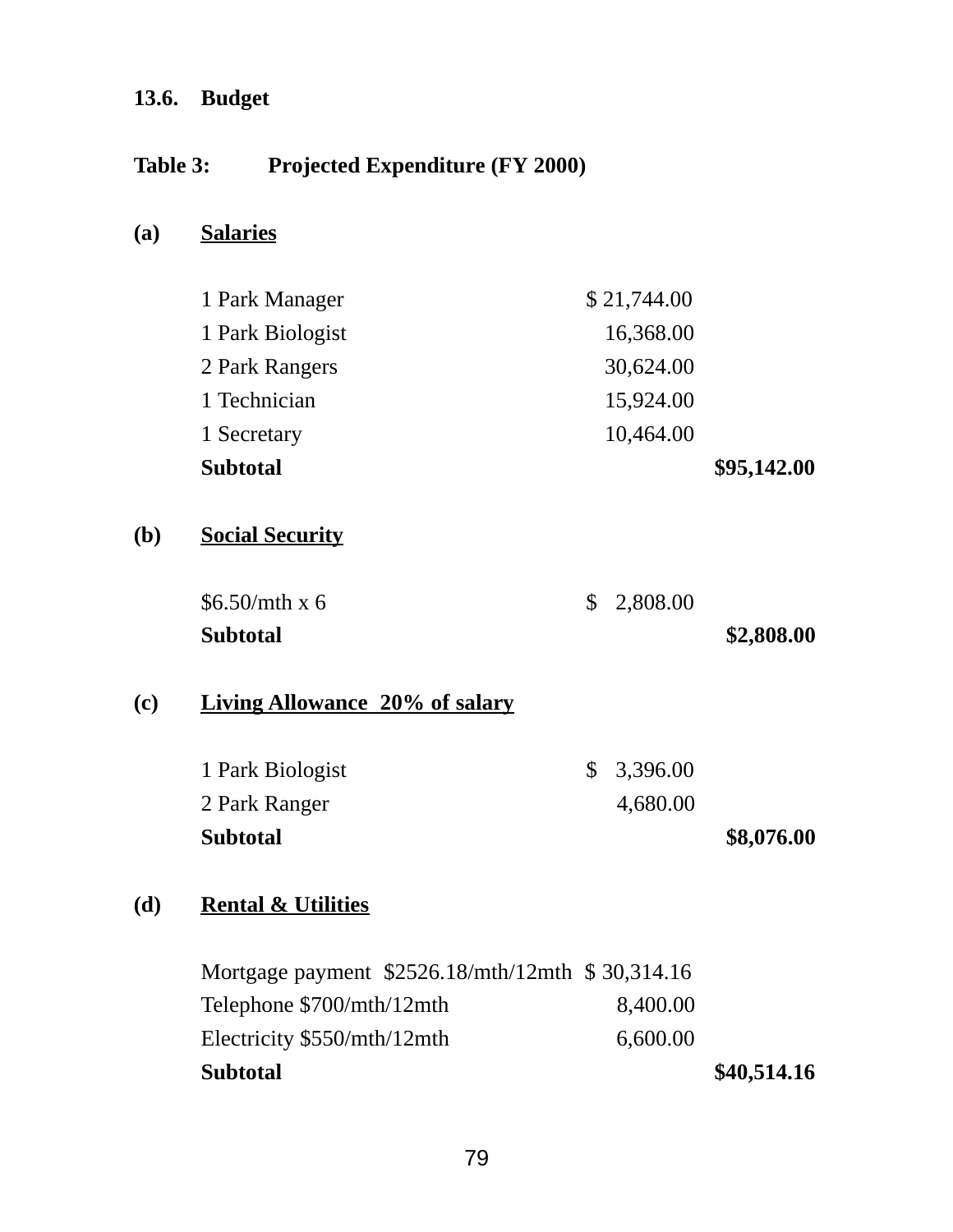# **(e) Office Equipment**

| <b>Subtotal</b>                                 | \$6,900.00 |  |
|-------------------------------------------------|------------|--|
| Journals/magazines 12 mths * \$50.00            | 600.00     |  |
| Printer ink $6 * $150$                          | 900.00     |  |
| Computer upgrade                                | 3,000.00   |  |
| Paper/manila envelope/folder \$200/mth/12mth \$ | 2,400.00   |  |

## **(f) Fuel**

| <b>Subtotal</b>                        | \$38,325.00 |
|----------------------------------------|-------------|
| Lube 6qrts/day/365 $*$ \$5.00 qrt      | 10,950.00   |
| Gasoline 30gals/day/365 $*$ \$2.50/gal | \$27,375.00 |

# **(g) Maintenance & Equipment**

| <b>Subtotal</b>                                    | \$16,805.00 |  |
|----------------------------------------------------|-------------|--|
| 1 200Hp Yamaha outboard                            | 14,000.00   |  |
| Uniforms $20\text{prs} * $70.00$                   | 1,400.00    |  |
| Engine repair                                      | 500.00      |  |
| 19 footer boat repair                              | 800.00      |  |
| Lanchoncito boat repair                            | 755.00      |  |
| Replacement of buoys 600ft rope $*$ \$1.25/ft \ \$ | 750.00      |  |

## **(h) Education & Travel**

| <b>Brochures</b>                         | \$ 2,000.00 |
|------------------------------------------|-------------|
| Films $20rls * $15/\$30 developing$      | 900.00      |
| Extensions/workshops 7schools/2 persons/ |             |
| airfare 4 trips $*$ \$77.00              | 208.00      |
| Accommodations 6 days * \$100            | 600.00      |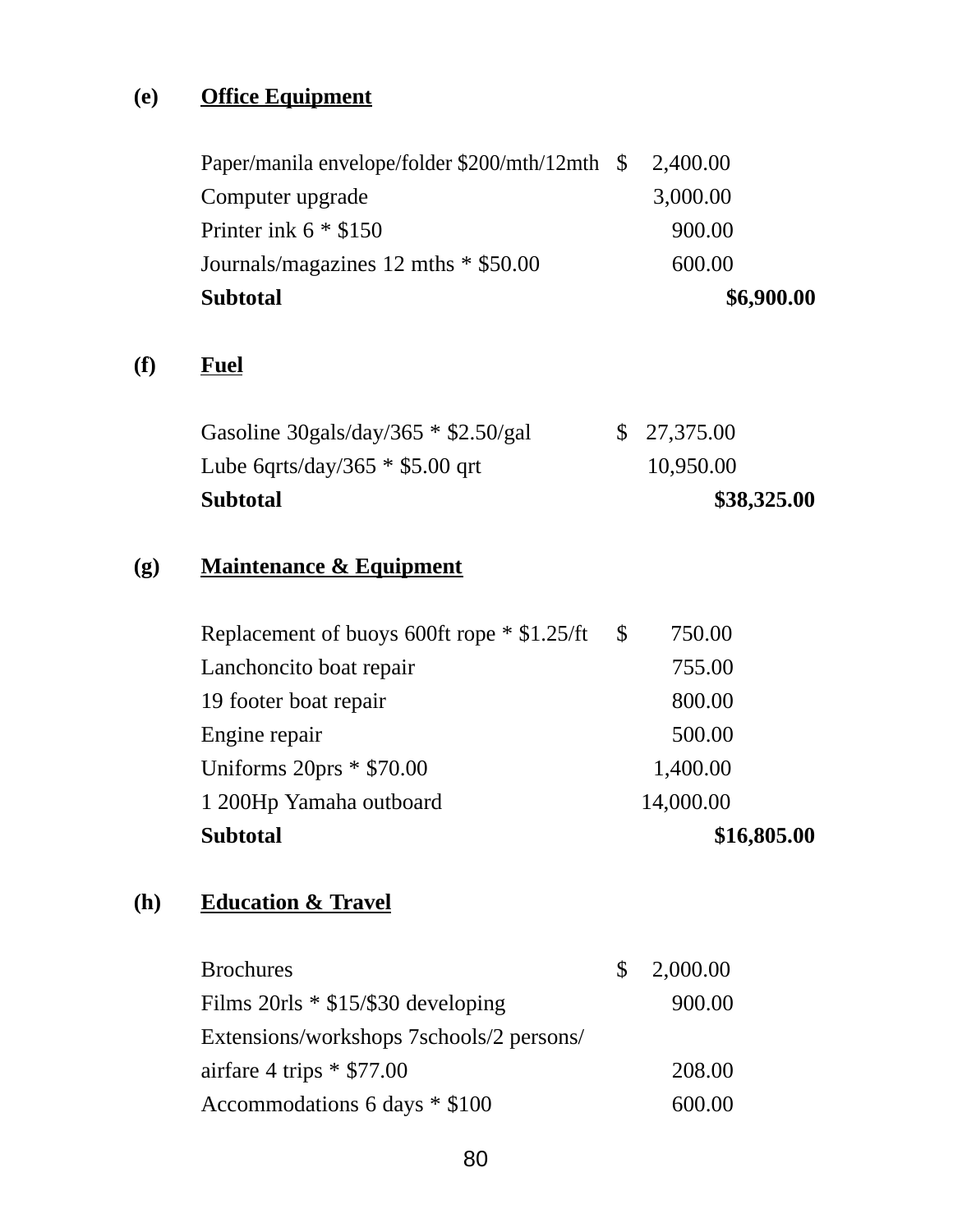| Subtotal                              | \$21,772.00 |
|---------------------------------------|-------------|
| catering $4 * $200$                   | 800.00      |
| hotel 12 * \$90                       | 1,080.00    |
| $12 * $77$                            | 924.00      |
| Committee meetings 4/3 airfare        |             |
| Accommodations 20 * \$50.00           | 1,000.00    |
| per diems (60) * \$30.00              | 1,800.00    |
| Travel (local) 20trips airfare * \$77 | 1,540.00    |
| 6 workshops $*$ \$200.00              | 1,200.00    |
| Training 3 trips on coral reefs       | 9,000.00    |
| im 12 days * \$60.00                  | 720.00      |

**Grand Total \$230,324.16**

### **13.7. Other Management Considerations**

The reserve should forge closer relationships with local NGOs through the establishment of co-management agreements. These agreements could create a vehicle to channel financial support to existing marine conservation efforts and needs at the reserve and other areas. The SPTGA and Green Reef are two local NGOs that have been actively involved in marine conservation and management in San Pedro through a number of community projects.

#### **San Pedro Tour Guide Association**

The San Pedro Tour Guide Association is the oldest, largest, and most powerful professional guide association in Belize. Established in 1986, when there were only a few dozen full-time guides in San Pedro, the San Pedro Tour Guide Association now has a membership that includes almost 200 of the 250 licensed guides on the island (Mascia, 2000). The power lost by the fisheries cooperatives has largely been transferred to the association.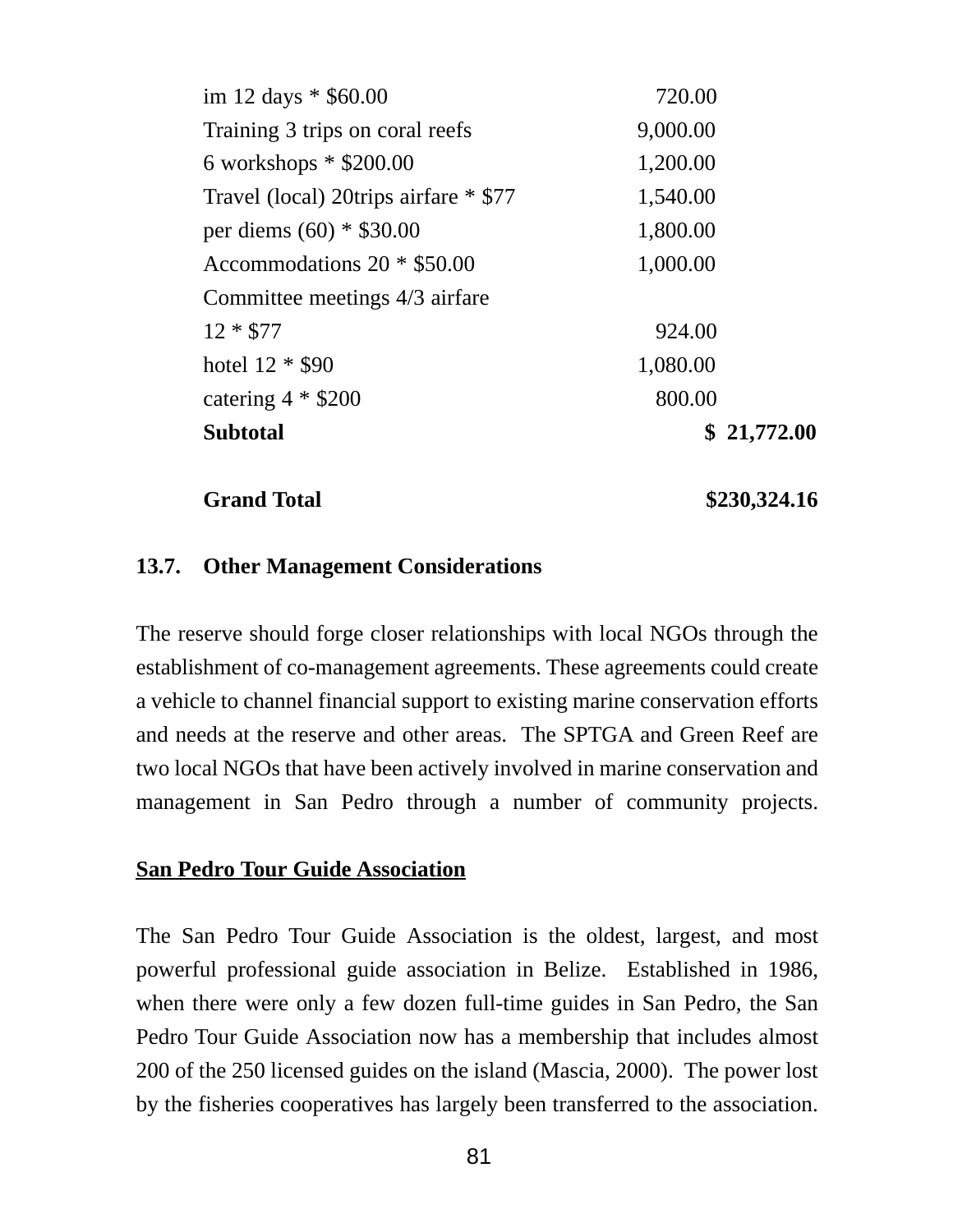This association actively promotes the interests of its members in discussions with government, especially with respect to issues concerning marine resource governance (i.e., conservation) and licensing standards for individuals whose occupation is marine tourism.

## **Green Reef**

San Pedro became home to its first conservation NGO in 1997. Unlike other NGO efforts in Belize, Green Reef is the product of the local community. Green Reef's primary interest is conservation of the marine environment, though it has interpreted this mandate broadly and has recently been delgated responsibility for the management of two small bird sanctuaries from the BAS. It has recently been given financial support from PACT and international (CZMP) donors and technical support/human resources assistance from the United States (Peace Corps Volunteer).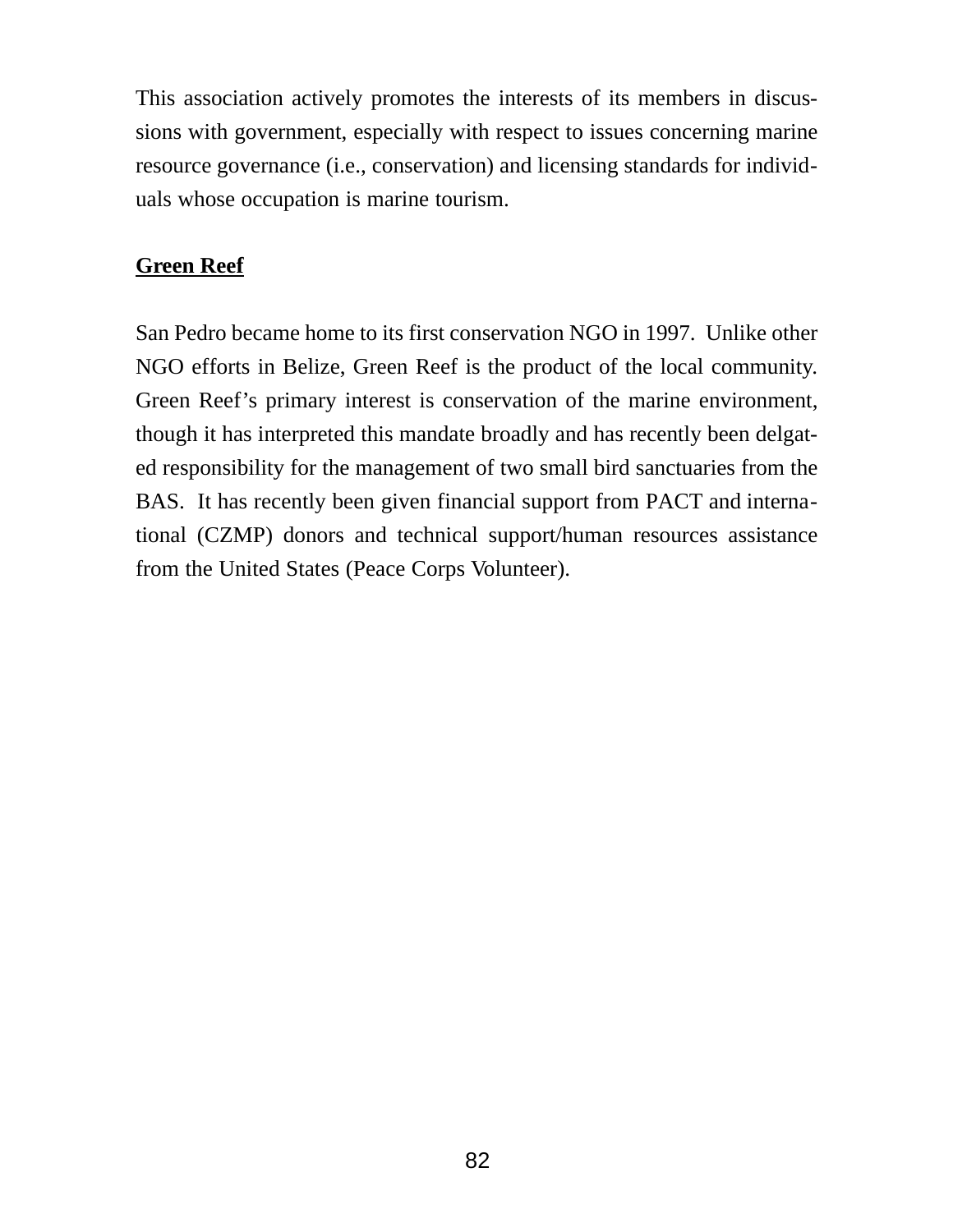## **14. FINANCIAL SUSTAINABILITY PLAN**

Recreational visits to the HCMR are an important and valuable component of the tourism industry in San Pedro. The reef at the Hol Chan cut attracts over 30,000 visitors each year, demanding services such as hotels, restaurants, dive shops, boat rentals, tours, and laundry. The demand for these services are fueled by the natural attraction of the reef; however, if proper conservation measures are not put into place, the reef and its adjacent habitats may continue to deteriorate (Bonilla & Córdoba, 2000).

As the number of visitors to the reserve increase, the level of deterioration will also increase if the level of protection and regulation remains the same. It is therefore very important for the reserve to increase its enforcement and surveillance activities, increase the size of the reserve boundaries and staffing, and expand the education and research programs (as described in the previous sections).

Increasing the level of protection will also increase the cost for managing the reserve. The cost of managing the reserve over the last 5 years exceeded the income generated from the sale of tickets (see section 13). One way of generating more revenues for the reserve is to increase the entrance fees. A study conducted by Bonilla show that by raising the entrance fee to a level between \$US7.50 to \$US10.00 should not deter any significant amount of visitors from going to the reserve while dramatically increasing revenues (Bonilla & Córdoba, 2000).

A new fee structure for the reserve was implemented in September 1999; however, it has not come into effect as yet. It includes an additional \$BZ7.00 to enter Zone D (Shark and Ray Alley). The transaction costs of charging separately could be large, vis-a-vis the willingness to pay to visit both zones. Thus, a single-payment for both areas could be the best way to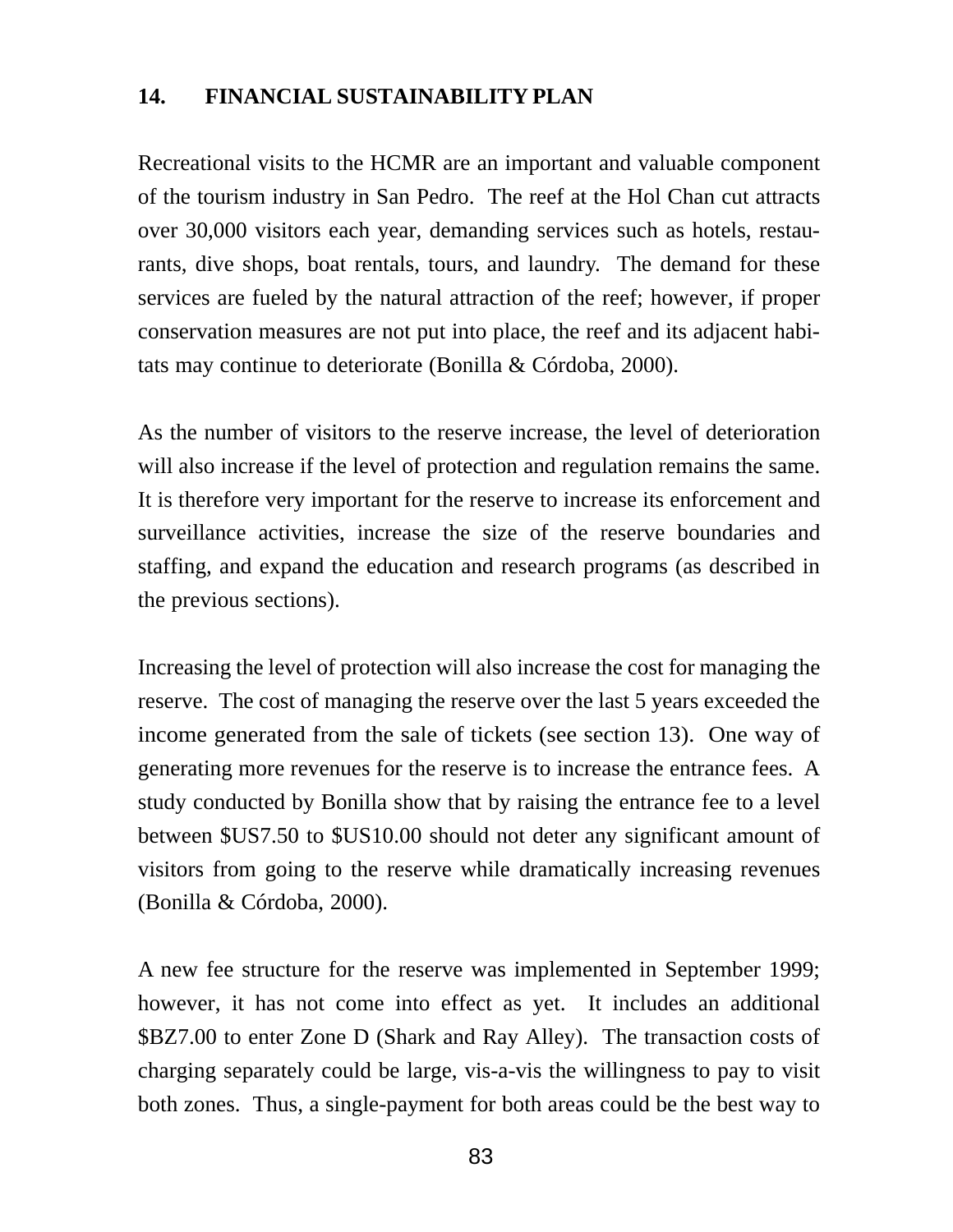proceed, simplifying things for tourists, guides and the reserve administration (Bonilla & Cordoba, 2000).

Another way of increasing revenues for the reserve is to increase the size of the reserve to include the reef in front of San Pedro Town and the bonefish "flats" next to Zone C. This size increase would also reduce user-conflicts at the other heavily used sites as well as decreasing the environmental damage caused by overcrowding.

Alternative source of revenues could also come from the following sources:

### **(a) Central Government**

Since the GOB is benefiting from the foreign exchange generated from tourism that is fueled mainly by the natural beauty of the reef, the reserve administrative and operational costs should be subsidized by central government.

### **(b) San Pedro Town Board**

The San Pedro Town Board also has a stake in maintaining the reef in a pristine state and therefore should subsidize the management of the reserve.

### **(c) Local Businesses**

The reserve should embark on a massive membership drive to raise funds from the local businesses to help manage the reserve. This could possibly be done through an association such as the "Friends of HCMR".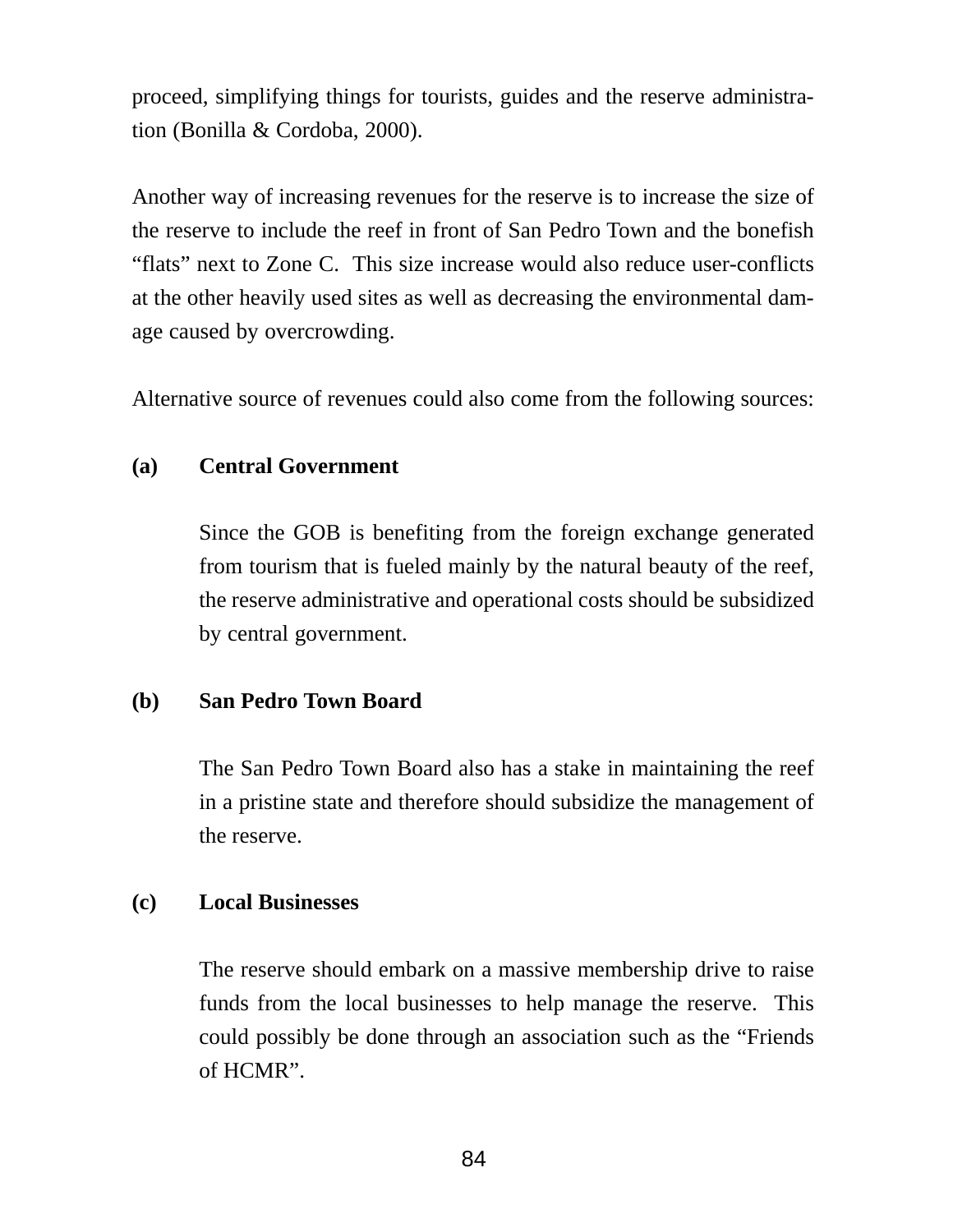### **(d) Local NGOs**

The reserve should forge closer relationships with local NGOs through the establishment of co-management agreements. These agreements could create a vehicle to channel financial support to existing marine conservation efforts and needs at the reserve and other areas. The SPTGA and Green Reef are two local NGOs that have been actively involved in marine conservation and management in San Pedro through a number of community projects.

### **(e) Foreign Donor Agencies**

The reserve should continue to seek funding from foreign donors and corporations to support the various resource and environmental programs.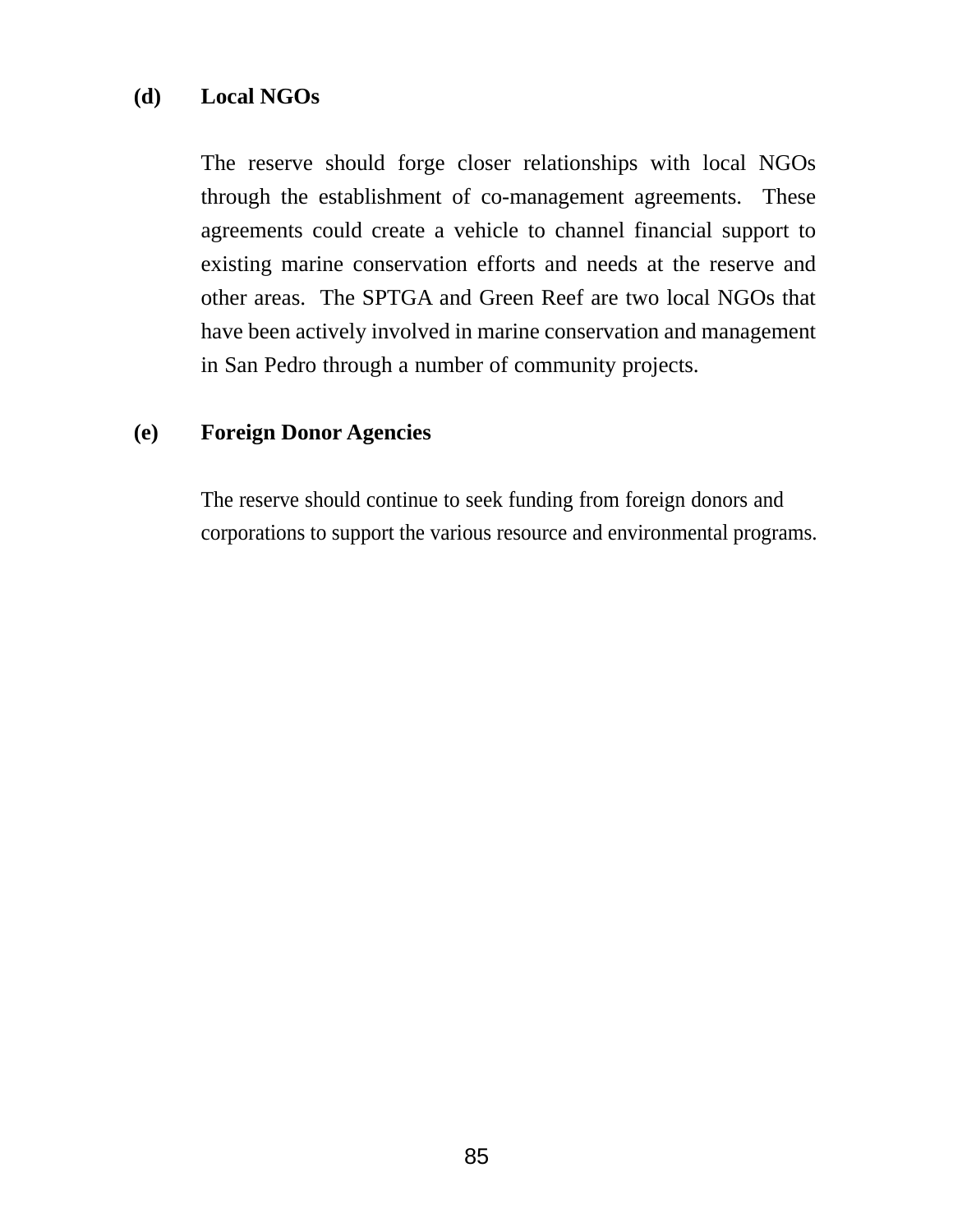### **15. REFERENCES**

Azueta, James, et. al. December 12, 1991. Conch Die-off in the Hol Chan Marine Reserve. Draft Report. Presented to the Fisheries Department.

Baker, Pamela Barrick. 1992. Effects of the Hol Chan Marine Reserve (Belize) on Associated Coral Reef Finfish Populations. A Thesis in Partial Fulfillment of the Requirements for the Degree of Masters of Arts in Marine Affairs. University of Rhode Island.

Beardsley, Kate. Spring, 1996. Feeding Frenzy. An Impact Analysis of Recreational activities on Shark Ray Alley. School for International Training. College Semester Abroad.

Bonilla, Jaime and, Cynthia Córdoba. 2000. Assessment of Tourism's Sustainability at the Hol Chan Marien Reserve and Rapid Economic Valuation of Environmental Services. Sustainable Marine Biodiversity Conservation: Linking Tourism to Marine and Coastal Protected Areas.

Borowitzka, M.A. 1981. Algae and grazing in coral reef ecosystems. Endeavor, 5:99-106.

Brock, R.E. 1979. An experimental study on the effects of grazing by parrotfishes and role of refuges in benthic community structure. Marine Biology 51, 381-388.

Carter, Jacque, Janet Gibson and James Azueta. 1994. Creation of the Hol Chan Marine Reserve in Belize: A Grass-Roots Approach to Barrier Reef Conservation.

Coastal Zone Management Act, 1998. S.I. No. 5 of 1998.

Dahl et al, 1974. A comparative study of coral reef research sites. Atoll Res. Bull. 172, 37-120.

Davis, Regina Marcel. Fall 1997. Fish Species Composition and Biological Diversity. A Comparative Analysis at Hol Chan Marine Reserve. 1988 - 1997. School for International Training. College Semester Abroad.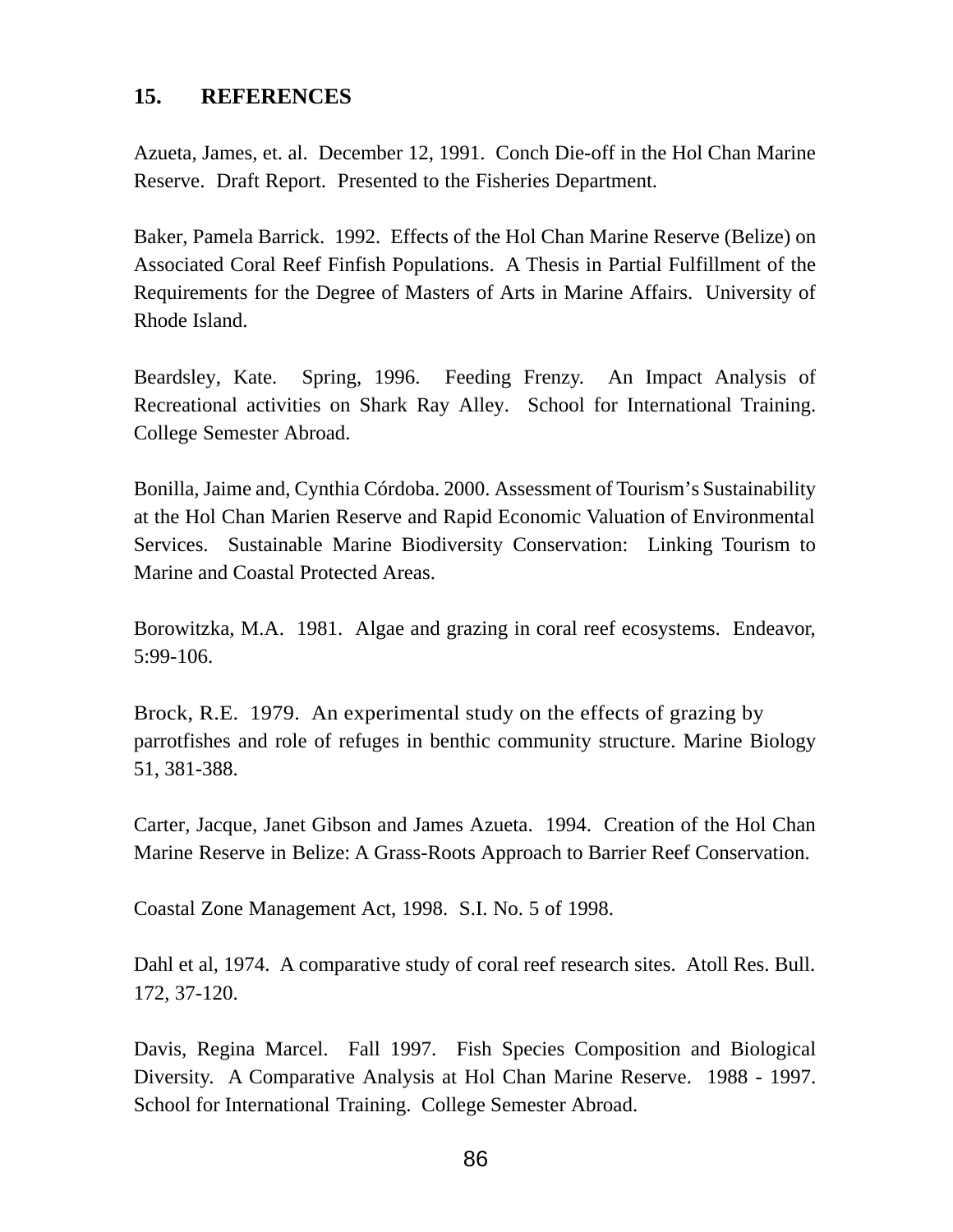Ecotech Inc. Limited. Framework for a National Parks Commission. Final Report. Commissioned by the Caribbean Tourism Organization.

Fisheries (Hol Chan Marine Reserve) Order, 1987. Declaration of HCMR.

Fisheries (Hol Chan Marine Reserve) (Amendment) Order, 1999. S.I. No. 100 of 1999. Declaration of Zone D.

Fisheries (Hol Chan Marine Reserve) (Amendment) Regulations, 1999. S.I. No. 101 of 1999.

Gibson, Janet. Hol Chan Marine Reserve. Management Plan. April 1986.

Gulf of Mexico and South Atlantic Fishery Management Councils, April 1982. Fishery Management Plan Final Environmental Impact Statement For Coral and Coral Reefs.

Hol Chan Marine Reserve Regulations, 1988. S.I. No. 107 of 1988.

Hol Chan Marine Reserve (Amendment) Regulations, 1994. S.I. No. 170 of 1994. Establishment of Board of Trustees.

HCMR Six-month Progress Report. April 1989

HCMR Six-month Progress Report. October 1989.

HCMR Six-month Progress Report. April 1990

HCMR Six-month Progress Report. September 1991

HCMR Six-month Progress Report. March 1992. HCMR Six-month Porgress Report. October 1992

HCMR Six-month Progress Report. September 1993.

HCMR Annual Report. Jan-Dec, 1998.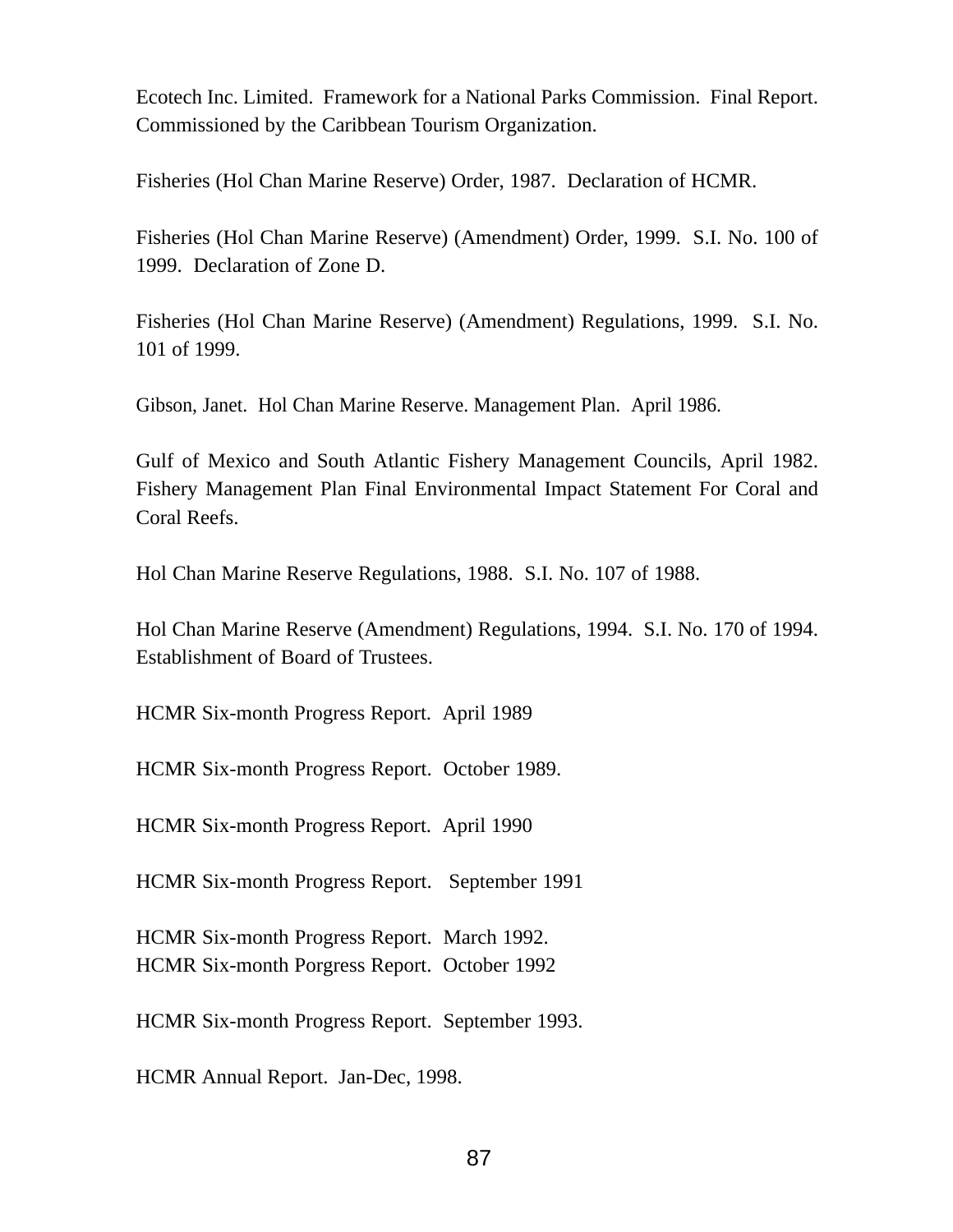James, N.P. and Ginsburg, R.N., 1979. The Seaward Margin of Belize Barrier and Atoll Reefs. Blackwell Scientific Publications

Lugo, A.E. and Snedaker, S.C., 1974. The Ecology of Mangroves. Annual Review of Ecology and Systematics, 5:39-64.

Mascia, Mike. 2000.

Mazzullo, S.J. and Reid II, A.M. 1985. Field Trip Guidebook - Modern and Pleistocene Shelf Carbonates of Belize. Permian Basin, Graduate Center, Midland, Texas.

Mcfield, M. 2000. Evaluation of Management Effectiveness: Belize Marine Protected Areas System. CZMA/I.

Miller, J.A. and Macintyre, I.G., 1977. Field Guidebook to the Reefs of Belize. 3rd International Symposium on Coral Reefs

Miller, Kenton R., 1978. Planning National Parks for Ecodevelopment — Methods and Cases from Latin America.

Peck, Alison. Spring, 1996. A Survey of Caribbean Marine Flora. School for International Training. College Semester Abroad.

Peckol, Paulette, et. al. July 14, 2000. Assessment of the Condition of Forereef and Backreef Sites of Northern and South-Central Belize, Including Recovery from Bleaching and Hurricane Disturbances. For AGRA Reports Volume. Atoll Research Bulletin.

Perkins, J.S., 1983. The Belize Barrier Reef Ecosystem: An Assessment of its Resources, Conservation Status and Management. New York Zoological Society

Polunin, Nicholas V.C., and Ivor D. Williams. 1999. Ecological Impacts of Caribbean Marine Reserves. Newcastle upon Tyne, Uk. Department of Marine Science and Coastal Management, University of Newcastle.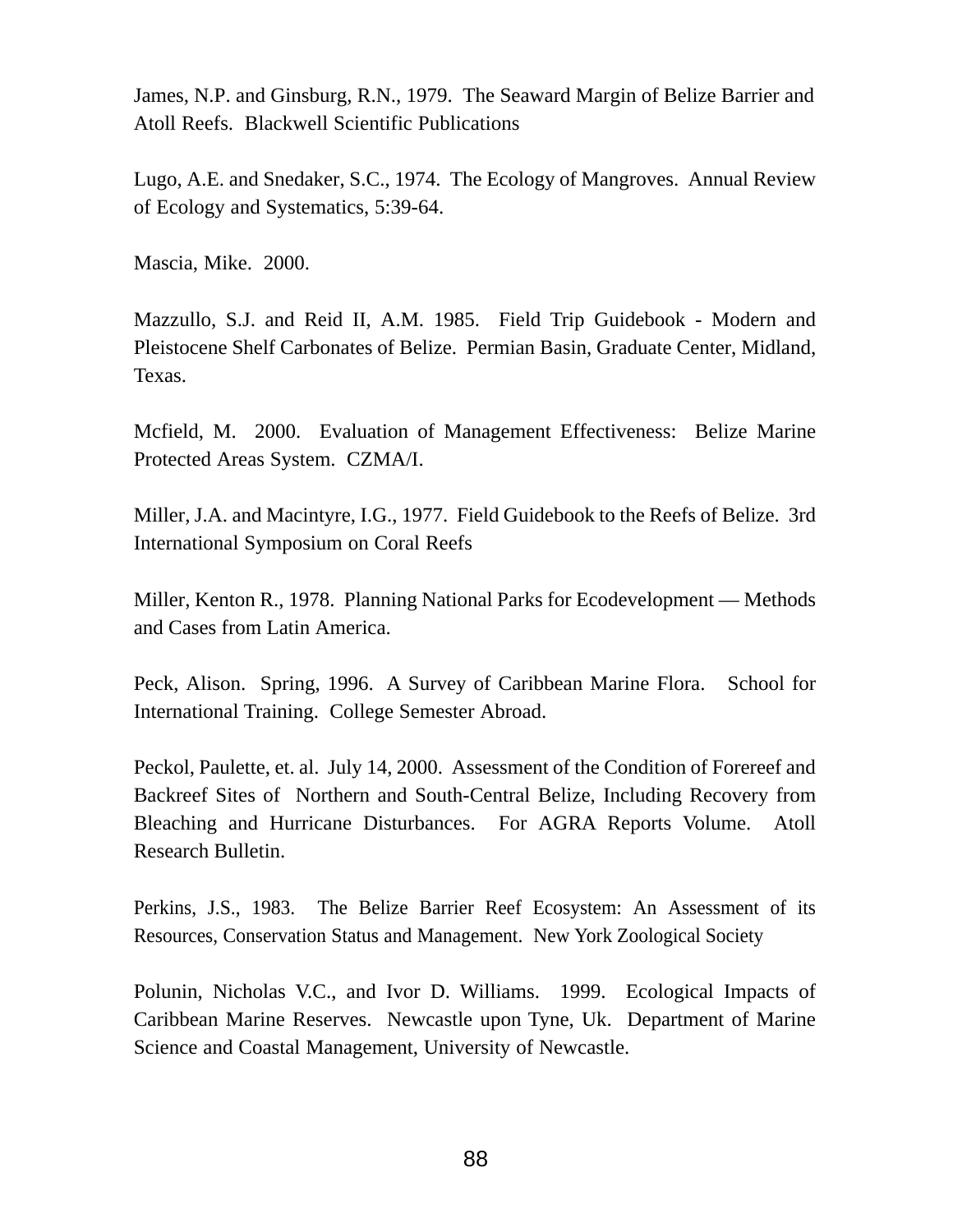Polunin, M. 2000. Ecological and Social Impacts in Planning Caribbean Marine Reserves. Natural Resources Systems Programme Final Technical Report. London Department of International Development.

Roberts, CM (1995). Rapid Build-up of Fish Biomass in a Caribbean Marine Reserve. Cons Biol, 9: 815-826.

Robinson, Alan H. 1976. Recreation, Interpretation and Environmental Education in Marine Parks: Concepts, Planning, Techniques and Future Directions. IUCN Publication (n.s.) 37.

Salm, Rodney V. and Clark, John R., 1984 Marine and Coastal Protected Areas: A Guide for Planners and Managers. IUCN

San Pedro Tour Guide Association. Reef Enhancement Project - Slackchwe. Reef Ball.

Schmidt, Paul Joseph. May 1990. An Economic Evaluation of Tourism and Conservation: A Case Study of the Hol Chan Marine Reserve; San Pedro, Belize. AThesis Presented to the Faculty of the Department of Economic and Business, the Colorado College, in partial fulfillment of the requirements for the Degree of Bachelor of Arts.

Sedberry, G, Carter J, Barrick, P (1992). The Effects of Fishing and Protective Management on Coral Reefs of Belize. In: Proceedings of the Gulf and Caribbean Fisheries Institute, No. 11. Merida, Mexico, pp. 1-25.

Wantland, K.F. and Pusey III, W.C. (eds.) 1975. Belize Shelf - Carbonate Sediments, Clastic Sediments, and Ecology. Amer. Assn. of Petrol. Geol, Studies in Geology No. 2.

Zelaya, 1999. Financial Report for the Hol Chan Marine Reserve, 1990-1999.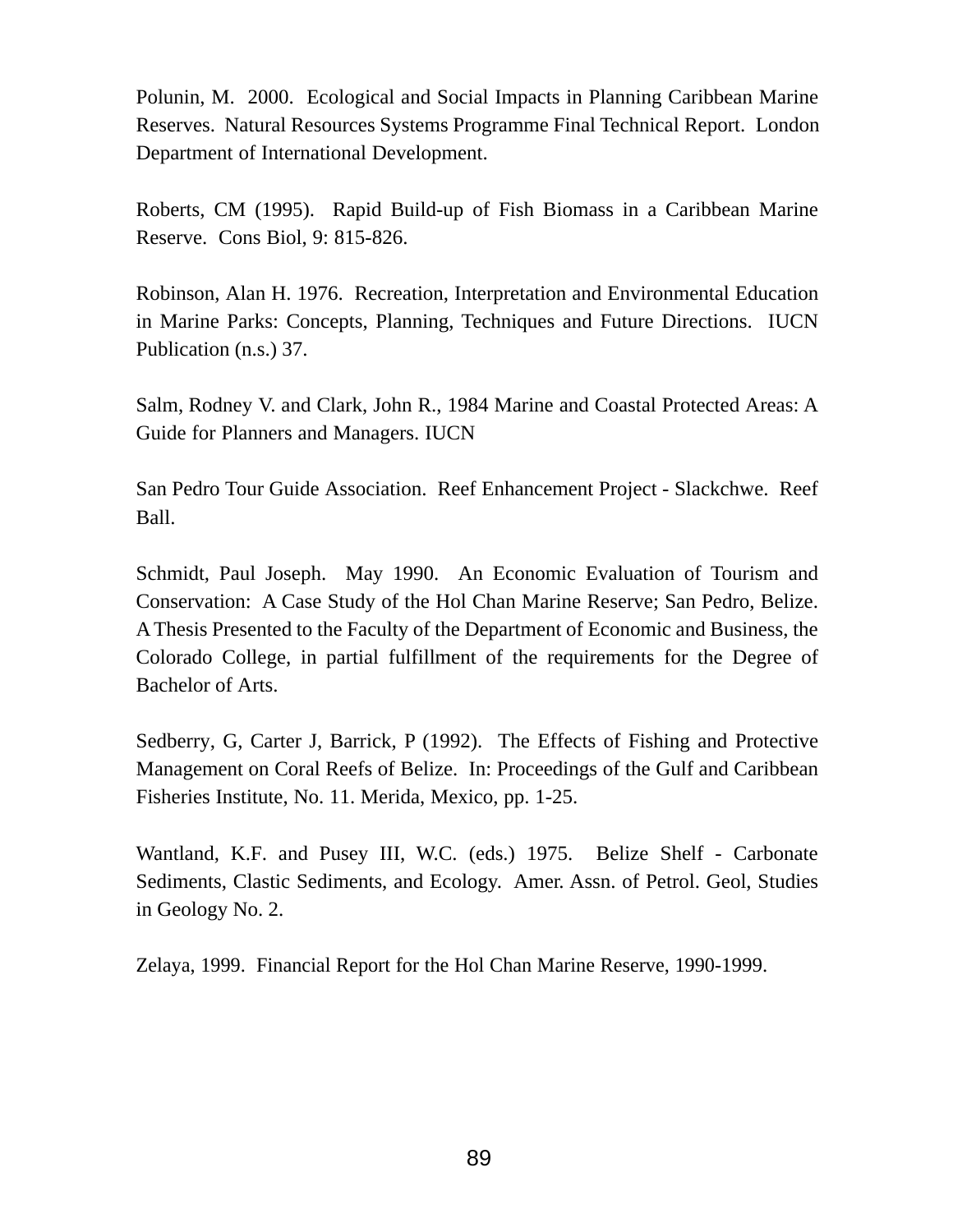**Appendix 1 HCMR Legislation**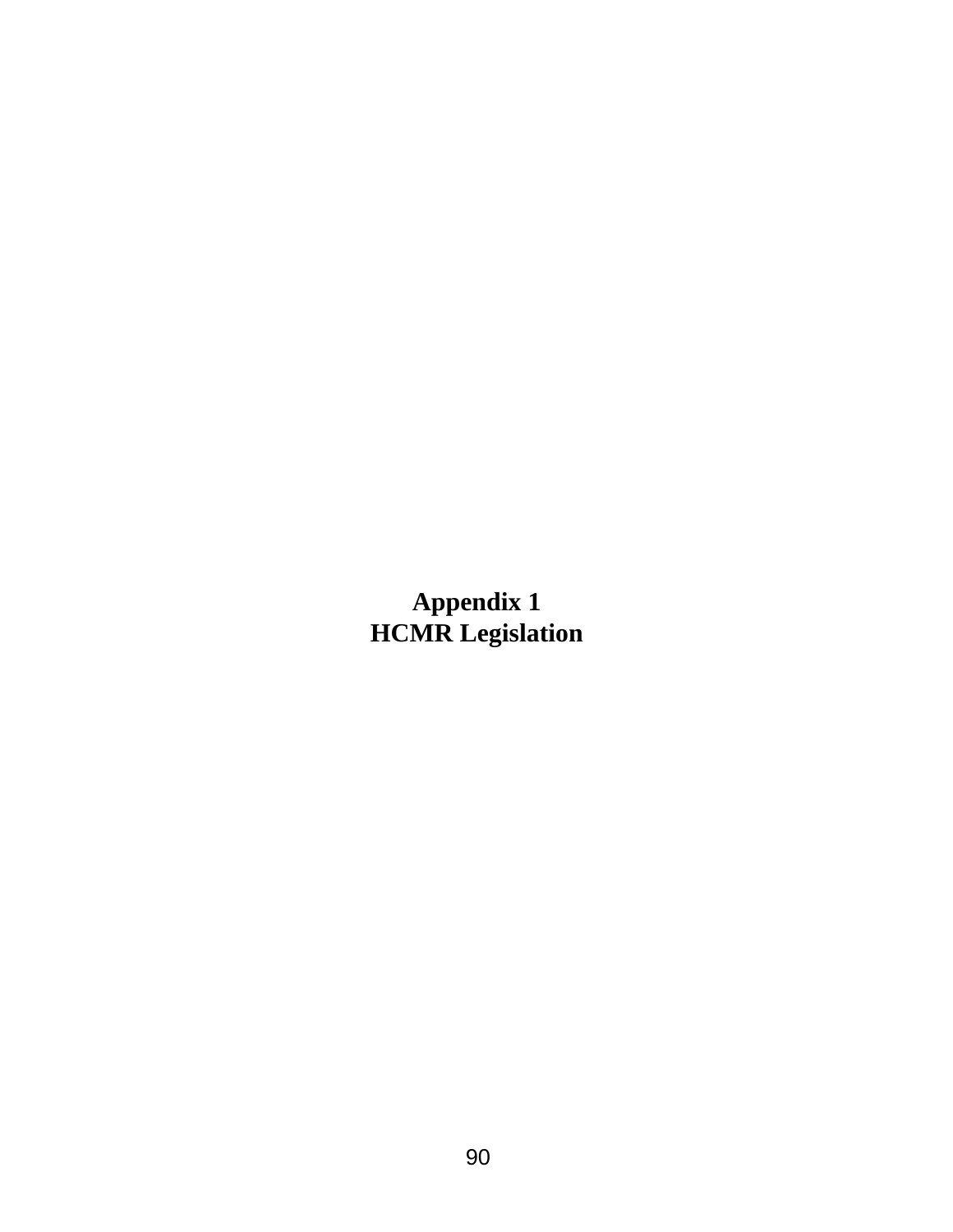#### **BELIZE:**

#### **STATUTORY INSTRUMENT Nº. 57 of 1987**

*ORDER made by the Minister of Agriculture in Exercise of the powers conferred upon him by section 13A of the Fisheries Ordinance Chapter 174 of the Laws of the Belize 1980 (corresponding to Section 9A of the Chapter 133 of the Laws of the Belize 1958 edition) and all other powers thereunto him enabling. (Gazetted 25th, July, 1987)*

## 1. This order may be cited as the Short Title FISHERIES (HOL CHAN AREA MARINE RESERVE) ORDER, 1987

2. The area known as "Hol Chan Area", as more fully described Hol Chan Area in the Schedule hereto, is hereby declared to be a marine reserve Marine Reserve for the Pourposes of the Fisheries Ordinance.

MADE by the Minister of Agriculture this 20th day of July,1987.

#### (DEAN R. LINDO) *Minister of Agriculture*

### **SCHEDULE**

#### *Zone A*

All that area comprising sea and reef on the South of Ambergris Caye containing about 2.73 sq. Kilometres and also described as the area enclosed by the lines joining the four points having grid coordinates N (1976 253.3 N, 396 509.6 E); K(1976 010 N, 398 100 E ); L(1974 320 N, 397 610 E); M (1974 616.8 N, 396 064.4 E); L ( 1974 320 N, 397 610 E ); M (1974 616.8 N, 396 064.4 E ) Respectively.

*Zone B*

All that area comprising sea and reef on the South of Ambergris Caye containing 5.9 sq. Kilometres and also described as the area enclosed by the lines joining the 5 points having grid coordinates I (1976 375 N, 392 500 E ), J ( 1976 775 N, 393 100 E); N ( 1976 253.3 N, 396 509.6 E); M (1974 616,8 N, 396 064.4 E); H ( 1976 375 N, 390 500 E ) Respectively.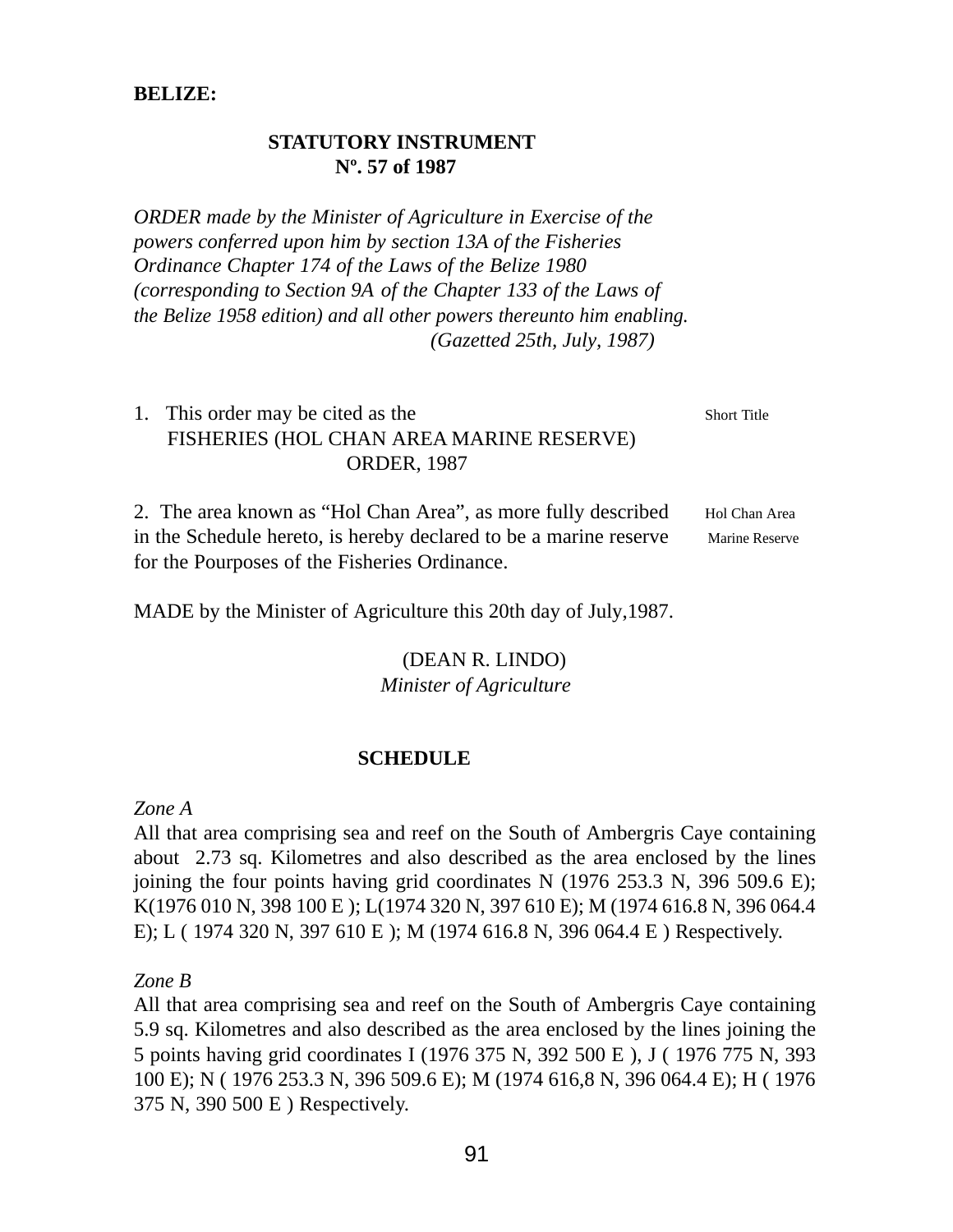#### *Zone C*

All that area comprising land and sea containing 2.53 sq. Kilometres situate at the Southend of Ambergris Caye bounded on the North, South, and West by sea on the East by land known as Boca Chica and also described as all that area enclosed by the lines joining the eight points having grid coordinates A(1976 375 N, 392 000 E); P ( 1976 517.8 N, 391 781.1 E); Q ( 1976 534.1 N, 391 848.1E); R(1977 343.2 N, 391000 E); D (1978 000 N, 390 750 E); E (1978 000 N, 389 500 E); G (1977 000 N, 389 500 E ), H (1976 375 N, 390 500 E); respectively.

### **STATUTORY INSTRUMENT Nº. 107 of 1988**

*REGULATIONS made by the Minister of Agriculture in exercise of the powers conferred on him by Section 13 of the Fisheries Act, Chapter 174 of the Laws of Belize, 1980 and all other Powers thereunto him enabling*

*(Gazetted 31st December 1988)*

| 1. | These Regulations may be cited as the HOL CHAN<br><b>MARINE RESERVE REGULATIONS, 1988.</b> | <b>Short Title</b> |
|----|--------------------------------------------------------------------------------------------|--------------------|
| 2. | In these Regulations-                                                                      | Definitions        |
|    | "Administrator" means any fishery officer appointed                                        |                    |
|    | as Administrator for the purpose of these Regulations;                                     |                    |
|    | "Fish" has to meaning asssigned to it in Fisheries Act;                                    | Cap. 174.          |
|    | "Fishing" means the taking of fish;                                                        |                    |
|    | "Reserve" means the Hol Chan Marine Reserve, as                                            |                    |
|    | declared by the Fisheries (Hol Chan Area Marine                                            |                    |
|    | Reserve ) Order 1987;                                                                      | S.I. 57/87         |
|    | "Zone" means any of the areas demarcated as restricted                                     |                    |
|    | areas in the Reserve.                                                                      |                    |
| 3. | (1) For the purpose of proper control and regulation of                                    |                    |
|    | the Zones Reserve there are created three zones within                                     |                    |
|    | the Reserve to be called:                                                                  |                    |
|    | $(a)$ Zone A                                                                               |                    |
|    | $(b)$ Zone B                                                                               |                    |
|    | $(c)$ Zone C                                                                               |                    |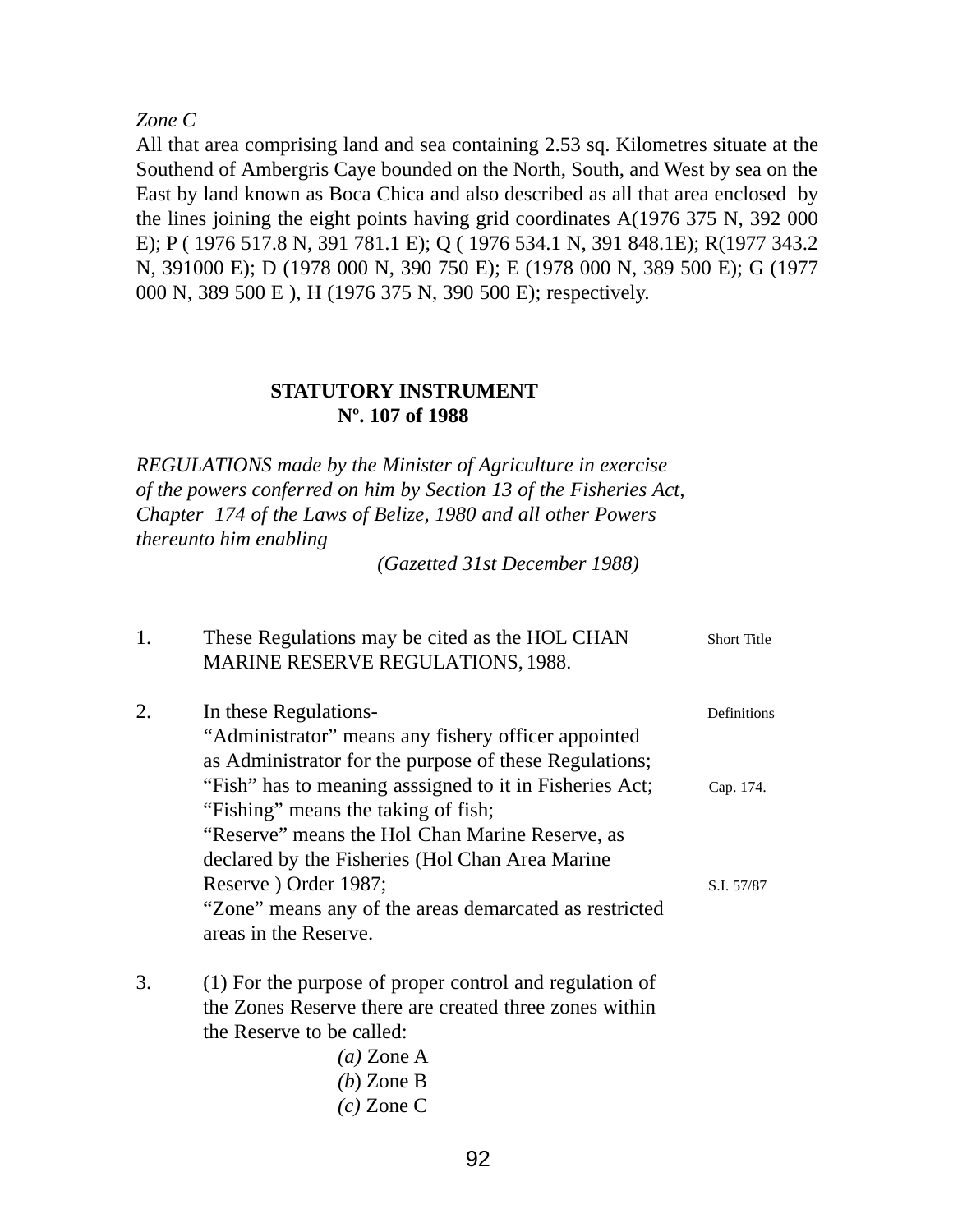|    | (2) The above Zones shall be clearly demarcated as<br>restricted areas by buoys and other suitable signs.                                                                                                                                   |                             |
|----|---------------------------------------------------------------------------------------------------------------------------------------------------------------------------------------------------------------------------------------------|-----------------------------|
| 4. | No person within the boundaries of the Reserve-                                                                                                                                                                                             | Restrictions                |
|    | (a) Shall have in his possession any flora or fauna<br>without special license from the Administrator;                                                                                                                                      |                             |
|    | $(b)$ Shall deposit any materials in or on the waters of<br>the Reserve except by special license from the<br>Administrator;                                                                                                                |                             |
|    | $(c)$ Shall erect any structure, whether temporary or<br>permanent;                                                                                                                                                                         |                             |
|    | $(d)$ Shall discharge or deposit any waste material into<br>the water or land areas;                                                                                                                                                        |                             |
|    | (e) Shall mark or tamper with any sing, buoy or notice<br>installed by the Administrator;                                                                                                                                                   |                             |
| 5. | Any accident involving personal injury or damage to<br>property shall be reported to the Reserve Manager as<br>soon as posible, but neither the Administrator nor the<br>Government of Belize shall be liable for such injury or<br>damage. | Report of<br>accident, etc. |
| 6. | The following aditional rules shall apply to the Zone A;                                                                                                                                                                                    | Additional<br>Rules for     |
|    | $(a)$ no person shall engage in finishing;                                                                                                                                                                                                  | Zone A.                     |
|    | $(b)$ visitors shall first obtain a ticket, on payment of<br>the prescribed fee, from the Reserve headquarters<br>before entry to this Zone;                                                                                                |                             |
|    | (c) all boats shall anchor at the mooring provided in<br>this Zone except in cases of emergency where life<br>and property may be in danger;                                                                                                |                             |
|    | $(d)$ no person shall remove from its place or disturb                                                                                                                                                                                      |                             |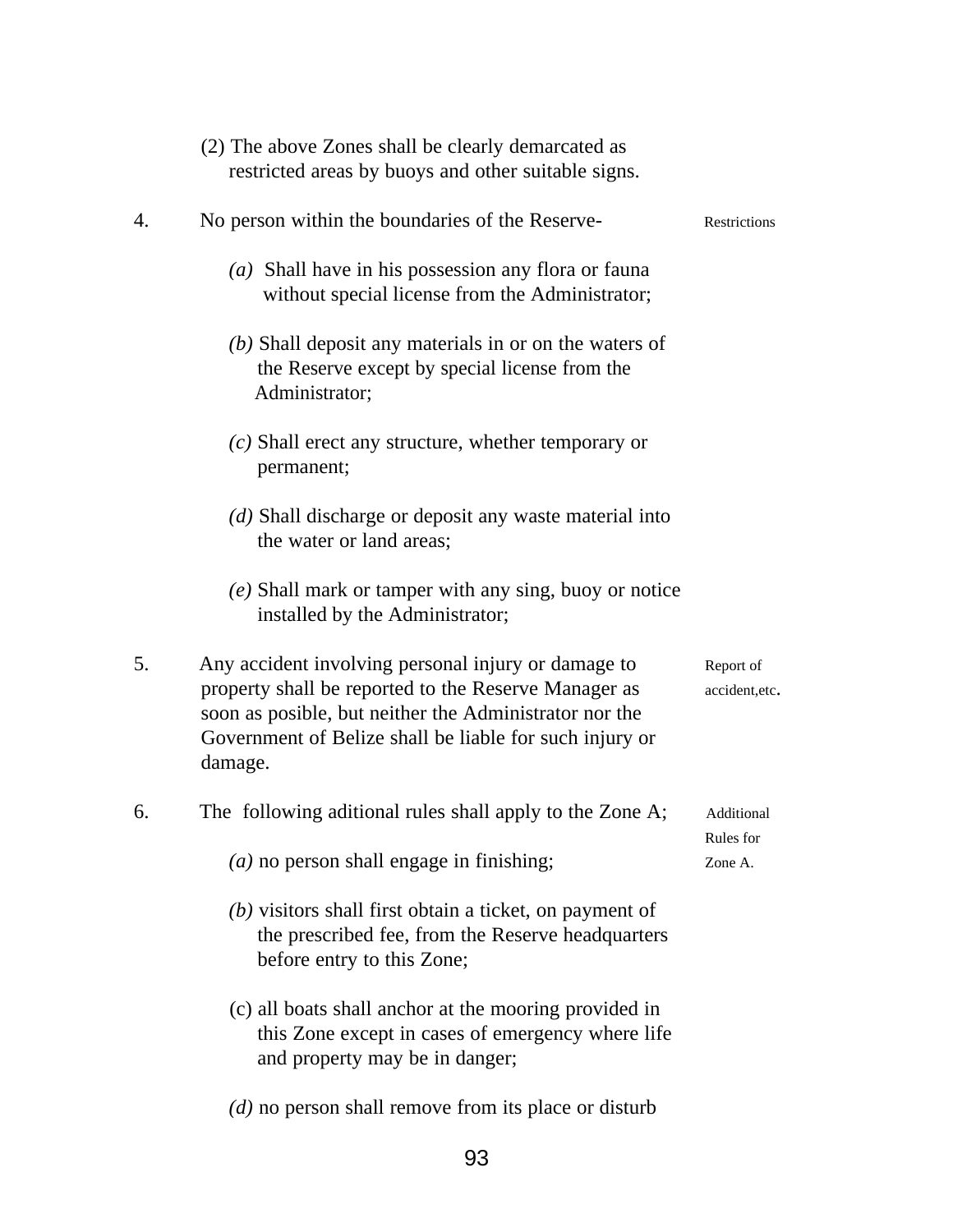|     | any species of flora or fauna, including rocks,<br>dead coral shells or sand;<br>$(e)$ no person shall cast or drag any anchor in<br>such a way as to damage coral reef formations; |                                             |
|-----|-------------------------------------------------------------------------------------------------------------------------------------------------------------------------------------|---------------------------------------------|
|     | $(f)$ all boats operating in this Zone shall obtain<br>registration from the Administrator in the<br>prescribed form set out in Schedule 1.                                         |                                             |
| 7.  | The following additional rules shall apply to Zone B:                                                                                                                               | Additional<br>Rules for                     |
|     | $(a)$ no person shall engage in trawling                                                                                                                                            | Zone B.                                     |
|     | $(b)$ no person shall engage in fishing except under<br>a special licence from the Administrator in the<br>prescribed form set out in Schedule 2.                                   |                                             |
| 8.  | The following additional rules shall apply to Zone C:                                                                                                                               | Additional<br>Rules for                     |
|     | $(a)$ no person shall engage fishing except under a<br>specia licence from the Administrator in the<br>prescribed form set out in Schedule 2.                                       | Zone C.                                     |
|     | $(b)$ all boats used for sport fishing shall obtain<br>registration from the Administrator in the form<br>set cut in Schedule 1.                                                    |                                             |
| 9.  | Permits issued under these Regulations are:                                                                                                                                         | Permits not<br>transferable                 |
|     | $(a)$ not transferable:                                                                                                                                                             | etc.                                        |
|     | $(b)$ renewable upon application to the<br>Administrator;                                                                                                                           |                                             |
|     | $(c)$ subject to cancellation if any of the conditions<br>of the permit or any of these regulations is<br>contravened.                                                              |                                             |
| 10. | The Fisheries Regulations 1977 shall apply within the<br>Reserve.                                                                                                                   | Application<br>of Fisheries<br>Regulations. |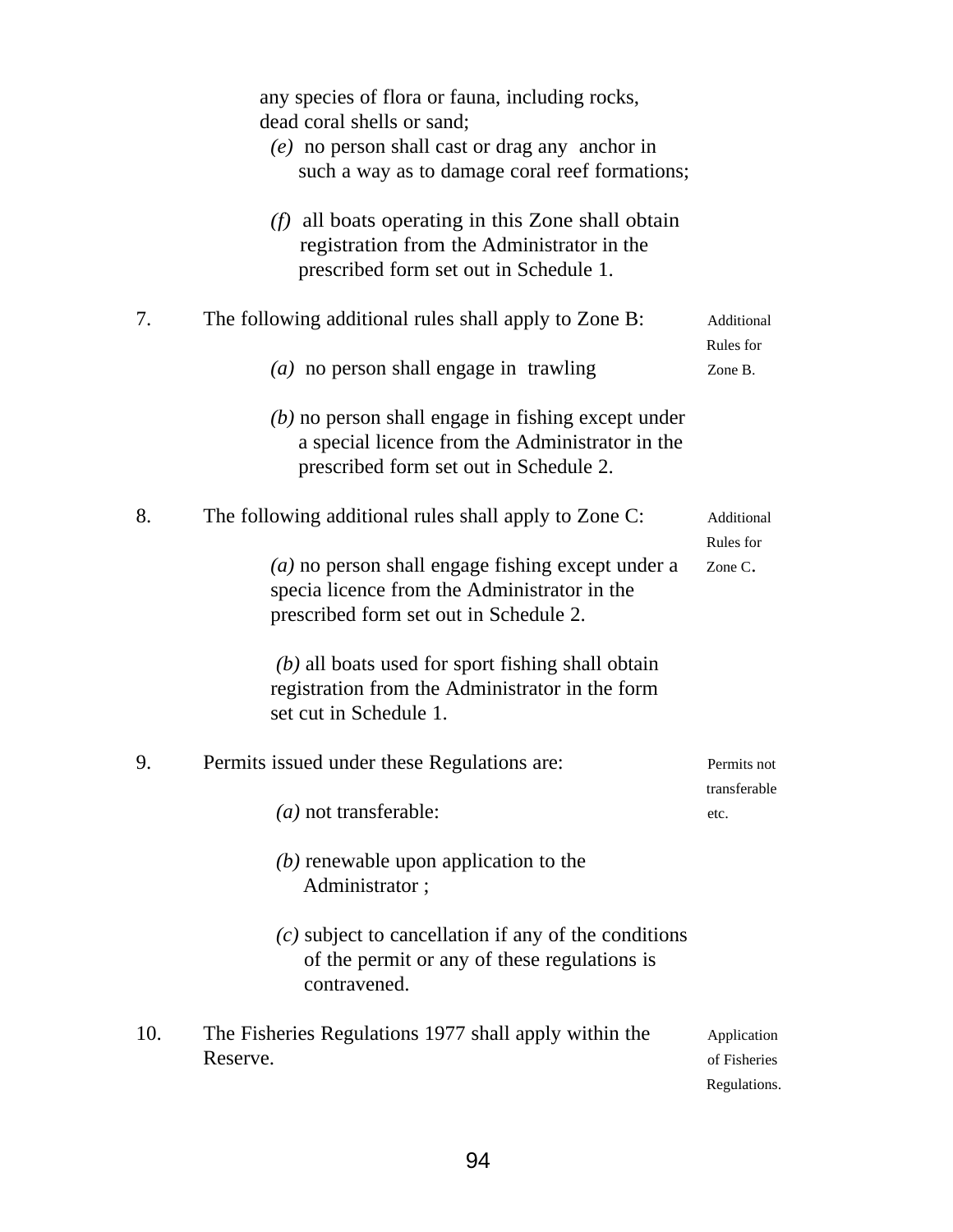| 11. | (1) The Reserve shall remain open to the public on all<br>days of the week as follows:                                                                                                                                                                            | Fees.        |
|-----|-------------------------------------------------------------------------------------------------------------------------------------------------------------------------------------------------------------------------------------------------------------------|--------------|
|     | 1. Mondays to Fridays8:00 a.m. to 4:00 p.m.                                                                                                                                                                                                                       |              |
|     | (2) Admission to the Reserve shall be on payment of the<br>following fees for tourists, Belizeans and guide boats:                                                                                                                                                |              |
|     | $(a)$ Zone A:<br>3. Guide Boats \$ 15.00 per boat per annum                                                                                                                                                                                                       |              |
|     | (b) Zone B and Zone C (for sport fishing)<br>1.<br>3. Guide Boats \$ 15.00 per boat per annum                                                                                                                                                                     |              |
|     | Provided that no fees shall be charged-                                                                                                                                                                                                                           |              |
|     | ( <i>a</i> ) in the case of children below twelve years of age;<br>and                                                                                                                                                                                            |              |
|     | in the case of Belizeans who enter the Reserve<br>(b)<br>on Sundays but not on any other public or bank<br>holiday.                                                                                                                                               |              |
| 12. | Any person who contravenes these Regulations is guilty<br>of an offence and is liable on summary conviction<br>to a fine not exceeding one thousand dollars or to<br>imprisonment for a period not exceeding six months or to<br>both such fine and imprisonment. | Penalty      |
| 13. | These Regulations shall come into operation on<br>MADE 13 day of December 1988.                                                                                                                                                                                   | Commencement |
|     | (DEAN R. LINDO)                                                                                                                                                                                                                                                   |              |

*Minister of Agriculture*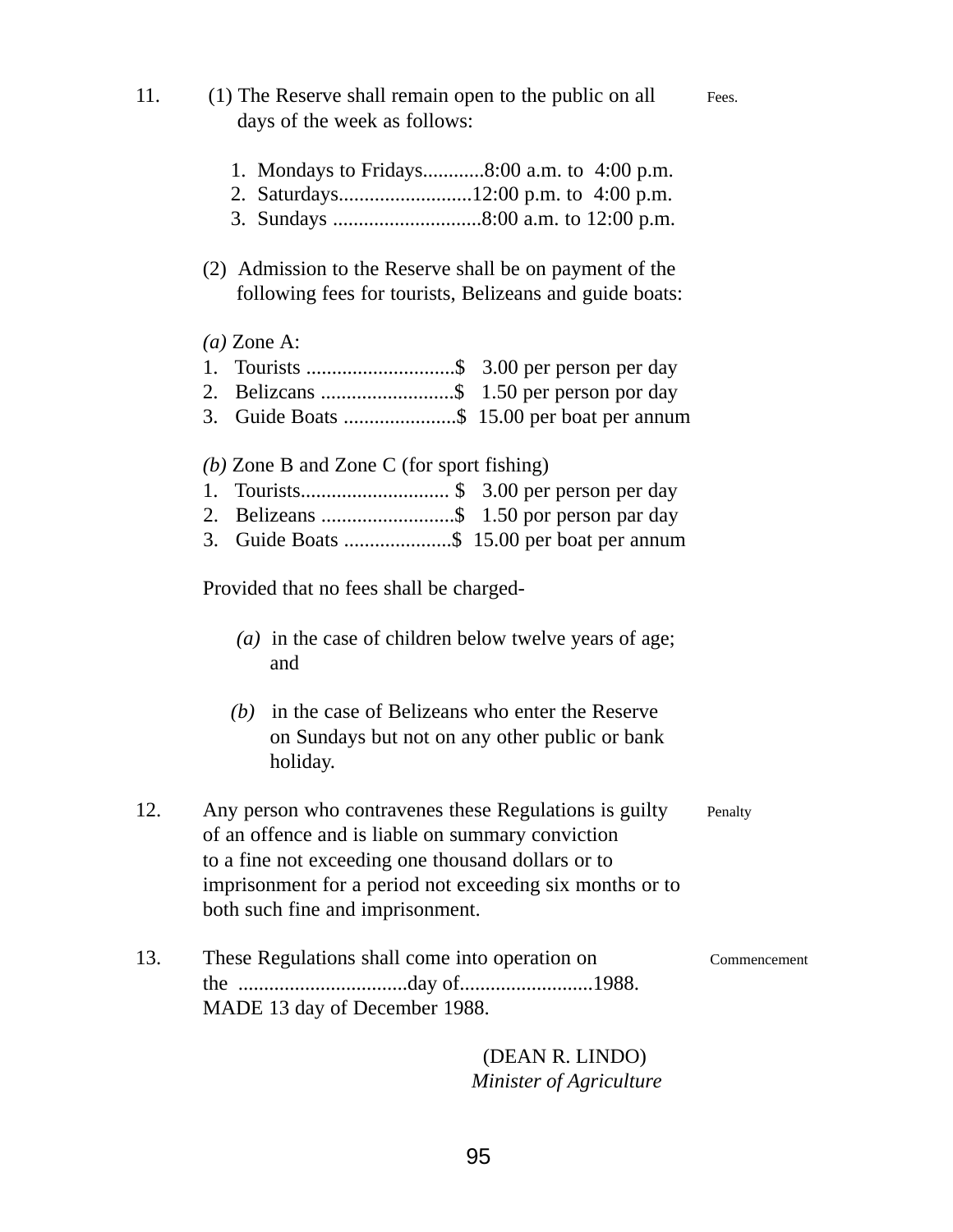### **SCHEDULE 1**

Application for boat registration for operation in Hol Chan Marine Reserve (in duplicate)

- 1 ) Name of boat owner.
- 2) Name of captain.
- 3) Name of boat, if any
- 4) Length of boat.
- 5) Width of boat.
- 6) Engine type and H.P
- 7) Passenger capacity.
- 8) Type of activity:
- (a) Glass-bottom viewing;
- (b) Snorkeling;
- (c) Scuba diving;
- (d) Sportfishing.

Date\_\_\_\_\_\_\_\_\_\_\_\_\_\_\_\_\_\_\_\_\_\_\_\_\_\_ Signature\_\_\_\_\_\_\_\_\_\_\_\_\_\_\_\_\_

Registration Form Name of boat, owner. Name of Captain. Name of boat.

This boat is registered to carry up to\_\_\_\_\_\_\_\_\_passengers and to conduct the folowing activities in the Hol Chan Marine Reserve i.e.....................................................................................................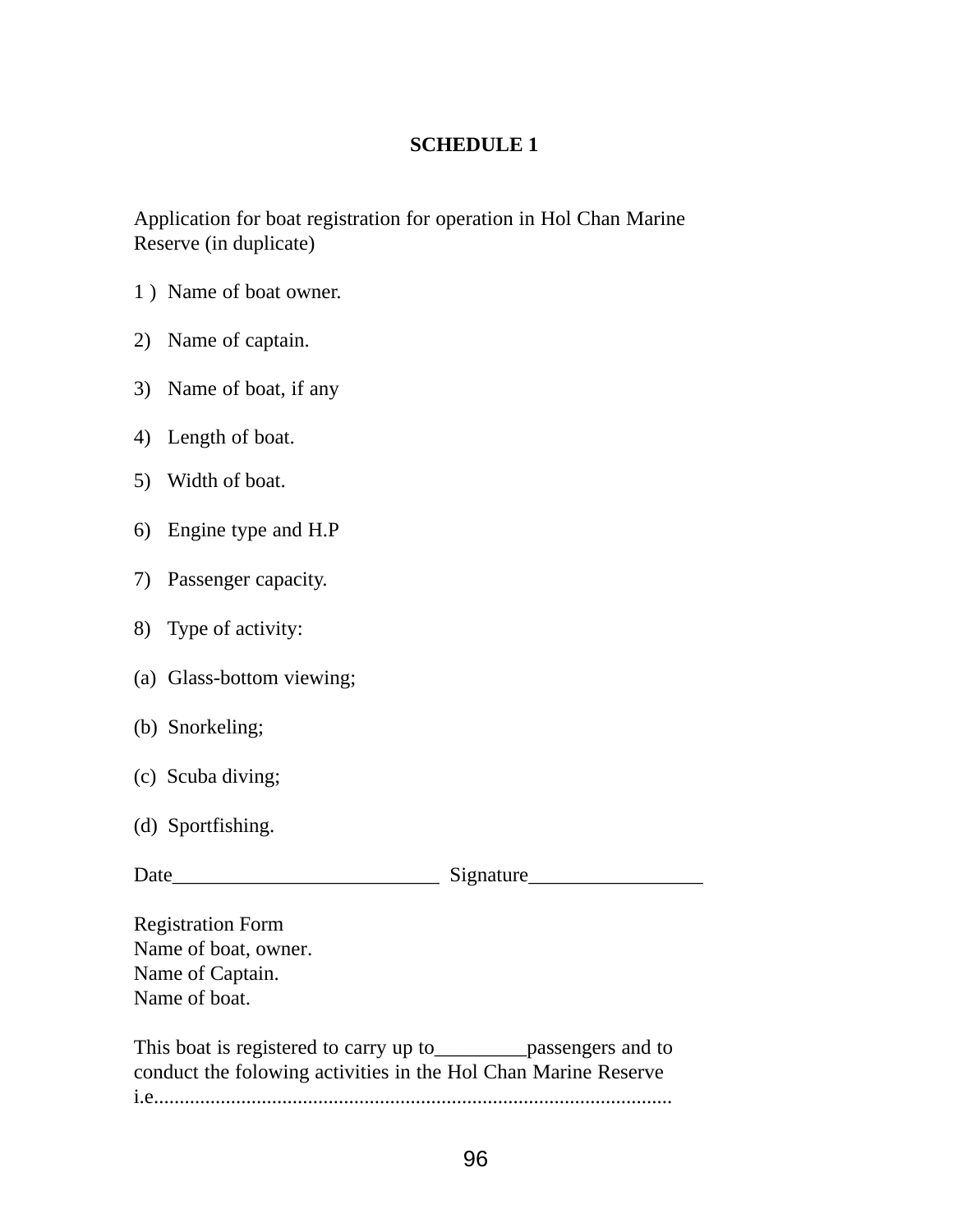Conditions of registration:

- 1 If carrying passengers to dive in the reserve, the captain/guide is responsible for the following:
	- *(i)* to acquaint passangers with rules of the Reserve.
	- *(ii)* to anchor at the mooring provided when in Zona A.
	- *(iii)* to fly the "divers down" flag during all dives.
	- *(iv)* only certified scuba divers or those undergoing an approved training course will be allowed to use scuba tanks.
- 2. If carrying passengers to carry out sportfishing, the captain/guide is responsible for the following:
	- *(i)* to submit details of catch and area fished to the park manager when requested;
	- *(ii)* to release fish wherever possible.
- 3. To apply the mark/sticker provided in a prominent position on the registered boat.

Date  $\qquad \qquad$ 

*Fisheries Administrator*

### **SCHEDULE 2**

### *Fishing Licence for the Hol Chan Reserve*

1. Fisherman will be required to fill in a special application form for fishing in the Reserve. This will be the same as the currently used fishing licence application form and boat licence application form, but with the following 3 conditions: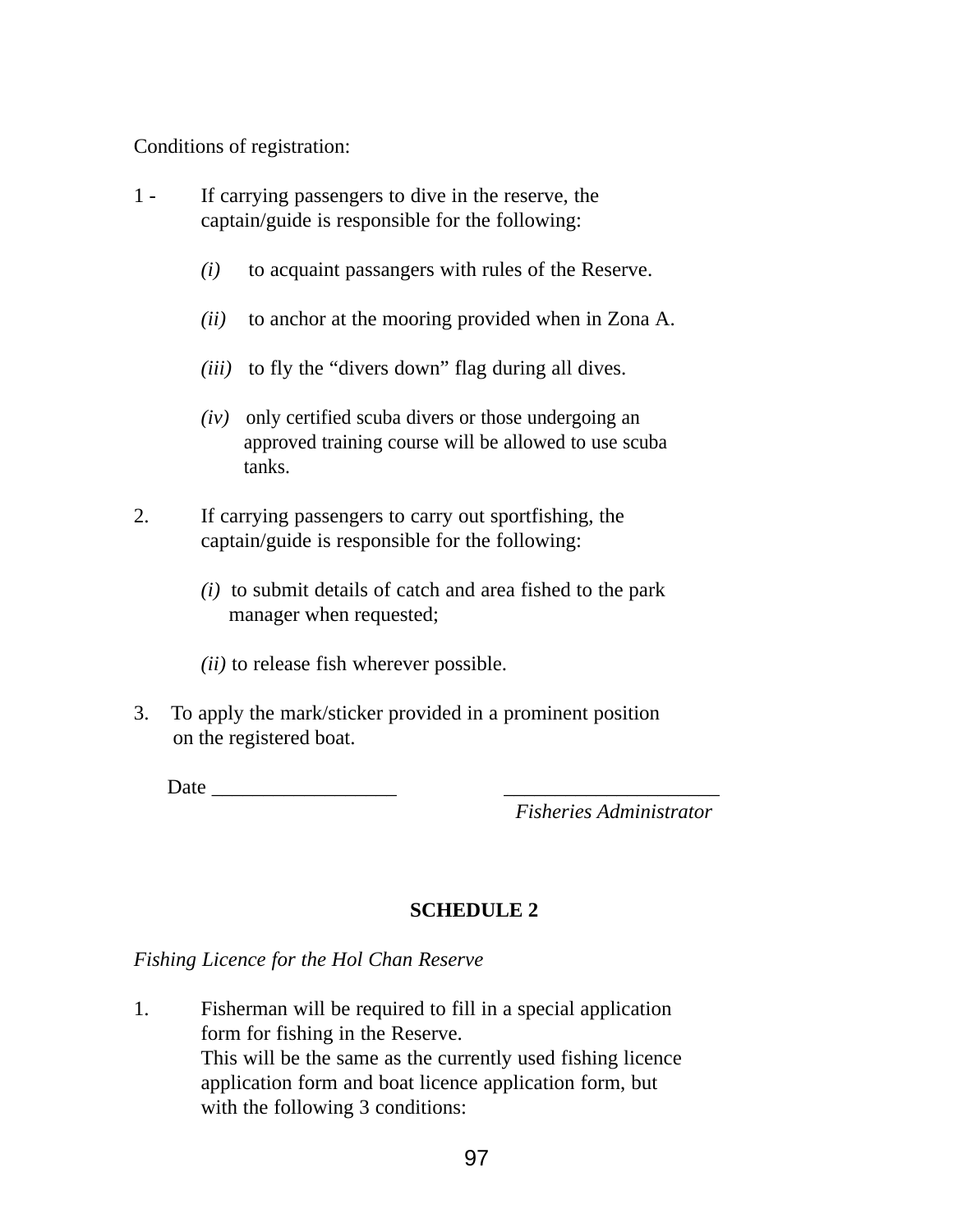- *(a)* I hereby will submit details of catch from the reserve area as requested under Schedule 2 Form E1 of the Fisheries Regulations.
- *(b)* Fishing will not be conducted in the Boca Ciega blue hole in Zona B with the use of nets or spears.
- *(c)* Fishing will not be conducted in Zona A of the reserve.
- 2. Licences for general fishing will then be stamped with a special stamp allowing the holder to fish in Zona B and C of the Hol Chan Reserve.
- 3. Boats licenced to operate in the reserve for commercial fishing will be provided with a special mark/sticker.

Date

Fisheries Administrator

### **STATUTORY INSTRUMENT No. 112 of 1989**

APPOINTMENT made by the Minister of Agriculture and Fisheries in exercise of the powers conferred upon him by section 4 of the Fisheries Act, Chapter 174 of the laws of Belize, 1980.

*(Gazetted 28th October, 1989)*

1. These Order may be cited as the: Short Title.

### FISHERY OFFICERS (APPOINTMENT) ORDER, 1989.

2. I, MICHAEL ESPAT, Minister of Agriculture and Fisheries, in exercise of the power conferred upon officers me by Secction 4 of the Fisheries Act, do herby appoint the persons for the time being holding the following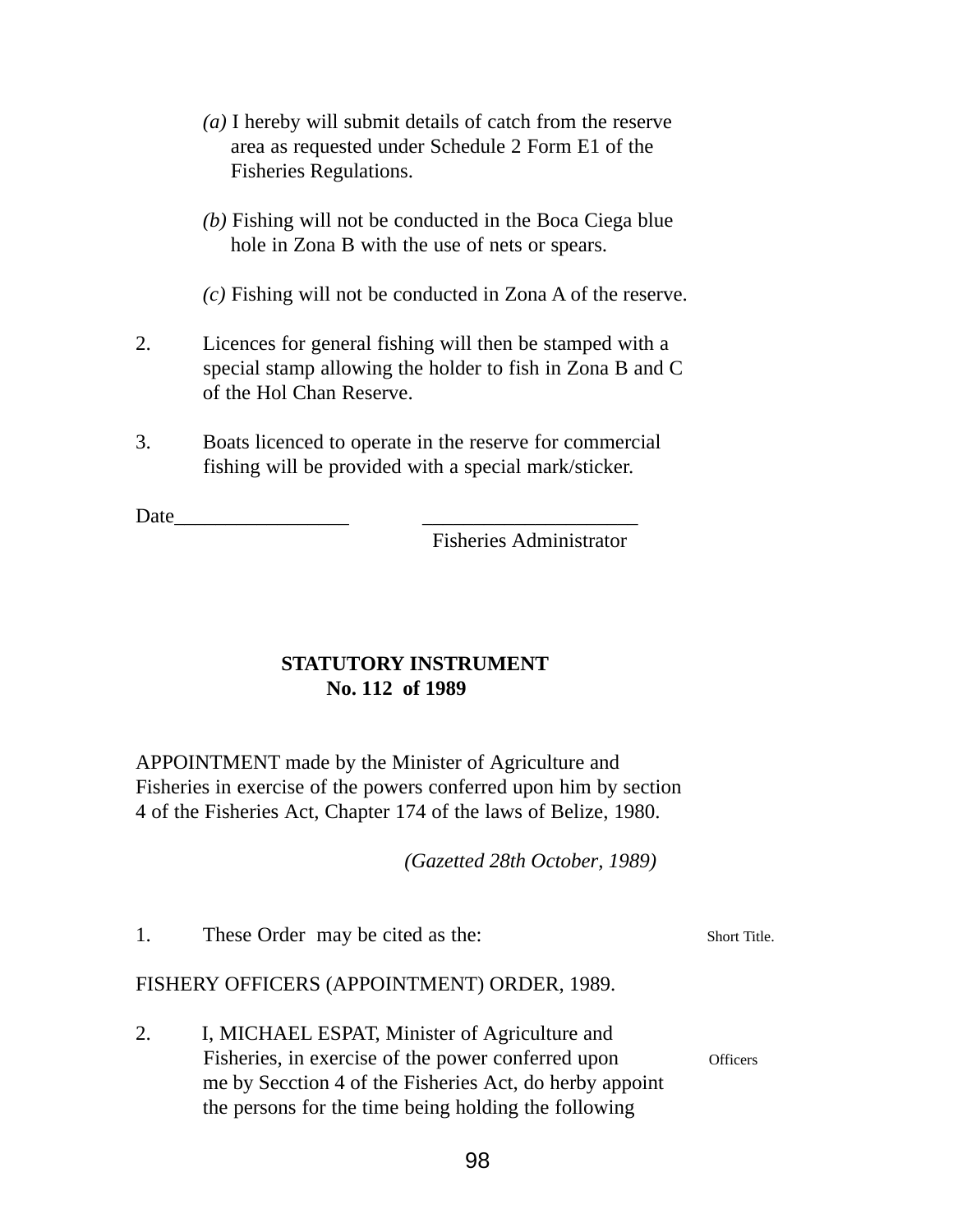offices to be "FISHERY OFFICERS" for the purpose of carrying into effect the provisions of the said Act and the regulations made thereunder:-

Fisheries Administrator

Fisheries Officer

Assistant Fisheries Officer

Fisheries Inspector

3. The Fishery Officers (Appointment) order dated 22nd Repeal of March, 1973 (S.I. 25 of 1973) is hereby repealed. S.I. 25/1973

### (MICHAEL ESPAT) *Minister of Agriculture and Fisheries*

### **STATUTORY INSTRUMENT No. 113 of 1989**

REGULATIONS made by the Minister of Agriculture and Fisheries in exercise of the powers conferred upon him by Section 13 of the Fisheries Act, Chapter 174 of the laws of Belize, 1980 and all other powers thereunto him enabling.

*(Gazetted 28th October, 1989)*

1. These Regulations may be cited as the Short Title HOL CHAN MARINE RESERVE (AMENDMENT) REGULATIONS, 1989

and shall be read and construed as one with the Hol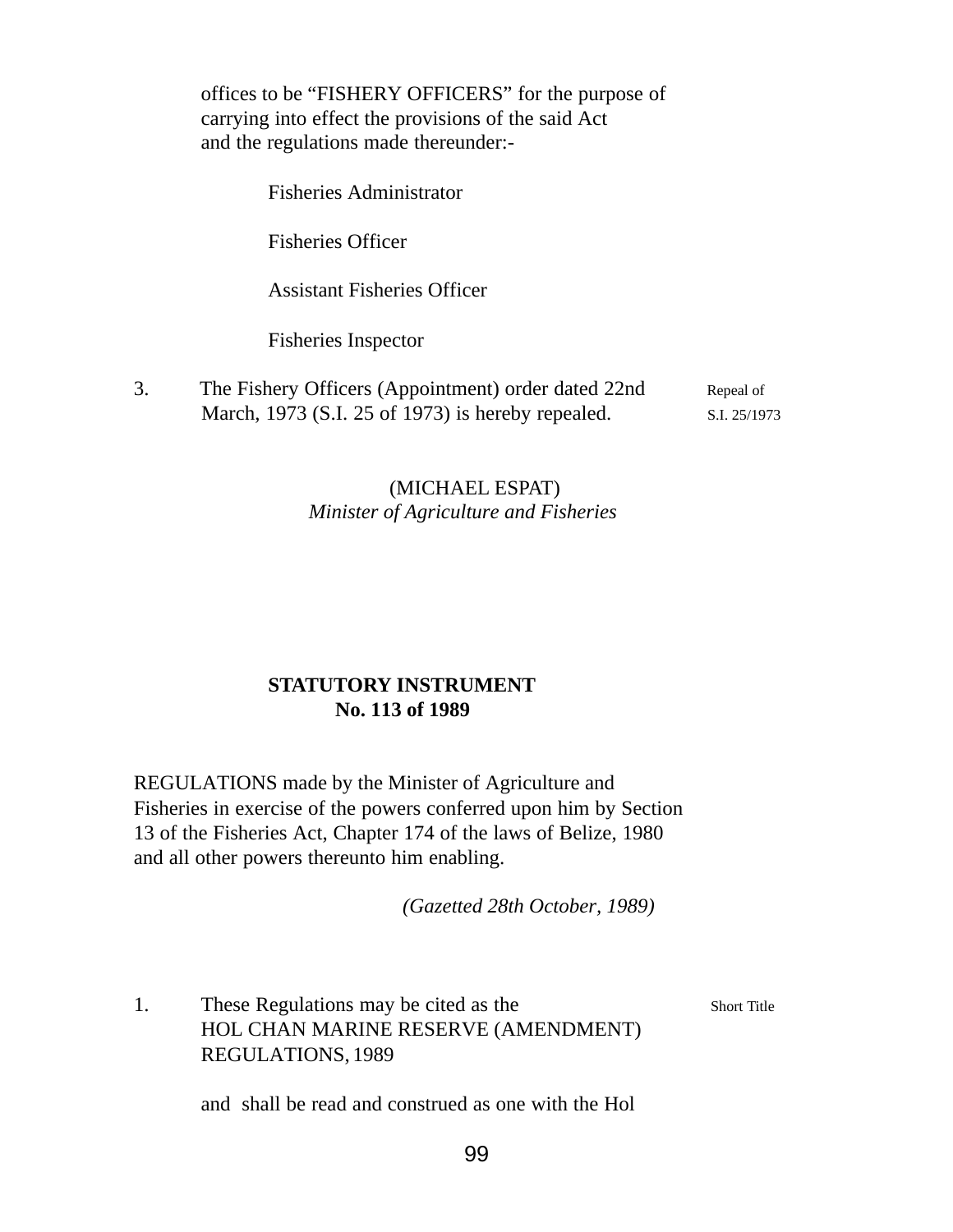|    | Chan Marine Reserve Regulations wich are hereinafter                                                | S.I. 107/88  |
|----|-----------------------------------------------------------------------------------------------------|--------------|
|    | referred to as the principal Regulations                                                            |              |
| 2. | Regulation 2 of the principal Regulations is hereby                                                 | Amendment    |
|    | amended by adding the following new definition                                                      | of           |
|    | inmediately after the definition of "Zone":-                                                        | Regulation 2 |
|    | "Zone A", "Zone B" and "Zone C" shall have the<br>descriptions respectively assigned to them in the |              |
|    | Schedule to Fisheries (Hol Chan Area Marine Reserve)<br>order, 1987                                 | S.I. 57/87   |
| 3. | Regulation 13 of the principal Regulations is hereby                                                | Amendment    |
|    | repealed and replaced by the following:-                                                            | Regulation   |
|    |                                                                                                     | 13.          |
|    | "13. These Regulations shall come into operation on the<br>thirteenth day of December 1988."        |              |
|    |                                                                                                     |              |

Made by the Minister of Agriculture and Fisheries this 16th day of October, 1989.

### (MICHAEL ESPAT) *Minister of Agriculture and Fisheries*

### **STATUTORY INSTRUMENT No. 100 of 1999**

*ORDER made by the Minister of Agriculture, Fishseries and Cooperatives in exercise of the powers conferred upon him by secction 13 of the Fishseries Act, Chapter 174 of the Laws of Belize, Revised Editons 1980-90, and all other powers thereunto him enabling.*

*(Gazetted 18th September, 1999)*

1. This Order may be cited as the

### FISHERIES HOL CHAN AREAS MARINE Short Title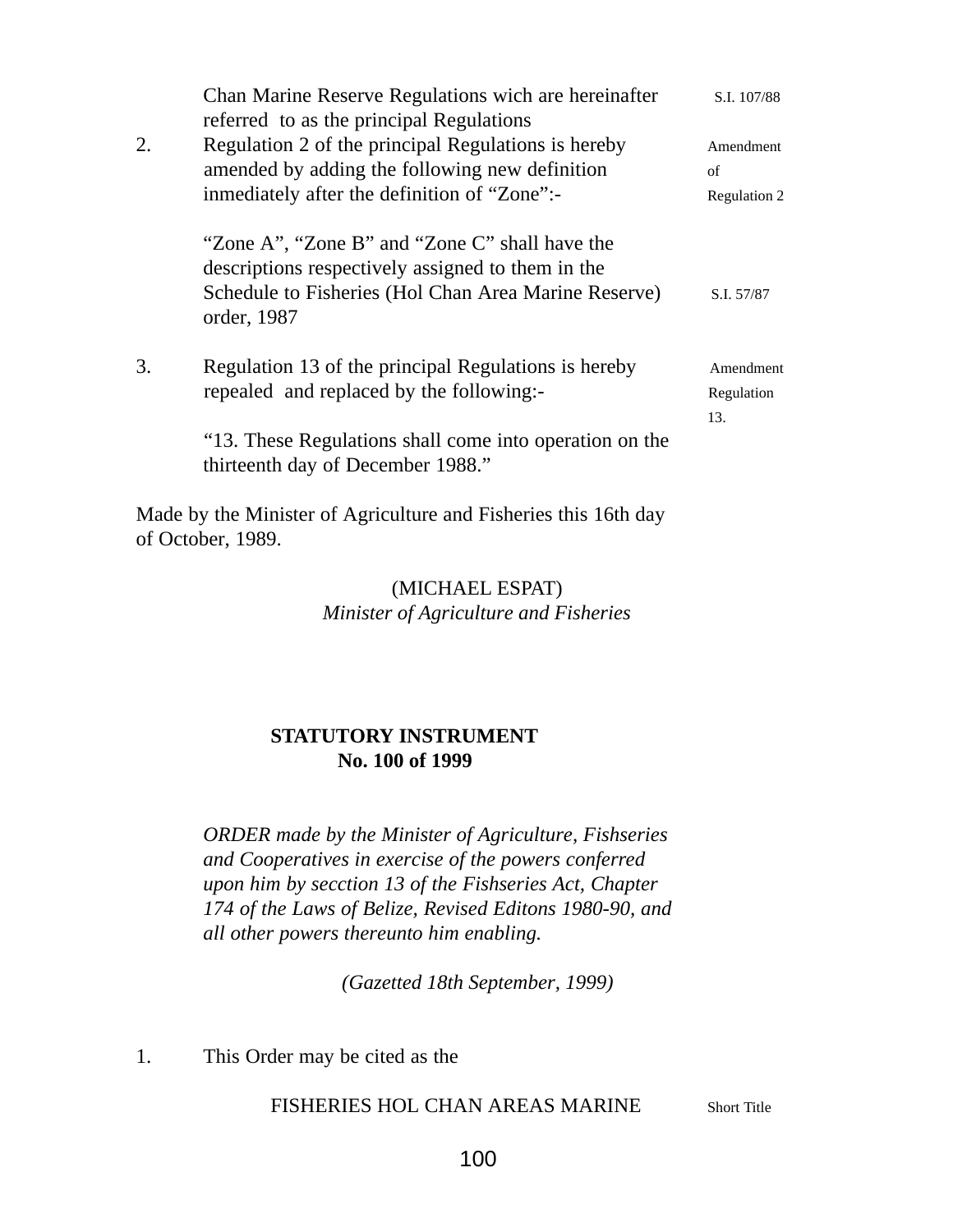#### RESERVE) (AMENDMENT) ORDER, 1999

|          | and shall be read and construed as one with the Fisheries                                                                                                                                                                                                                                         | Sub. Leg.    |
|----------|---------------------------------------------------------------------------------------------------------------------------------------------------------------------------------------------------------------------------------------------------------------------------------------------------|--------------|
|          | (Hol Chan Marine Reserve) Order, which is                                                                                                                                                                                                                                                         | 1991 Edn.    |
|          | hereinafter referred to as the principal Order.                                                                                                                                                                                                                                                   | Vol. IV.     |
|          |                                                                                                                                                                                                                                                                                                   | CAP. 174     |
|          |                                                                                                                                                                                                                                                                                                   | P.5.         |
| 2.       | The Schedule to the principal Order is hereby amended                                                                                                                                                                                                                                             | Amendment    |
|          | by the addition there to of a new Zone D immediately<br>after Zone C as follows:-                                                                                                                                                                                                                 | of Schedule  |
| "Zone D" | ALL THAT AREA comprising the sea and reef on the south of                                                                                                                                                                                                                                         |              |
|          | Ambergris Caye containing about 2sq miles and also described<br>as the area enclosed yb the lines joining the 4 points habing grid<br>coordinates NW (395312.500E, 197485.00 N), NE (397610.00E,<br>1974320.00N), SE (397018.200E, 19972129.00N), SW(394768.300<br>E, 1972659.00N) respectively." |              |
| 3.       | This Order shall come into force on the 31st day of<br>August, 1999.                                                                                                                                                                                                                              | Commencement |
|          | MADE by the Minister of Agriculture, Fisheries and<br>Cooperatives this 31st day of August, 1999.                                                                                                                                                                                                 |              |

## (DANIEL SILVA) *Minister of Agriculture, Fisheries and Cooperatives*

## **STATUTORY INSTRUMENT No. 101 of 1999**

REGULATIONS made by the Minister of Agriculture, Fisheries and Cooperatives in exercese of the powers conferred upon him by section 13 of the Fisheries Act, Chapter 174 of the Laws of Belize, Revised Edition 1980-90, and all other powers thereunto him enabling.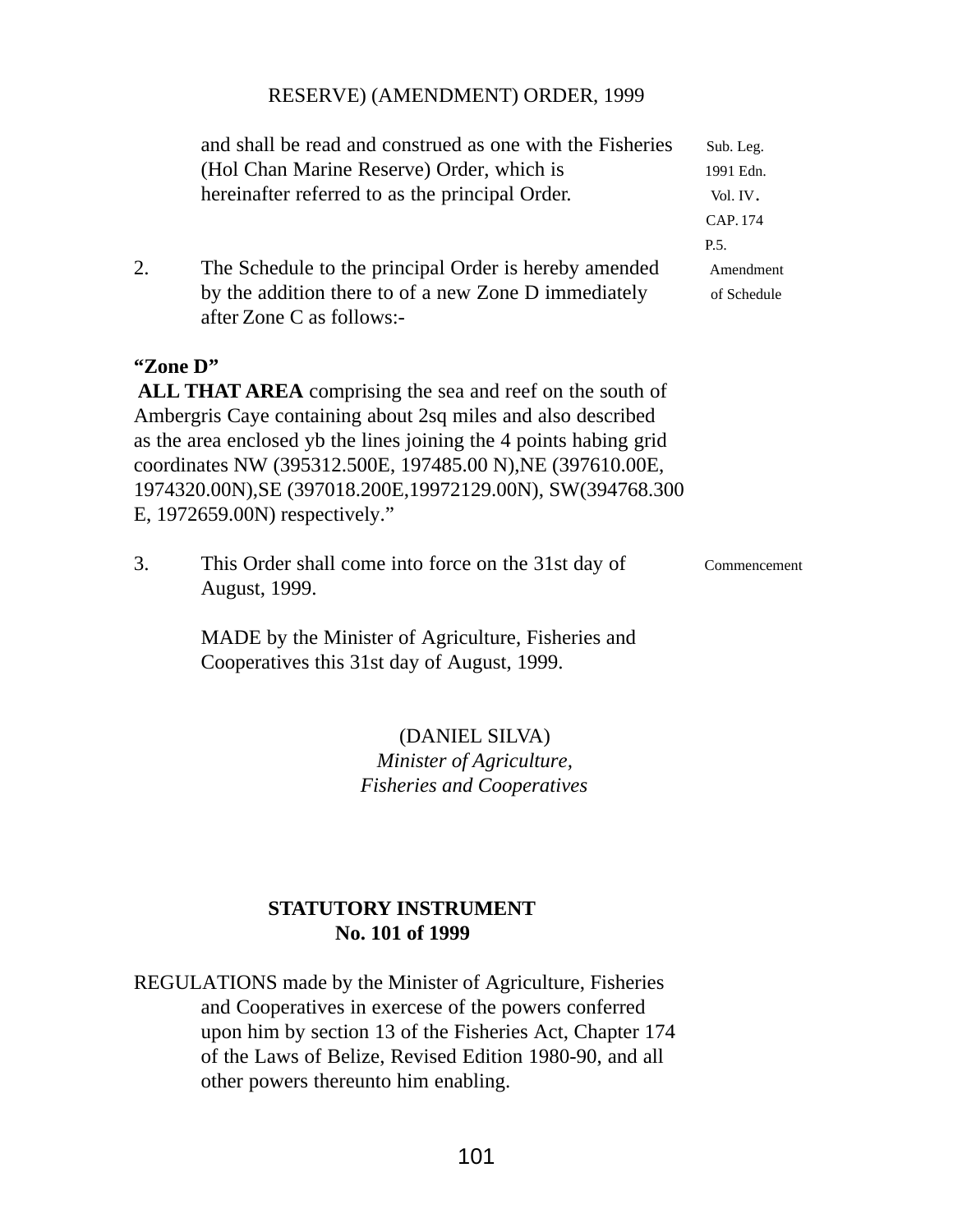|    | (Gazetted 18th September, 1999.)                                                                                                                                                    |                                                                                  |
|----|-------------------------------------------------------------------------------------------------------------------------------------------------------------------------------------|----------------------------------------------------------------------------------|
| 1. | These Regulations may be cited as the                                                                                                                                               | Short Title                                                                      |
|    | FISHERIES (HOL CHAN MARINE RESERVE)<br>(AMENDMENT) REGULATIONS, 1999.                                                                                                               |                                                                                  |
|    | and shall be read and construed as one with the Fisheries<br>(Hol Chan Marine Reserve) Regulations which, as<br>amended are hereinafter referred to as the principal<br>Regulations | Sub Leg.<br>1991 Edn.<br>Vol. I.V.<br>CAP. 174<br>S.I. 170/1994<br>S.I. 35/1996. |
| 2. | Regulation 2 of the principal Regulations is hereby<br>amended deleting the defitnition of "Zone A", "Zone B",<br>"Zone C", and replacing it by the following:-                     | Amendment<br>of Regulation<br>2.                                                 |
|    | "Zone A", "Zone B", "Zone C", and "Zone D", shall<br>have the descriptions respectively assigned to them in the<br>Schedule to the Fisheries (Hol Chan Marine Reserve)<br>Order."   | Sub. Leg.<br>1991 Edn.<br>Vol. I.V<br>CAP. 174<br>P.5.                           |
| 3. | Regulation 3 of the principal Regulations is hereby amended<br>repealing subregulation (1) and replacing it with the<br>following                                                   | Amemdment<br>of<br>Regulation 3                                                  |
|    | "(1) For the purpose of proper control and regulation of<br>the Reserve there are hereby created four zones within the<br>Reserve to be called:-<br>$(a)$ Zone A;                   |                                                                                  |
|    | $(b)$ Zone B;                                                                                                                                                                       |                                                                                  |
|    | $(c)$ Zone C, and                                                                                                                                                                   |                                                                                  |
|    | $(d)$ Zone D."                                                                                                                                                                      |                                                                                  |
| 4. | The principal Regulations are hereby amemded by the<br>addition of a new Regulation 8 A immediately after<br>Regulation 8 as follows.-                                              | Addition of<br>new<br>Regulation                                                 |

8A.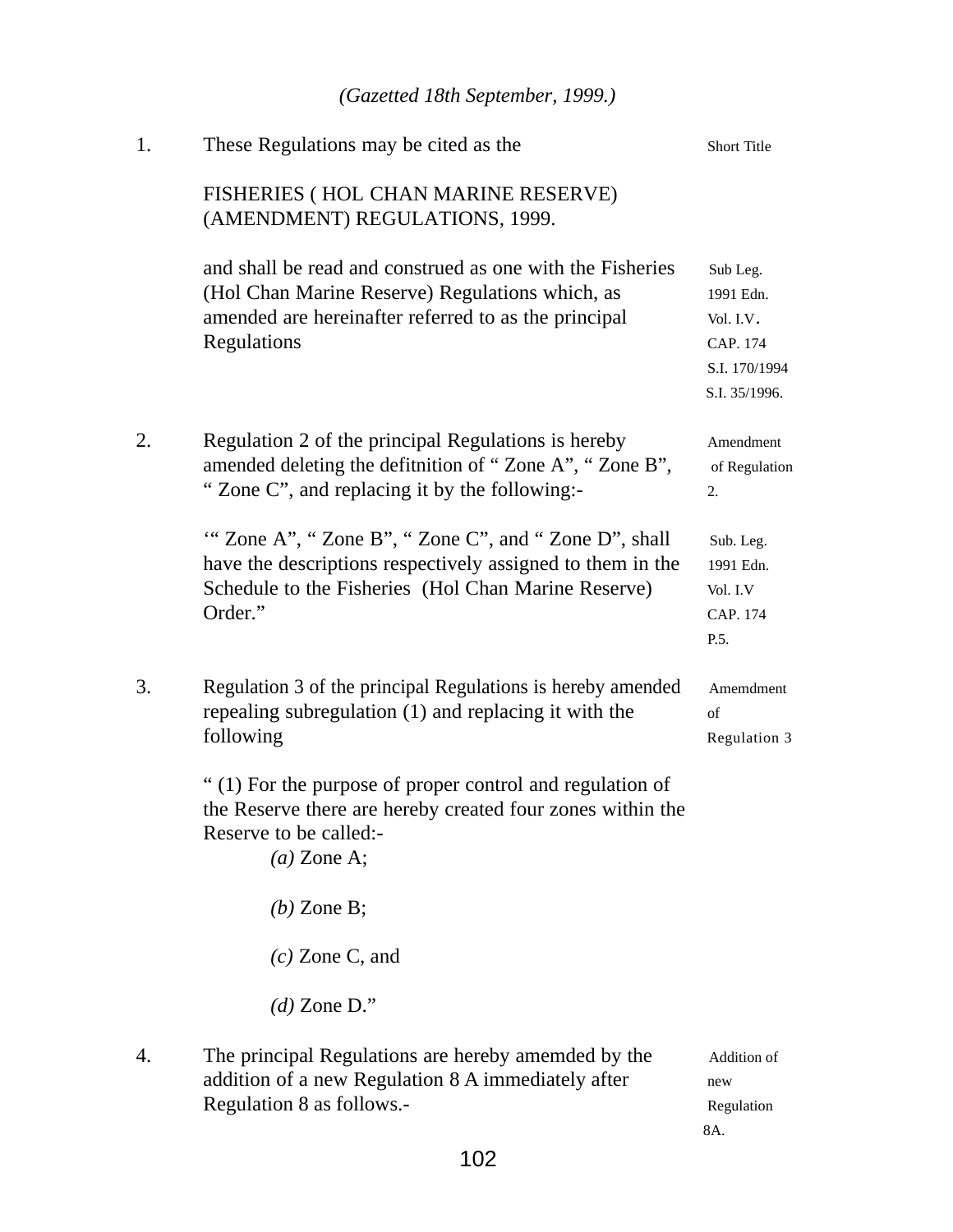- 8A. This area shall be protected as a multi-purpose use Additional zone and the following additional rules shall apply Rules to Zone D:- for Zone D.
- *(a)* There shall be within this zone a "General Use Area" which shall be protected as follows:-
	- *(i)* commercial fishing shall be allowed in all of Zone D except in the exclusive recreational areas of " Shark Ray Alley" and "Amigos Del Mar Dive Wreck";
	- *(ii)* fishermen who use Zone D shall submit catch data upon request by the staff of the Reserve;
	- *(iii)* fishermen who use Zone D shall obtain the Hol CHan Marine Reserve stamp on their fishing licences;
	- *(iv)* no gloves shall be allowed in Zone D; and
	- $(v)$  the down-under diver's flag shall be displayed at all times by tour guiding vessels;
- *(b)* there shall be within this zone "Exclusive Recreation Areas" which shall be protected as follows"-
	- *(i)* special marker buoys shall demarcate the boundaries of the exclusive recreation areas and these areas shall be comprised of the area at "Shark Ray Alley" and the other area outside the reef at the "Amigos Del Mar Dive Wreck";
	- *(ii)* no fishing shall be allowed in the exclusive recreation areas;
	- *(iii)* no feeding of fish by tourists shall be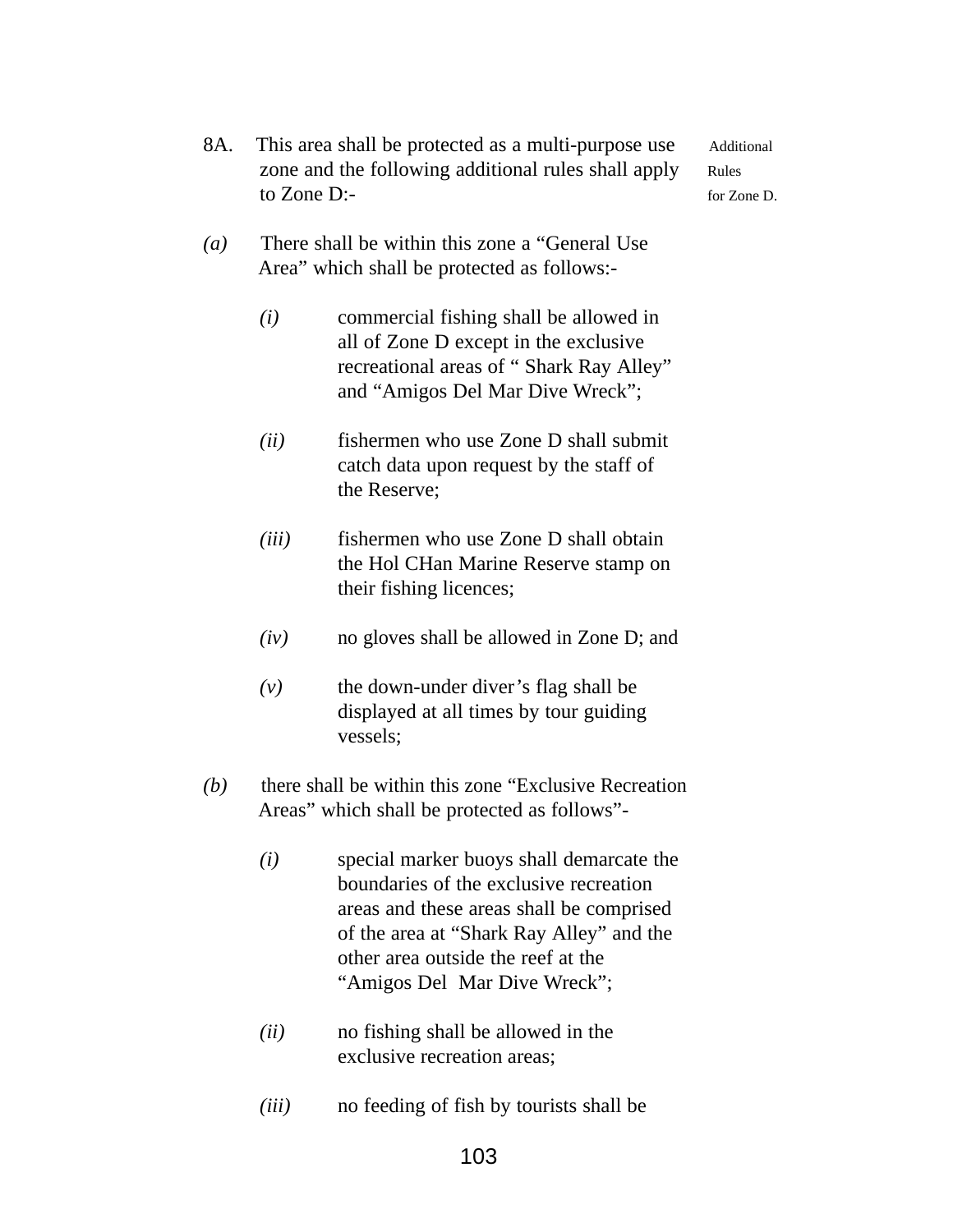allowed in the exclusive recreation areas;

- *(iv)* no touching of flora or fauna shall be allowed in the exclusive recreation areas;
- *(v)* no scuba diving shall be allowed in Shark Ray Alley except for research purposes under a special licence issued by the Fisheries Administrator in that behalf;
- *(vi)* commercial, recreational vesssels shall be allowed to stay in the exclusive recreation areas for periods of not more than one hour at any one time, and only if there are in that area mooring buoys available;
- *(vii)* commercial recreational vessels within the exclusive recreation areas shall first report to the Ranger on duty before engaging in any water-rekated activities;
- *(viii)* down-under divers flags shall be displayed at all times; and
- *(ix)* no fishing gear shall be allowed on board any commercial recreational vessel except fins and masks."
- 5. Regulation 11 of the principal Regulations is hereby Amendment amended by repealing subregulation  $(2)$  and replacing it of Regulation with the following: 11.

"(2) Admiddion to the Reserve shall be on payment of the following fees for tourists, Belizeans and commercial recreational vessels:

*(a)* **Zones A,B,C Fee** 1. Tourist....................\$ 5.00 per person per day

2. Belizeans................\$ 2.00 per person per day

3. Commercial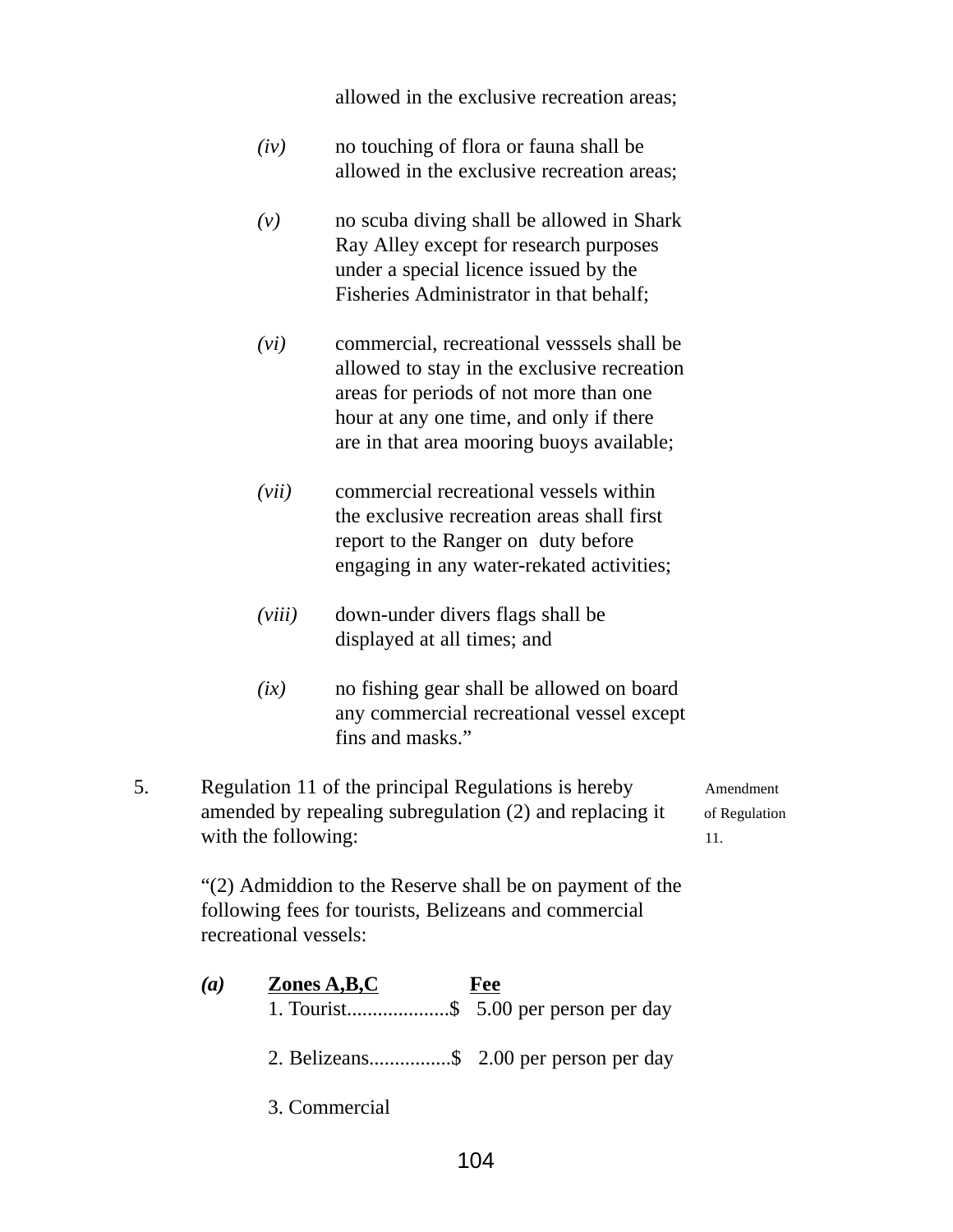|    |            | Recreational<br>Vessels \$ 10.00 per vessel per annum                                                                                                    |  |
|----|------------|----------------------------------------------------------------------------------------------------------------------------------------------------------|--|
|    | (b)        | Zone D<br><b>Fee</b><br>1. Tourist\$ 7.00 per person per day                                                                                             |  |
|    |            | 2. Belizeans\$ 1.00 per person per day                                                                                                                   |  |
|    |            | 3. Commercial<br>Recreational<br>Vessels\$ 10.00 per vessel per annum                                                                                    |  |
|    | (c)        | <b>Zones B &amp; C</b><br><b>Fees</b>                                                                                                                    |  |
|    |            | (for sport fishing)<br>1. Tourist\$ 5.00 per person per day                                                                                              |  |
|    |            | 2. Belizeans\$ 2.50 per person per day                                                                                                                   |  |
|    |            | 3. Commercial<br>Recreational<br>Vessels\$ 10.00 per vessel per annum                                                                                    |  |
|    |            | Provided that no fees shall be charged:                                                                                                                  |  |
|    | (a)        | to any child below the age of twelve years;                                                                                                              |  |
|    | <b>(b)</b> | to Belizeans who enter the Reserve on Sundays,<br>unless that day falls on a Public or Bank holiday,<br>in which case the normal fees shall be charged." |  |
| 6. |            | The Fisheries (Hol Chan Marine Reserve) (Amemdment)<br>Repeals S.I.<br>Regulations, 1999, are hereby repealed.<br>No. 35/1996.                           |  |

7. These Regulations shall come into force en the 31 st day of August, 1999. Commencement

# (DANIEL SILVA)

*Minister of Agriculture, Fisheries and Cooperatives*

105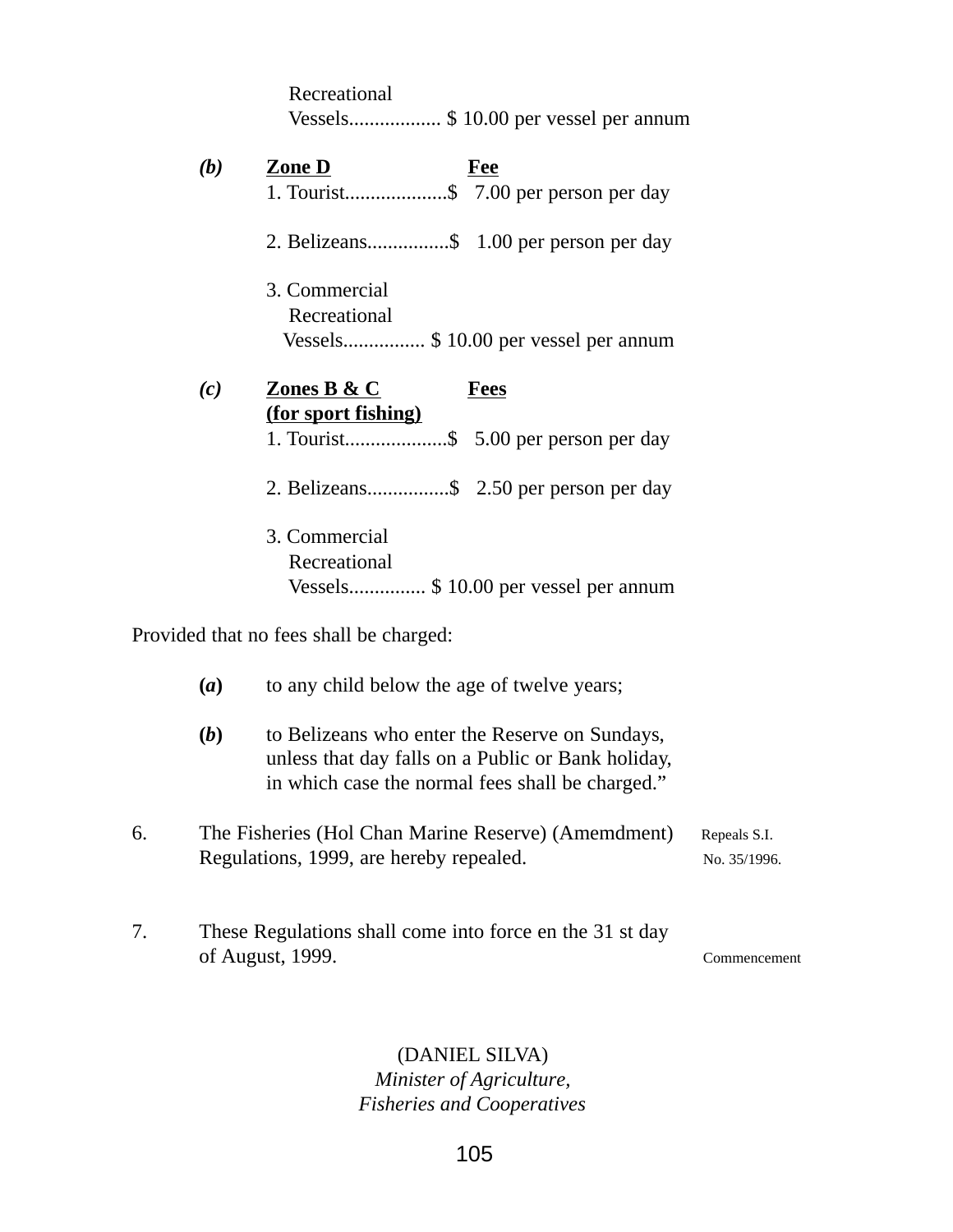**Appendix 2 Board of Trustee Regulations**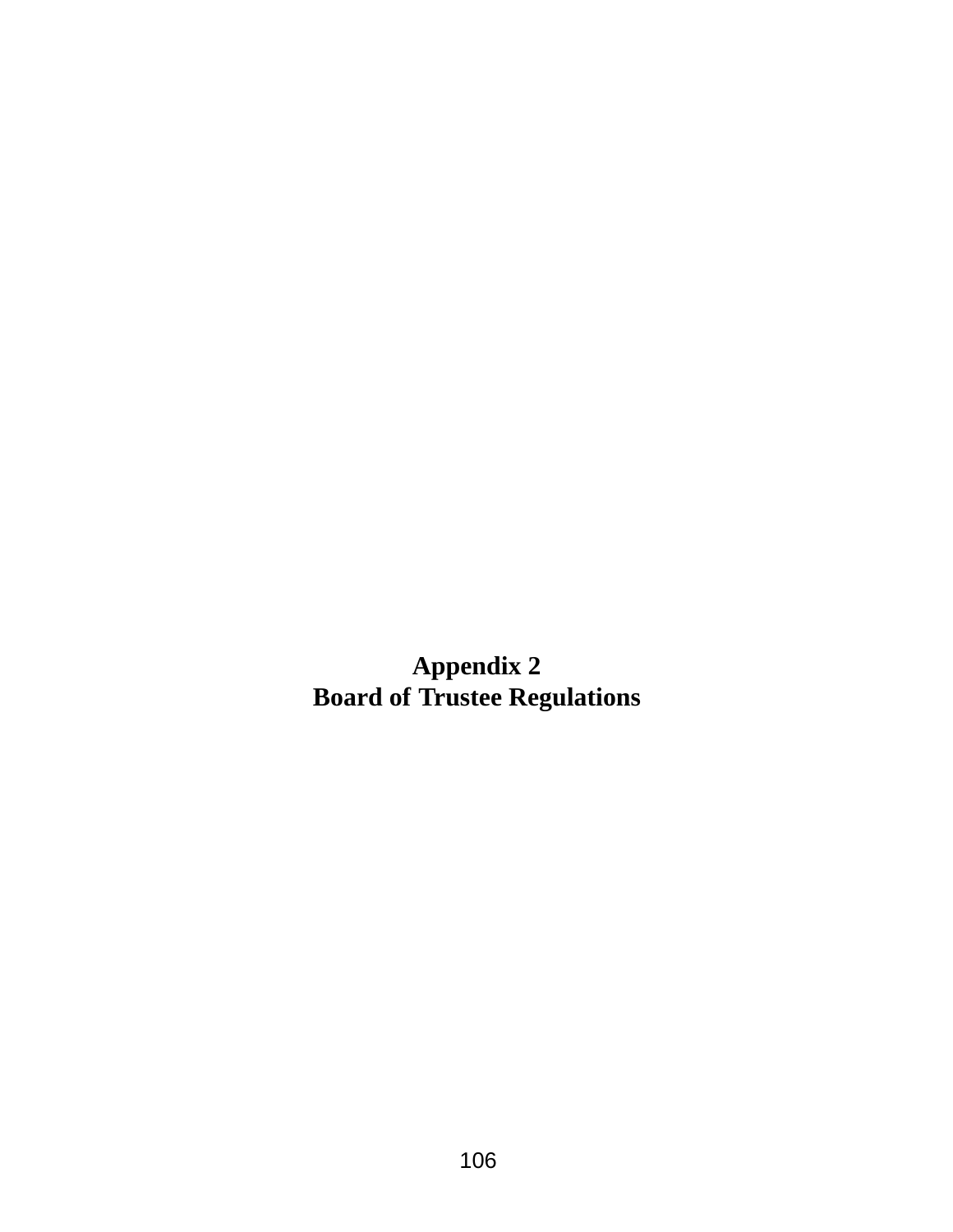#### **BELIZE:**

#### **STATUTORY INSTRUMENT No. 170 of 1994**

*REGULATIONS made by the Minister of fisheries in exercise of the powers conferred upon him by section 13 of the Fisheries Act, Chapter 174 of the Laws of Belize, Revised Edition; 1980-1990, and all other powers thereunto him enabling.*

*(Gazetted 18th November, 1994)*

|  | These Regulations may be cited as the | Short Title. |
|--|---------------------------------------|--------------|
|--|---------------------------------------|--------------|

## HOL CHAN MARINE RESERVE ( AMENDMENT) REGULATIONS, 1994.

| and shall be read and construed as one with the Hol Chan Marine<br>Sub. Leg. |                                                                                                                                                               |                                            |
|------------------------------------------------------------------------------|---------------------------------------------------------------------------------------------------------------------------------------------------------------|--------------------------------------------|
|                                                                              | Reserve Regulations which are hereinafter referred to as the                                                                                                  | Vol. 1V                                    |
| principal Regulations.                                                       |                                                                                                                                                               | CAP.174                                    |
|                                                                              |                                                                                                                                                               | Pg. 40.                                    |
|                                                                              | 2. Regulation 2 of the principal Regulations is hereby<br>amended by inserting, the following definition<br>immediately after the definition "Administrator". | Amendment<br>Regulation 2.                 |
|                                                                              | "Board" means the Board of Trustees established under<br>regulation 13 of these Regulations."                                                                 |                                            |
|                                                                              | 3. The principal Regulation are hereby amended by the<br>addition of the following new regulation 13 to 17<br>immediately after regulation 12:                | Addition of<br>new<br>regulation<br>to 17. |
|                                                                              | 13. (1) There is hereby established; Board of Trustees<br>for the purpose of directing and managing the<br>affairs of the Reserve affairs to the Reserve.     | Establish<br>of Board<br>of Trustees       |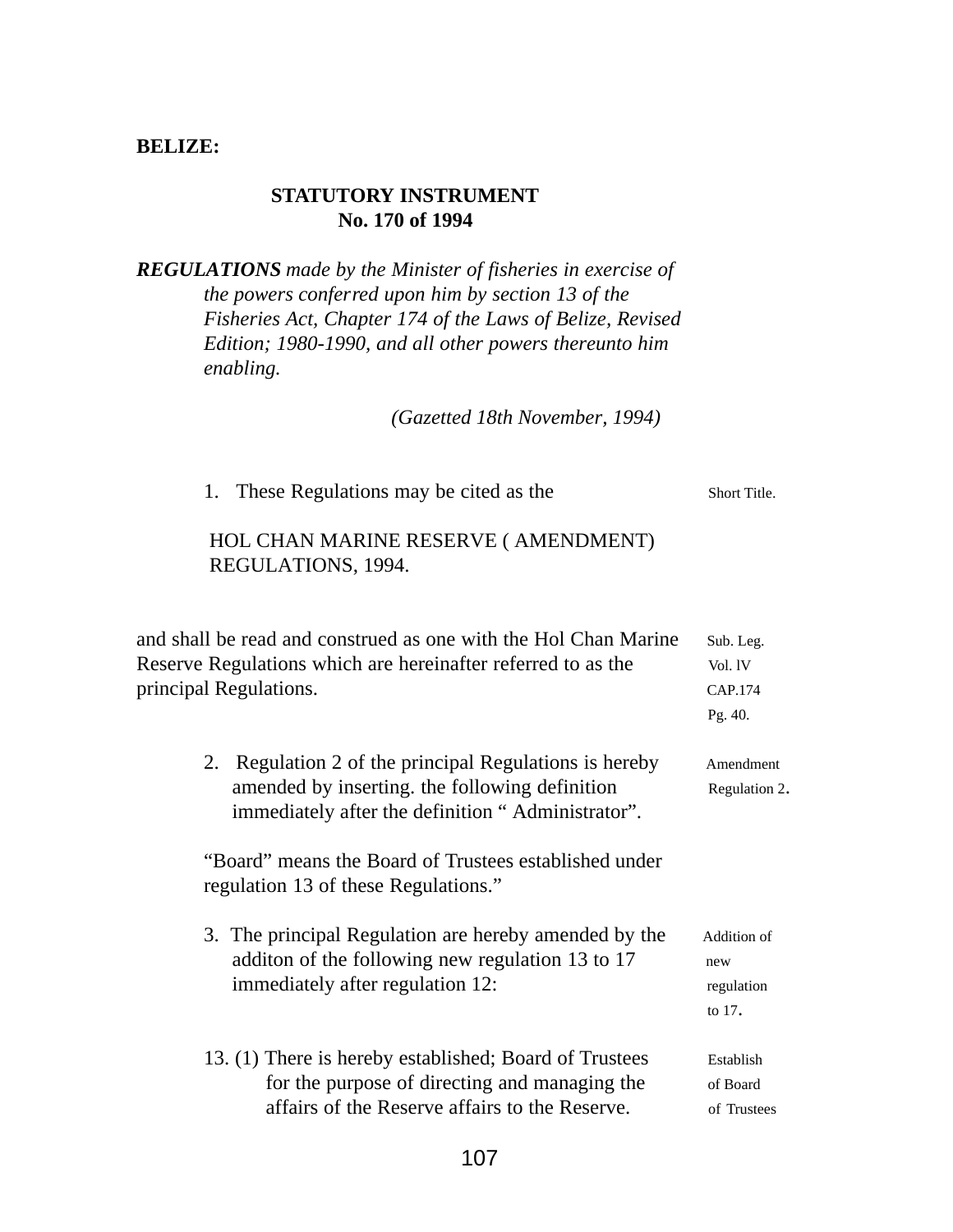| as set out in the Third Schedule to these Regulations.                                                                                                                                                   | Schedule                     |
|----------------------------------------------------------------------------------------------------------------------------------------------------------------------------------------------------------|------------------------------|
| 14. (1) The function of the Board shall be to:                                                                                                                                                           | Function                     |
| $(a)$ be respondible for the efficient administration of<br>the affairs of the Reserve.                                                                                                                  | of the Boa                   |
| b) make recommendations regarding admission fees and<br>other charges to be levied in relation to the Reserve;                                                                                           |                              |
| $(c)$ solicit and accept donations, subscriptions and<br>benefactions for the maintenance of the Reserve;                                                                                                |                              |
| (d) hold on trus all funds and revenues of the Reserve<br>including subscriptions, covenants, sponsorships<br>and legacies;                                                                              |                              |
| (e) manage the affairs of th Reserve and disburse<br>moneys from the same for the purpose of<br>maintaining the integrity of the ecosystems within<br>the Reserve;                                       |                              |
| $(f)$ borrow money, with the consent of the Minister of<br>Finance, for any purpose connected with the<br>administration of the Reserve;                                                                 |                              |
| $(g)$ invest money of the Reserve but only after<br>consultation with the Minister of Finance and upon<br>the recommendation of a reputable financial<br>institution; and                                |                              |
| $(h)$ carry out any other function as may be assigned by<br>he Minister for the efficient functioning of the<br>Reserve;                                                                                 |                              |
| 15. (1) The Board shall, with the approval of the Minister<br>of Finance open and maintain at reputable bark,<br>an account for the founds Reserve Fund Account<br>to known as the Reserve Fund Account. | Reserve<br>Found<br>Account. |

ard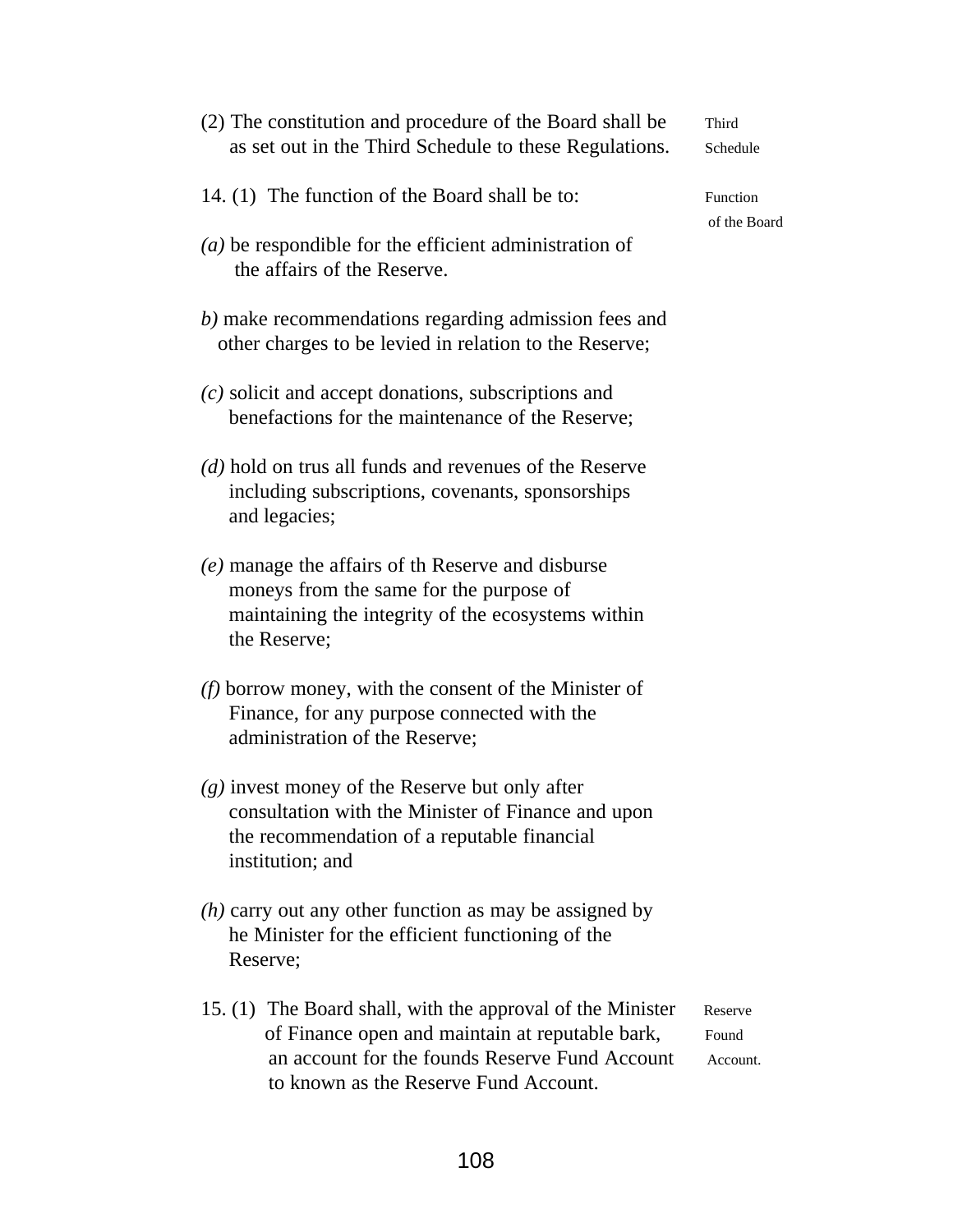| (2) The Reserve Fund Account may only be<br>operated on by cheque or other negotiable<br>instrument asigned by the Chairman or other<br>menber of the Board authorised to sign, and<br>counter-signed by any other member of the<br>Board authorised to counter-sign. |  |  |
|-----------------------------------------------------------------------------------------------------------------------------------------------------------------------------------------------------------------------------------------------------------------------|--|--|
| (3) No money shall be paid out of the Reserve<br>Fund Account except with the authority and in<br>accordance with any general or special directions<br>of the Board.                                                                                                  |  |  |
| (4) All money forming part of the found<br>of the Reserve shall, as soon as practicable after<br>it is recived by any member of the Board, be<br>paid into the Reserve Fund Account.                                                                                  |  |  |
| 16.(1) The Revenues of the Reserve shall consist<br>Revenues of<br>of the Following money:<br>the reserve                                                                                                                                                             |  |  |
| (a) fees and other charges collected from the use of<br>the Reserve.                                                                                                                                                                                                  |  |  |
| (b) donations solicited by the Board                                                                                                                                                                                                                                  |  |  |
| (c) constributions from the Government.                                                                                                                                                                                                                               |  |  |
| (d) Donations or contributions from organizations                                                                                                                                                                                                                     |  |  |
| (e) all income derived from the investment of<br>money by or on behalf of the Reserve.                                                                                                                                                                                |  |  |
| (f) any other money lawfully contributed, donated<br>or bequethed to Reserve.                                                                                                                                                                                         |  |  |
| (2) The Funds of the Reserve shall be kept separate<br>from the Consolidated Revenue Fund and any<br>general funds of the Government.                                                                                                                                 |  |  |
| (3) The revenues of the Reserve shall be used<br>exclusively for the proper and efficient                                                                                                                                                                             |  |  |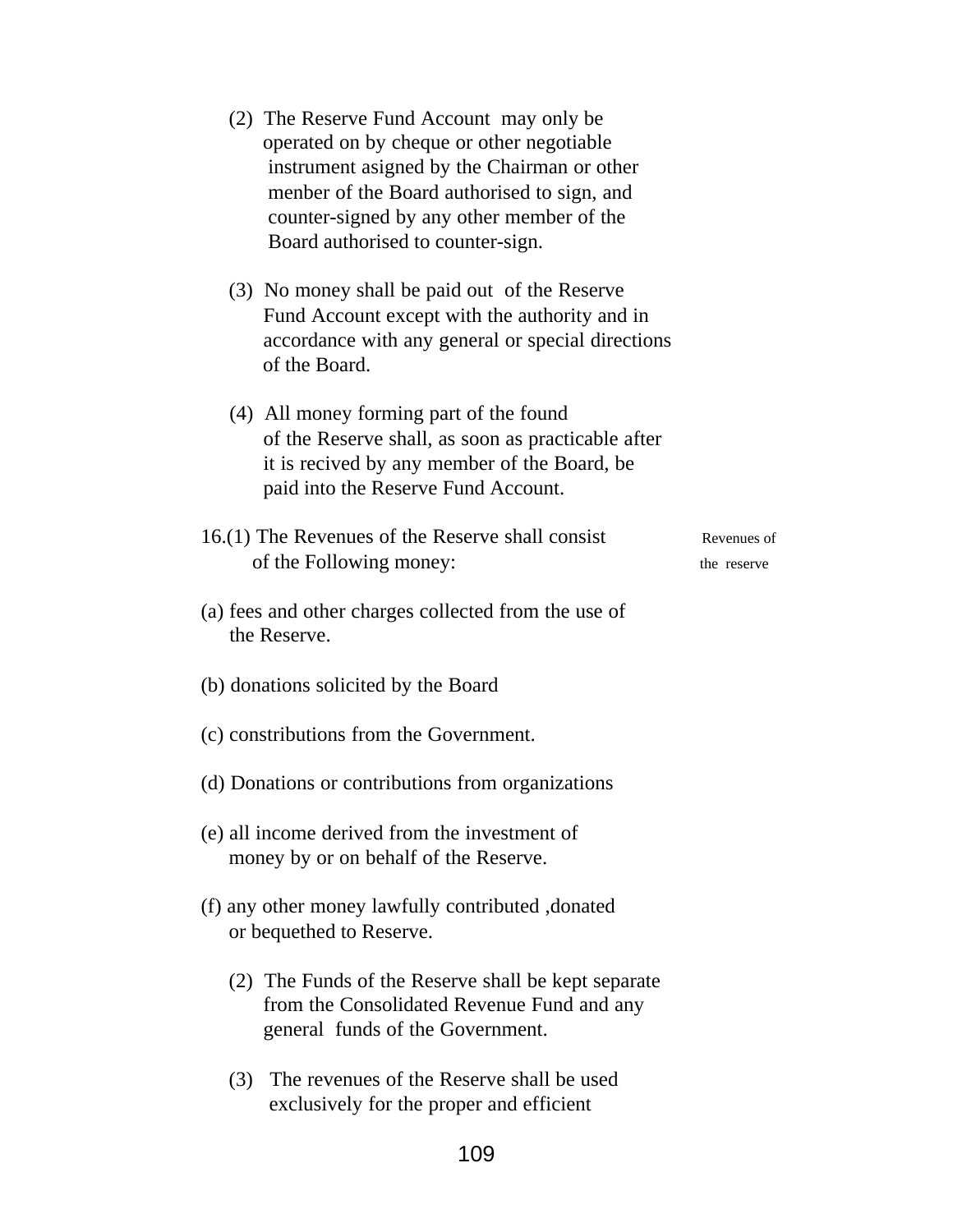adminstration, managment and conservation of the Reserve.

- 17. (1) The Board shall keep full and correct accounts of Duty to keep all moneys recived and expended on behalf of the proper accounts. Reserve.
	- (2) An anual audit of accounts shall be carried out by the the Auditor General or an indepent auditor to be appointed by the Minister of Finance.
	- (3) The Board shall at be prepare a statement of the assets and liabilities of the Reserve as at the end of each financial year and forward the same throug the Minister responsible for fisheries to the Minister of Finance who shall present the said statement to the National Assembly as soon as practicable".
	- (4) The principal Regulations are hereby Addition of amended by the addition of the following new Third third Schedule after the Second Schedule: Schedule

#### **THIRD SCHEDULE (Reg 13)**

- 1. The Board shall be comprised of nine members as follows:
	- *(a)* the Manager of the Hol Chan Marine Reserve;
	- *(b)* the Chairman of Hol Chan Advisory Commitee;
	- *(c)* the Chairman of the Fisheries Advisory Board.
	- *(d)* the Fisheries Aministrator;
	- *(e)* the Financial Secretary or his representative from Ministry of Finance;
	- *(f)* the National Coodinator and Science Advisor of the Global Enviromental Facility (GEF) Project;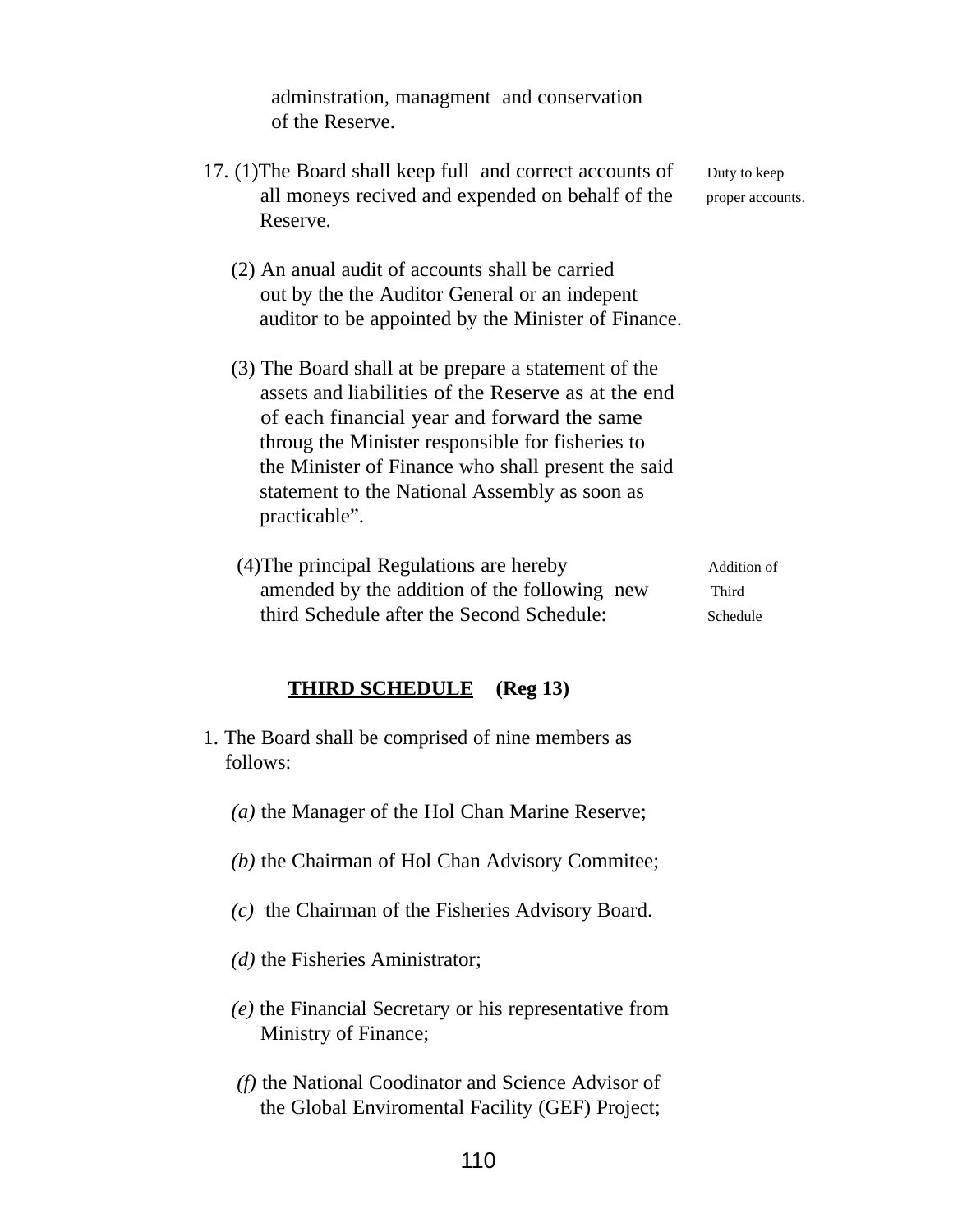- *(g)* The Chairman of Caribeña Fisherman Cooperative;
- *(h)* the President of the San Pedro Belize Tourism In dustry Asociation; and
- *(i)* the President of the San Pedro Chamber of **Commerce**
- 2. The menbers of the Board shall elect one of the members there of to be its Chairman
- 3. The Chairman may at any time resign his office by instrument in writing addresed to the Minister and as from the date of the receipt of the instrument by the Minister, unless some other date is mentioned in their instrument, the Chairman shall cease to be a Chairman but shall continue to be a member of the Board.
- 4. The Board shall meet at least once every quarter or at such shorter intervals as may be necesary for the transaction of bussines.
- 5. Meetings of the Board shall be in such places and times as the Board may determine.
- 6. The Chairman may at any time call a special meeting and shall do so within seven days of his being requested to do so in writing by not less than four members of the Board.
- 7. The Chairman shall preside at all the meeting of the Board but where any meeting the chairman is absent, the members present and constituing a quorum may elect a person from among themselves to be a Chairman for that meeting.
- 8. Five members of the board shall continue a quorum.
- 9. Decisions of the Board shall be a mayority of votes.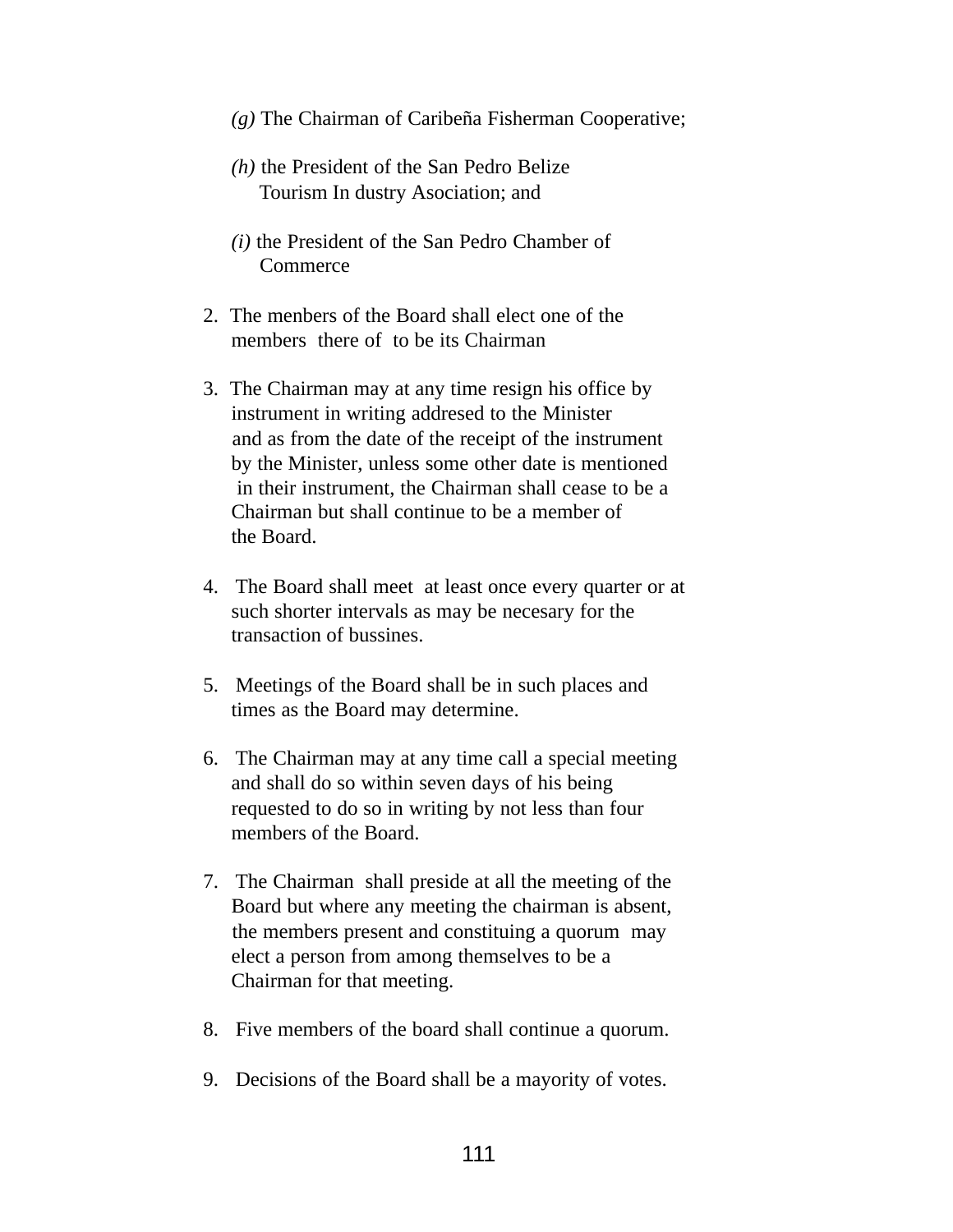- 10. Every member of the Board shall have one vote but in cases where voting is equal the Chairman shall have a casting vote in addition to his original vote.
- 11. The constitiution of the Board and any Changes occuring there in from time shall be published in the Gazette
- 12. Subject to existence of a quorum, the powers of the Board shall not to be affected by any vacancy ion the membership there of.
- 13. All documents made by ,and decision of the Board shall be signed by the Chairman or by any member of the Board authorised to act in that behalf by Board.
- 14. Subject to this Schedule the Board may regulate its own procedure".

Made by the Minister of Agriculture this 15th day of November 1994

## **(RUSSEL GARCIA)**

*Minister of Agriculture Minister responsible for Fisheries"*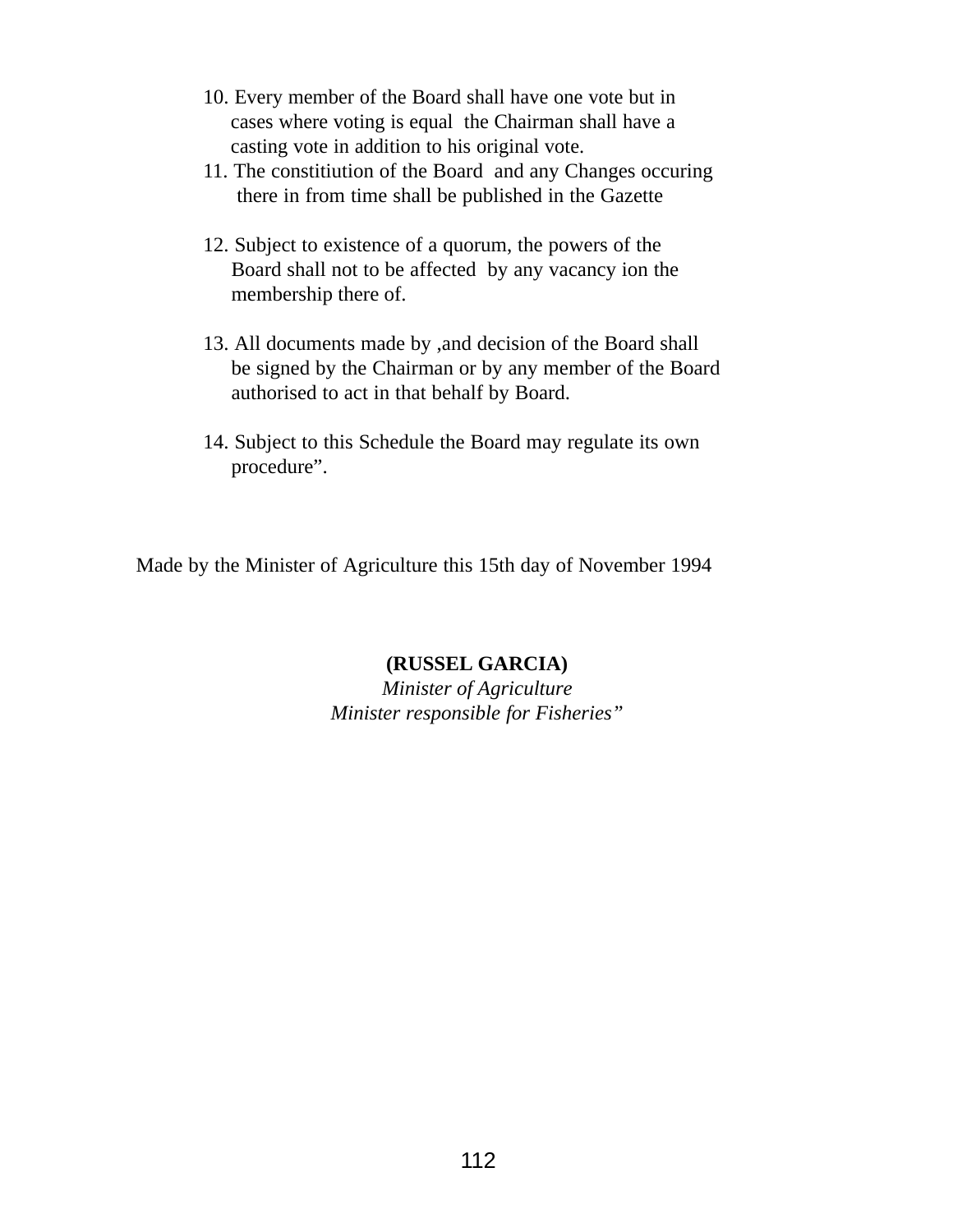**Appendix 3 Common Fishes of HCMR**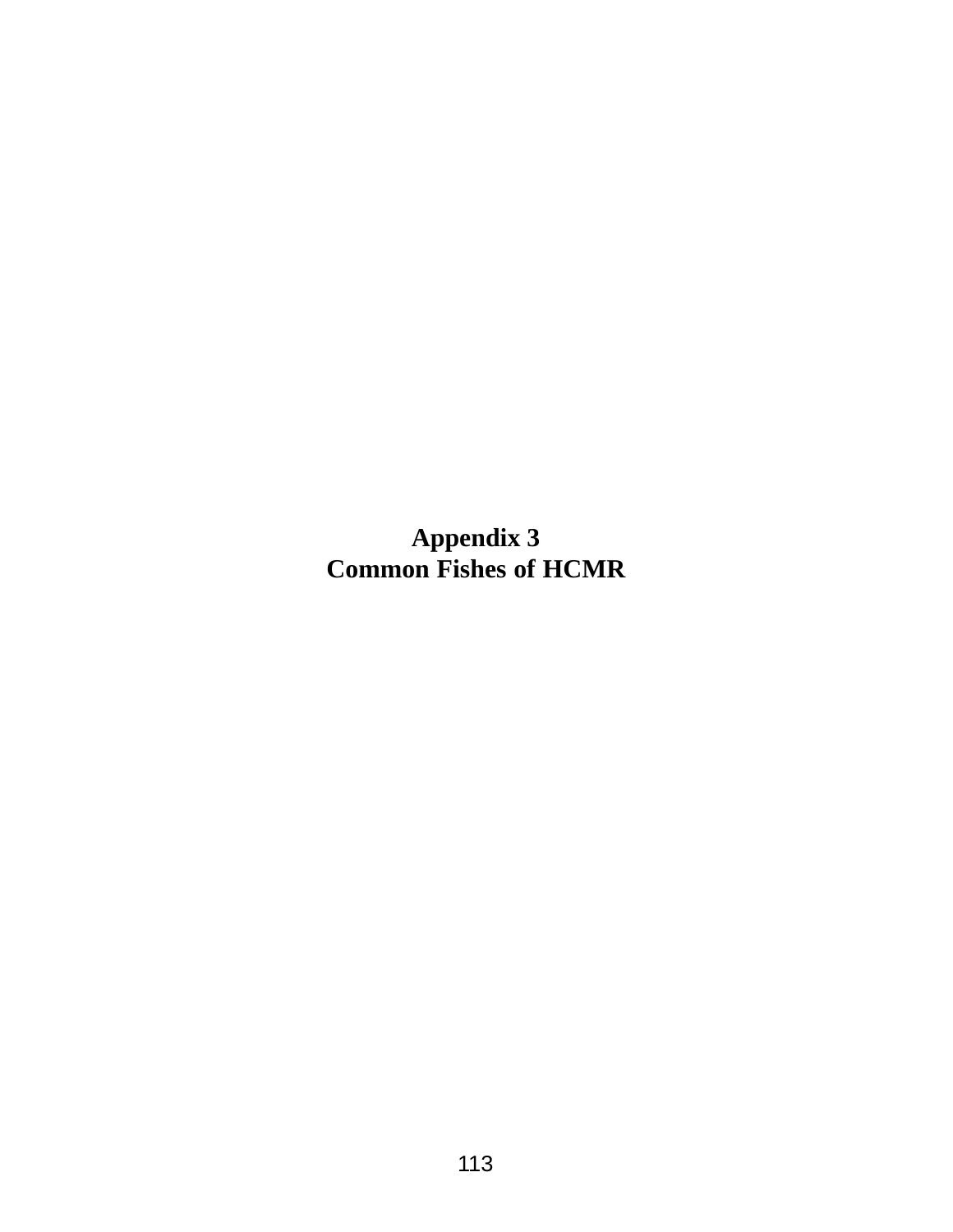# **List of common fish of HCMR Scientific name Common name**

Abudefdef saxatilis sergeant major Abudefduf Taurus night sergeant Aconthurus chirurgus doctorfish Acanthurus bahianus **ocean** surgeonfish Acanturus coeruleus blue tang Adioryx coruscus reef squirrelfish Aetoboatus narinari spotted eagle ray Albula vulpes bonefish Alterus scriptus scrawled filefish Amblycirrhitus pinos hawkfish Anisotrmus surinamensis black margate Anisotremus virginicus porkfish Apogon aurolineatus bridled cardinalfish Apagon maculatus flamefish Archosargus rhomboidals sea bream Astrapogon stellatus conchetish Astropagon alutus bronze cardinalfish Athermomorus stipes hard head silverside Aulostomus maculatus trumpetfish Balistes vetula queen trigger Balistes capriscus gray trigger Bodianus rufus spanish hogfish Bothus lunatus peacock flounder Calamus calamus saucereye porgy Canthidermis sufflamen ocean trigger Caranx bartholomaei yellow jack Caranx rubber bar jack Caranx hippos crevalle jack Caranx latux horse-eyed jack Canthigaster rostrata sharpnose puffer Cantherhinus pullus orangespotted filefish Carcharhinus leucas bull shark Carcharhinus limbatus black tip shark Centropomus undecimalis snook Chaetodon ocellatus spotfin butterflyfish Chaetodon Striatus banded butterflyfish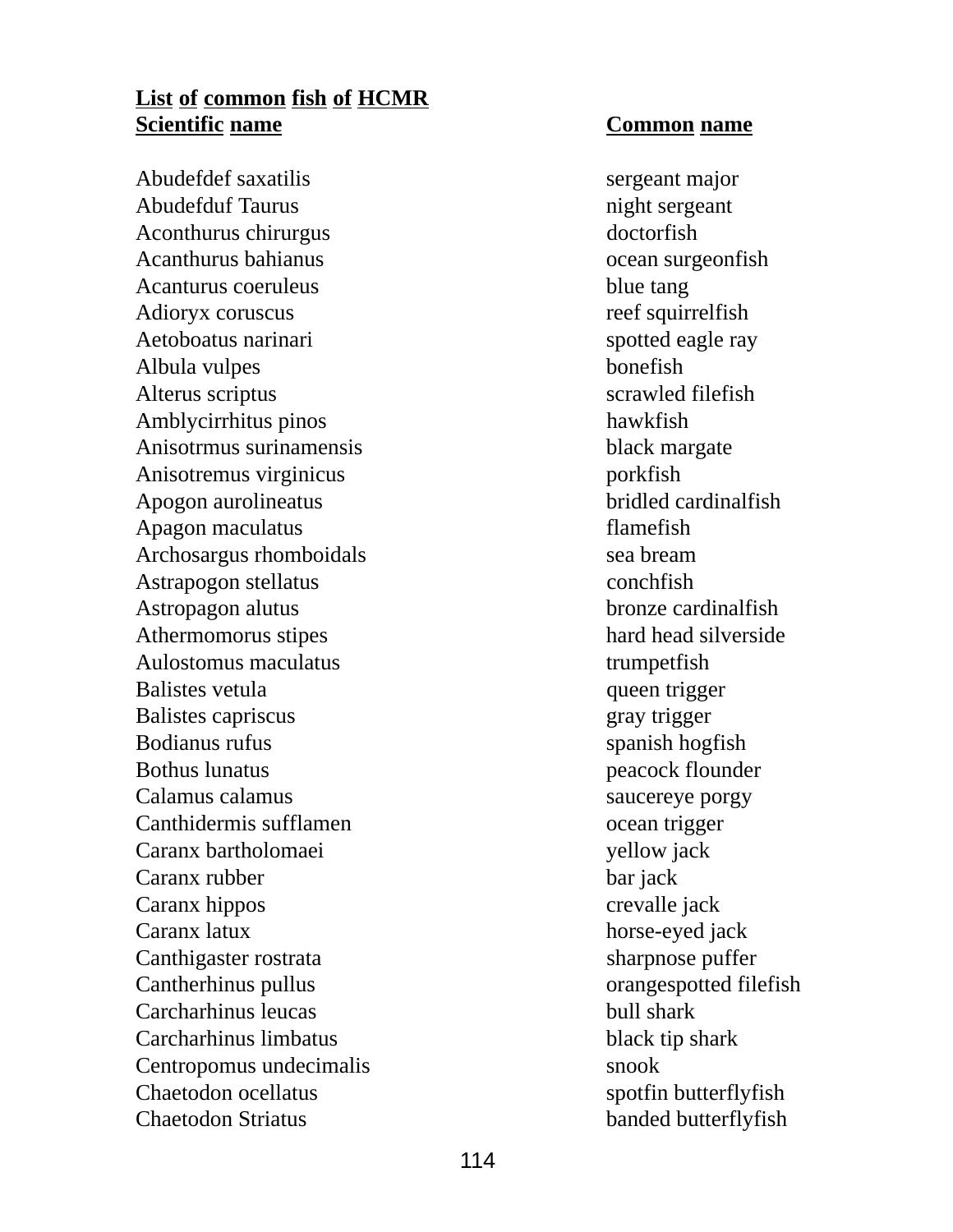Chaetodon capistratus four-eye butterflyfish Chaetodipterus faber spadefish Chilomycterus schoepfi striped burrfish Chromis cyaneus blue chromis Chromis multilineata brown chromis Coryphaena hippurus dolphin Coryphopterus glaucofraenum bridled goby Cotyphopterus personatus masked goby Cyprinodon variegatus sheepshead minnow Cypselurus heterurus atlantic flyingfish Dasyatis americana southern stingray Diodon holocanthus balloonfish Diodon hystrix porcupinefish Diplodus argenteus silver porgy Echeneis naucrates shark sucker Epinephalus adscensionis rock hind Epinephalus morio red grouper Epinephalus gattatus red hind grouper Epinephalus striatus Nassau grouper Epinephalus fulvus coney Epinephalus Cruentatus graysby Epinephalus itajara jewfish Equetus lanceolatus jackknife fish Eucinostomus sp. mojarra Eupomacentrus leucostictus beaugregory Eupomacentrus dorsopunicans dusky damselfish Fistularia tabacaria cornetfish Flammeo marianus longspine squirrelfish Galeeocerda cuvieri tiger shark Gerres anereus yellowfin mojarra Ginglymostoma cirratum nurse shark Gnatholepsis thompsoni goldspot goby Gobionellus saepepallens dash goby Gobiosoma oceanops neon goby Gramma loreto fairy basslet Gymnothorax funebris green moray Gymnothorax moringa spotted moray Gymnothorax vicinus purple mouth moray Haemulun album margate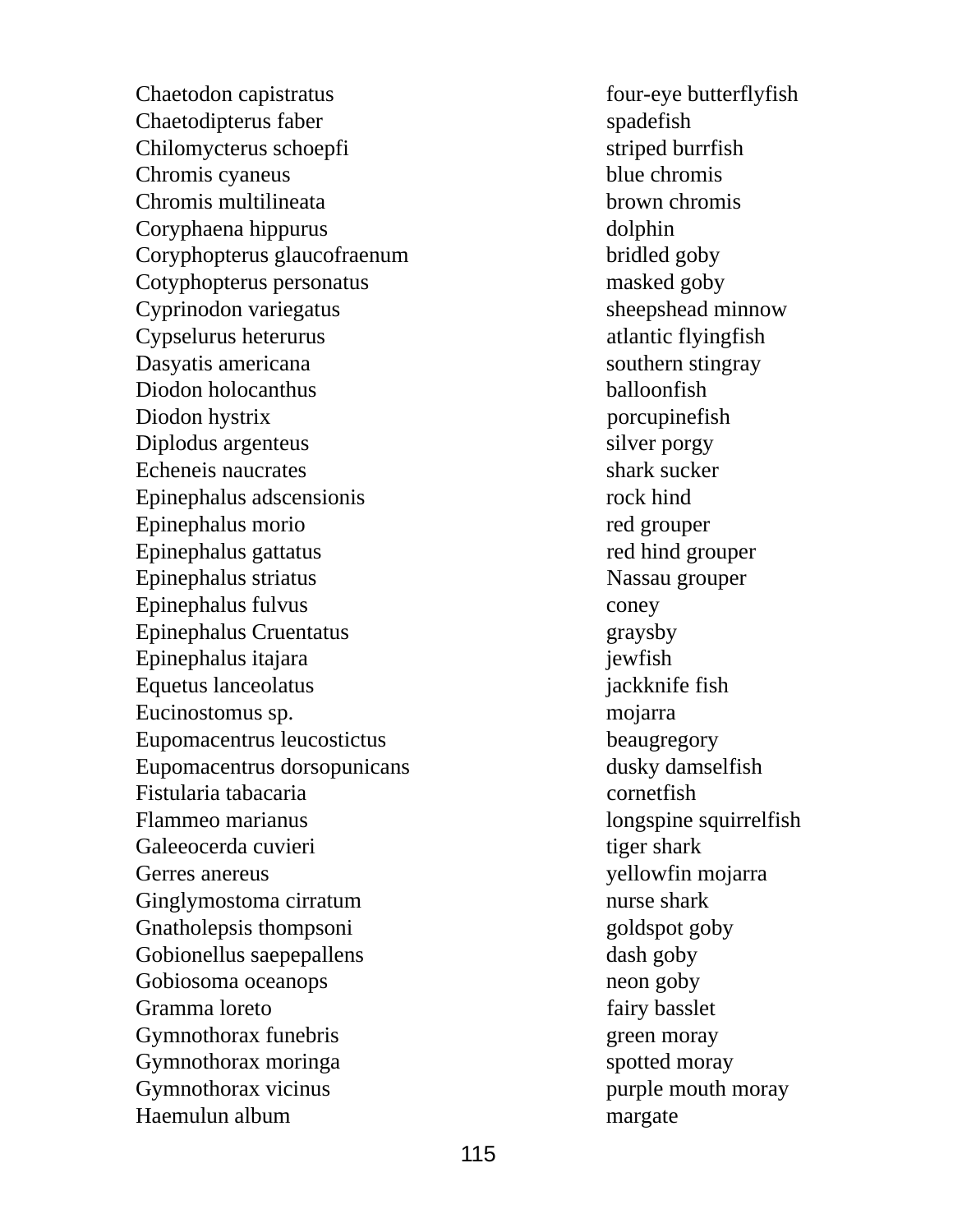Haemulun chrysargyreum smallmouth grunt Haemulon scriurus blue-striped grunt Haemulon plumieri white grunt Haemulum parra Haemulon flavolineatum French grunt Haemulon aurolineatum tomtate Haemulon melanurum cottonwick Halichoeres garnoti yellowhead wrasse Halichoeres bivittatus slippery dick Halichoeres maculipinna clown wrasse Halichoeres radiatus puddingwife Harengula jaguana scaled sardine Hemiramphus brasiliensis ballyhoo Hippocampus sp. seahorse Holocentrus ascensionis long jaw squirrelfish Holocentrus coruscum reef squirrelfish Holacanthus tricolor rock beauty Holacanthus ciliaris queen angelfish Hyporamphus unifasciatus halfbeak Hypoplectrus sp. hamlet Jenkensia lamprotaenia dwarf herring Kyphosus sectatrix Bermuda chub Lachnolaimus maximus hogfish Lactophrys polygonia honeycomb cowfish Lactophrys quadricornis scrawled cowfish Lactophrys trigonus trunkfish Liopropoma rubre peppermint bass Liopropoma carmabi candy bass Loliotes surinamensis triple-tail Lophogobius eyprinoides crested goby Lutjanus apodus schoolmaster Lutjanus griseus grey snapper Lutjanus synagris lane snapper Lutjanus jocu dog snapper Lutjanus cyanopterus cubera snapper Lutjanus mahogoni mahogany snapper Lutianus analis mutton snapper Malacanthus plumieri sand tilefish Microspathodon chrysurus yellowtail damselfish

sailor's choice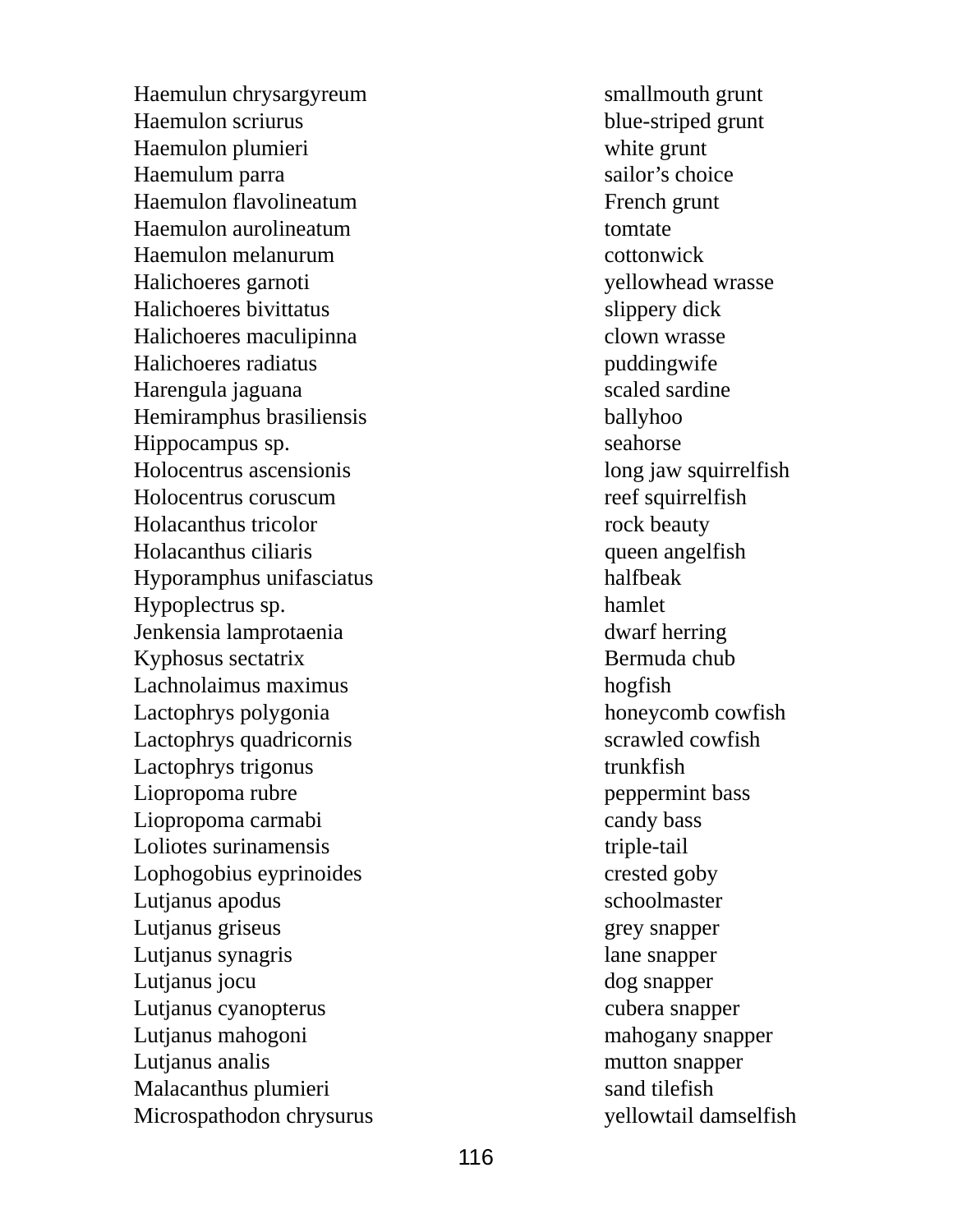Mulloidichthys martinicus yellow goatfish Mycteroperca bonaci black grouper Ocyurus chrysurus yellowtail snapper Playbelone argalus keeltail needlefish Pomacanthus arcuatus gray angelfish Pomacanthus paru French angelfish Pseudupeneus maculates spotted goatfish Scarus guacamaia rainbow parrotfish Scarus taeniopterus princess parrotfish Scarus vetula queen parrotfish Serranus tabacarius tobacco fish Serranus tigrinus harlequin bass Sparisoma aurofrenatum redband parrotfish Sparisoma chrysopterum reftail parrotfish Sparisoma rubripinne redfin parrotfish Sparisoma viride stoplight parrotfish Sphyraena barracuda great barracuda Stegastes diencaeus longfin damselfish Stegastes partitus bicolor damselfish Stegastes planifrons threespot damselfish Stegastis variabilis cocoa damselfish Synodus sp. Lizardfish Thalassoma bifasciatum bluehead wrasse Trachinotus falcatus permit Tylosurus crocodiles houndfish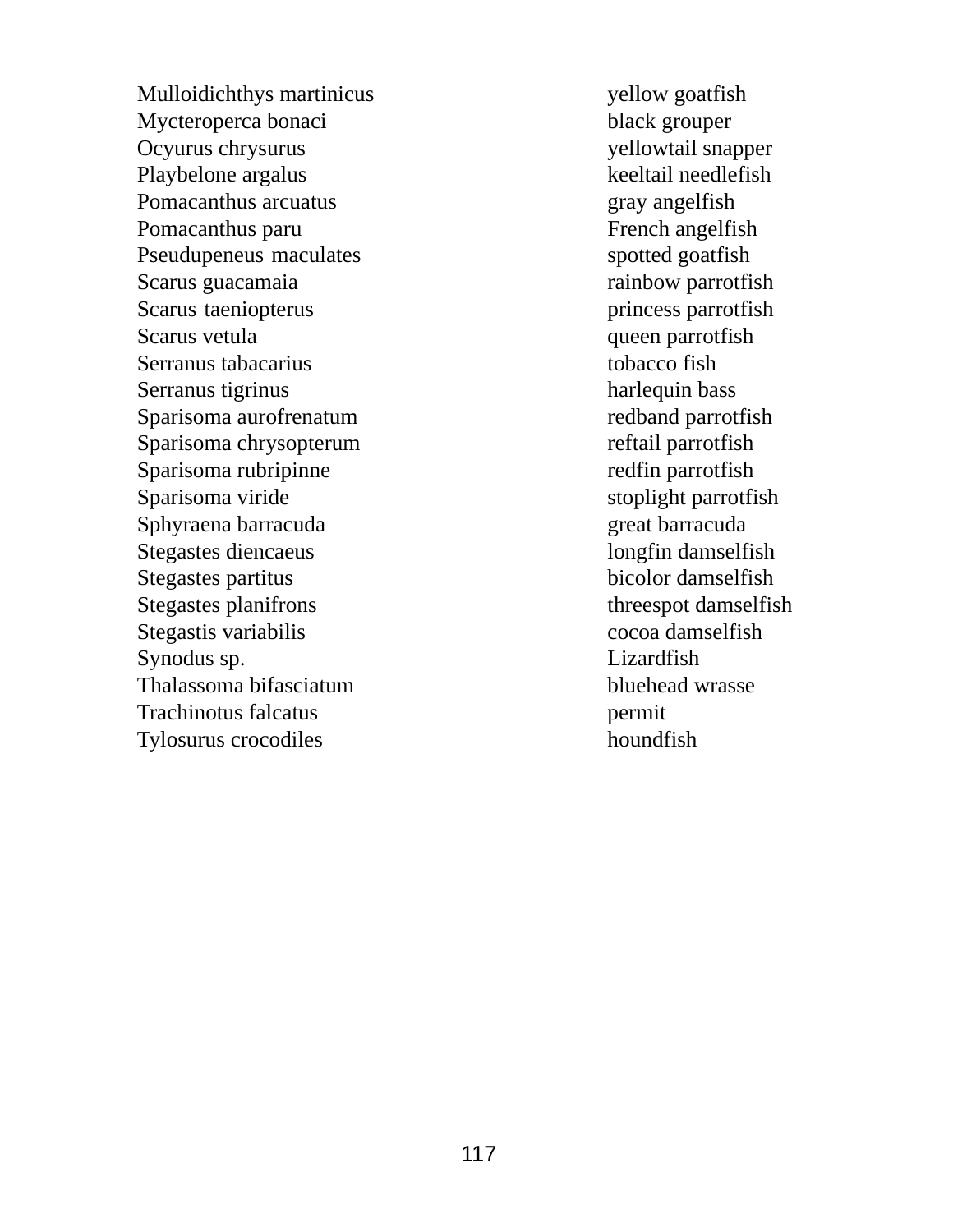**Appendix 4 Common Corals, Sponges, Plants & other Invertebrates of HCMR**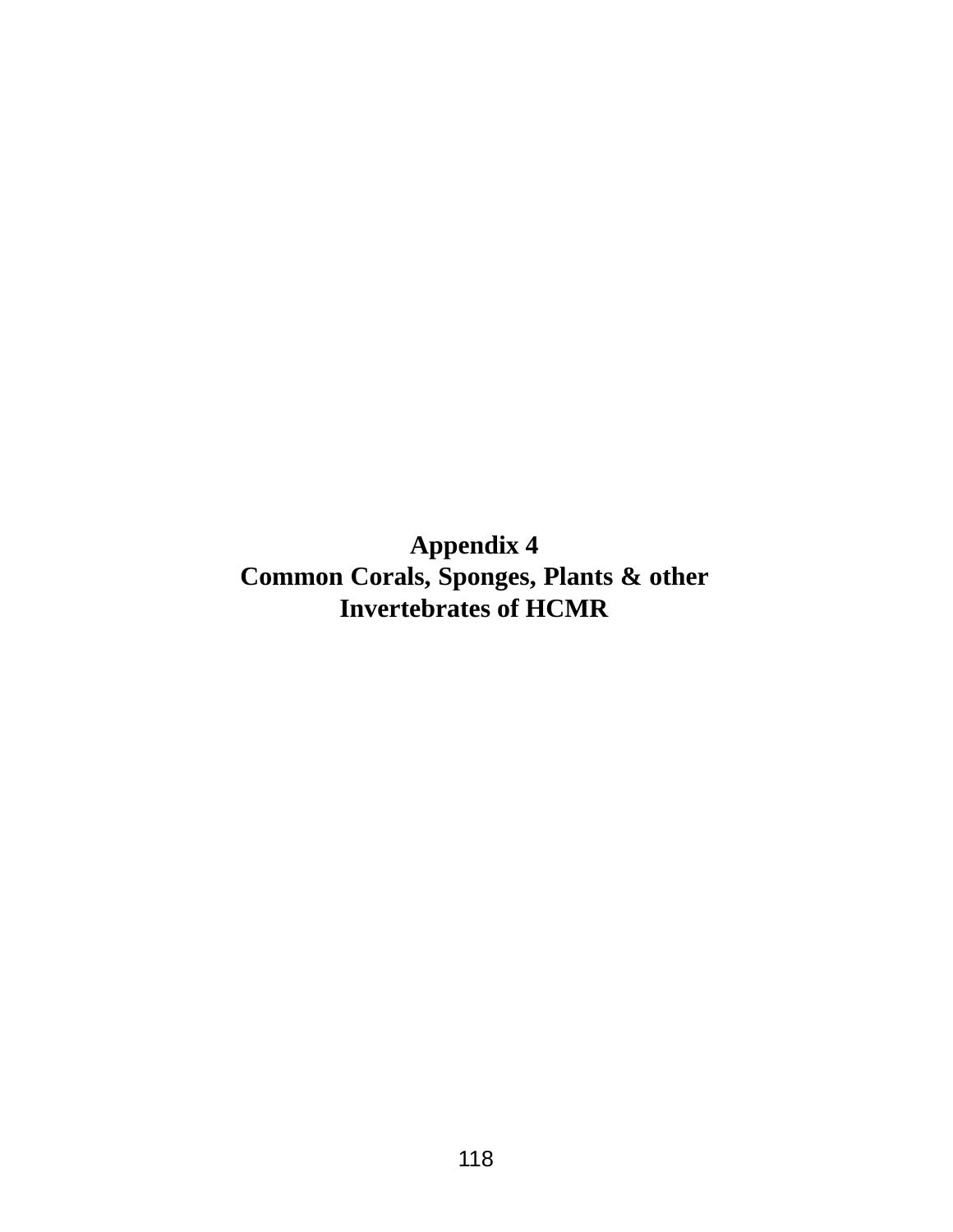# **List of common corals, sponges, plants and other invertebrates found in HCMR**

# **Scientific Name Common Name Hard Corals**

Acropora cervicornis staghorn coral Acropora palmata elkhorn cora Agaricia agaricites leaf coral Agaricia lamarcki sheet coral Agaricia tenuifolia ribbon coral Colpophyllia natans giant brain coral Dichocoenia stokesii elliptical star coral Diploria strigosa smooth brain coral Diploria labyrinthiformis grooved brain coral Madracis sp. pencil coral Manicina areolata rose coral Montastrea annularis mountainous star coral Montastrea cavernosa cavernous star coral Porites club finger coral Porites asteroides mustard hill coral Siderastrea radians rough starlet coral Siderastrea siderea somboth starlet coral **Gorgonians** Briareum asbestinum corky sea fingers Eunicea sp. knobby condelabra Gorgonia Ventalina common sea fan Gorgonia flabellum Venus sea fan Muricea muricata spiny muricea Plexaurella sp. sea rod Pseudopterogorgia sp. sea plume Pterogorgia sp. sea whip **Sponges** Cliona sp. red boring sponge Ircinia strobilina cake sponge Neopetrosia longleyi sprawling sponge

Verongia sp. candle sponge Xestospongia sp. basket sponge